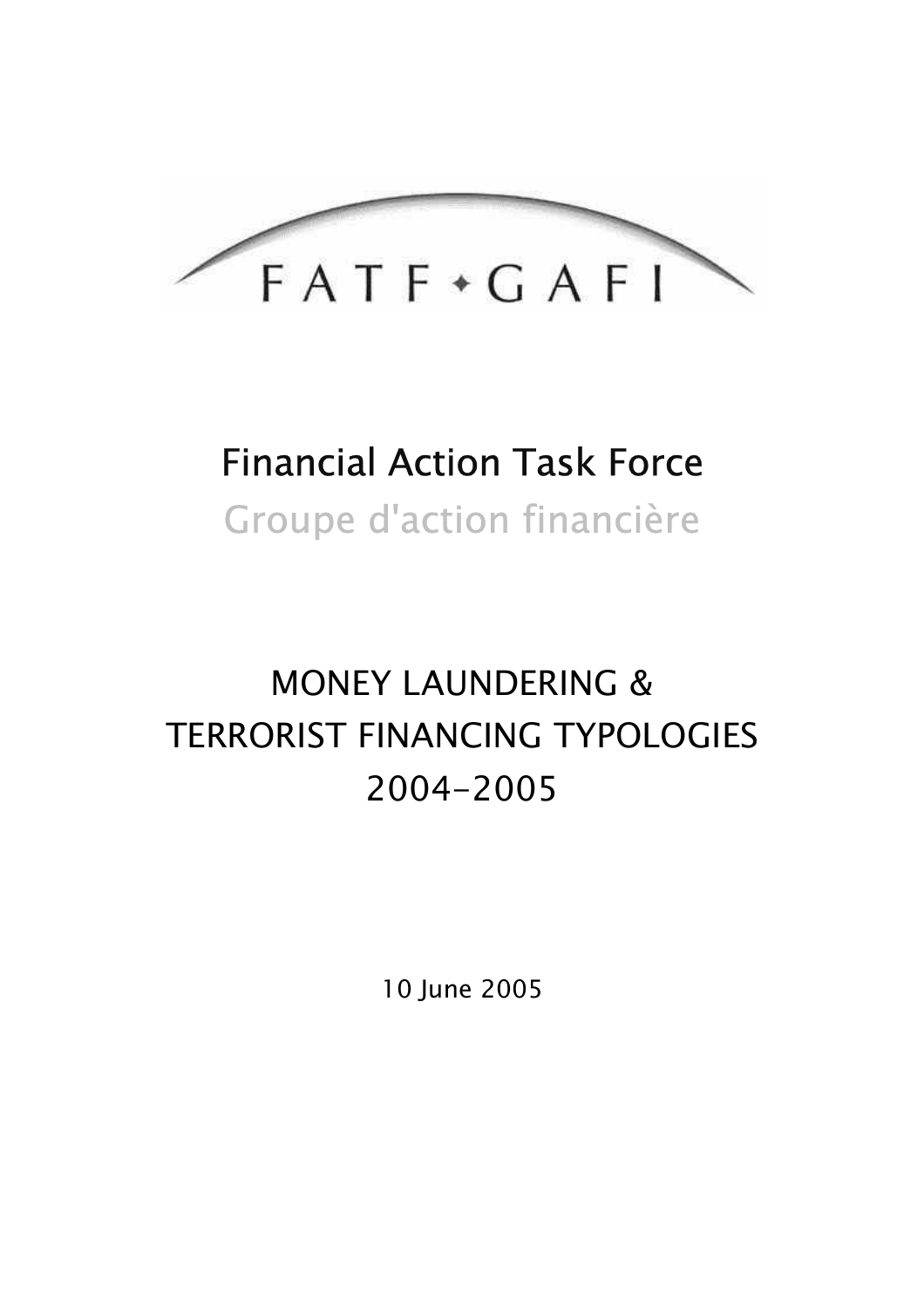**© FATF/OECD 2005 All rights reserved. No reproduction, copy, transmission or translation of this publication may be made without written permission. Applications for such permission, for all or part of this publication, should be addressed to the FATF Secretariat, OECD, 2 rue André Pascal 75775 Paris Cedex 16, France**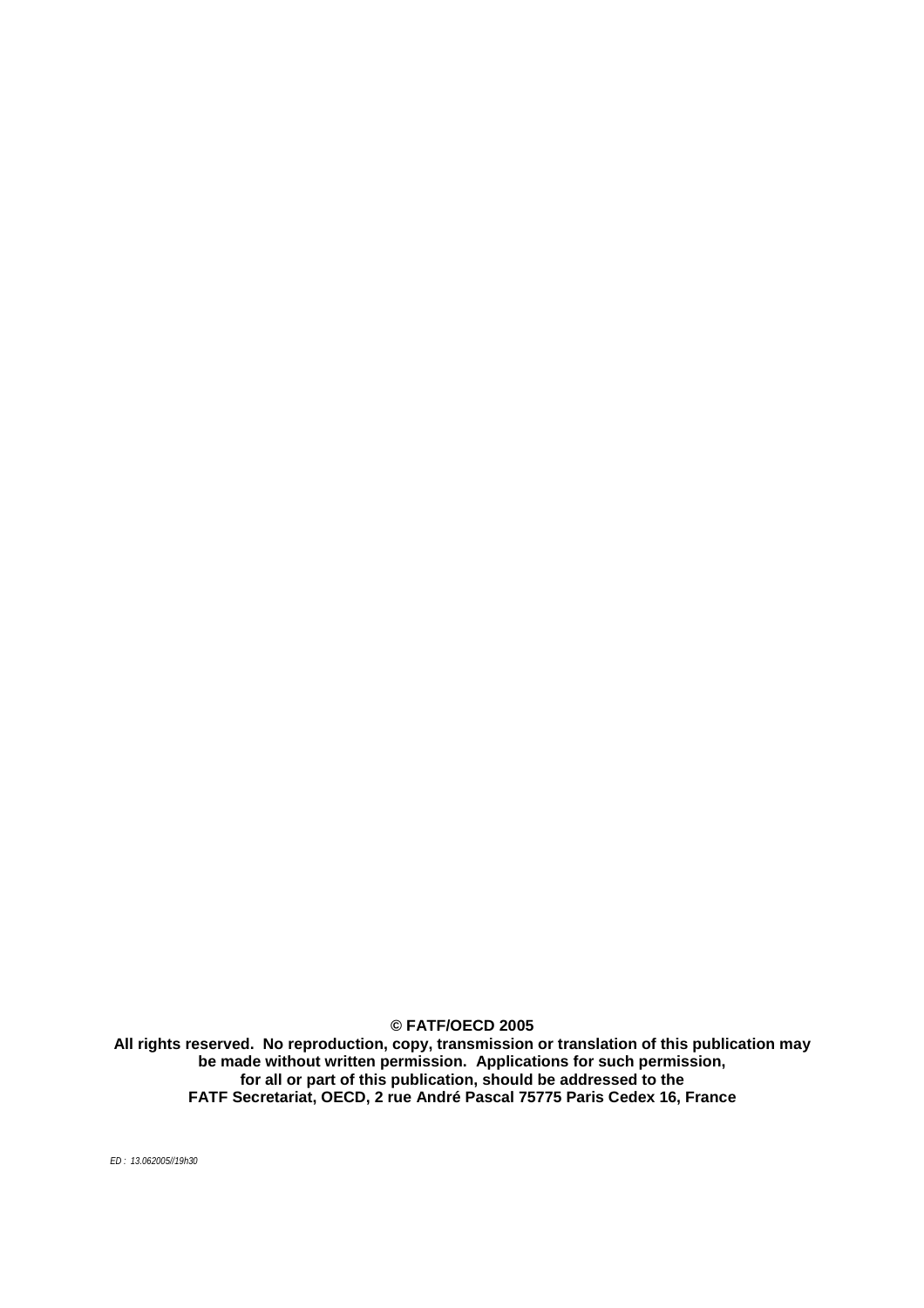# **TABLE OF CONTENTS**

| III PROCEEDS FROM TRAFFICKING IN HUMAN BEING AND ILLEGAL MIGRATION 65 |  |
|-----------------------------------------------------------------------|--|
| IV MONEY LAUNDERING AND TERRORIST FINANCING TRENDS AND INDICATORS:    |  |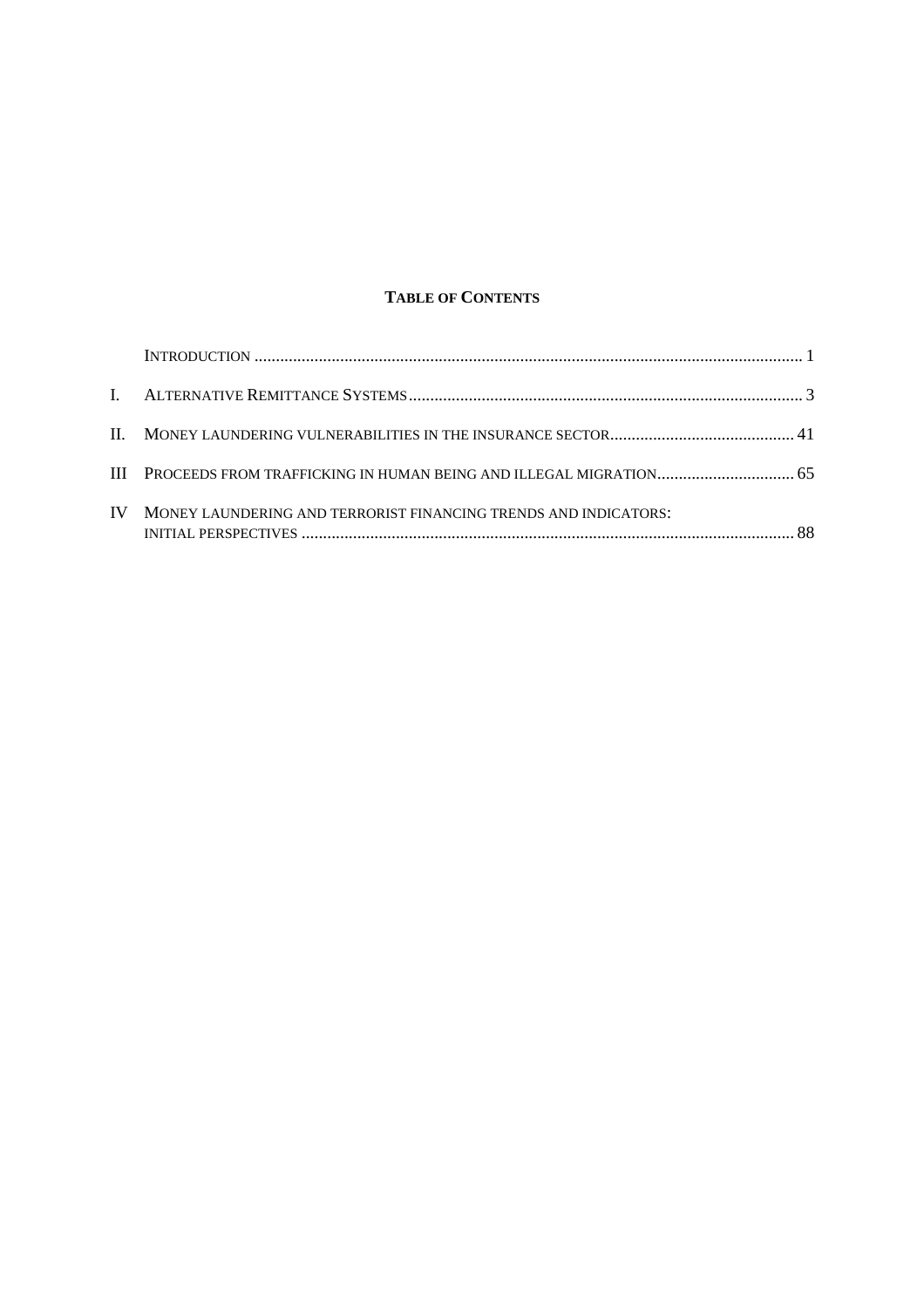# **INTRODUCTION**

Since its beginning, the Financial Action Task Force (FATF) has undertaken the study of the methods and trends associated with money laundering – or "typologies" - as a key component of its work. From the start the objective of this work has been not only to share information among law enforcement and other practitioners, but also to provide the necessary basis for informed decisions on anti-money laundering and terrorist financing policy. Typologies work thus plays a key role in the FATF standard-setting process. Additionally, the findings acquired through the annual FATF typologies exercise have served as material for informing a wider audience – regulatory authorities, law enforcement agencies, the financial sector and the general public – on the characteristics and trends of money laundering and terrorist financing.

In early 2004, the FATF began implementing a new framework for carrying out its typologies work, with a view to further increasing the usefulness of the exercise for policy making. The FATF Plenary established a Working Group on Typologies (WGTYP) in February 2004 to provide more focus and deal specifically with this initiative. With the subsequent creation of project teams to examine a series of defined typologies issues, the WGTYP set up a mechanism that could thus deliver more in-depth research and analysis than had previously been the case. This year's report is a reflection of this new approach and focuses on the following issues, which have all been researched by separate project groups.

- Alternative remittance systems
- Insurance and money laundering vulnerabilities
- Money laundering associated with human being trafficking and illegal migration
- Money laundering and terrorist financing trends and indicators

The last topic is of a different nature and focuses on developing a "methodology" to examine ML and TF. The project is ongoing and a first progress report reflecting the initial steps and general approach taken by the project team is included as a small chapter in this year's report.

The new approach to investigating typologies has also had an impact on the organisation of the annual experts' meeting. The FATF decided in June 2004 to re-evaluate the way that the annual experts' meeting on typologies fits into the whole FATF typologies process and organise the meeting around different parallel workshops that focus on the separate typologies projects. The principal goals of this new approach is to provide a more effective means for exchanging ideas between operational and policy experts on selected typologies issues and to serve as a basis for a more thorough analysis of the subjects. The FATF-XVI meeting of experts on typologies took place in December 2004 in Moscow and examined the four topics mentioned above. Small project teams of experts conducted research on each topic prior to the meeting. In addition a project team investigated the links between narcotics trafficking and terrorist financing but had to conclude that this subject was less suitable for analysis through publicly accessible information.

The project teams were responsible for organising the workshops and used the information and research obtained up to November 2004 as the basis for discussion during the one and a half day sessions. The average number of participants in each workshop was around 40 persons. At the end of the workshops, each project leader had the opportunity to present the findings of the workshop to all of the participants gathered in a plenary meeting.

The Moscow typologies meeting was important for a number of reasons. It was organised as part of joint exercise undertaken by both the FATF and an FATF-style regional body (FSRB), the Council of Europe MONEYVAL Committee. The Russian Federation is a member of both bodies; therefore, meeting was organised and chaired by Mr. Viktor ZUBKOV, Director of the Federal Service for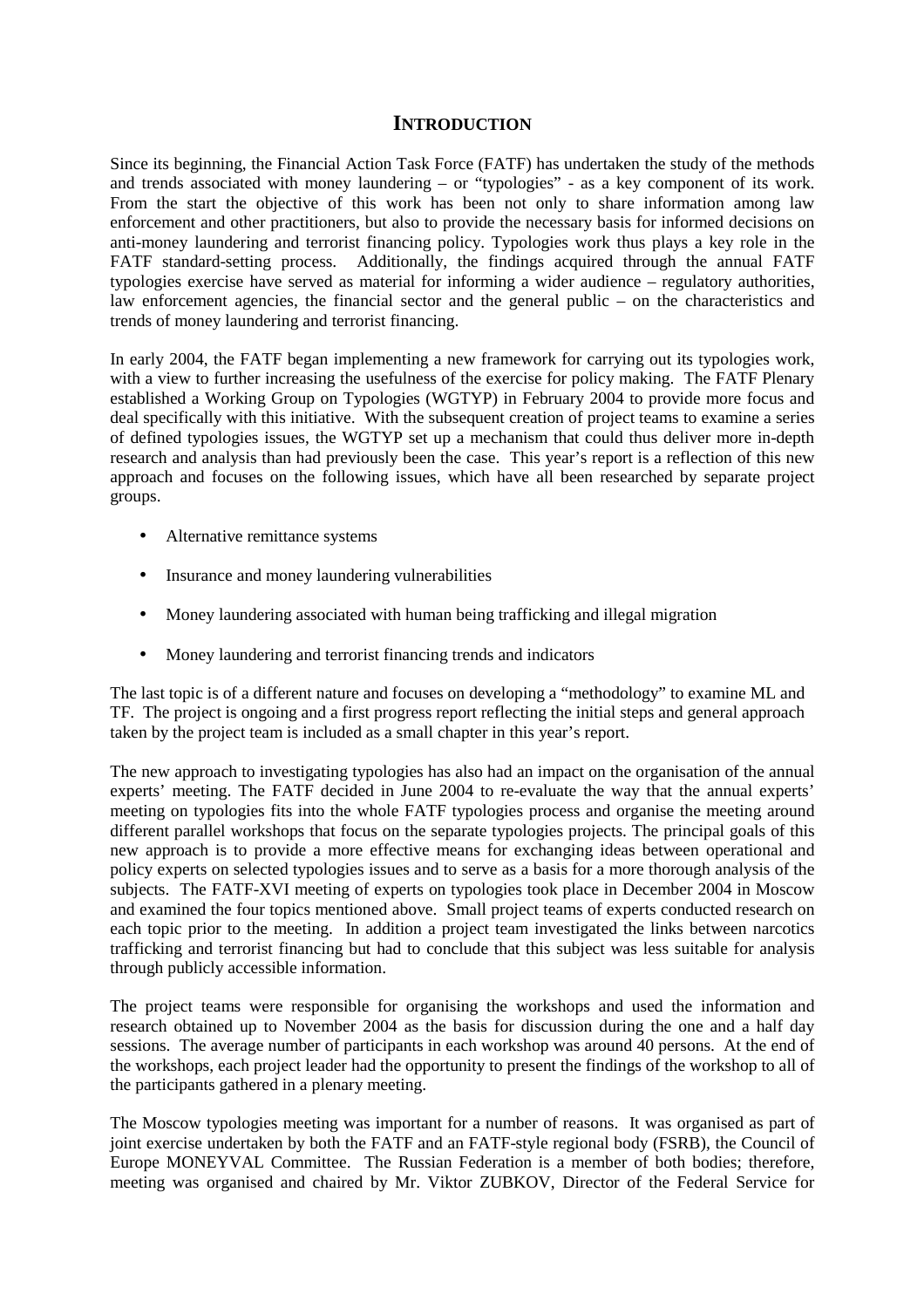Financial Monitoring of the Russian Federation (*Rosfinmonitoring*, the Russian financial intelligence unit). This meeting was the first of its kind between the FATF and an FSRB, and it permitted interaction to occur among a much broader range than in previous FATF exercises. Furthermore, one of the projects – money laundering associated with human being trafficking and illegal migration – was led by MONEYVAL.

Following the Moscow experts' meeting, the remaining project teams continued their research as necessary and then drafted reports on their findings. The four chapters of this document are the reports prepared by the project teams. The work reflects the research and analysis carried out by a range of experts from FATF, MONEYVAL and other countries. Invaluable contributions to this work were also obtained from international organisations such as the International Monetary Fund, the World Bank, the International Association of Insurance Supervisors, the Egmont Group and many others.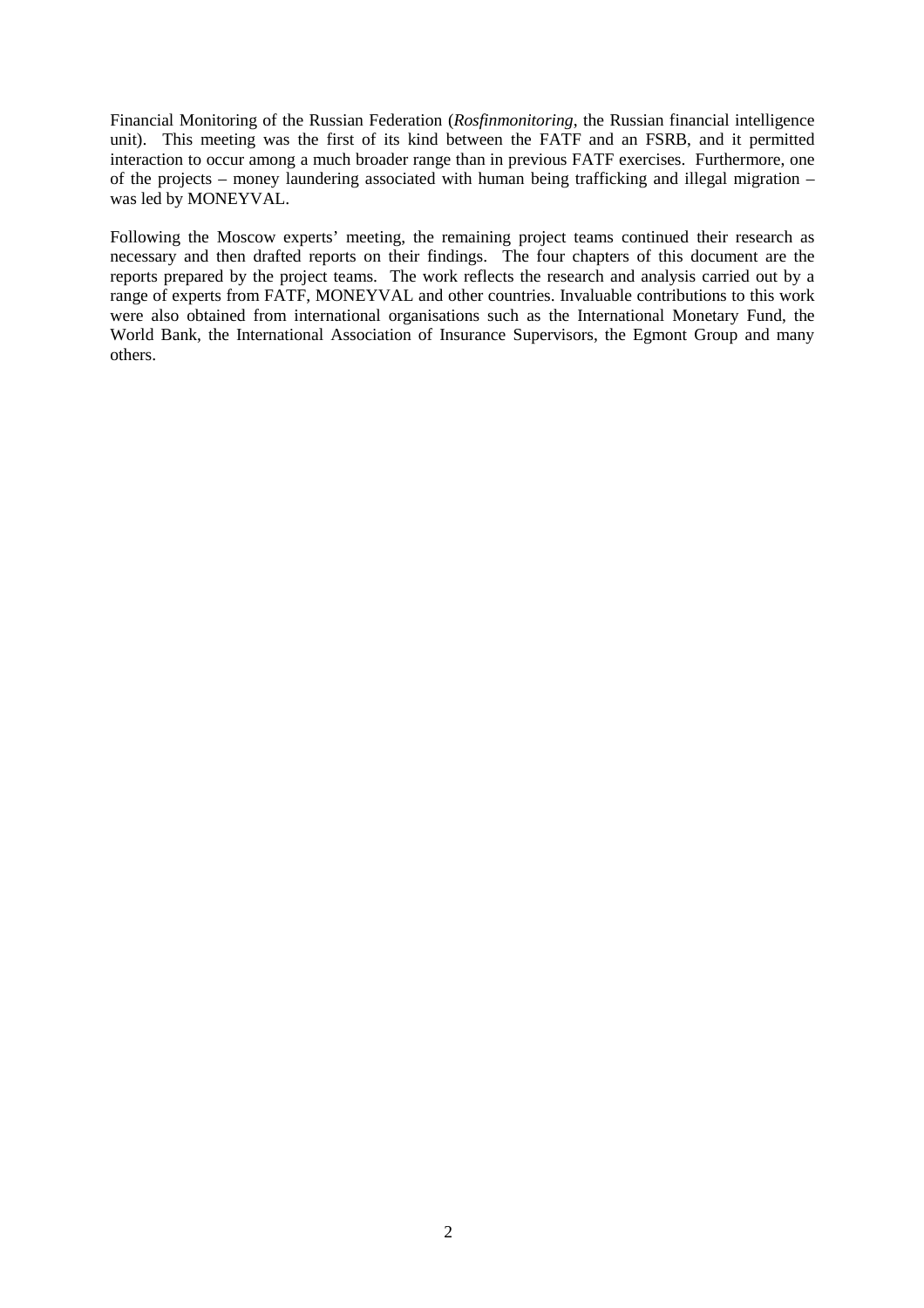# **CHAPTER I**

# **ALTERNATIVE REMITTANCE SYSTEMS**

Experience over the last decade has shown that ARS can be misused for illegal purposes, including for both money laundering (ML) and terrorist financing (TF). Although the alternative remittance sector is largely composed of legitimate operators, some categories of ARS have nevertheless been involved in the transfer of funds related to illegal activities – or are themselves operating without proper authorisation from an oversight authority. The FATF has focussed on ARS activity in a number of previous typologies exercises.<sup>1</sup> ARS continue to be the source of concern as far as their vulnerability to misuse for ML or TF purposes; however, increasingly other considerations have also become more evident, such as balancing the prevention of misuse with the need to ensure that flows of legitimate funds are not unnecessarily interrupted or pushed underground. The FATF has thus once again decided to examine the subject so as to provide a basis for further discussion of AML/CFT policy implications.

The scope of this report is intended to cover ARS, that is, any system used for transferring money from one location to another and generally operating outside the banking channels. The services encompassed by this broad definition of ARS range from those managed by large multinational companies to small local networks. They can be of a legal or illegal nature and make use of a variety of methods and tools to transfer the money.

On the basis of this broad definition of ARS, the report describes how such systems work in practice, both from the perspective of the customers and from that of the ARS itself. The aim is to identify areas where vulnerabilities and risks are present in terms of exposure to ML and terrorism financing. A better knowledge of ARS working mechanisms will likely allow more effective policies to be put in place to identify undeclared or illegal ARS and to detect misuse of such channels by criminals and terrorists.

The FATF has already developed certain policies or measures that may be applied to ARS through the FATF Forty Recommendations and in the Nine Special Recommendations. A number of countries have introduced specific measures as well. Increasing awareness of the risks of misuse of ARS for transferring, transforming or disguising funds derived from criminal activities or intended for support to terrorist is important. Such an awareness can foster additional initiatives by national authorities in developing appropriate regulatory systems, as well as in strengthening the enforcement of those measures.

The drive to apply FATF standards is in certain cases encouraging countries to seek harmonised legislative solutions. Stronger co-operation favours the detection of criminal activities performed through ARS in the international scenario. Harmonised approaches and international co-operation prove fundamental especially taking into account that countries are invariably linked to each other in a sending – receiving relationship. To highlight existing risks, countermeasures in place and possible weaknesses, the report provides examples of various regulatory frameworks that have been applied to ARS, both in the international standards and at national level.

In their use of ARS, criminals are continuing to develop new and more sophisticated methods to avoid detection and to achieve their objectives more effectively. Analysis of cases and investigations carried out in several countries shows that criminal use of ARS can be significant in certain areas and that new trends are emerging. The report thus focuses specifically on the analysis of concrete ARS activities and cases of ML and TF, according to a two-fold approach: six different ARS categories are identified

 $\overline{a}$ 1 Notably during FATF-XIII, FATF-XI and FATF-IX.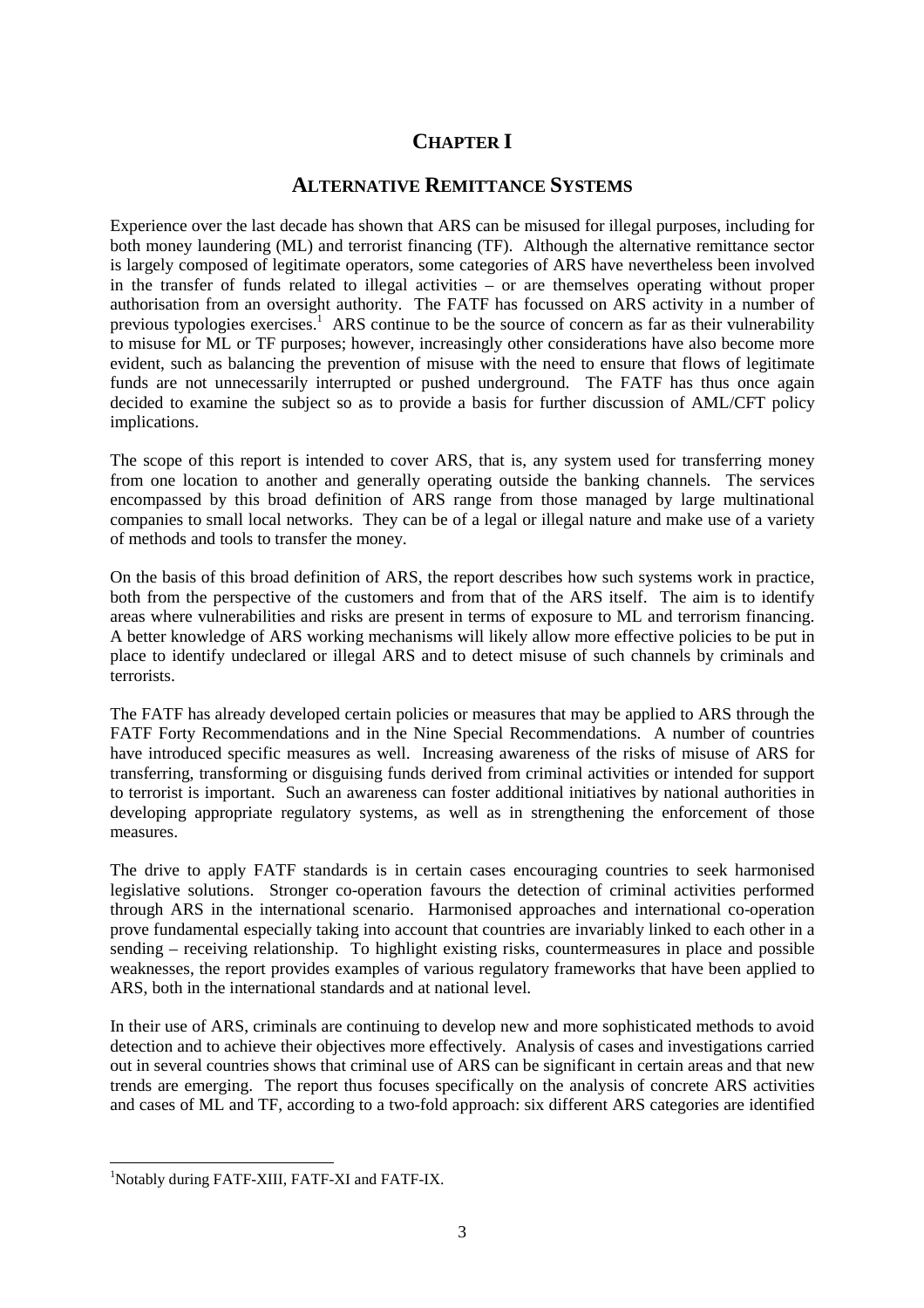and the inherent risks highlighted; cases illustrating the use of ARS for ML and TF, submitted by countries, are analysed to identify and update relevant typologies.

The use of ARS for criminal purposes starts with a simple transaction designed to dispose of criminal cash or obscure the audit trail for criminal money held in a bank account. The investigation of these operations from the entry of the funds into the ARS "retail outlet" to the ultimate beneficiary can, however, be characterised by a high degree of complexity. This level of complexity is mostly due to intricate settlement systems used and number of jurisdictions through which a transfer could pass. Each jurisdiction might hold a part of the evidence or intelligence impacting on the transaction. Therefore, obtaining an overall view of particular operations from beginning to end is made more difficult.

This study has attempted to describe relevant patterns in the misuse of ARS through the classification of the cases available. It is hoped that this method will identify key factors related to such misuse and thus ensure a consistent approach to identification of typologies. To organise the material, a matrix was used to permit comparisons among cases in the light of several typologies criteria. It documented examples of ARS, identified the ML and TF risks associated with each system and then highlighted the key indicators of ML/TF activity. The matrix was designed to be tool to help further the study of ARS and ML/TF, and it is hoped that it might serve as a framework for future documentation and analysis of cases.

The settlement process for illegal or undeclared ARS providers (including both those carried out by underground organisations and those performed by money launderers or terrorist financiers) is often executed – at least in part – by means of conventional banking services. For example, the funds might be collected in bank accounts and then wired to foreign destinations. Banks can be unwittingly involved and, to avoid detection, criminals often adopt deceptive strategies. Other channels are also frequently used for settlement, including the physical movement of cash or the carrying out of commercial transactions that serve as a way of settling imbalances between ARS providers in different locations. Commercial transactions often serve as a means for transferring funds outright: money is collected for remittances and then used for the purchase of goods; the goods are moved to the target location and then sold; the resulting funds are then delivered to the remittance beneficiaries.

The analysis of individual cases would not be complete without understanding something of the larger framework for the detected activity. In the case of ARS, it is important to understand the larger pattern of remittance flows or corridors and how these vary from one geographical area to another. At present, important research is being carried out in this area by other organisations. This report therefore attempts to provide the context and short explanation of the role of such corridors for both sending and receiving countries.

Finally, this report will lay out the main findings of this research and will then attempt to identify some of the key policy implications for policy makers dealing with the AML/CFT area. The points made here are intended to provoke discussion and are clearly not intended to point toward particular solutions to the issues identified. It is hoped that by raising some of these issues and their implications for developing new measures or refining existing ones that this report will contribute to the overall effort to understand and, as necessary, to confront the challenges posed by ARS.

#### **A note on terminology used in this report**

Studies published over the past few years — including some of those carried out by the FATF — use a variety of terms to refer to money or value transfer systems. Given the seeming complexity and broad diversity of these systems, it is understandable that a certain amount of confusion often arises in discussions on this subject. At the outset of this report therefore, it is important to be clear about the concepts covered by this study as well as the terminology that will be used.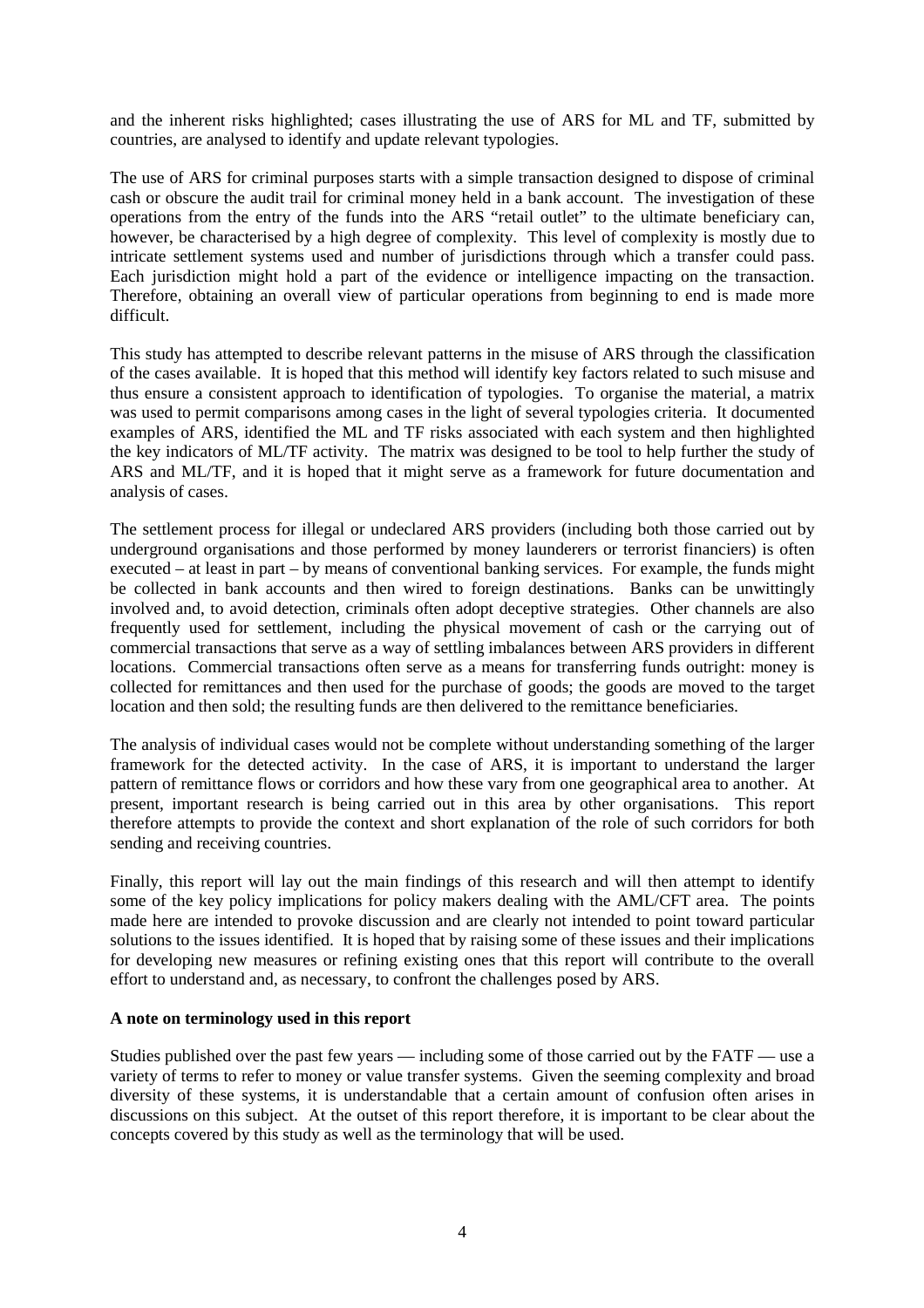The FATF defines a *money or value transfer system* as a "financial service that accepts cash, cheques other monetary instruments or other stores of value in one location and pays a corresponding sum in cash or other form to a beneficiary in another location by means of a communication, message, transfer or through a clearing network to which the money/value transfer system belongs."<sup>2</sup> This definition is necessarily broad and is intended to cover the full range of financial services involved in transferring money, including everything from banks to systems operating in full or in part outside conventional banking channels.

The focus of the present study is on this second category of money/value transfer systems, that is, all remittance systems that operate completely or in part outside conventional banking channels. A number of terms have been used to refer to such systems: *informal funds transfer*, *alternative remittance*, *underground* or *parallel banking* and so on. Some of these systems have ties to particular geographic regions or ethnic or migrant groups and are therefore referred to with terms such as *hawala*, *hundi*, *da shu gong si*<sup>3</sup> and *black market peso exchange*. None of these terms is fully satisfactory by itself in capturing the diverse nature of this activity, that is, one which also includes in some cases some parts of the conventional banking system through services provided by internationally franchised money remitters, for example. For the purposes of this study therefore, the term *alternative remittance system* (or *ARS*) will be used. Although this term could be used or interpreted differently, in this study it is meant to indicate that the activity under discussion is *an alternative* to the exclusive use of conventional banking for remitting money (even though ARS operators often make use of their own bank accounts for balancing or settling accounts with other operators). It is understood that *alternative remittance systems* includes money/value transfer systems regardless of their legal status in particular jurisdictions and regardless of whether or not they are currently covered in part or in total by national regulatory systems.

This last point should be emphasised, as the status of ARS varies from one country to another. In some jurisdictions, for example, financial institutions with a banking licence are the only authorised channel for carrying out money or value transfers. ARS are thus prohibited by law. In other jurisdictions, ARS are illegal; however, their existence is tolerated. In still other jurisdictions, national authorities are attempting to bring ARS under some form of oversight through registration or licensing of such activity. It is important to understand these different approaches to dealing with ARS, as money or value transfers may often involve a chain of transactions between ARS providers, each with a different status in their country of operation. For example, a legally registered ARS provider in the United Kingdom may send a transfer payment through a licensed operator in the United Arab Emirates to an illegal *hawaladar* in India (*hawala* is not permitted in India).

Finally, this study very briefly touches on the issue of new payment methods including e-money. Although many of these systems might also be included in the term *alternative remittance systems*, their characteristics are so atypical that they would almost deserve a separate study.

# **ALTERNATIVE REMITTANCE SYSTEMS: HOW THEY WORK**

# **Factors Motivating the Use of Alternative Remittance Systems**

ARS play a significant role in moving funds into and out of the financial sectors of some countries. In countries with large immigrant populations, ARS offer a key service to such communities in providing them with a means for sending funds to their countries of origin. For other ARS users, the systems provide a cost effective and efficient method for transferring money to family or for business reasons. Some ARS can be used to circumvent national currency requirements where they exist. It should be noted as well that the vast majority of funds travelling through ARS – regardless of the legal status of

<sup>&</sup>lt;sup>2</sup> Interpretative Note to FATF Special Recommendation VI: Alternative Remittance, issued in February 2003.

<sup>&</sup>lt;sup>3</sup> Previously, the term *fei chien* has been used for this particular type of ARS.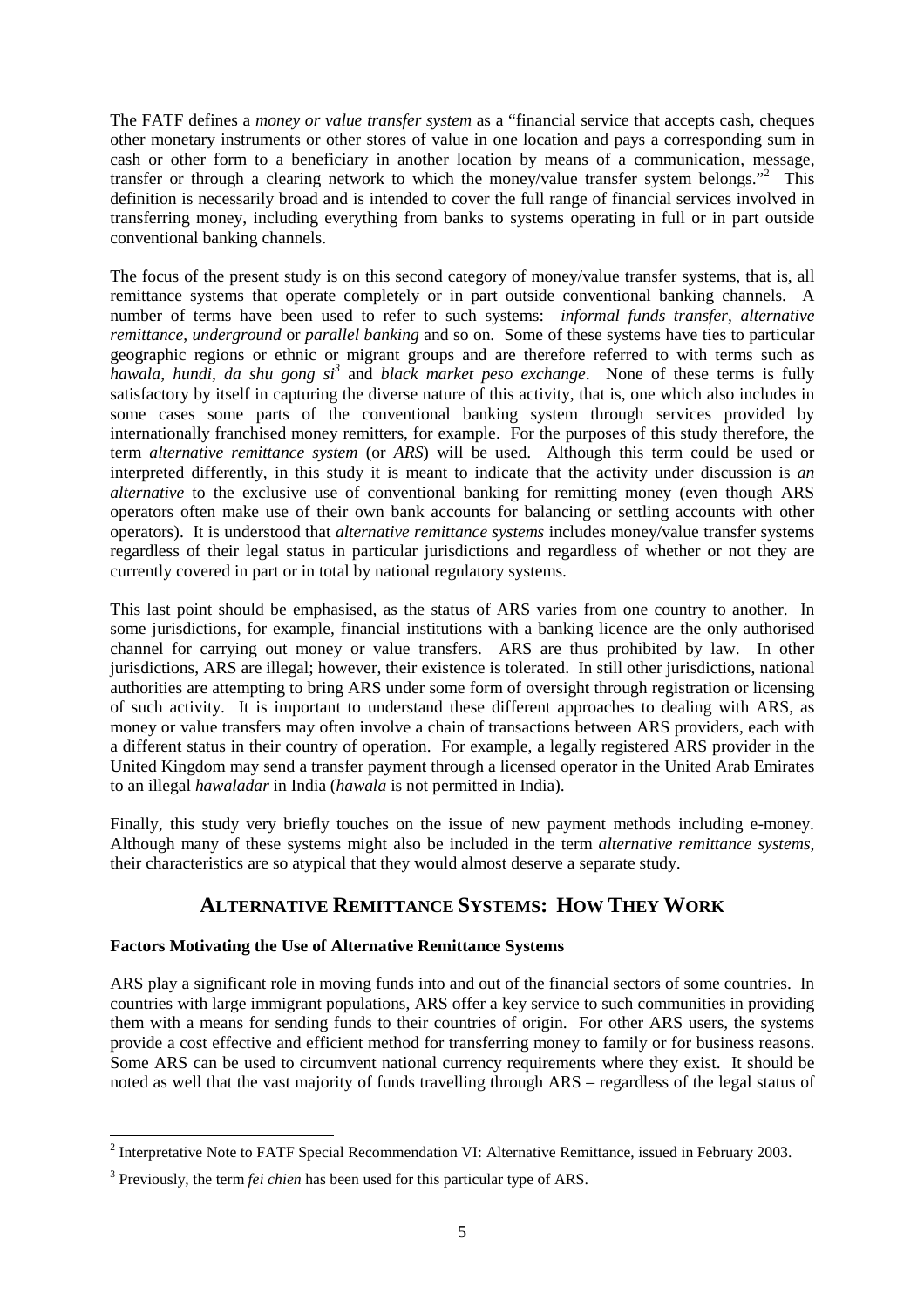the service provider within a particular jurisdiction – are funds of legal origin and/or intended for legal purposes.

While in a few instances ARS provide the only means of bringing funds into or out of a particular country, most such systems operate alongside conventional banking channels. It is useful therefore to understand the factors that may motivate a person desiring to transfer funds to prefer using ARS rather than conventional banking. Some of the perceived motivating factors or incentives for using ARS are included in the following table.

A different issue to consider is that in certain cases individuals may not have the means to identify themselves. For example, a remittance sender may be unable to submit him or herself to identification procedures or other forms of customer due diligence (CDD) because his or her country does not have the institutional capacity to issue identification documents. It is worth noting therefore that a desire for anonymity does not necessarily mean that a particular remittance transaction is related to criminal activity. There is evidence that anonymity, in certain instances, may also be a means of circumventing the pressure from government officials that ask the recipient for bribes or try to impose taxes on crossborder flows. Whatever the underlying reason, the fact that ARS sometimes offer the possibility of transmission of funds without strict identification procedures makes them attractive to some customers. Indeed, the very nature of remittance is based on a "one-off" business relationship with the customer unlike the ongoing relationship that exists between the customer and a conventional bank.

#### **The Mechanisms of Alternative Remittance Systems**

The systems used for alternative remittance can be considered as both simple and complex. They are simple in that the individual components of the system involve operations as basic as receiving cash for a transfer or communicating information on individual payment orders. ARS can appear to be complex, as they may rely on a series of seemingly unrelated operations at the clearing or settlement phase of the process. ARS operations may in fact appear to be more complicated in certain situations due to the lack of transparency inherent in certain types of systems. In any case, most ARS activity is carried out in ways that are very similar to those used by conventional banks to move funds. To examine the way the ARS work, it makes sense to view such systems by looking at each of the various components or players in this activity. This breakdown will make it easier to follow each phase in the alternative remittance process.

#### **The Originator of the Transfer**

For the sending customer (the *originator* of the money/value transfer), a transaction begins by the payment or handing over of funds to the ARS operator. At this point, the originator also specifies the recipient or beneficiary for the transaction along with his or her location. The funds can be paid in cash, cash equivalent, cheques, and other monetary instruments or in stored value cards. In certain situations, the originator may pay funds directly into a bank account belonging to or controlled by the ARS operator. Cash remains the most prevalent form of funds at this stage. In large ARS networks the customers generally have access to the ARS services through local (sub)agents. The originator usually receives a unique reference to identify the transaction. This is then passed to the beneficiary. The originator's only other role in the transaction will be to follow up with the originating ARS provider if the beneficiary reports a failure of the transaction.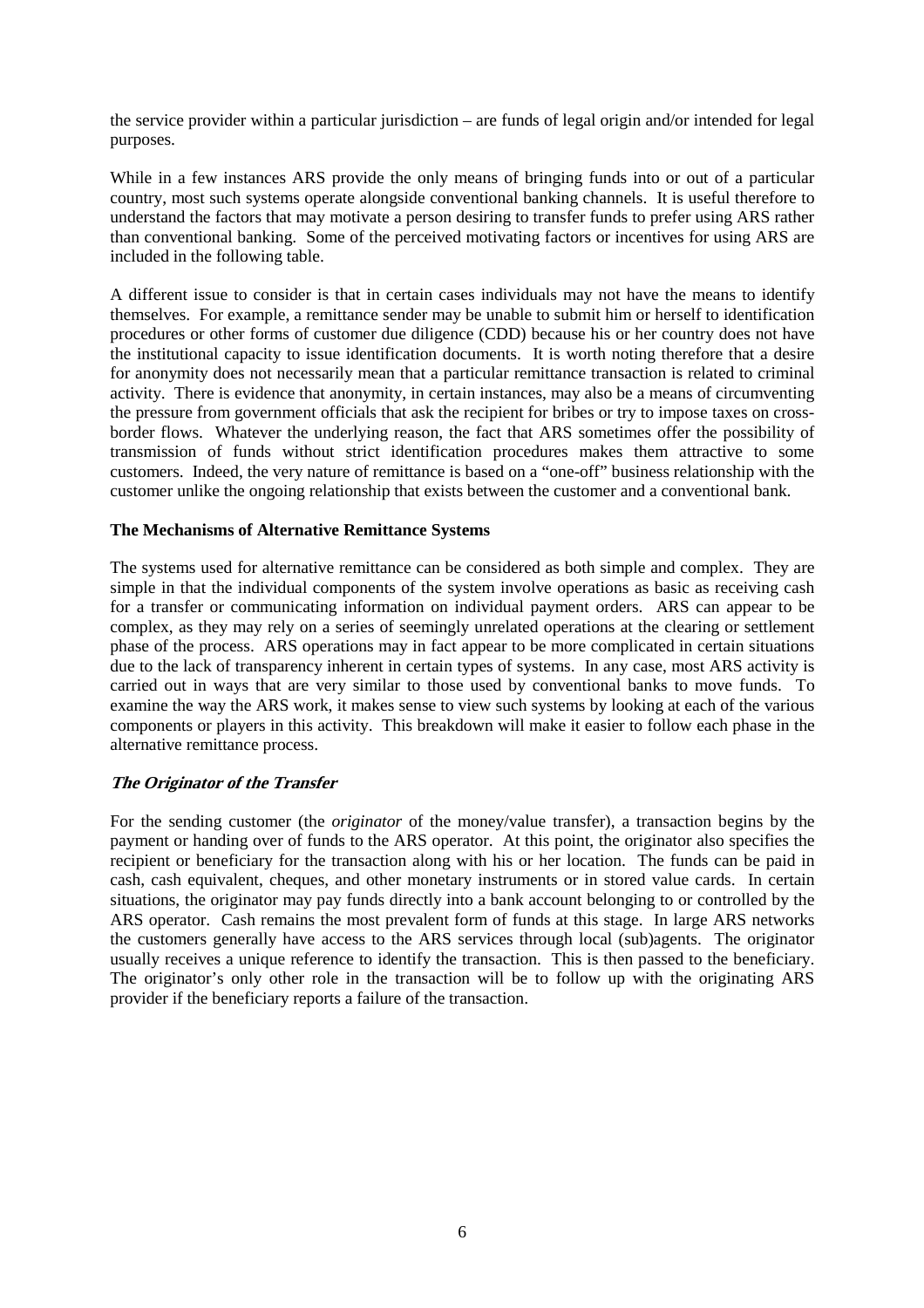# **Factors Motivating ARS Usage**

Every remittance operation is initiated by a sender. Therefore, to understand what motivates a sender to prefer using ARS versus conventional banking, it is necessary to look at this activity from the sender's point of view. There are a number of factors or perceived incentives that play a role in the sender's choice of ARS. The incentives identified below have been grouped according to personal, customer service and economic factors; although in practice the perceived incentives may overlap. However, it is equally clear that not all the incentives mentioned in the table apply in all situations and that the incentives vary hugely for different types of ARS (for example, the services of some ARS can actually be rather expensive compared to remittances through conventional banking services).

| <b>General Factor</b>                                                                                                                                                                       | <b>Perceived Incentive</b>                                                                      | Examples of how perceived incentives have influenced<br>the sender in choosing ARS                                                                                                                                                                                                                                                                                                |  |  |  |
|---------------------------------------------------------------------------------------------------------------------------------------------------------------------------------------------|-------------------------------------------------------------------------------------------------|-----------------------------------------------------------------------------------------------------------------------------------------------------------------------------------------------------------------------------------------------------------------------------------------------------------------------------------------------------------------------------------|--|--|--|
| Personal                                                                                                                                                                                    | Anonymity / secrecy<br><b>Cultural familiarity</b><br>Personal contacts                         | ARS are frequently more trusted by customers, especially<br>when the service is offered by a member of the same ethnic<br>immigrant community.<br>Some senders, whose<br>0r<br>immigration status is not in order or who have another<br>reason to avoid strict identification and CDD procedures,<br>may use certain ARS to avoid attracting the attention of the<br>authorities |  |  |  |
| <b>Customer Service</b>                                                                                                                                                                     | Dispute resolution<br>Accessibility<br>Class discrimination<br>Versatility / resilience         | For example, ARS can provide service in places that<br>conventional banking channels often cannot reach (either at<br>the location of the originator and / or at that of the recipient).                                                                                                                                                                                          |  |  |  |
| Economic                                                                                                                                                                                    | Speed<br>$\bullet$<br>$\bullet$ Cost<br>Secondary benefits<br>Legal / regulatory<br>Environment | Fees may be significantly lower in ARS than for<br>conventional banking systems. ARS provide a versatile<br>and rapid service (many locations are served; there is no<br>need to open accounts; different means of payments may<br>be used).                                                                                                                                      |  |  |  |
| Source: "A Proposed Framework to Analyse Informal Funds Transfer Systems" (Chapter 13). Remittances: Development<br>Impact and Future Prospects. D. Ratha; Samuel Maimbo, ed. (Forthcoming) |                                                                                                 |                                                                                                                                                                                                                                                                                                                                                                                   |  |  |  |

# **The Originator's ARS Service Provider**

The ARS provider at the originator's location receives the funds and then sends an instruction for payment to a counterpart at the location of the beneficiary of the transfer. This communication may occur directly or through an intermediary as well as through different communication channels (for example, fax, telephone, Internet). ARS providers normally have a record of their partner ARS providers in the beneficiary's location who make payments on their behalf. With more organised multinational operators this list of partner ARS providers is usually available to the public; in some circumstances, it may be provided on request.

The operator may assign a code to the transaction. In an internationally franchised operation this will usually be an easily recognisable multi-digit unique number. In a *hawala* transaction it may be a banknote serial number. This unique number will be communicated to his customer (originator), and the disbursing agent. The originating customer will usually communicate this unique number to his intended beneficiary who will then be able to be identified by the disbursing agent.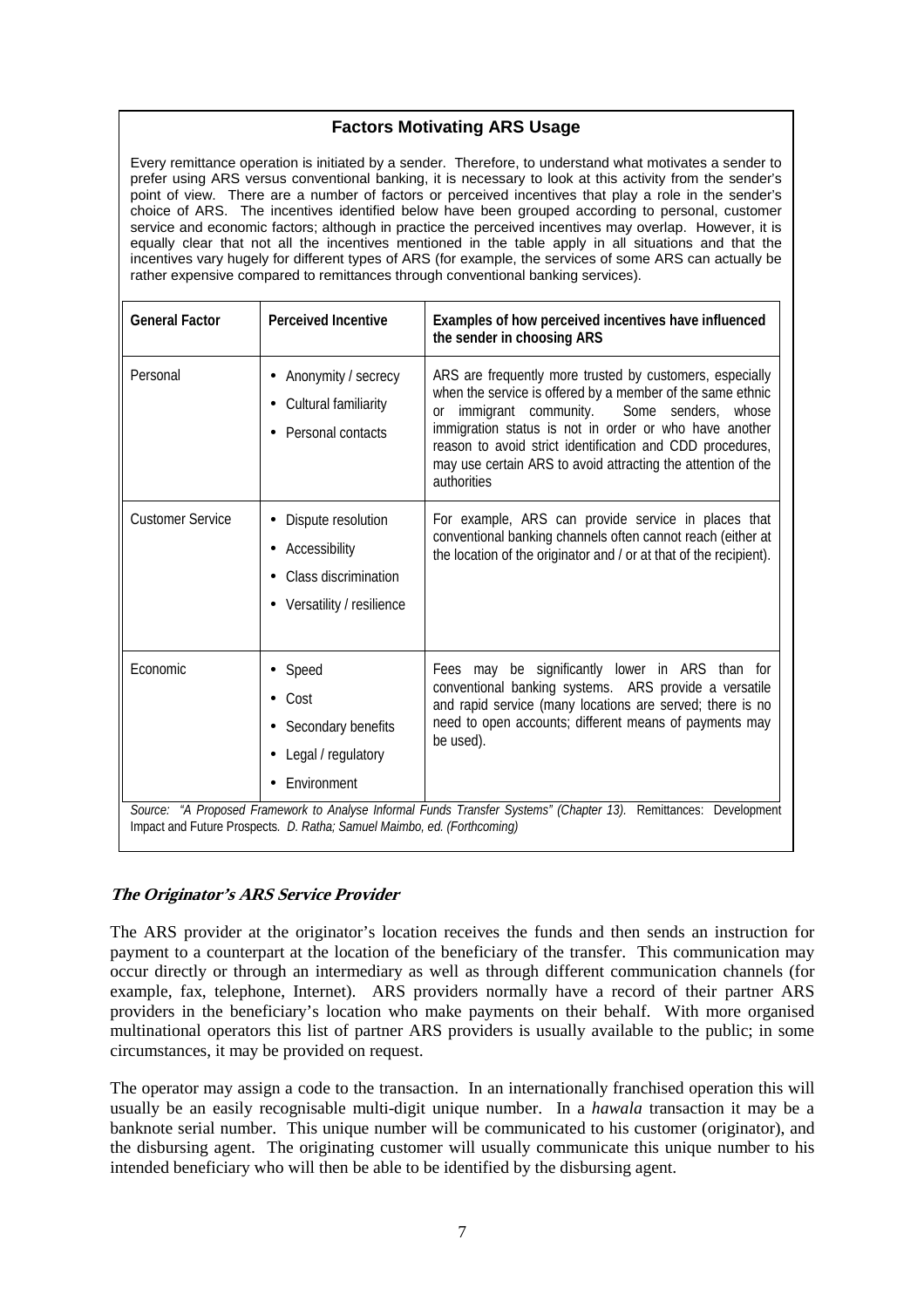| AYSUGA HOUD-ASC<br>HoltO. AU.<br>45<br>prope<br>2d. 756484P                                    | 5000                     | $\sigma_Q$ |     |
|------------------------------------------------------------------------------------------------|--------------------------|------------|-----|
| CILLANT<br>MR. MATGAN<br>CHOHP<br>SHALLA<br>ч<br>Super<br>7242346024<br>339<br>KIMAL           | 6,500                    |            |     |
| MOHD<br>KHUSEH<br>HAT12<br>At1<br>GRILAT<br>Lł<br>Max. 8098-200 seavet<br>GOTORAD OFIER ALADEM | $16, 800$ $720$          |            |     |
| SARWAY<br>проно.<br>Dir<br>BASEAM<br>53<br>148156<br>SHAMisuddy<br>vobo                        | 75000                    | 893        | BAN |
| KHAN<br>$Q$ Appon<br>RBSHIO<br>DR<br>BAREA<br>KHON<br>ABDUL<br>MOT<br>843743<br>ASHAWAY        | 30000                    | 35         | BA  |
| FAZULLAT<br>2263628<br>ALLAN<br>$m$ .                                                          | $\alpha$ <sup>0000</sup> |            |     |

*Figure 1: Example of initial record of ARS transfer with reference number. Source: United Kingdom* 

#### **The ARS Service Provider at the Transfer Destination<sup>4</sup>**

The ARS operator at the destination for the remittance makes the corresponding payment on instructions from the originating ARS operator, to the beneficiary specified by the originator who meets the identification procedure. This may be a formal and recorded identification procedure or simply the person who knows the unique reference number. The ARS operator may have to satisfy two standards of compliance, depending on differences in compliance regimes in the sending and receiving country.

|                                                                                                                                                                                                                                                                                                            | AS SOON AS POSSIBLE                        |                                                                                                                                                                                                   |       |  |  |  |
|------------------------------------------------------------------------------------------------------------------------------------------------------------------------------------------------------------------------------------------------------------------------------------------------------------|--------------------------------------------|---------------------------------------------------------------------------------------------------------------------------------------------------------------------------------------------------|-------|--|--|--|
|                                                                                                                                                                                                                                                                                                            | PAGE 1                                     | 04/05/01                                                                                                                                                                                          | PAGE1 |  |  |  |
|                                                                                                                                                                                                                                                                                                            | <b>NEW DELHI</b><br>DELHI TEL : - 220 8203 | 445 SENDER: - KAY RECEIVER : - SATWANT KAUR W/O BALDEV SINGH NEW<br>$1000//=$                                                                                                                     |       |  |  |  |
|                                                                                                                                                                                                                                                                                                            | $1330/7=$                                  | 484 SENDER : - HARISHA BHRAR RECEIVER : - MRS SUHAG RANI BHRAR C-19<br>KRISHNA PURA GARDENS NEAR TILAK NAGAR TEL : - 559 2785 NEW DELHI                                                           |       |  |  |  |
| PUNJAAB<br>467 SENDER : - AMERJIT SINGH DHALIWAL RECEIVER : - SWARAN SINGH S / 0<br>JAGIR SINGH (GURDITTEY KAY) PATTI LODH BADI MALLAN ROAD VILLAGE<br>LOPON TEHSIL NIHAL SINGH WALA TEL : - P.P. ( RAGHBIR SINGH<br>CHACHA OF AMERJIT SINGH) 01636 53721 (OLD) 01636 52121 (NEW)<br>DISTT. MOGA $1000//=$ |                                            |                                                                                                                                                                                                   |       |  |  |  |
|                                                                                                                                                                                                                                                                                                            | DISTT. JULLUNDHUR 1500//=                  | 470 SENDER : - RAM PRAKASH VIRDI RECEIVER : - BALBIR CHAND S / 0<br>RAMJI VILLAGE DAULATPUR P.O. LAWALPUR TEL : - 181 715430                                                                      |       |  |  |  |
|                                                                                                                                                                                                                                                                                                            | KAPOORTHLA $3000$ / / =                    | 471 SENDER : - SURJIT SINGH AUJLA RECEIVER : - JASVIR SINGH AUJLA<br>BROTHER OF HAWALDAAR KANKAR SINGH AUJLA VILLAGE AUJLA ( HOUSE<br>NEAR THE GURDWARA ) NEAR KOT TAPAI TEL: - 1822 33872 DISTT. |       |  |  |  |

*Figure 2: Example of a genuine payment instruction from a shop front ARS to intermediary ARS at destination; Source: UK* 

#### **The Transfer Beneficiary**

The money, once received at its destination, may be delivered directly to the beneficiary (the recipient in the diagram below), or else the beneficiary will be notified to go to the premises of the destination

<sup>&</sup>lt;sup>4</sup> It is however possible that a system consists of one operator, receiving funds in one place and paying out in the other place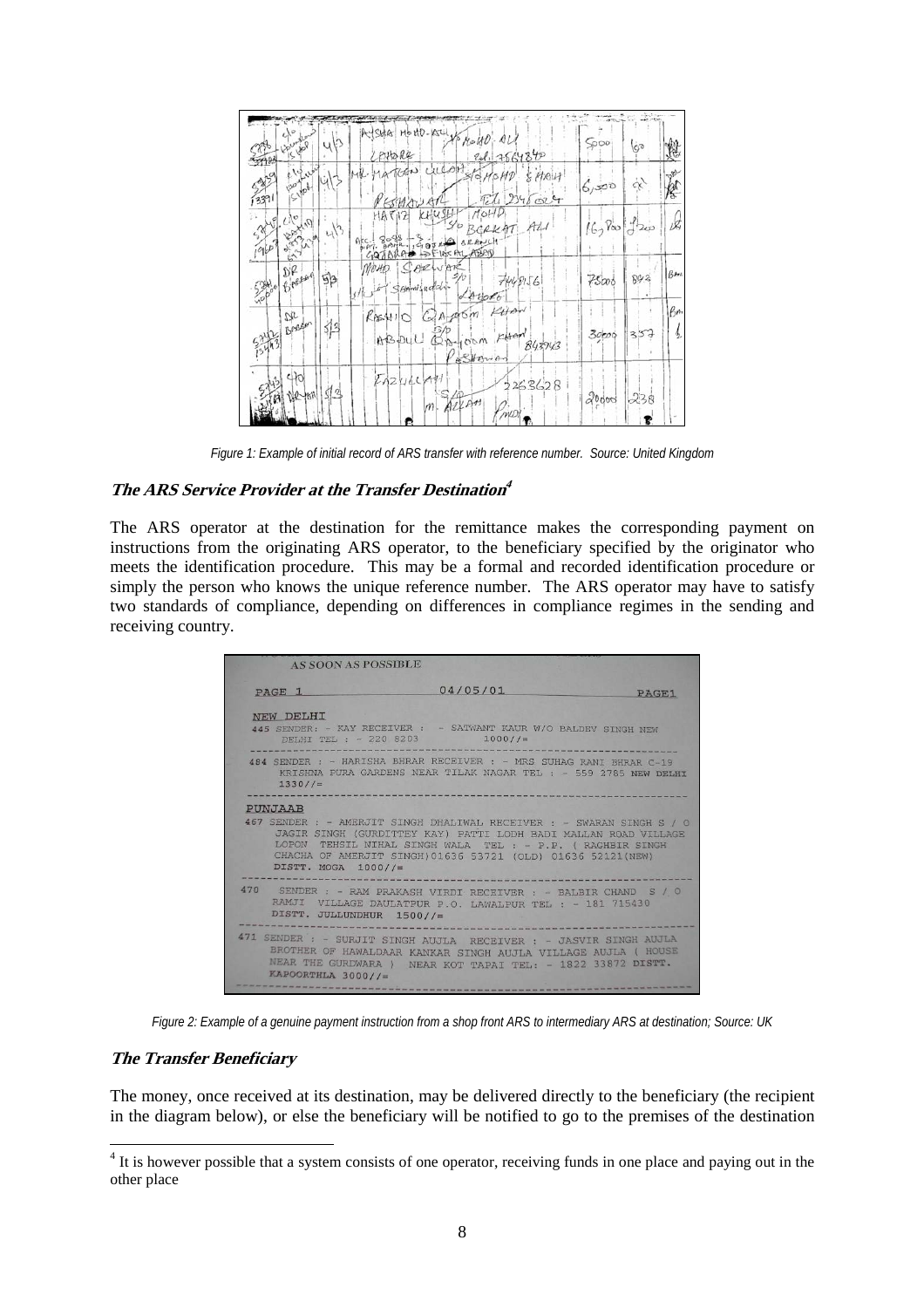ARS operator to receive payment. Payments may be received in local currency, hard (international) currency or in the form of a cheque or bank draft. An identification code may be used to validate the payment. In a jurisdiction with ML controls, the ARS operator could apply CDD-procedures to the beneficiary. The beneficiary will inform the originator of any failure of the ARS transaction. These roles are summarised in the following table from a World Bank study.



#### **Emerging Trends in Alternative Remittance Systems**

ARS operators are flexible and progressive in finding new, profitable and efficient methods of transmitting money. It is important to note that these services are being developed to respond to a particular consumer demand and for the most part have not been designed to circumvent existing AML/CFT measures.

For example, ARS and credit card companies are developing new products allowing debit cards to be bought for cash and then the value moved or paid out via automated teller machines (ATM) and purchases by anyone holding the personal identification number (PIN). This is an efficient way to move money securely and provides a flexible way for the money to be stored and retrieved. The card providers place limits on the value that can be stored in the cards, some of which can only be loaded with value once. AML measures are limited to the card purchaser.

In Africa bus companies with scheduled routes are in some cases furnishing remittance services. The drivers use cash received for tickets to pay out remittances. This gives the bus operators extra revenue and improves security for drivers who previously had to carry the cash proceeds of ticket sales. In other countries taxi firms operate similar systems, delivering money to customers' homes.

Mobile phone companies are using the ability of SIM cards to be loaded with value and have that value removed to use phones as a method of storing, exchanging and remitting value in countries with developing mobile phone infrastructure.

#### *Internet-based Remittance Services*

At least one Internet-based remittance agency – "IBR" – has been encountered by the authorities in Hong Kong, China. The IBR in question is based in the United States and uses the global Integrated Funds Transfer System (GIFTS). In conjunction with a major credit card service provider, it provides for the transfer of funds to any beneficiary worldwide through the issuance of an ATM card, and settlement for the transactions occurs by direct debiting of the nominated credit card of the remitter.

Remitters simply open an account with the web-based service provider. The service provider dispatches an ATM debit card to the nominated beneficiary in any one of 130 countries. The ATM debit card can be utilised at any ATM carrying the service of the major credit card or used to make purchases worldwide within seconds of being credited by the remitter.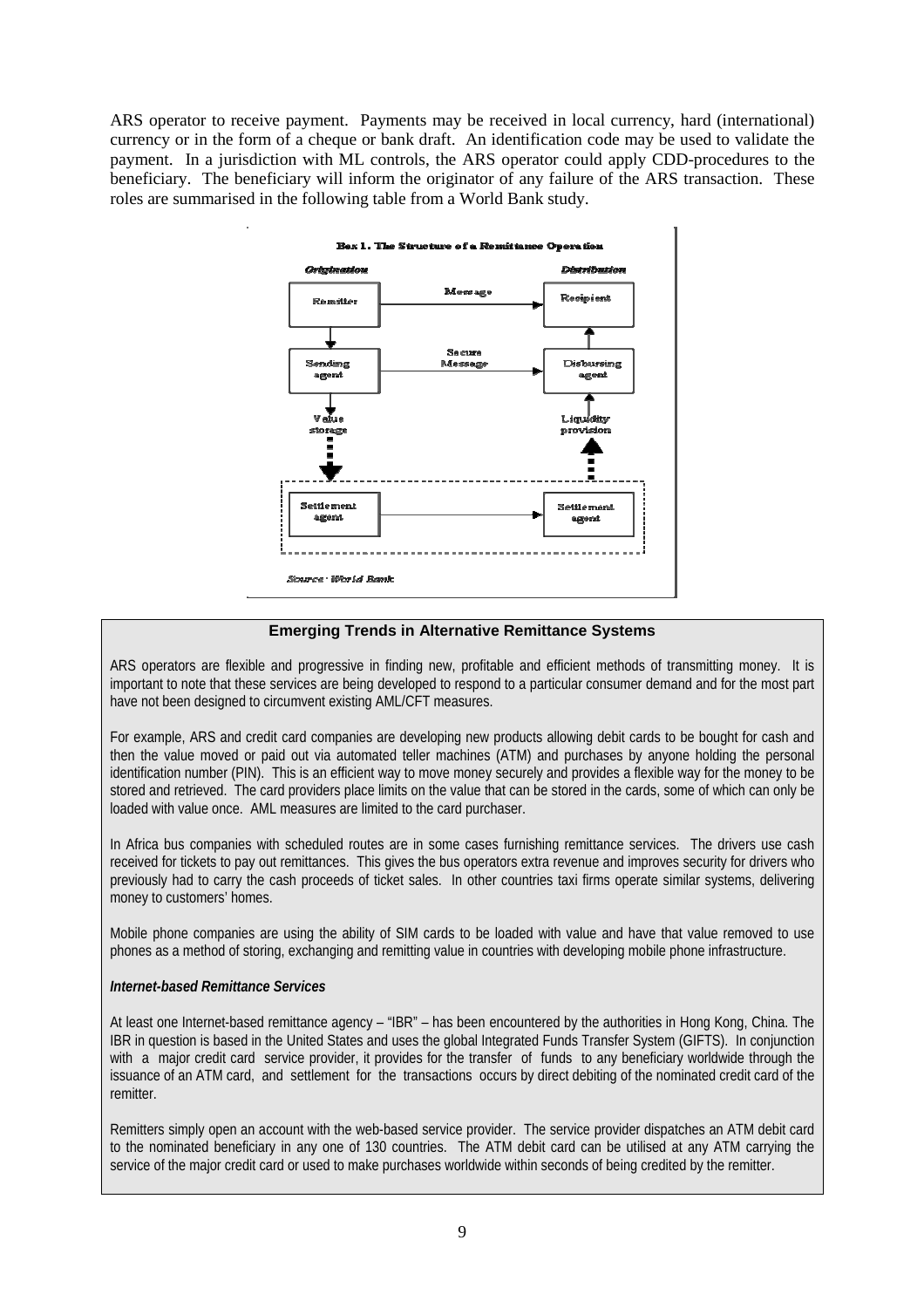The remitter simply enters a secure area of the IBR web site and authorises the transfer of funds to the beneficiary's account. The funds are then immediately available to the beneficiary anywhere in the world through the worldwide ATM network. IBR even allows for beneficiaries to request money from the remitter via the IBR website. The beneficiary simply completes a request message, and then the system automatically forwards an e-mail to the remitter requesting that he or she authorise the further remittance of funds.

The ATM cards used in this process are easily transferable thus allowing for greater anonymity than the more traditional use of supplementary credit cards. Regulators and investigators face great difficulty in monitoring such activities, and there is an obvious potential for misuse by criminals and terrorists.

For example, even in jurisdictions where regulated ARS exist, individuals in one jurisdiction can make remittances to a second jurisdiction without leaving easily traceable records that could be used by competent authorities. The only information available is credit card activity relating to the remitter in the sending country, which will only reflect payments to the web-based remittance agent. Checks on the beneficiary would then have to be routed through many agencies in a number of jurisdictions including the sending and receiving jurisdictions as well as the location in which Internet-based transfer service is located.

# **Settlement**

ARS transfers may occur in both directions, that is, the service providers may process both outgoing and incoming transfers at their particular location. Ideally, the transfer amounts should balance out so that the neither side has a surplus or deficit. In reality however, ARS operations seldom balance out between the service providers in two different jurisdictions. The originating ARS operator will accumulate a sum of money, whilst the destination ARS operator will have a deficit. This deficit has to be balanced out or settled in the longer term. In general, settlement of the amounts owed within a network of operators will not occur on a transaction-by-transaction basis. Often, settlement is effected on a weekly, bi-weekly or monthly basis. Given this length of time, the pricing of the final set-off transaction will often depend on a fluctuating exchange rate which takes account of the movements in currency over the period in question. Methods of settlement may vary according to the type of ARS service or its links to other commercial activities. Whatever method is used, the ARS service provider also seeks to preserve or enhance profits. Some of the more common ARS settlement procedures are indicated below.

#### *Transfers through Conventional Banking Systems*

The ARS service provider holding funds use wire transfers, the Internet or other methods of payment to make payment to the account specified by the deficit ARS provider (who has paid out remittances at the destination). This may be a simple operation but involves bank fees and exchange rate costs that have to be allowed for in the costing of the transaction. These payments may be made to an ARS provider who acts as a clearing agent (settlement agent in the structure of a remittance operation diagram above) for the transaction.

# *Offset of Remittances*

Settlement by back to back transfers<sup>5</sup> is a preferred method as it is the easiest and the most efficient. In this system each ARS provider is the originating ARS for one transaction and uses the funds to act as the destination ARS for another. No funds need to be moved and two commissions are shared between the two ARS providers. This is the principal on which multi-national franchised ARS operations work, but it is equally the ideal solution for informal systems.

This category also includes manufactured offset of remittances. For example, an ARS operator in a country with a high level of migrant remittances may pool the proceeds of multiple transactions in order to use this money to make a single commercial remittance to a third party. This activity is

 $\overline{a}$ <sup>5</sup> Formally, this process could be more precisely qualified as "clearing"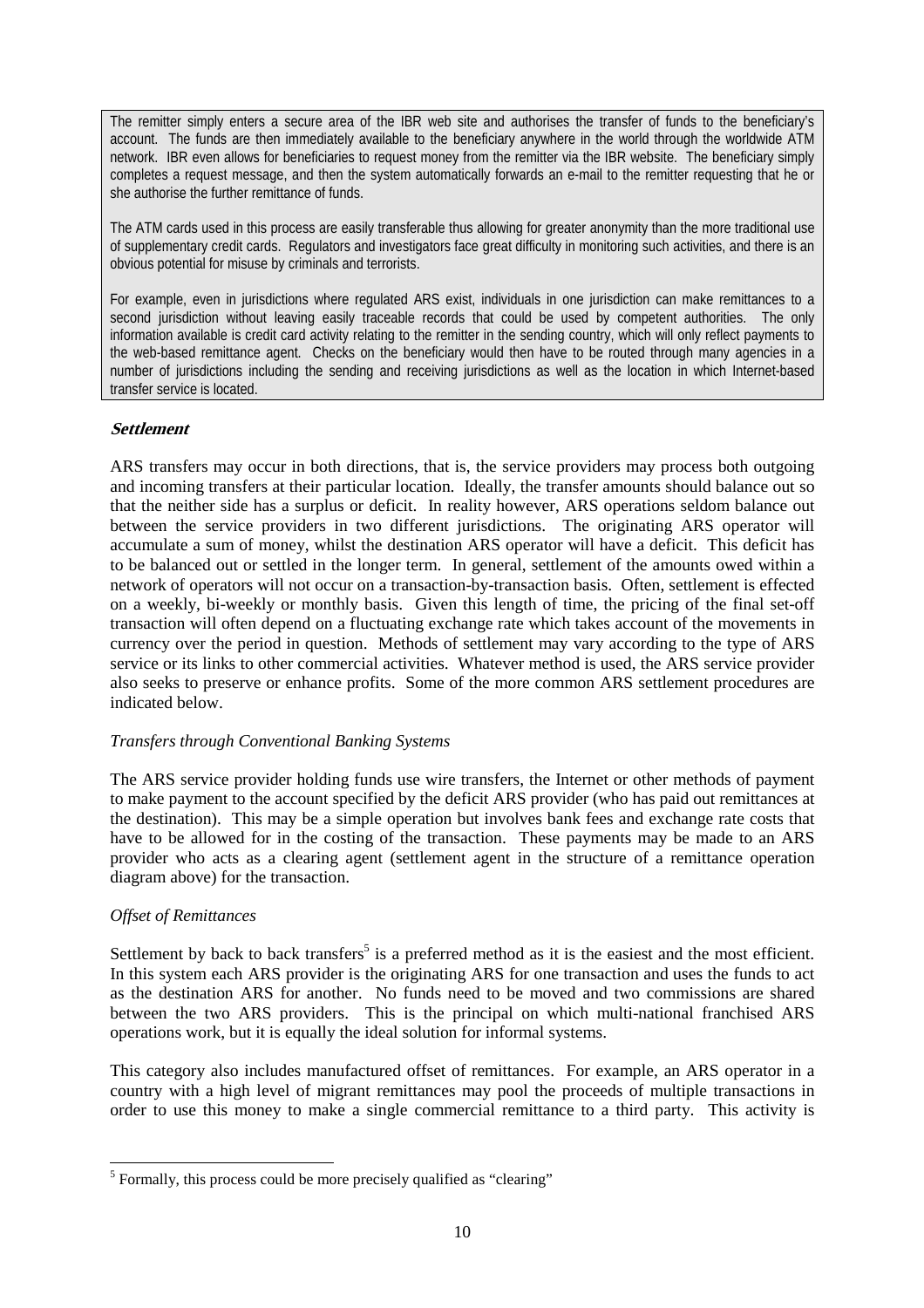common between Europe and South Asia, but it is a high risk as a method of settlement as it may facilitate export and import fraud.

The settlement flows will usually be different from individual customers' remittances flows. The ARS provider may pool the cash from the individual remittance transactions, and a large single transfer may then be made at a later date in order to settle all the previous remittance transactions. This both limits costs and allows the exploitation of cash balances and means that settlements cannot necessarily be traced back to the specific transactions. Unscrupulous ARS providers can use this method to cloak transactions relating to ML or TF.

#### *Physical Cash Movement*

Cash deposits can be a logistical problem for unlicensed or illegal ARS. Cash couriering and smuggling is a common method of moving value to jurisdictions which have less experienced banks and cash wholesalers operating. It also allows profits to be taken on currencies in high demand by ARS providers.

#### *Cash pooling accounts*

Cash pooling accounts are a common feature of complex ARS systems. They are used by multinational ARS providers to reduce the losses of currency exchange. Equally, they are used by informal ARS providers to facilitate complex settlements between different countries. The holder of the cash pooling account will have a series of accounts in different currencies; however, the US dollar has always been the predominant currency.

Money is transferred into the cash pooling account from customer transactions and used by the originating ARS provider. The value remains to the credit of the destination ARS provider. The originating ARS provider can use the money to settle past, current or future transactions anywhere in the world. These settlement transactions may be effected by making personal or commercial remittances. This allows a great deal of flexibility in pricing and completing transactions in a variety of currencies.

# **Remittance Corridors**

Observing the settlement ARS flows it is possible to identify net sending countries and net receiving countries. In these circumstances those countries are linked to each other through a *remittance corridor*.

The term *remittance corridor* describes the bilateral flows between two economies, a sender and a receiver, the components of which include the *first*, *intermediary* and *last miles*. 6 The corridor is shaped by a market structure in the origination (*first mile*) and the distribution (*last mile*) defined by the stage of development of the financial sector and the access to formal funds transfer systems available in both ends of the corridor. The differences among remittances corridors are defined by the nature of the migrant sender, the type of flows that are transferred, the channels, the technology available and the incentives to choose a particular channel, among them the cost to transfer funds.

 $\overline{a}$ <sup>6</sup> These terms are used by the World Bank for the three stages of bilateral flows within a remittance corridor.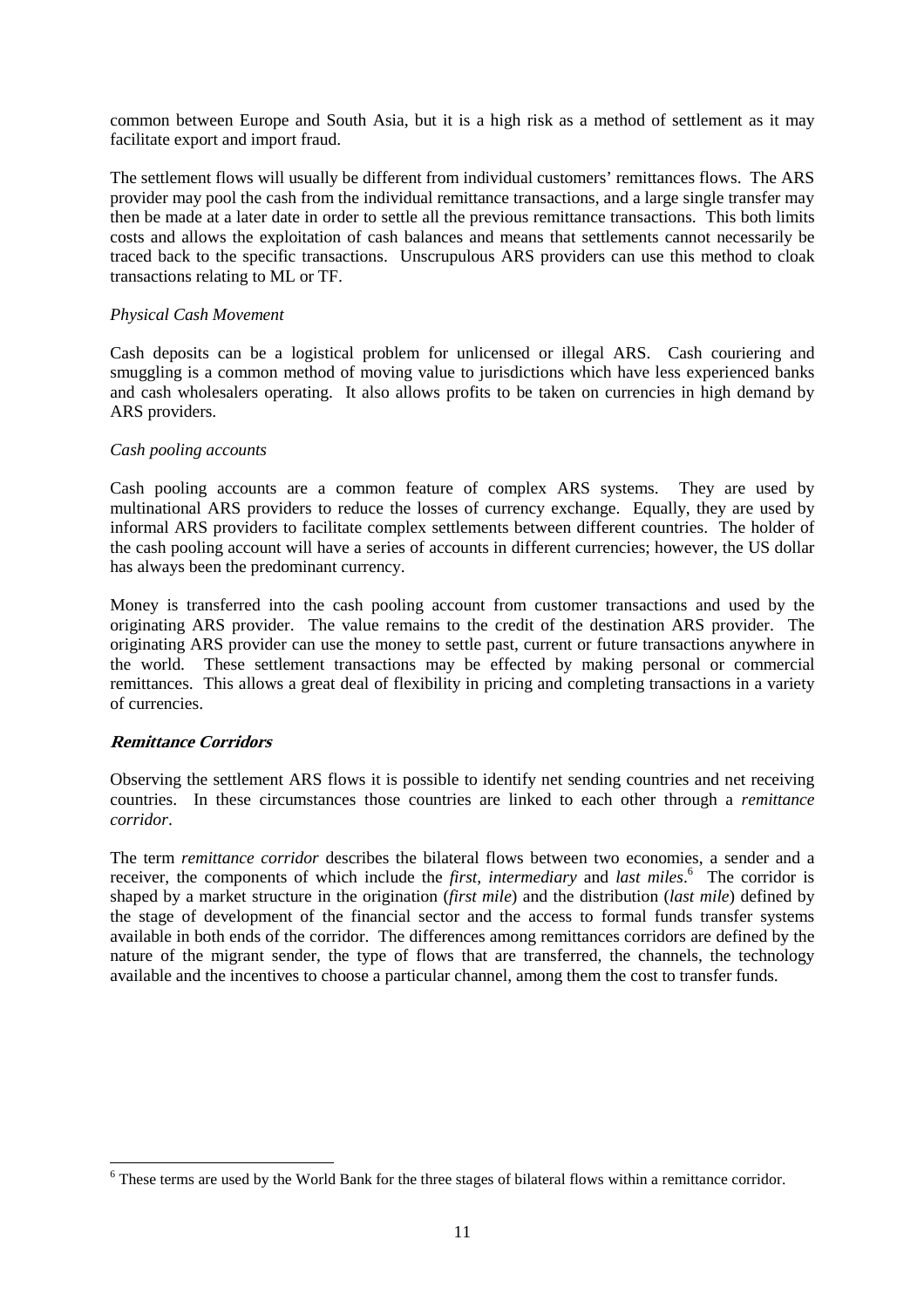| Workers' Remittances <sup>7</sup> to Developing Countries (1990-2004) |      |      |      |      |      |       |       |                     |
|-----------------------------------------------------------------------|------|------|------|------|------|-------|-------|---------------------|
| In USD billion                                                        | 1990 | 1995 | 2000 | 2001 | 2002 | 2003  | 2004e | Change<br>2004-2001 |
| Developing countries                                                  | 31.3 | 56.7 | 76.8 | 84.6 | 99.0 | 116.0 | 125.8 | 41.2                |
| Lower middle income                                                   | 17.5 | 34.8 | 41.9 | 44.1 | 49.1 | 54.8  | 55.6  | 11.5                |
| Upper middle income                                                   | 5.7  | 8.6  | 13.1 | 16.8 | 18.7 | 24.4  | 26.8  | 10.0                |
| Low income                                                            | 8.1  | 13.3 | 21.7 | 23.8 | 31.2 | 36.7  | 43.4  | 19.6                |
|                                                                       |      |      |      |      |      |       |       |                     |
| Latin America & the Caribbean                                         | 5.8  | 13.4 | 20.2 | 24.2 | 28.1 | 34.1  | 36.9  | 12.7                |
| <b>South Asia</b>                                                     | 5.6  | 10.0 | 16.0 | 16.0 | 22.3 | 26.7  | 32.7  | 16.7                |
| <b>East Asia &amp; the Pacific</b>                                    | 3.2  | 9.0  | 11.2 | 12.9 | 16.6 | 19.5  | 20.3  | 7.4                 |
| Middle-East & North Africa                                            | 11.7 | 13.0 | 13.5 | 15.2 | 15.5 | 16.8  | 17.0  | 1.8                 |
| <b>Europe &amp; Central Asia</b>                                      | 3.2  | 8.1  | 11.0 | 11.4 | 11.5 | 12.8  | 12.9  | 1.5                 |
| Sub-Saharan Africa                                                    | 1.9  | 3.2  | 4.9  | 4.9  | 5.1  | 6.0   | 6.1   | 1.2                 |

 *Source: Global Development Finance 2005.*

 $\overline{a}$ 

Significant remittance corridors include bilateral flows from the United States and Canada to Latin America and Asia<sup>8</sup>; from the European Union to Eastern Europe and North Africa; and from the Arabian Gulf to South and Southeast Asia. Other remittances corridors are present between developing economies (South-South remittances corridors)<sup>9</sup>. Early research reveals that he US-Mexico remittances corridor is a "mature" market for formal remittances, while the Canada-Vietnam corridor is at a "nascent stage" in the shift to formal systems. Both share some of the same challenges. But whereas a mature market has formal channels for remittances, one that must be maintained and expanded, the nascent market must focus first on setting the conditions for efficient remittances mechanisms that promote the entry of more formal market players and trigger the interest of the private sector on developing new transfer products.

This report outlines the importance of remittance corridors developed by ARS providers in response to the demands of migrant workers. These corridors are dominated by the need for migrant communities to maintain family and business ties with their home country but can also be exploited by unscrupulous ARS providers to effect illegal transactions which are buried among the many legitimate migrant remittances. These corridors converge in countries with large resident migrant Diasporas who wish to make payments home to their families in countries such as Pakistan, India, Philippines and South America. It is estimated that the largest corridor could be between the Middle East and South Asia, with a full range of ARS providers capitalising on the genuine desire of expatriate workers to send parts of their income home. These migrant remittances are numerous but small. A study carried

<sup>&</sup>lt;sup>7</sup> The term *remittances*, as used here, includes the sum of workers' remittances, employee compensation and migrant transfers.

<sup>&</sup>lt;sup>8</sup> Visit www.amlcft.org for further information regarding the World Bank's work pertaining to the United States-Mexico and Canada-Vietnam remittance corridors.

<sup>&</sup>lt;sup>9</sup> The World Bank's Bilateral Remittance Corridor Analysis (BRCA) is aimed at developing a better understanding of the incentives and other factors that shape the remittance markets in sender and recipient countries in order to promote effective policies that will induce a shift from "informal" to "formal" funds transfer systems. Currently the World Bank is conducting the following case studies: United Kingdom – Nigeria (in partnership with the UK Department for International Development (DFID); United States – Guatemala; Germany – Serbia and Italy – Morocco (in partnership with the *Ufficio Italiano dei Cambi*). Additional studies are planned between the Middle East and South Asia and between Southeast Asia and South Asia.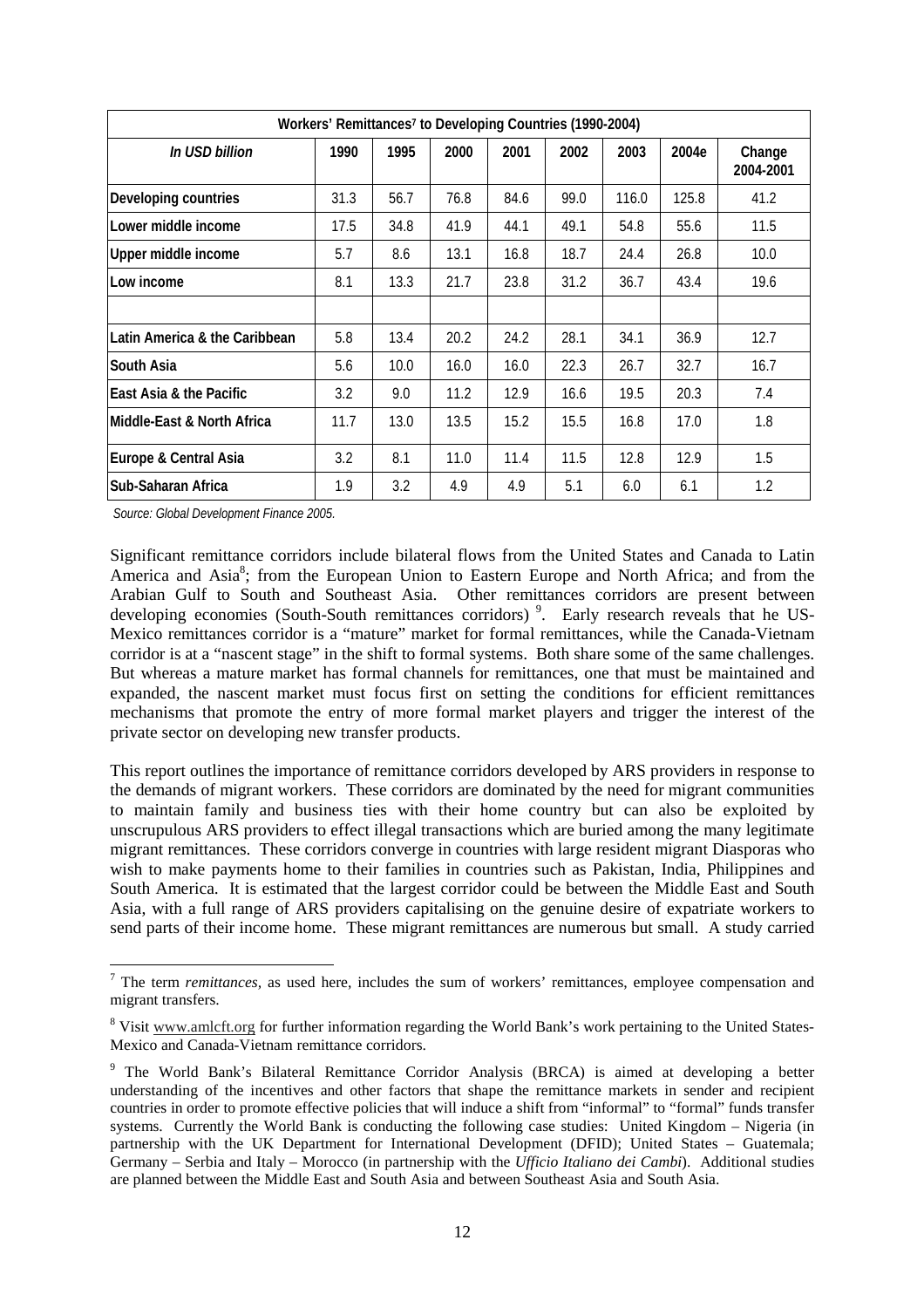out by the UK Department for International Development (DFID) suggests that a family average of GBP 250 per month is remitted from the UK to the country of origin of the migrant. In the US-Mexico corridor, according to the Mexican Central Bank, the average remittance amount is USD 327 per month. The average amounts remitted from the Middle East may be smaller.

Some ARS transfers between countries are not direct. ARS transfers to South Asia, for example, tend to be rooted through the UAE. Similarly, worldwide remittances to Somalia often pass through the exchange houses of Dubai. This is a regulated sector that is prepared to act as a regional bridge between the regulated and unregulated sectors. Examining the remittance corridors highlights the role of regional financial centres in remittance activity.

Although regulations can have a strong impact on the form and characteristics of the remittance market, the supply of ARS services is in principle strongly demand-driven. Apart from demand, there are other factors that influence the supply of ARS providers. One of these is the clear connection to the size and composition of immigrant communities and / or the existence of a strong informal economy. The tendency of ARS to shift spontaneously to the formal/regulated sector has been detected in some regions, most likely determined by the intention of conventional banking or other legal financial services to exploit the market of immigrant remittance payments by developing economic incentives to attract this potential source of customers. In such circumstances, the cost of the legal/regulated channels may tend to decrease, as an effect of enhanced competition.

# **REGULATORY SYSTEMS**

As becomes evident from the table on regulatory framework (see Table on Regulatory Framework at the end of this chapter), which gives an overview of the regulatory framework in a sample of 12 countries, the way ARS are regulated in different jurisdictions varies substantially. At one end of the range, there are countries that require a banking licence for all institutions that transfer money. Although there are no such countries included in the table there are also very few countries (mainly in the developing world) where there are no regulatory requirements for ARS at all. The large majority of countries is between those two extremes and applies some kind of specific regulatory regime to money remitters outside the banking sector.

In most cases there is one regulatory regime that applies to the entire ARS sector, although there are examples where countries apply a lighter or voluntary regime to certain categories of providers (*hawaladars*) or where a distinction is made between smaller and larger providers.<sup>10</sup>

The most important distinction is between countries that only require the registration of money remitters and those that have a licensing procedure. Both systems are mentioned as legitimate options in the FATF-recommendations (recommendation 23 and SR VI). Countries with a licensing regime use various criteria for the granting of a licence, including fit and proper tests for the owners and managers and the existence of business plans. Many of these countries also apply additional regulatory requirements, such as an appropriate internal organisation as well as certain financial criteria to protect customers.

In countries with a registration regime there is no requirement to obtain a licence before an operator can start providing money remittance services, even though there is a requirement to register. In addition the regulatory regime in these countries is often relatively light and in most cases does not entail other provisions than those which are required to combat ML and TF.

The differences in the regulatory regime in different countries are largely mirrored in the way these entities are supervised or monitored. Supervision in a licensing regime is often in the hands of a financial supervisor, entails regular on site visits and strict reporting requirements and goes beyond

 $\overline{a}$ 

 $10$  The UAE, for example, has developed a registration system for hawala operators. For additional information, visit: www.cbuae.gov.ae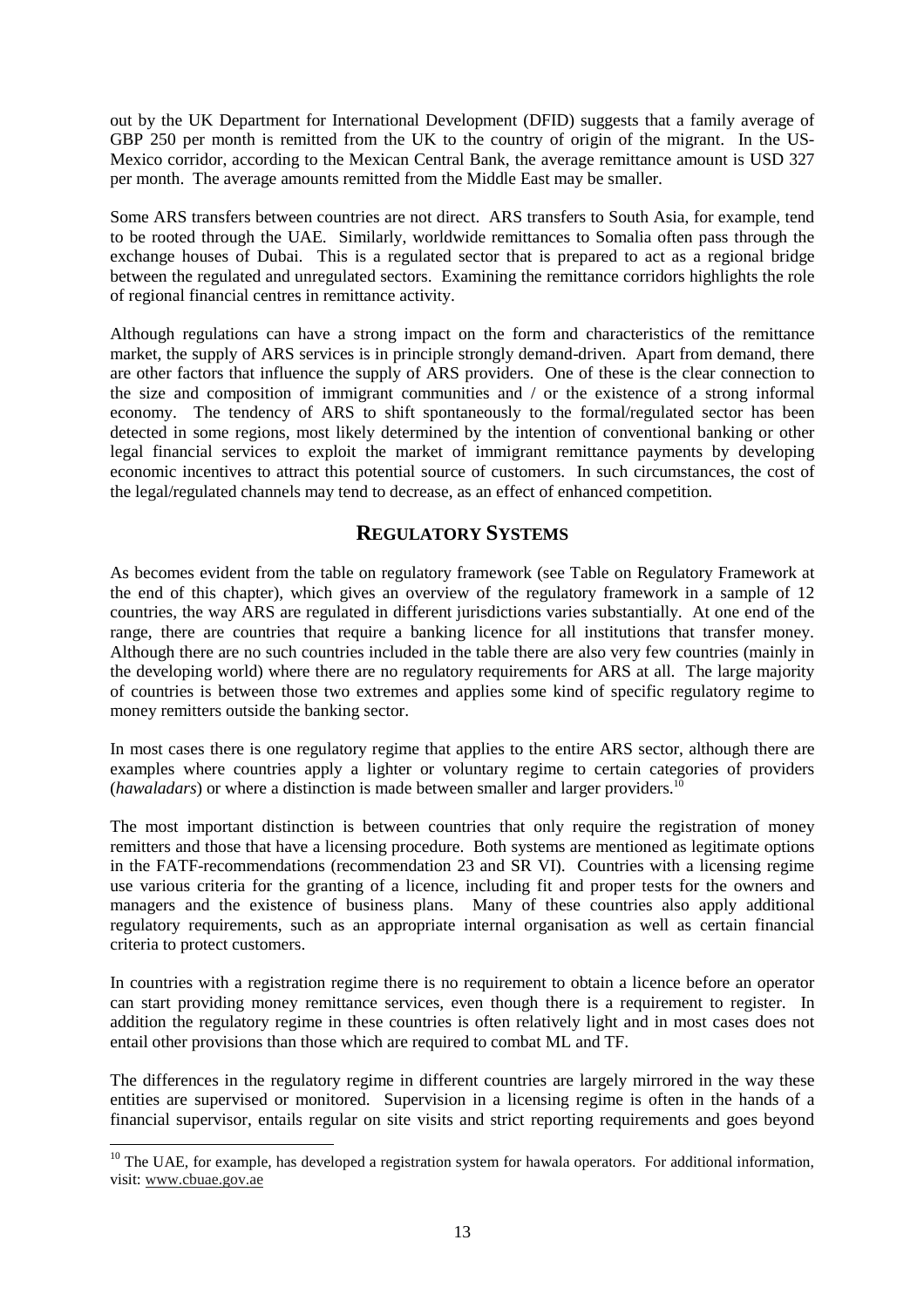AML-CFT-requirements. Under a registration regime the checks are substantially less frequent or more "risk-based"; the monitoring focuses mainly or exclusively on AML-CFT-requirements and is often implemented by other entities, such as the FIU, the tax authorities or the customs authorities.

Whether a country has a licensing or registration regime, most countries apply the regular AML/CFTrequirements to the ARS-sector, in particular the requirement to keep records, identify customers and to report suspicious transactions. Relevant differences occur in the thresholds that are applicable for the identification of customers, which vary from zero to EUR 15,000, and in the fact some countries require all transactions above a certain threshold to be reported (in addition to the reporting of suspicious transactions irrespective of the amount). Countries that apply a high threshold for identification will have to shift to a lower (or no) threshold to meet the requirements in Special Recommendation VII (a maximum threshold of USD 1,000).

The need to prevent criminals or their associates from holding or being the beneficial owner of significant controlling interest or holding a management function in a financial institution is dealt with differently in different regulatory systems. While most licensing systems have some kind of fit-andproper test that includes a check on the criminal records of owners and operators, registration systems often make use of more risk-based methods to prevent criminals from penetrating the remittance market. There is an ongoing debate on the effectiveness of both systems. It is clear that country specific circumstances will have to be taken into account.

Finally, it is worth mentioning that money remitters are now subject to the revised FATF Recommendations of 2003, which require countries to impose additional obligations on all financial institutions (and certain other professionals), such as the identification of the beneficial owner of customers and the development of internal policies, procedures and controls. Although these requirements can be implemented in a risk-based fashion, this will of course ask for additional measures in the sector.

# **TYPOLOGIES**

# **Categories of Alternative Remittance Systems**

The cases available show that some uniform categories of ARS are identifiable based on the structure of the business. The relevant categories are the following:

- Franchised multinational companies
- Multi premises or franchised national companies
- Signed shop-front premises (one or more premises)
- Overt ARS within another business
- Covert ARS within another business
- Covert ARS no premises

# *Franchised Multinational Companies*

This category includes ARS products offered by various large and often well-known international corporations that provide money transfer service through franchises. These operators tend to have a high degree of compliance with local legislation, also by providing effective procedures to prevent misuse. This is reflected in the relative expense of the service. The providers are household names, and their services are accessible around the world.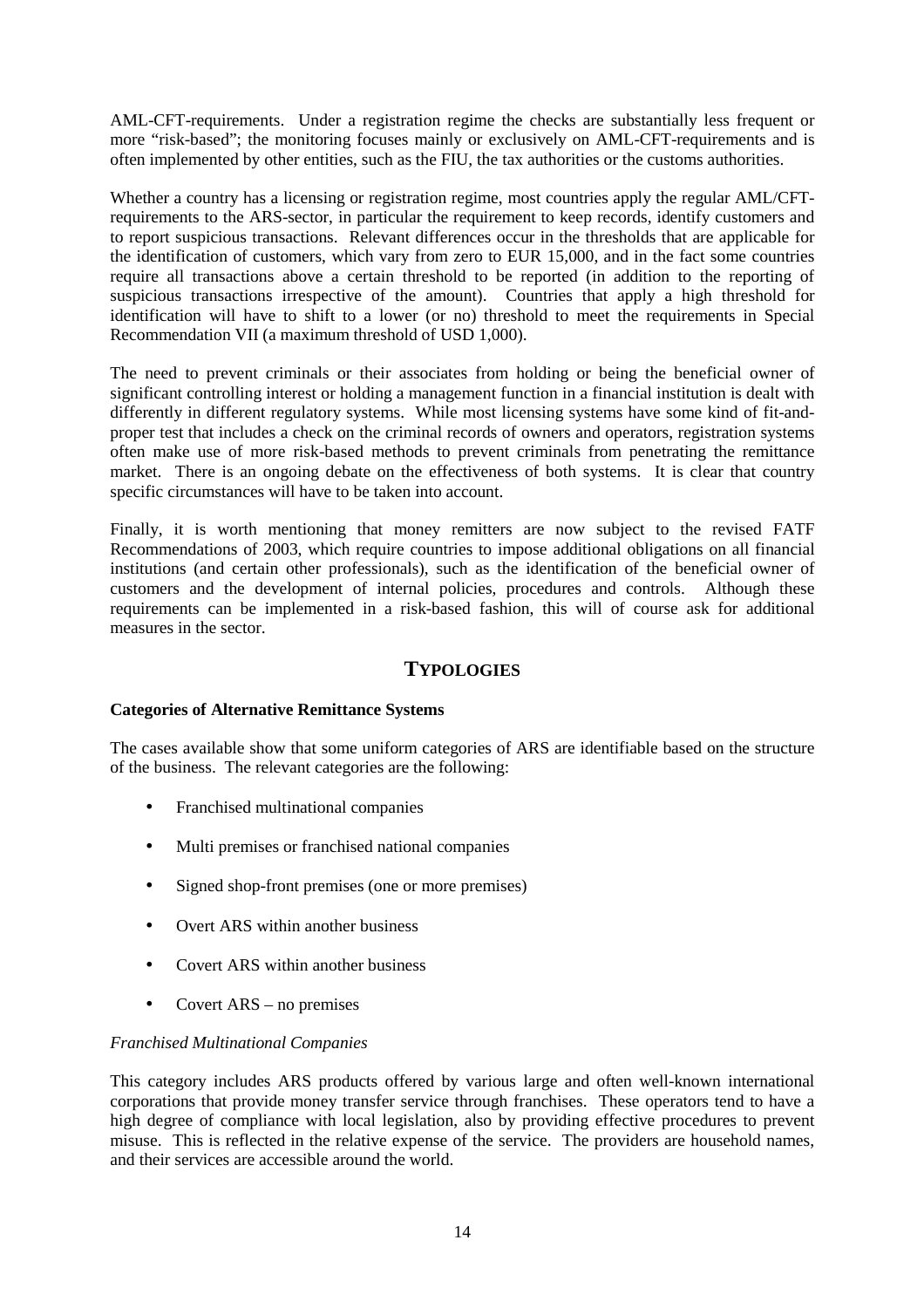With franchised multinational companies, there is a fixed fee structure, and exchange rates used are often less competitive. These operators provide an accessible, quick and reliable service. They are undercut by a whole range of ARS operators but are still used by ordinary customers in preference to other ARS operators. This is an indication that some ARS customers value a reliable and legitimate service above other factors in selecting an ARS provider. They have sophisticated computer systems to ensure transactions are completed accurately and to prevent fraud against their services. All transactions can be traced, and they tend to have clear policies on identifying customers and reporting suspect transactions.

Multinational companies are increasingly providing online and remote payment services. This increases the volume of transactions to be examined for detecting suspicious activity and may lead to problems in defining risk. Online services require use of bank accounts that provide a better audit trail.

Terrorist financing through this form of ARS will be difficult to identify. Embedded terrorist groups will be able to provide identification, and the amount transferred by each individual element of a terrorist operation will not lead to suspicion. The computerised tracking systems do however mean that historic transactions can be scrutinised effectively.

#### *Multi-Premises or Franchised National Companies*

These ARS are the next level in scale after the multinational companies. Within a particular country or community, these businesses are a recognised brand. They tend to support efforts to licence or regulate ARS services often have established and effective methods for identifying their customers and reporting suspicious transactions.

ARS operators from this category servicing migrant workers in the UAE, for example, have developed "membership" schemes to streamline and reward frequent customers. This allows the ARS operator to conduct a high level of *know-your-customer* (KYC) procedures when enrolling a customer, who is given a unique number and photo identification card. Beneficiary names and, where possible, account details are also embedded in the card data file. Monitoring this "account" then allows the identification of suspect transactions against a profile of normal activity. These operators will often act as franchisees of the multinational companies but will also provide their own rival services. They tend to provide remittances to or through banking channels, making use of electronic transfers or bank drafts.

Franchised national companies compete with banks and multinational companies by knowing their market and using economies of scale to provide better exchange rates or cheaper charges. This tier of ARS tends to be vigilant. Where they serve a particular ethnic group or community they are well placed to identify normal levels of transfer and so identify what is abnormal. The risks they face are similar to multinational franchised operations. In addition, they are vulnerable to organised smurfing which exploits the availability of rival companies servicing similar communities.

Where they offer commercial services they can be abused in large scale frauds, either as the remitting or receiving company. This means they have to be particular careful to identify the source, destination and business reason for transactions. Cash is a risk as with all ARS but bank to bank transfers via ARS in this tier are a particular risk.

#### *Signed Shop-Front Premises (one or more premises)*

These are familiar premises wherever ARS can operate legally. They generally serve a particular ethnic community and provide it with a cost effective and valuable service. They tend to be family run and are sometimes identified as "Mom & Pop" operations within United States.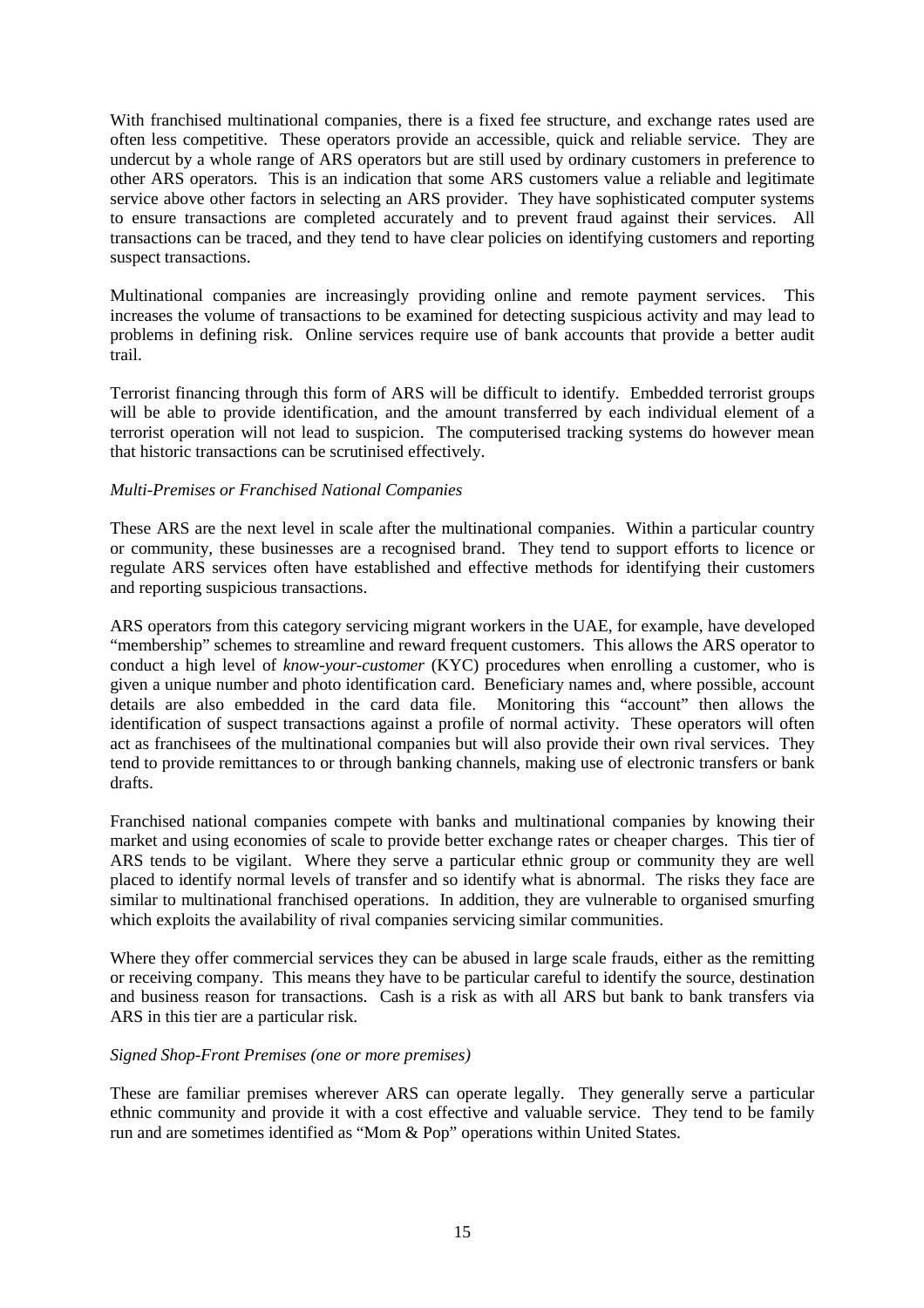They can provide a cost effective service by using efficient settlement methods and making economies of scale on bank transfer costs. They may use the services of another ARS to make transfers if this is most efficient.

Customers either make cash deposits at the shop-front premises or make payments directly into the ARS provider's bank account. Direct cash deposits into their bank account help the shop-front ARS provider to streamline cash control, but there is a risk that they do not truly know their customer. The ARS operator will have a series of linked payment agents in the countries they serve. These payment agents may range from similar operations to individual *hawaladar*. The ARS will use an exchange rate agreed with their partner agents in the destination countries. These rates will constantly fluctuate.

Settlement will be by a form agreed with the destination agent. This tier will be particularly likely to use cash pooling accounts, back to back transfers and third party payments. A family business of this nature is particularly vulnerable to ML, either through having inadequate internal controls or through becoming complicit with criminal groups.

# *Overt ARS Operations within Another Business*

These operators are visible, but do not necessarily advertise their services. This tier of ARS operator can be similar to a shop front ARS operator, with the same risks. In the same way as a franchise agent of a multinational ARS operator, they offer remittance services to local customers in addition to their normal business. The provision of remittance services may complement their normal business activity or be a totally separate venture.

Where there is a registration or licensing regime, these ARS operators can be effectively controlled as long as their services are identified. Risks include those generated by possible commingling of funds coming from different activities. That could cause difficulties in the proper application of AML/CFT measures, also breaking the audit trail.

#### *Covert ARS Operations within Another Business*

Covert ARS operation within another business is the first category where the operator will actively seek to work outside the regulatory regime. A covert ARS operation will be illegal in that it operates without a licence or registration. It also violates regulatory provisions by performing ARS operations without carrying out necessary AML/CFT measures, such as identifying customers, recording transactions or reporting suspicious transactions. It is also likely to commit banking offences such as "structuring" where deposits are made below a disclosure limit to avoid identification of the ARS activity.

ARS operators in this category tend to serve a particular migrant or ethnic community. They rely on referrals within the community they serve. This category will include most *hawaladars*, unless they are registered or licensed. This category of ARS operator is particularly strong in communities where mainstream banking is not freely available in the destination country. This has been demonstrated in Somalia where overt and covert ARS operators dominate home remittances worldwide since there is little if any developed formal banking system.

This category will be most likely to use forms of settlement that do not rely on bank transfers, but because their transactions will tend to flow to one country they may still rely on depositing cash into a bank account in the other country in order to effect an offsetting settlement.

Suspicious transaction reports from banks or referrals from another FIU are the most successful methods of identifying these ARS operators. Information gleaned from the community these operators serve is also valuable. In some cases, this category of ARS operator will be resistant to AML procedures. Their informality is key to their selection by individuals who may be operating illegally or within the "grey" or "cash" economy.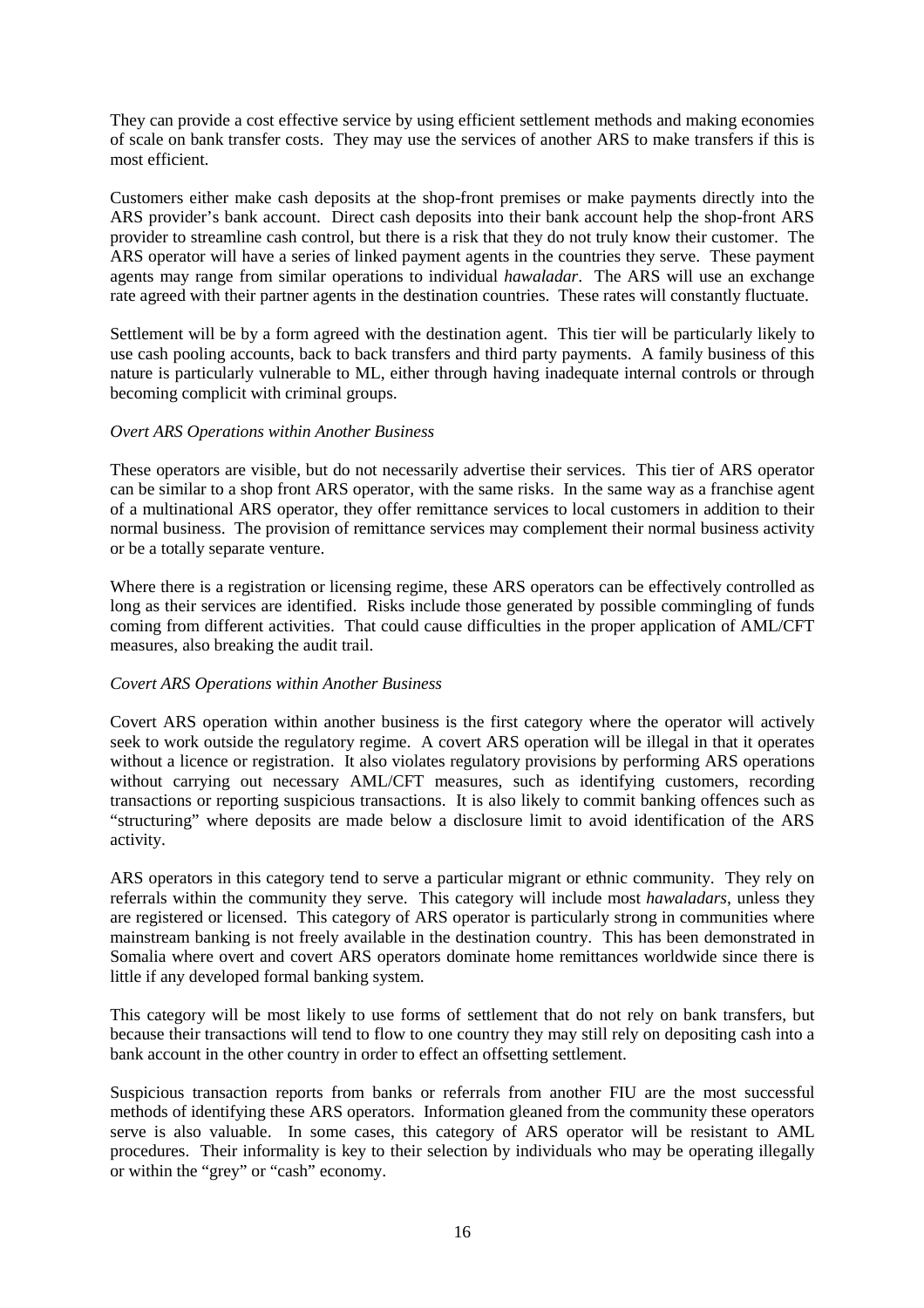To law enforcement this tier is high risk for ML and TF. Even many "bona fide" ARS operators in this sector hide the volume and detail of their transactions. This secrecy or lack of transparency is a product of their history and business methods; however, it is this aspect of their operations that arouses suspicion among law enforcement personnel, since a lack of transparency is often a key factor exploited by criminal misuse of certain financial channels.

The success of criminal money launderers is directly related to their ability to handle large amounts of cash covertly. Law enforcement experience has shown that successful covert ARS operators involved in criminal ML quickly attract levels of cash that make detection easier. Having an entire business that is cloaked in secrecy where illicit and genuine transactions take place, allows the criminal money launderer to hide more of the illegal business. In some cases, criminal money launderers may also progress to overt operations to ensure they can obtain banking facilities to service criminal customers.

In TF significant transactions may be small. There is no way of measuring the importance of covert ARS operators in TF without better intelligence on their activities. However, logic suggests that a covert ARS operator embedded in a community which also contains covert terrorist cells will be the natural first port of call for transactions. Terrorist cells have used franchised multi-national ARS operators, but this was in a situation where they were operating in a country where they were not supported by an embedded ethnic community.

# **Case Example 1**

An investigation was conducted based upon the filing of four suspicious transaction reports on A Inc. of USA, a licensed ARS service provider operating in New Jersey. Although A Inc. of USA was a licensed service provider, the owners and operators of the service conspired with four unlicensed money remitters (couriers) operating out of New York to commit the criminal acts. The four couriers brought large sums of cash to A Inc. that were deposited into the business' bank accounts and then wired to the Middle East. A Inc operated with a very limited number of clients, but was responsible for over USD 100,000,000 in cash deposits over a 30 month period – all of which was ultimately transferred to Pakistan. A . Inc failed to complete the appropriate currency transaction reports and created fraudulent foreign exchange records. An unidentified employee attempted to deposit over USD 10,000 in cash and refused to provide identification when requested by a bank official. The bank then contacted the ARS owner and advised him of US Bank Secrecy Act regulations and bank policy.

Source: United States

*Covert ARS Operation – No Premises* 

A covert ARS operator having no specific premises may operate in the same way as the previous category. They also include criminal ML groups who act as purely criminal ARS operators. These ARS groups will use the services of overt and covert ARS operators to move money within their systems, but they also act as their own network. The UK has reported a series of criminal ML operations from 2000-2005 which have led to the definition of roles of key players within these networks.

The roles of key players within criminal ML networks can be broken down into three distinct functions: *control*, *collection* and *cash disposal*.

• *Control.* The controller organises the ML activity and thus has a complete overview of the operation. He buys cash from criminal groups and arranges payment at the destination chosen by the criminal. The controller may be associated with an ARS operator and is normally based in a third country, often in South Asia or the Middle East. The controller employs collectors to gather cash and disburse the money on his behalf. Finally, he uses various ARS techniques to move money or value from the originating country to cash pooling accounts, third party accounts or to settlement accounts via back-to-back transfers.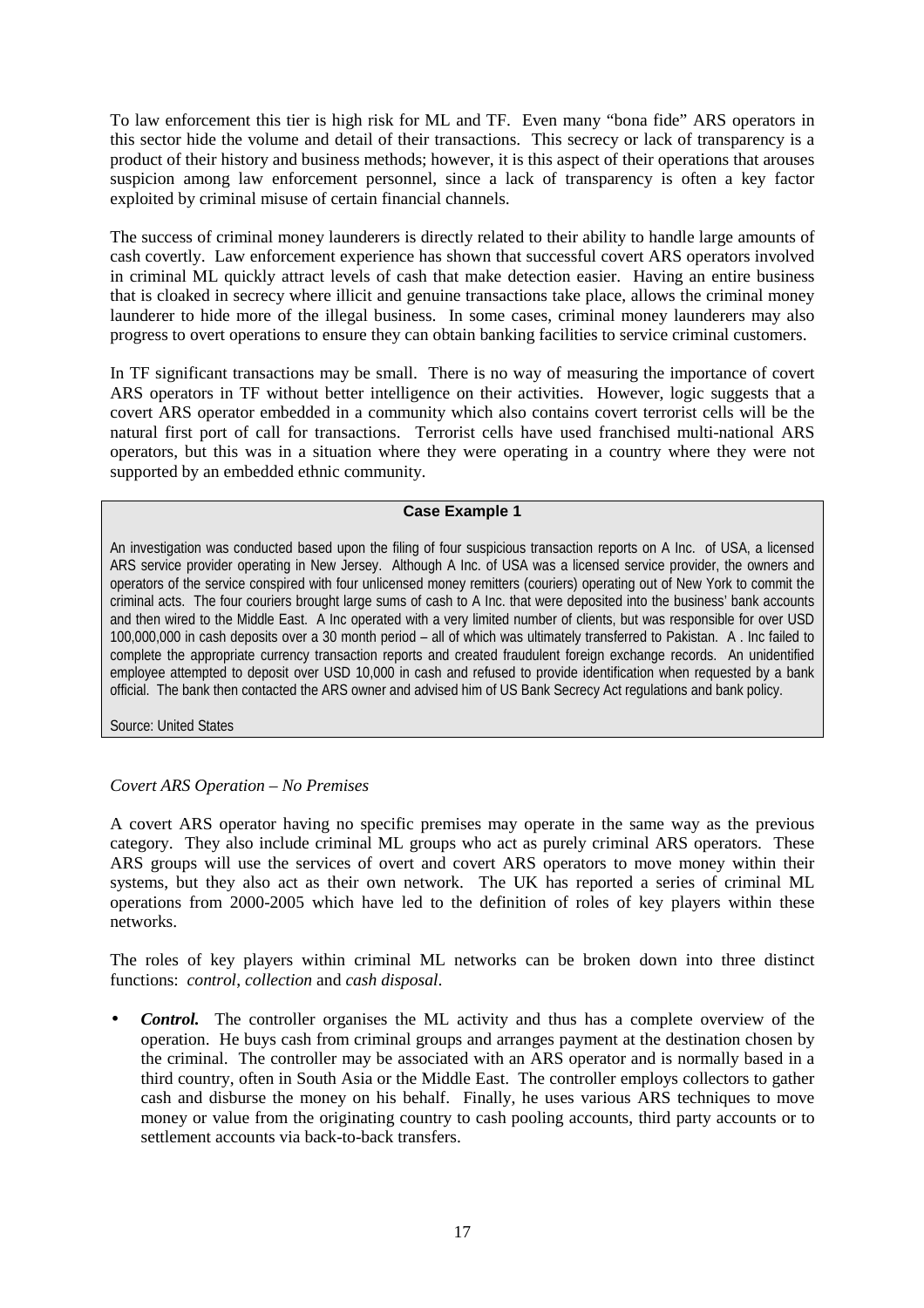- *Collection.* The persons carrying out the collection function serve as the interface between the ARS operators and the criminal customers. The collector receives instructions by mobile phone or SMS from the controller with details of criminal customers who are holding cash. He may use pre-paid mobile phones to contact the criminal and collect the cash in a covert meeting. The collector counts the money and reports any shortages or counterfeit notes and stores the cash in a safe house and then disposes of the money on instructions from the controller.
- *Cash disposal.* For this function, funds may be sent to destination parties or third parties by money transmission through complicit ARS operators. Cash may be moved by organised cash couriers to jurisdictions where the banknotes can be safely sold. The funds may also be used to complete back to back transfers through *cuckoo smurfing* (see below). Finally, the money is handed over to individuals or criminals who want to receive cash. This may complete a separate criminal ARS transaction, including "grey economy" transactions



*Figure 3: Key players within a criminal ML network; Source: United Kingdom* 

# **Some Typologies Illustrated by Specific Case Examples**

The cases obtained as part of this study showed a number of different ways that ARS could be misused for ML or TF purposes. The cases have been grouped into the following three areas:

- ARS operations in which the provider is fully involved in the ML/TF activity;
- ARS operations in which the provider has some knowledge of the ML/TF or other criminal activities carried out by the customer;
- ARS operations in which the provider has no knowledge of the ML/TF or other criminal activities carried out by the customer.

# **ARS operations in which the provider is fully involved in the ML/FT activity**

# *Typology 1: Cuckoo Smurfing*

Cuckoo smurfing is a term used to describe an increasingly common ML technique associated with ARS that has been identified in the UK and elsewhere in Europe. The process involves the transfer of criminal funds through the accounts of unwitting persons who receive funds or payments from overseas.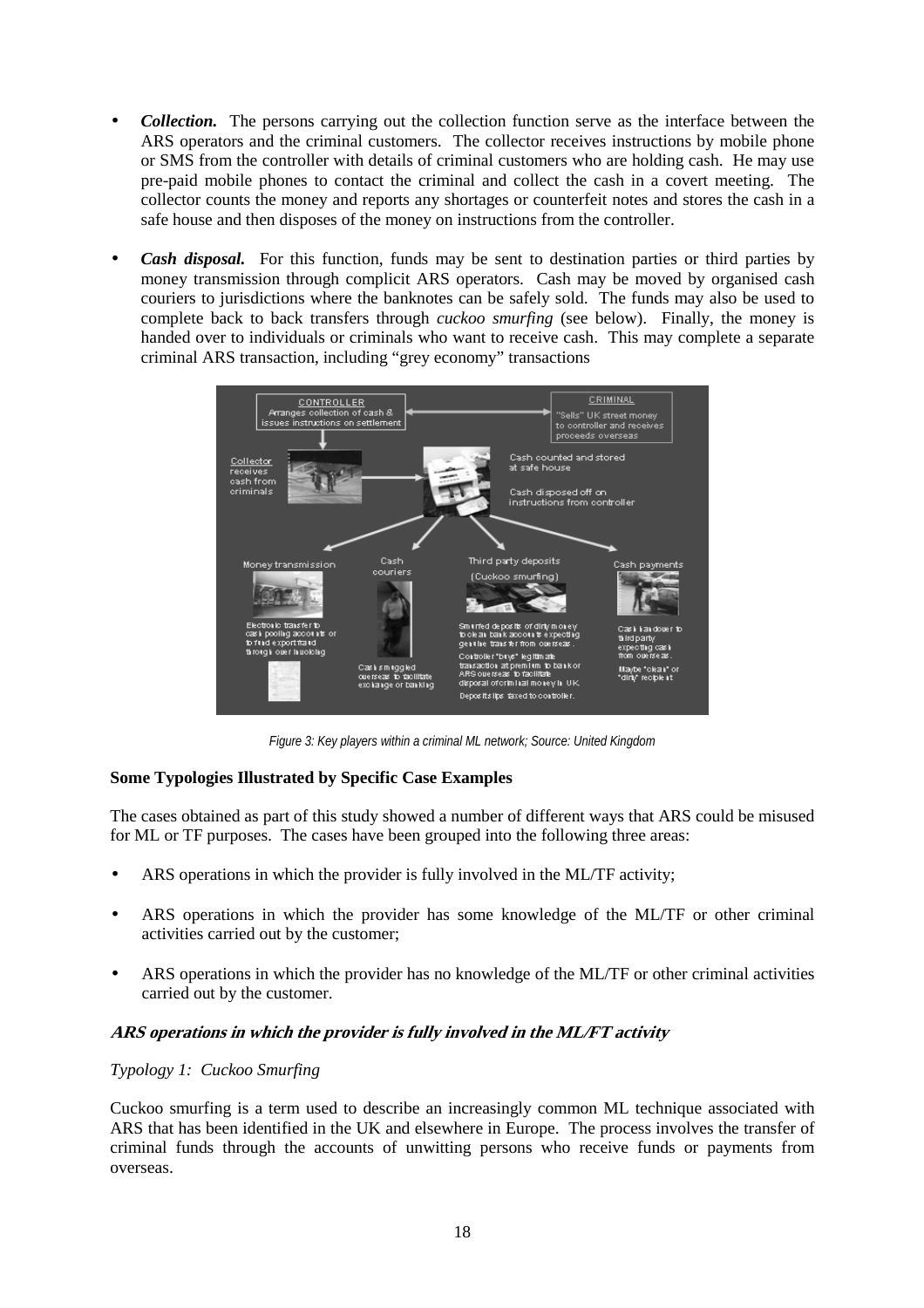#### **Case Example 2**

An ARS in South Asia or Middle East contracts or otherwise obtains private and commercial transfers to Europe. In some instances, bank managers in Pakistan have been known to sell – ARS operators – genuine personal electronic transfers to be performed on behalf of their customers.

The controller uses criminal cash held in Europe to complete the transfer. The collector is provided with the account details of the recipient, who is expecting a transfer from the ARS or bank. The collector pays the criminal cash into the recipient's bank account. He uses multiple branches of the bank and makes a series of deposits at a level that is unlikely to raise the cashier's suspicion.

The collector faxes the payment slips to the controller as proof of payment to the customer. The operator of the bank account will than be contacted to be told the transfer is complete with copy payment slips if necessary.

This system exploits the bank's relationship with its customer. The recipient is a bona fide bank customer who has passed all KYC requirements. He has no control over the origin of the deposits or who is making them, and banks currently conduct no identification on the depositors of cash into a third party account.





#### *Analysis of Case Example 2*

*Cuckoo smurfing* allows a controller and an ARS to oversee payments made in another country without the risk of being detected. They operate the system to dispose of large amounts of criminal cash without having to hold bank accounts in their own names.

Banks can recognise this type of activity by looking for unusual cash deposits that are structured in smaller amounts or made away from the customer's branch. They can prevent the activity by challenging depositors for identification when they pay cash into a third party bank account.

Banks have a good record of identifying the activity and making suspicious transaction reports after the event, but they have no means of identifying the collector. International exchange of intelligence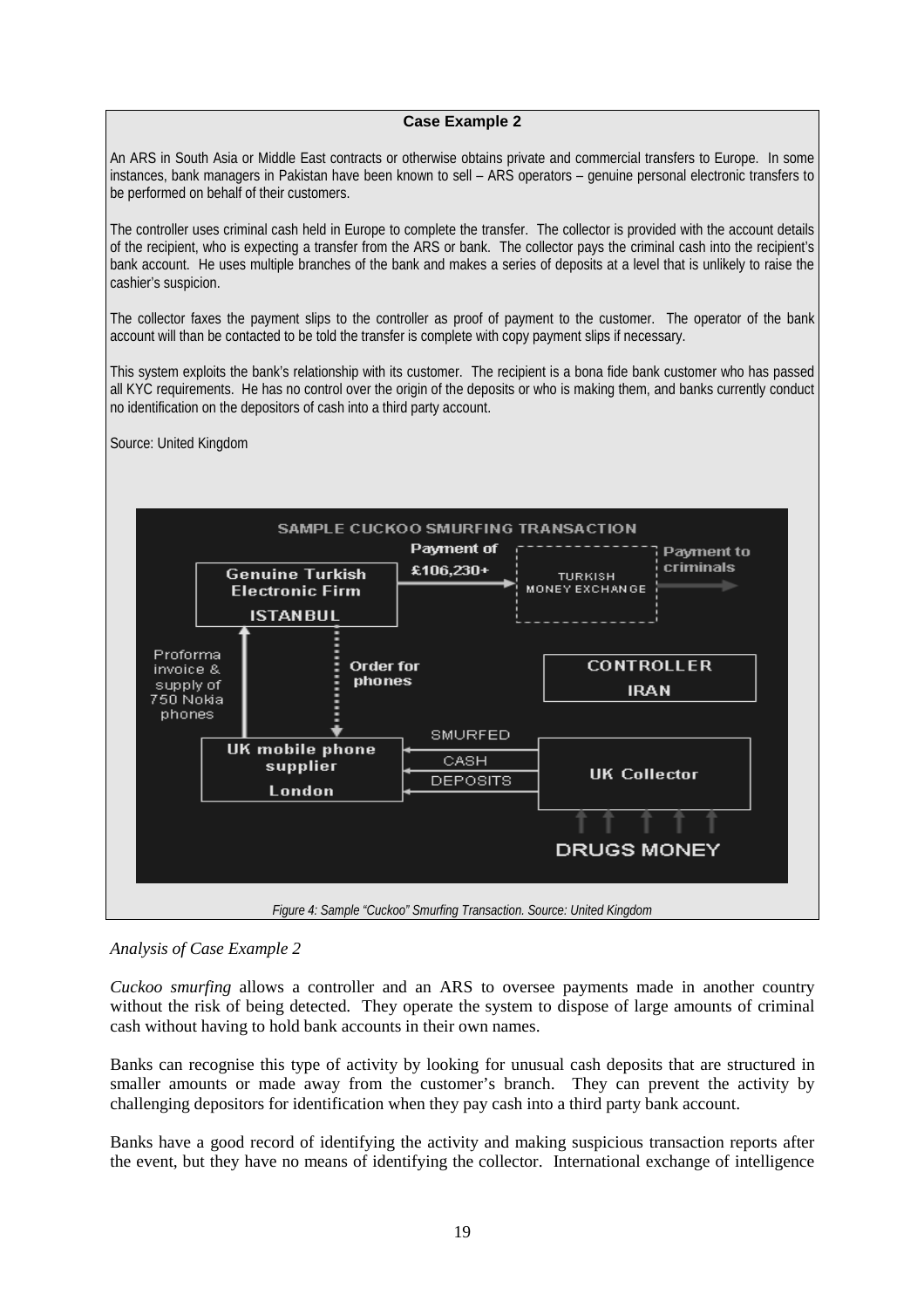between FIUs and law enforcement can help to disrupt the ARS operators who collect legitimate transactions to sell to the controller. This technique can be operated alongside cash pooling accounts.

*Typology 2: Anomalous Use of Bank Accounts* 

#### **Case Example 3**

An investigation was started by the police following anonymous tip on the activity of Mr. B, who was the manager and the principal shareholder of company C, believed to be part of a ML network between France and Colombia.

In his shop, Mr. B sold prepaid phone cards, Colombian food products, airplane tickets and above all, provided to the Colombian community living in France and to Colombians working illegally, short term credits, money exchange services, cheque cashing and money transfers to Colombia. International remittances were the largest activity for company C (approximately 85 % of its turnover).

Mr. B organised a system that allowed money transfers between France and Colombia with the direction of remittances primarily from France to Colombia. Mr. B had bank accounts and capital available in Colombia. He arranged for family members in Colombia to give pesos to the beneficiaries of these transfers. The people who sent the money deposited French francs or US dollars directly into Mr. B's account in Paris. So, at the beginning, there were operations of clearing or settlement without any money being transferred from France to Colombia.

The service provided by the company C had two advantages: confidentiality and speed. The increasing amounts of the money transfers from France to Colombia forced Mr. B to use cash couriers who, for reasons of friendship or in exchange for airplane tickets, accepted to transport bundles of cash that weighed up to 40 kg.

In order to ensure the security of cash transfers, Mr. B started to use, at the beginning of 1999, a company specialising in international remittances. The company E, based in Madrid, held a bank account in bank F in Paris, and similar companies G, H and I, were later used.

Company E's transfer orders were directly completed by the client on a company E dispatch note. Then, Mr. B sent it by fax to the company E. The investigators discovered that the transfer orders were also sent by e-mail. Mr. B deposited cash into the account opened by company E in bank F. Mr. B generally required his clients to divide their transactions into smaller amounts whenever they were above USD 3 000.

The fact that company C was primarily an illegal transfer business became evident through the study of dispatch notes. From 4 September 1999 to 30 September 1999, intercepted faxes indicated some 3,600 transfers to Colombia. They represented an amount of FFR 13 million (approximately EUR 2 million). These operations involved 1,300 recipients in 78 cities in Colombia and 900 bank accounts in 40 different banks.

As of March 2000, the investigators saw a dramatic increase, in the number and volume, of transfers made by company C. It corresponded to the fact that Mr. B was allowed to deposit checks into company E bank account in bank F. If company C made the transfer without middleman, it received a 5 % commission of the amount of the transfer. When the cash went through companies E, G, H or I, Mr. B shared the commission. The use of these companies presented the advantage of minimising the risk of loss or the risk of confiscation.

Mr B was sentenced to 3 years imprisonment (including 2 years of suspended sentence) in 2004. Other members of the system also received jail sentences.

Source: France

#### *Analysis of Case Example 3*

In this case an ARS operator has exploited different regulatory regimes to enable him to operate in a jurisdiction that prohibits all ARS. A combination of offset remittances, anonymous bank deposits and bank transfers are used to remove the proceeds. The operator services legitimate and criminal customers. He is identified through anonymous information, although the bank deposits should lead to his identification. Criminal ML is disrupted through prosecuting an ARS operating outside the regulated sector.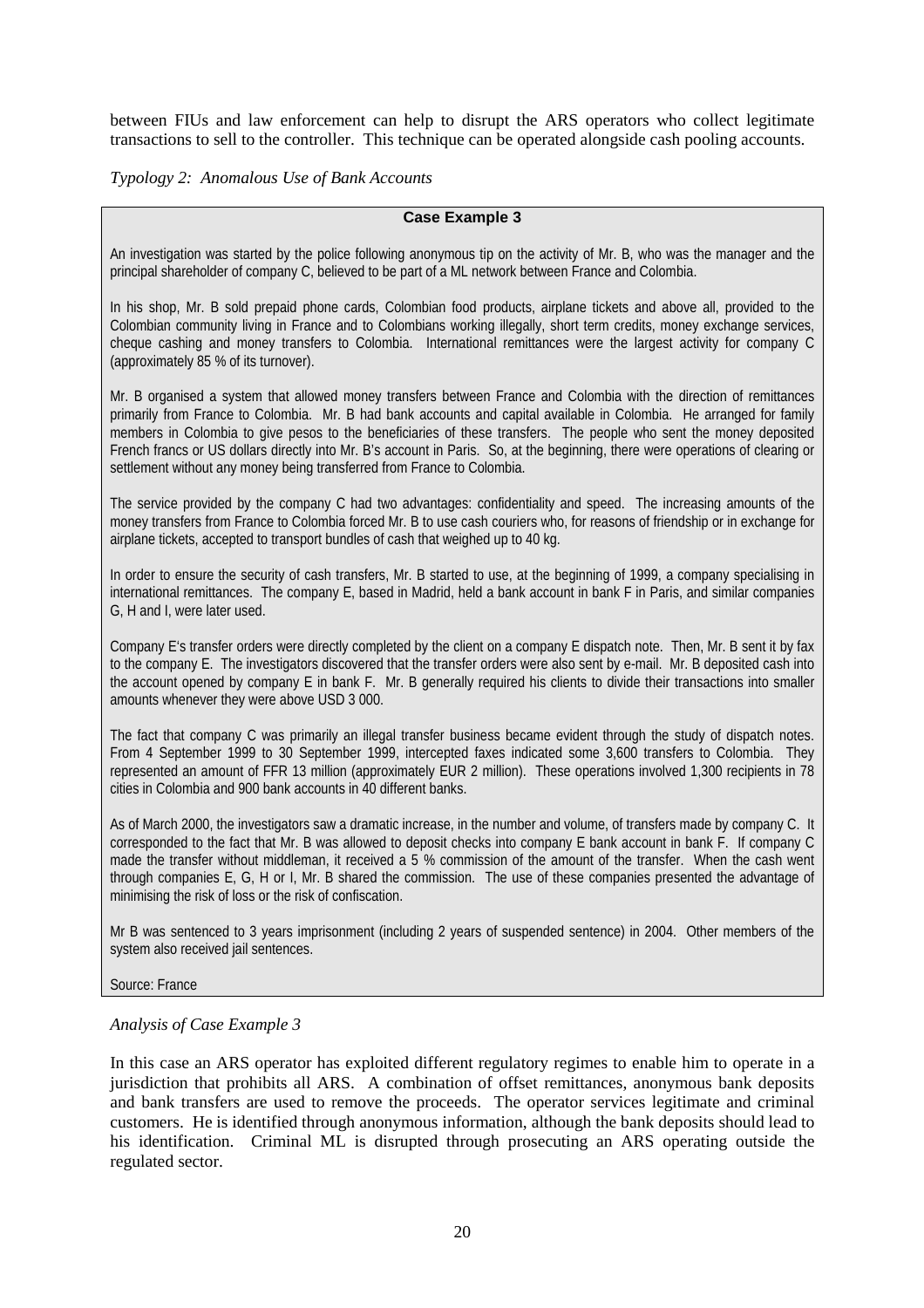# *Typology 3: Book Keeping Practices*

#### **Case Example 4**

Individuals involved in informal ARS activities maintained two different sets of books. The official set of books for the tax authorities only indicated the batch transactions between the relevant bank accounts and foreign transfers. The second set of books indicated details of all the deposited money, including the names of the depositors, the names of beneficiaries, the countries of destination, informal ARS partners in the country of destination and the transferred amounts. This second set of books was maintained in the native language of the representative, and it included bookkeeping records, receipts of deposited money, fax message lists to ARS partners in the countries of destination with information about the people who deposited the money, who received money and the transferred amounts.

#### Source: Sweden

#### *Analysis of Case Example 4*

This example illustrates the importance of appropriate attention to bookkeeping practices by competent authorities.

#### *Typology 4: Over-invoicing Exports*

#### **Case Example 5**

An ARS service provider operating in the European Union had a genuine relationship with an ARS provider in South Asia. The South Asian provider made payments for remittances originating from Europe, but asked that the ARS in Europe pool the cash it received for these remittances. The European ARS provider then issued instructions to make single large payments to third parties in South Asia. The beneficiaries of these electronic payments were exporters who had overstated their exports to . The receipt of funds from Europe was then used to validate their claim for a tax rebate for business on the direction of the ARS.

Source: UK

*Analysis of Case Example 5* 

In this case, the ARS operator controlling the pool of cash uses the money to finance a fraud. In so doing it can also obscure the audit trail of criminal funds. The involvement in fraud to generate funds that can subsidise their legitimate activities. This is a key element to the offsetting of remittances.

Sharing of intelligence between jurisdiction and an understanding of frauds in the destination countries is necessary for banks and regulators to identify this activity

#### *Typology 5: ARS Operation Used as a Cover for Drugs Money Laundering*

#### **Case Example 6**

In this case, an ARS operator in the United Kingdom was complicit in laundering funds generated from heroin trafficking. Money was collected from criminals and deposited at his shop-front ARS premises run as a family business.

The ARS operator acted as a genuine remittance business for the local South Asian community. At the counter there was a list of associated payment agents, and cash was accepted for genuine migrant remittances. This money was transferred electronically to the destination country in bulk transfers, and remittances were paid out at the receiving end in cash or by cheque.

Separately the ARS operator also received deposits of GBP 50,000 to GBP 500,000 that had been collected from criminals. The ML was controlled by key individuals located overseas. They recorded the deposits in a second set of books.

The ARS operator used his banker's security van service to collect the cash from his premises to be deposited into his GBP account. The ARS operator transferred the proceeds into his US dollar account at the same bank. He then transferred the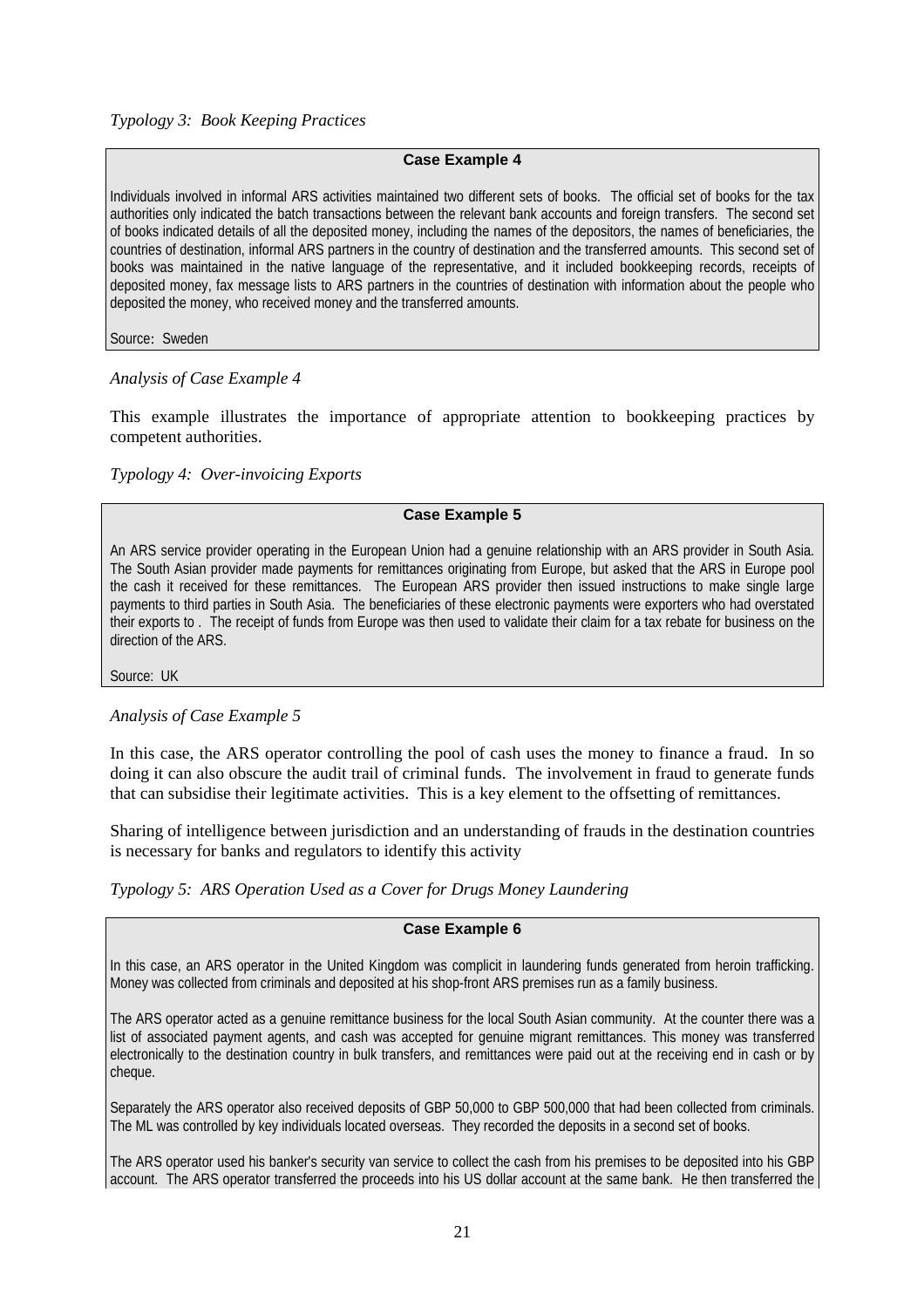money to cash pooling accounts on the direction of the controller. These accounts were US dollar accounts held by money exchanges in the UAE. The money was then disbursed on instructions from the controllers, who used back-to-back transfers to break the audit trail.

The banks submitted suspicious transaction reports but generally accepted that the money originated in the local migrant community. Better KYC and understanding of the community would have identified that the cash volumes were highly suspicious. Cash volume and regularity of deposits were the key ML indicators.

The cash received by the ARS operator was highly contaminated with heroin, cocaine and ecstasy.

Source: United Kingdom

#### **Case Example 7**

A travel agency serving a South Asian community provided money transmission services for families and migrant workers. An overt ARS section was set up within the business. The ARS services were openly disclosed to the business's bankers. These offences occurred before a registration scheme was set up, but there is no doubt the firm would have registered.

Genuine remittances were performed, but large criminal deposits were also knowingly accepted. Collectors received money from criminals and after counting the money deposited in the accounts of the ARS operator. Deposits were sometimes accepted away from the business premises to avoid surveillance.

The ARS recorded the deposits in a separate informal set of records:

The ARS operator deposited the cash received in a bank account and then made transfers on instructions from the controller in the UAE.

Payments were made to cash pooling accounts controlled by the ARS operator in the UAE and were then also used to complete separate commercial remittances. The scale of deposits, inability to explain the source of the cash and documentation that was maintained helped to prove the ML case. The principals of the ARS pleaded guilty to drugs ML.

Source: United Kingdom

#### *Analysis of Cases Examples 6 & 7*

Both of these cases show that the banks should have better understood their customers' business and the community they serve in order to detect this activity. The key indicator was the regular high level of cash deposited, which was far in excess of the money that could be justified by migrant remittances.

As part of their KYC the banks would have had to question the commercial reasons for the use of bulk US dollar transfers to third parties. This is not in itself an indication of criminal activity, but the ARS operator making the transfer should normally have been able to explain the purpose of the transfer.

For regulators, a comparison of the records maintained by the ARS operator and its bank account would have shown an excess of cash deposited. ARS operators have been noted creating elaborate false records of customers to hide deposits of large amounts of cash. Often customers that have been falsely cited as having made remittance transactions by an ARS operator can become good witnesses for the prosecution.

The ARS operator maintained a second set of books to record the criminal transactions. These were hidden but discovered in the searches of the premises. Increasingly ARS operators are aware of law enforcement techniques and thus maintain their second set of books — containing records of the cash taken in and processed on behalf of criminals — format locations other than their business premises.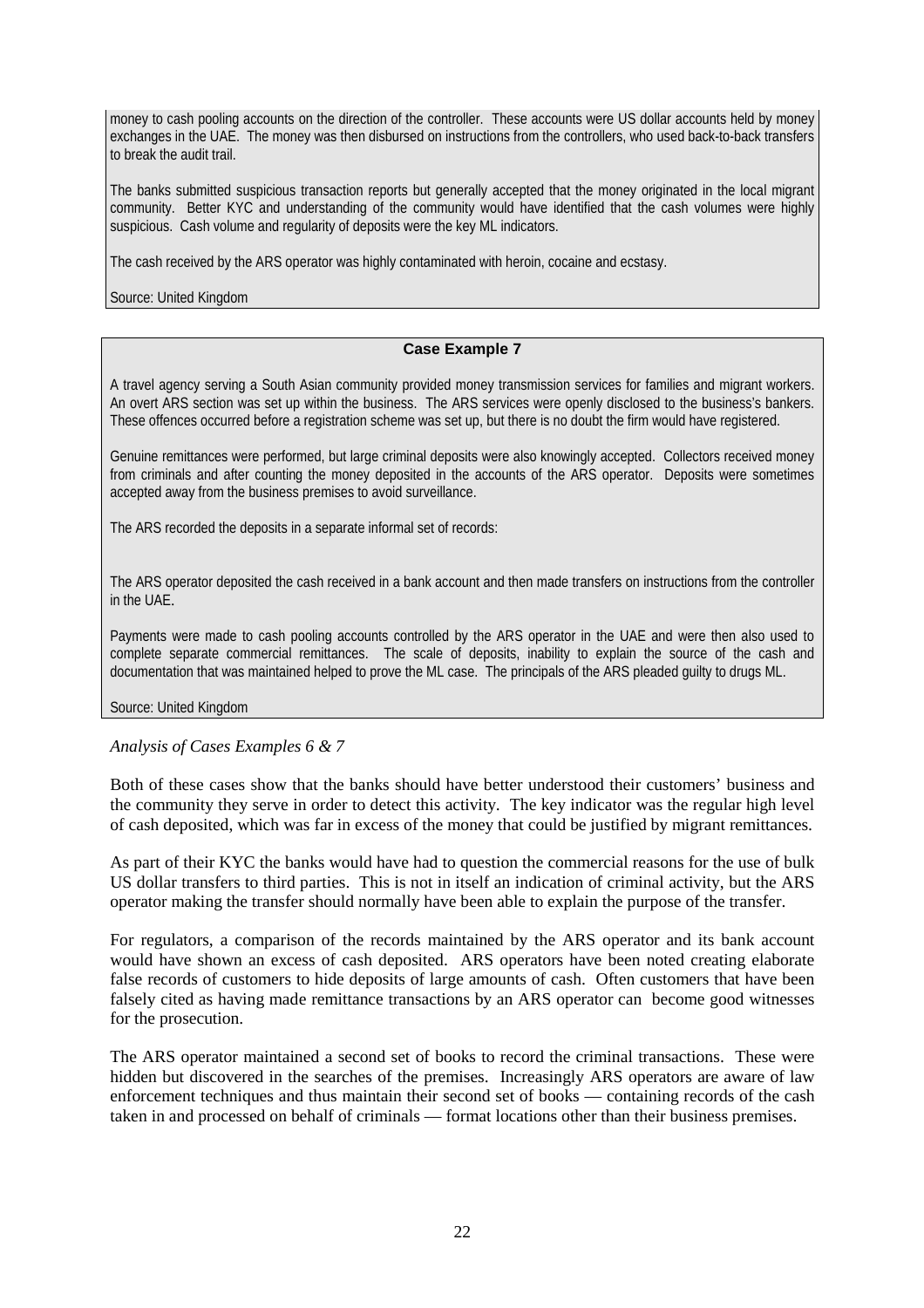Timely international judicial co-operation can be essential to obtain further evidence for the lack of legitimate business explanations for remittance transactions and for disrupting the activity overseen by the controller of the ML operation.

*Typology 6: Regulatory Investigation Detects and Disrupts Terrorist Activity* 

#### **Case Example 8**

MH and his brother were arrested during a crackdown on Somali ARS outlets operating across the United States. In August of 2000, the ARS operator filed an application with the Massachusetts Division of Banks and Loan Agencies for a licence to receive deposits and to transmit money overseas but was never issued a licence. In fact, the Massachusetts Division of Bank and Loan Agencies warned the brothers on two occasions that it was illegal to engage in the business of transmitting money overseas without a licence. The investigation found that the Hussein brothers wired about USD 2.8 million to an account in the United Arab Emirates between September 2000 and November 2001, even though the brothers knew they were breaking the law by not having a state licence. It has been alleged that the profits supported terrorism. MH was convicted in April of 2002 of two counts of illegally transmitting money abroad.

Source: United States

# *Analysis of Case Example 8*

This is a case where investigation and prosecution for operating an unlicensed ARS service can be used as a method to disrupt a perceived threat of TF. In some jurisdictions, evidence that an ARS operator is acting illegally is more easily obtained than evidence of the larger offence. Disruption of this kind can prompt the formation of a licensed sector serving migrant groups. Education and outreach programmes can help ARS operators to understand their obligations and cans serve as the basis for a future prosecution.

Handling large amounts of cash make the ARS visible to banks and law enforcement. Understanding the settlement methods and sharing intelligence with the authorities in jurisdictions holding the cash pooling accounts can be effective in identifying the activity and disrupting money laundering or terrorist financing.

# *Typology 7: Multiple Bank Accounts Opened to Facilitate Cash Deposits*

#### **Case Example 9**

Several individuals originating from the same region in Asia and residing in Belgium opened accounts, generally with different banks. Deposits were made to the accounts mainly by cash deposits and, to a lesser extent, by transfers from individuals of the same origin also residing in Belgium. These accounts were then used as transit accounts, and the funds were immediately transferred to Asia. The total sum of the transferred funds was very large, up to several thousands Euros. These large sums did not correspond to the socio-economic profile of the account holders involved, who generally received social welfare benefits or who were asylum seekers. The funds were transferred to accounts of individuals or legal entities active in underground banking systems in Asia. Several individuals were known to the police for trafficking in human beings. These files were transmitted to the judicial authorities for further investigation and prosecution of the human being trafficking offence.

#### Source: Belgium

#### *Analysis of Case Example 9*

Criminal proceeds, including those involved with human being trafficking, are normally in cash. An ARS operator acting covertly without premises will need access to bank accounts to process large amounts of cash. Personal accounts operated by members of the ARS operators' community can be abused. These accounts can be detected because of the high frequency of deposits, the large number of banks used and the transfer of money to pooling accounts. Identifying and closing the cash pooling accounts disrupts the whole activity.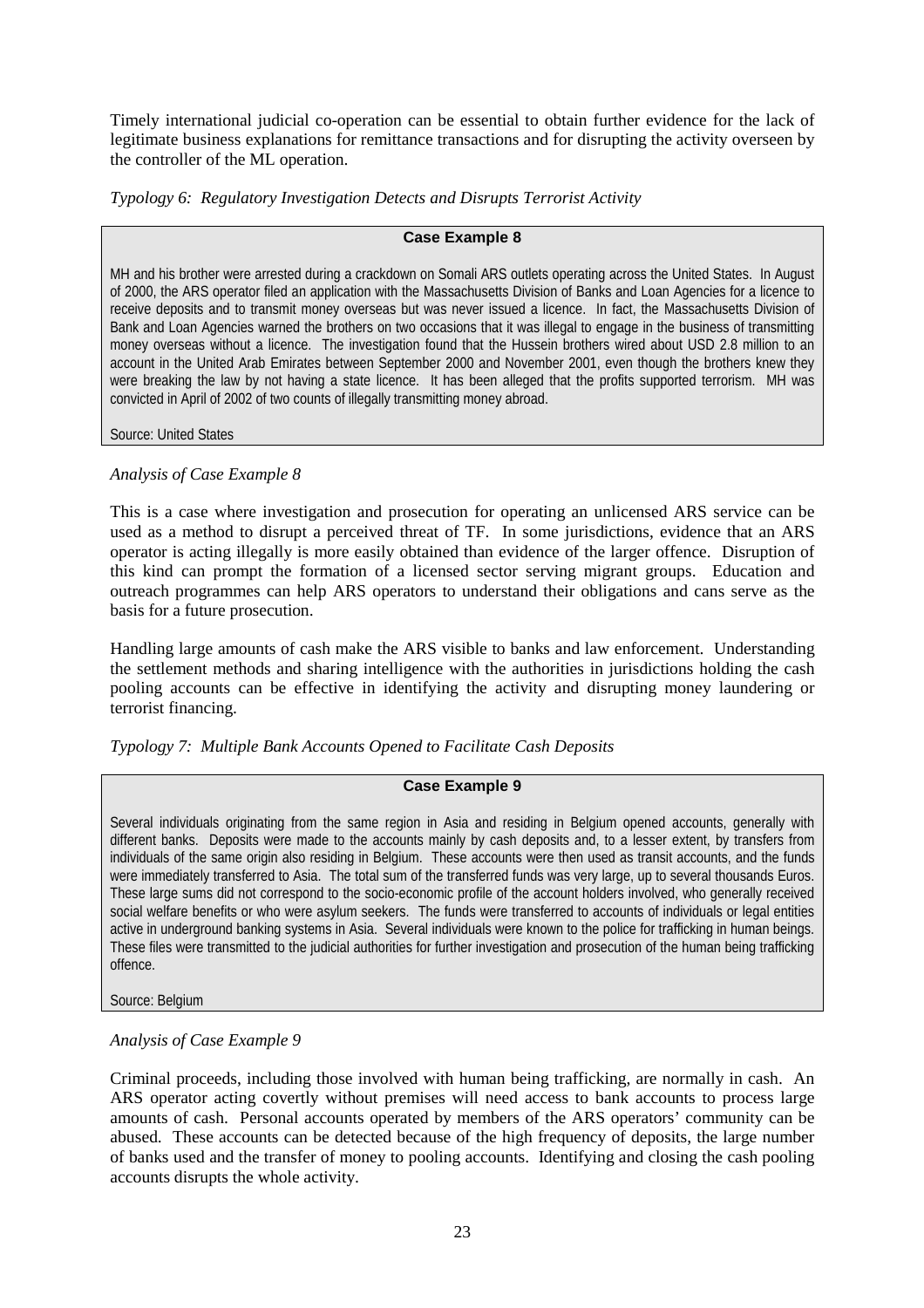# *Typology 8: ARS Operators Involved in Trade-Based Money Laundering*

Trade-based ML as an alternative remittance system provides illegal organisations the opportunity to earn, move and store proceeds in a global arena in what appears to be legitimate trade. Unlicensed ARS operators also utilise trade as a method to transfer value to foreign destinations. Unlicensed ARS can transfer value by purchasing commodities and sending them to foreign destinations. The commodities are then sold and the proceeds remitted to the intended recipient. The following series of five cases illustrate this typology.

#### **Case Example 10**

An investigation of individuals operating an ARS revealed a method for converting large amounts of funds into commodities. Funds were collected in the United States, placed into a corporate account with a US communications company and used to purchase pre-paid telephone calling card personal identification numbers (PIN). The PIN numbers were then sold in Bangladesh, thus converting the commodity back to cash prior to distribution to the intended recipients. Storing the funds as a commodity via the corporate account allowed for the movement of funds without utilising the formal banking system in Bangladesh.

The subject of the investigation wired the collected funds from the bank account into a corporate account with a large US telecommunications company on behalf of the ARS operator's Bangladeshi counterpart. The Bangladeshi counterpart controlled the corporate account. The Bangladeshi had set up the account based on a previously established business relationship with the US telecommunications company to sell phone card PIN numbers in Bangladesh. The Bangladeshi counterpart used the funds that the ARS operator deposited into the corporate account to purchase phone card PIN numbers from the US telecommunications company. The Bangladeshi then sold the PIN numbers in Bangladesh, thereby generating cash in Bangladesh for distribution to the intended recipients of the money service transfers originating in the United States. The scheme involved the transfer of USD 200,000 to USD 400,000 per month.

Source: United States

#### **Case Example 11**

A Washington DC based cab driver operated a money transfer business between the United States and Pakistan. Pakistani immigrants used the *hawaladar* (ARS operator) to send remittances to family members in Pakistan. The operator accepted cash, money orders and cheques, and he never charged his customers for the transactions. The ARS operator had several bank accounts at different financial institutions. Some of the accounts were opened using fraudulent identification. The ARS operator ensured that his cash deposits were under USD 10,000 to avoid currency transaction reporting requirements. The ARS operator conducted business from his apartment and his taxi. He also received money in the mail from New York and other Cities in the US. Information on the beneficiaries for individual transactions was sent to partners in Pakistan by fax. He maintained a handwritten log in Urdu to record customer information.

Settlement was accomplished by transferring the value of the currency to Pakistan via manipulation of trade. The Government of Pakistan provides exporters with a rebate on Value Added Tax (VAT). This creates an incentive to overvalue export shipments to receive a larger VAT rebate. In this particular case, the ARS operator had business relationships with several surgical instrument manufacturers/exporters in Pakistan. These exporters advised US Importers that they had to overvalue the cost of the goods but that they would have someone give them the additional funds. Many US exporters went along with the scheme primarily because the items were imported duty free.

The ARS operator provided the money he collected to US importers to make up the difference between what was owed and what was indicated on the invoice. These funds were then wire transferred by the US importer to the Pakistani exporter. The Pakistani exporter provided rupees to the ARS operator in Pakistan. He made his profit from the Pakistani export transactions. The rupees were then provided to the beneficiaries as indicated in the faxed instructions.

Source: United States

#### **Case Example 12**

Traffickers in Colombia exported gold bullion, which they falsely described in export documents as another commodity. The gold was then imported into the United States, and correctly described in US import documents. Jewellers in New York, who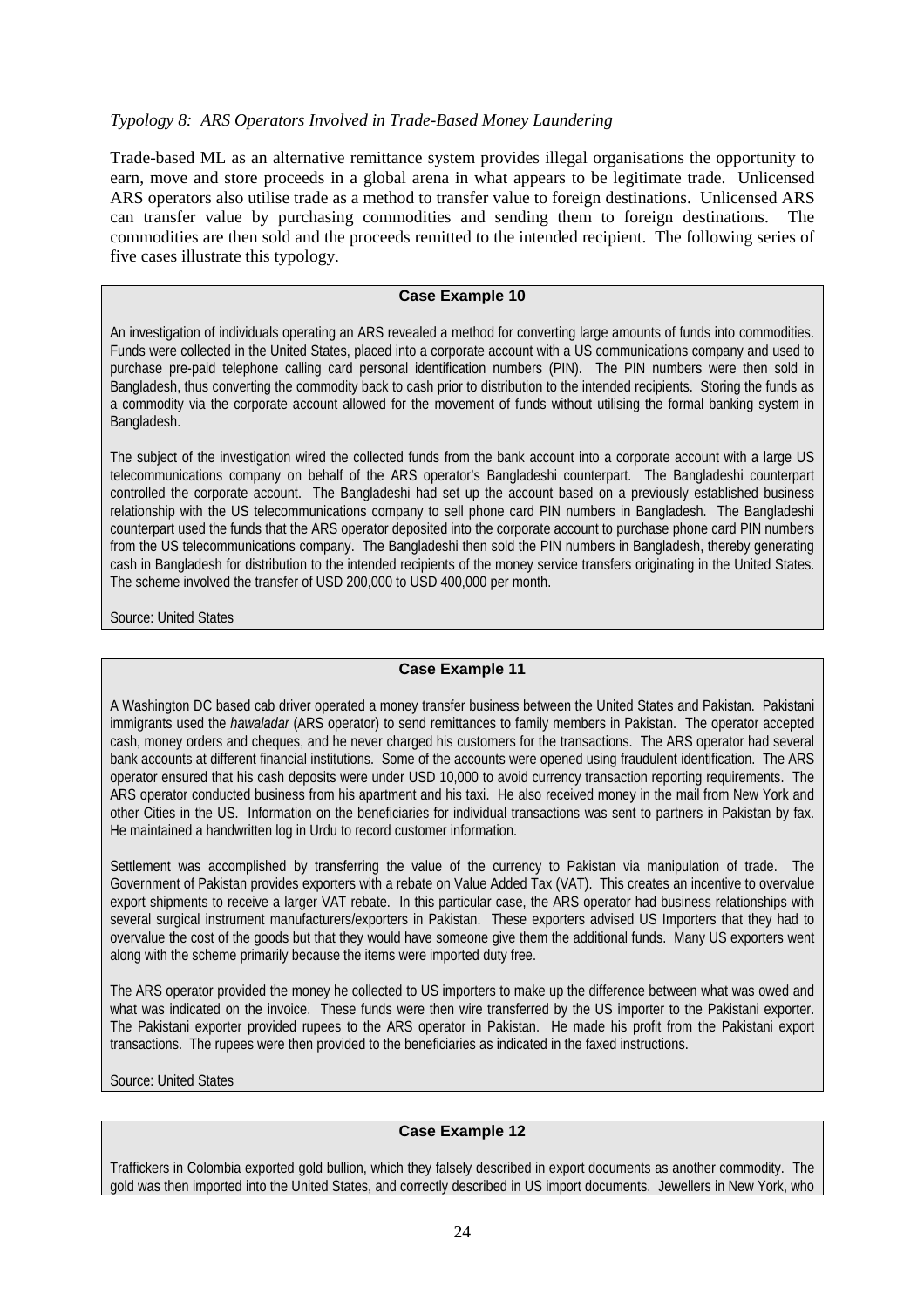were co-operating with the traffickers, melted the bullion and recast it into other shapes, such as nuts, bolts, wrenches and other tools. These were then exported to Colombia, where the "tools" were reformed into bullion, so that the cycle could be repeated.

Colombian export laws allowed the traffickers to earn credits for exporting a manufactured product from Colombia. By concealing that they were exporting gold, they were also able to conceal the transfer of value. The US importation of properly declared gold bullion allowed the traffickers to transfer funds offshore. The melting and recasting of the gold into common shapes allowed the traffickers to return the gold to Colombia while concealing the transfer of value. The reuse of the gold allowed the traffickers to earn additional export credits for the export of the same merchandise.

Source: United States

# **ARS operations in which the provider has some knowledge of the ML/TF or other criminal activities carried out by the customer**

*Typology 9: Multi-Trader Intercommunity Fraud (MTIC)* 

#### **Case Example 13**

In cases of this type, MTIC fraudsters engineer a chain of transactions within the European Union in order to allow an importer to disappear with a value added tax (VAT) debt that is collected by an exporter at the end of the chain. Vigilance within the domestic banking community has identified and disrupted the financial activities associated with this type of case.

ARS operators have been used unwittingly to receive money on behalf of a missing trader and then to remit the money to another ARS operator overseas. This allows the fraudster to use the ARS operation as a "client account" and provide a double break in the audit trial.

The transaction will appear normal to the ARS at each end of the transaction unless they are aware of the fraud profile. Knowing and understanding the nature of business performed by the remitter will generally reveal that the size of transaction can not be supported by the purported commercial activity.

Source: European Union countries

#### *Analysis of Case Example 13*

This type of case can involve an ARS operation misused by criminals or an operation that is involved more or less directly in the conspiracy. Transactions are typically large and frequent.

The ARS operator remitting the money and the ARS operator holding the cash pooling account can detect this type of activity by examining the business details behind the transaction. The money typically moves on very quickly to avoid possible detection. ARS operators receiving the electronic payments would need to compare details of the originator and ultimate beneficiary to determine whether the transaction makes business sense.

#### **ARS operations in which the provider has no knowledge of the ML/TF or other criminal activities carried out by the customer**

*Typology 10: ARS Used to Pay Costs of Drug Trafficking* 

#### **Case Example 14**

A criminal group smuggling cocaine by courier from the Caribbean region to Europe used a multinational franchised operation to pay emergency courier fees. The organisation regularly recruited female couriers and sent them to the Caribbean on package holidays. The maintaining the supply of drugs to the islands was frequently difficult, requiring the couriers to stay longer.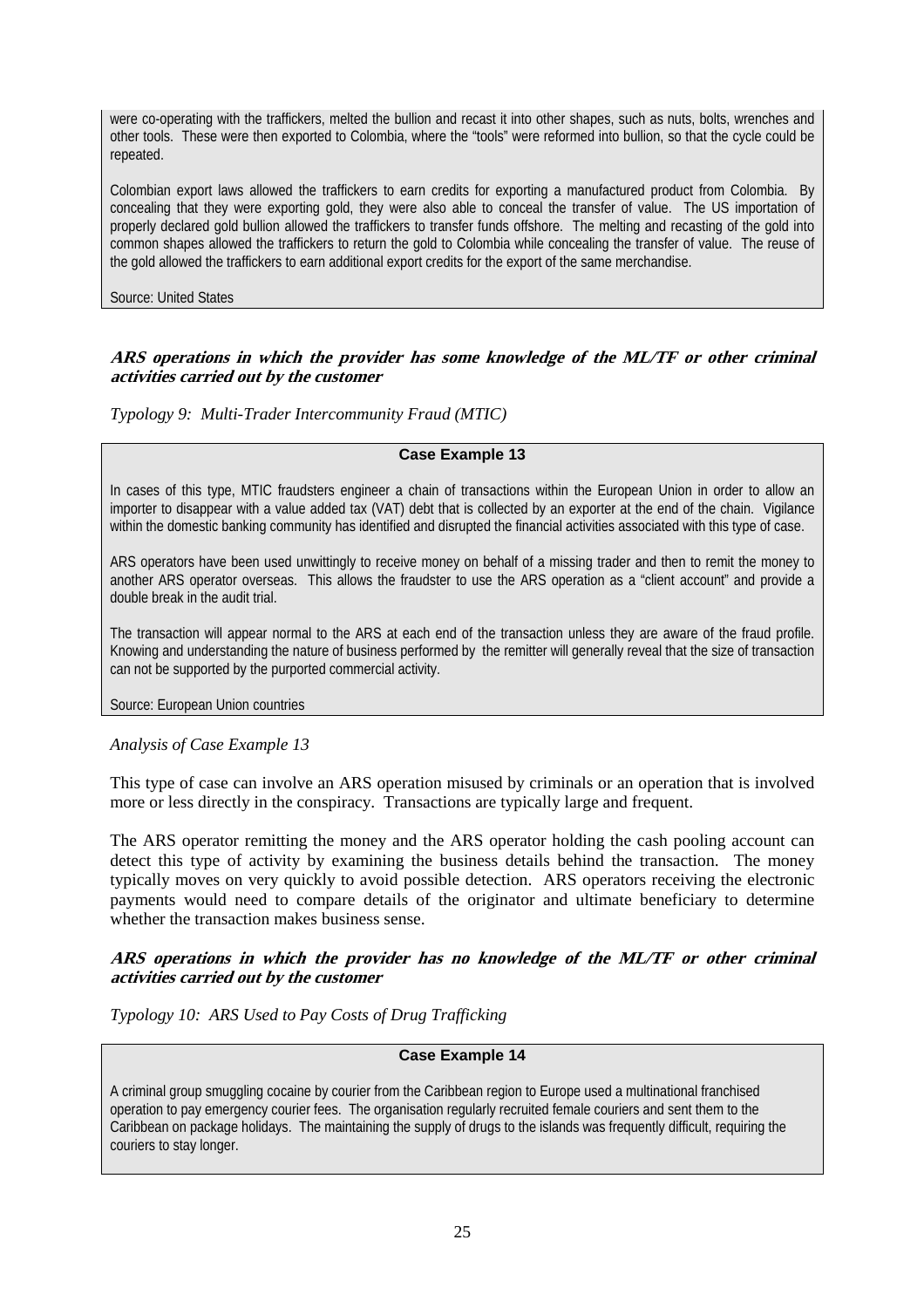The organiser used false names to pay cash to agents at a level not requiring identification. The couriers collected the money, which was sent to them in variations of their true name. This allowed them to await delivery of the drugs. Similar transfers were also made to the couriers bringing drugs from South America to the Caribbean.

This method was only detected when the principal was arrested for drug trafficking. Administration of the system meant he had had to record the transaction code, sender and recipient details to be passed on to the courier.

#### Source: United Kingdom

#### *Analysis of Case Example 14*

This is an example of a multi-national ARS with established AML controls being used by criminals to facilitate crime. The transactions are conducted using real or false transactions but rely on being merged with legitimate transactions to avoid detection.

Detection by the ARS operator requires an understanding of the role of the destination country in drug trafficking and in questioning the remitting customer about the purpose of the transaction. Law enforcement relies on good record keeping by the ARS to demonstrate the use of false identities in the prosecution of such cases. Access to records at both ends of the transaction is also essential.

# **ASSESSMENT OF RISK AREAS**

#### **General risk factors**

#### **Terrorist Financing**

The level of vulnerability for ARS to misuse for terrorist financing differs from that associated with money laundering. In the terrorist financing area, the level of vulnerability may also differ according to whether ARS operations are used in providing funds for a specific terrorist action or if such operations are used in transmitting funds that have been collected from legitimate (or illegal) sources to support future terrorist activities. TF is difficult to detect and can involve clean sources of funds. It is important that ARS providers screen transactions and customers against relevant TF related lists.

The expenses of an individual terrorist or terrorist cell may well be small. Often cells are largely selfsupporting and may derive funding from crime. The best defence against these transactions is the application of normal AML policies, that is, customer identification, know-your-customer procedures and suspicious transaction reporting.

With fund raising activities, know your customer procedures are equally important. Any sector may be used for these activities, but as AML procedures are implemented worldwide, covert ARS will become increasingly attractive to terrorist organisations.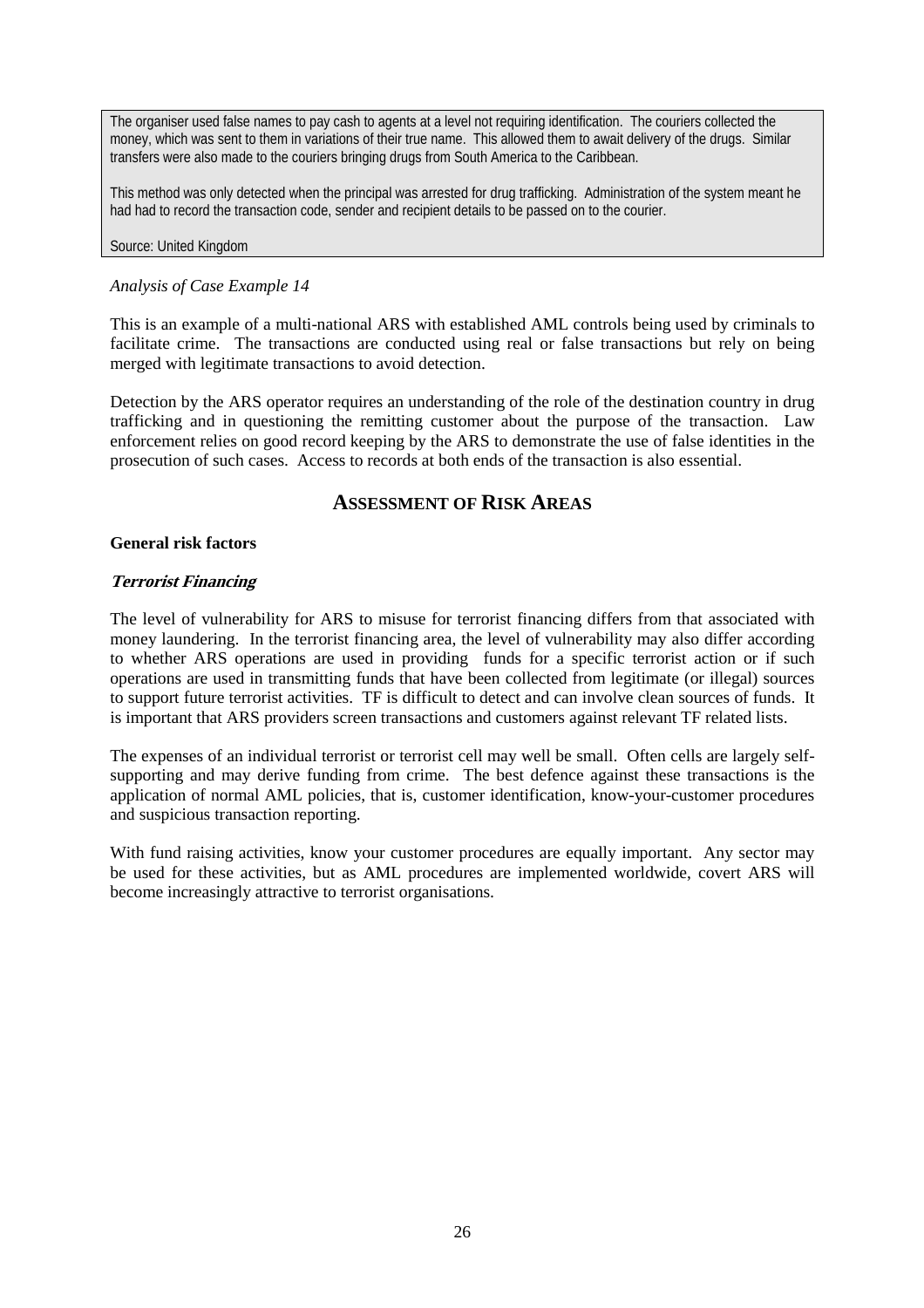

*Figure 5: UK Risk Assessment; Source: United Kingdom* 

#### **Money Laundering**

The risks in ML are clearer. Any ARS can be misused to launder the proceeds of crime. The use of false identities and structuring are common techniques to which ARS is vulnerable. The highest risks, however, are to the ARS that can efficiently handle large volumes of cash. While specific risks will vary from one jurisdiction to another, several common elements can be identified. Some of the factors to be considered in assessing risks are:

- The effectiveness or existence of the regulatory regime:
- The volume and destinations of criminal money flows (criminal remittance corridors);
- The number and types of ARS operators;
- The extent of law enforcement interdiction and effectiveness of the suspicious transaction reporting regime;
- The extent to which banks provide accounts for ARS operations; and
- The size, origins and locations of migrant communities.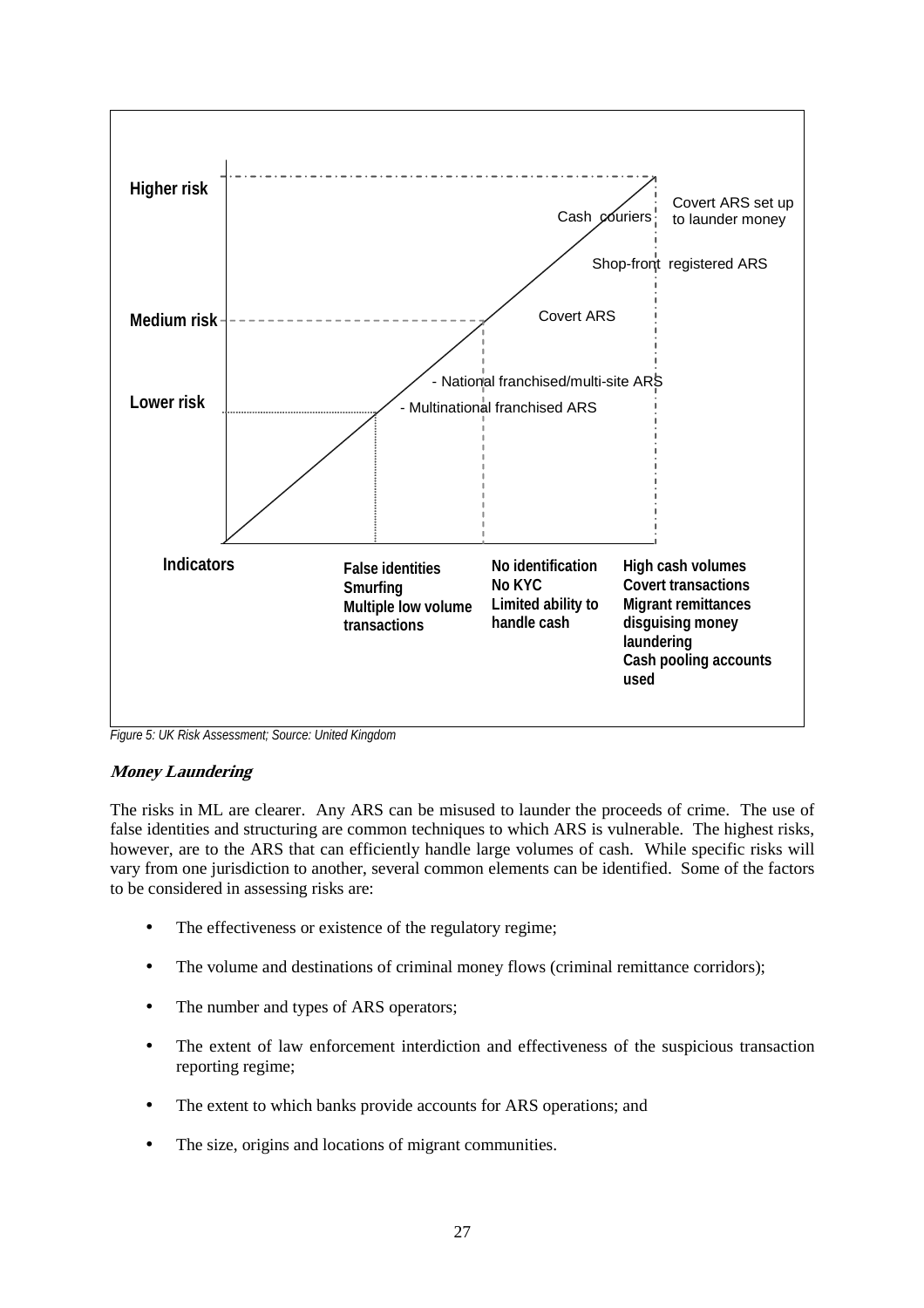The risk analysis for each country will be different and should inform the regulatory and banking sectors. For example, a developing country relying heavily on domestic ARS and without the infrastructure to verify identity will face different regulatory challenges to a country with a developed formal sector. Although risk assessments may vary depending on jurisdiction, the chart in Figure 7, which illustrates the situation in the United Kingdom, may serve as an example of such an assessment.

# **Risk Associated with Specific Types of ARS**

Analysis of the corridors — both for legitimate remittances and for the flows of criminal funds should also be considered when determining the level of risk to a particular national remittance sector. As mentioned above, the general risk factors vary somewhat from one jurisdiction to another. Likewise, the risk-related features associated with specific categories of ARS are different depending on the location, although common elements can be identified.

# **Franchised Multinational Companies**

This sector typically requires identification for low transactions as well as limitations on the maximum amount that can be transferred. ML activity is most likely to involve the use of false identities and structuring. Complicity of franchised agents at the originating or beneficiary end of the transaction increases the potential for large scale laundering. The speed and good reputation of the operators means that they will be selected by criminals and terrorists for important transactions, such as in Typology 2. (This sector is quickly diversifying into e-money, cash-backed credit cards and trade payments, which each hold their own risks.) Strong AML monitoring and analysis of transactions are the key to identifying illegal activity.

These operators have relatively low thresholds for identification and performance of customer due diligence. It should be noted that large scale ML – for example, involving amounts greater than EUR 100,000 per day – would generally pose more of a risk of detection for the money launderer. For this type of ARS operator, large scale criminal operations may therefore employ such methods as carrying out sophisticated smurfing operations, as well as using false identities. Otherwise, such operations may have to resort to attempts to co-opt employees of the ARS provider. Computer surveillance systems can be effective in identifying misuse of their services.

# **Multi Premises or Franchised National Companies**

The degree of risk to this sector varies according to the level of effective regulation in its centre of operations. Typically, these companies have implemented robust AML procedures that are tailored to match the customer base they serve. Domestic top tier companies in jurisdictions such as the UAE have set up personalised photo ID schemes which allow the monitoring of transactions and the comparison of volumes to assessments of the customer's lifestyle. The risks in this sector are likely to be similar to franchised multinational companies but can differ greatly in an unregulated country or where the operators are complicit. Bankers for this sector should be familiar with their customers AML program and should be vigilant that the accounts are not operated as cash pooling accounts.

#### **Signed Shop-Front Premises (one or more premises)**

This sector operates openly and should thus be subject to effective regulation. Individual cases have shown that, when such ARS operators are complicit in criminal ML, they can be the largest volume offenders.

# **Overt ARS within Another Business**

This sector has the same potential as the previous sector but with turnover limited according to banking arrangements of the individual operator. There is a risk that the turnover may be disguised by mixing money in ARS and trading accounts. The indicators are the same as above.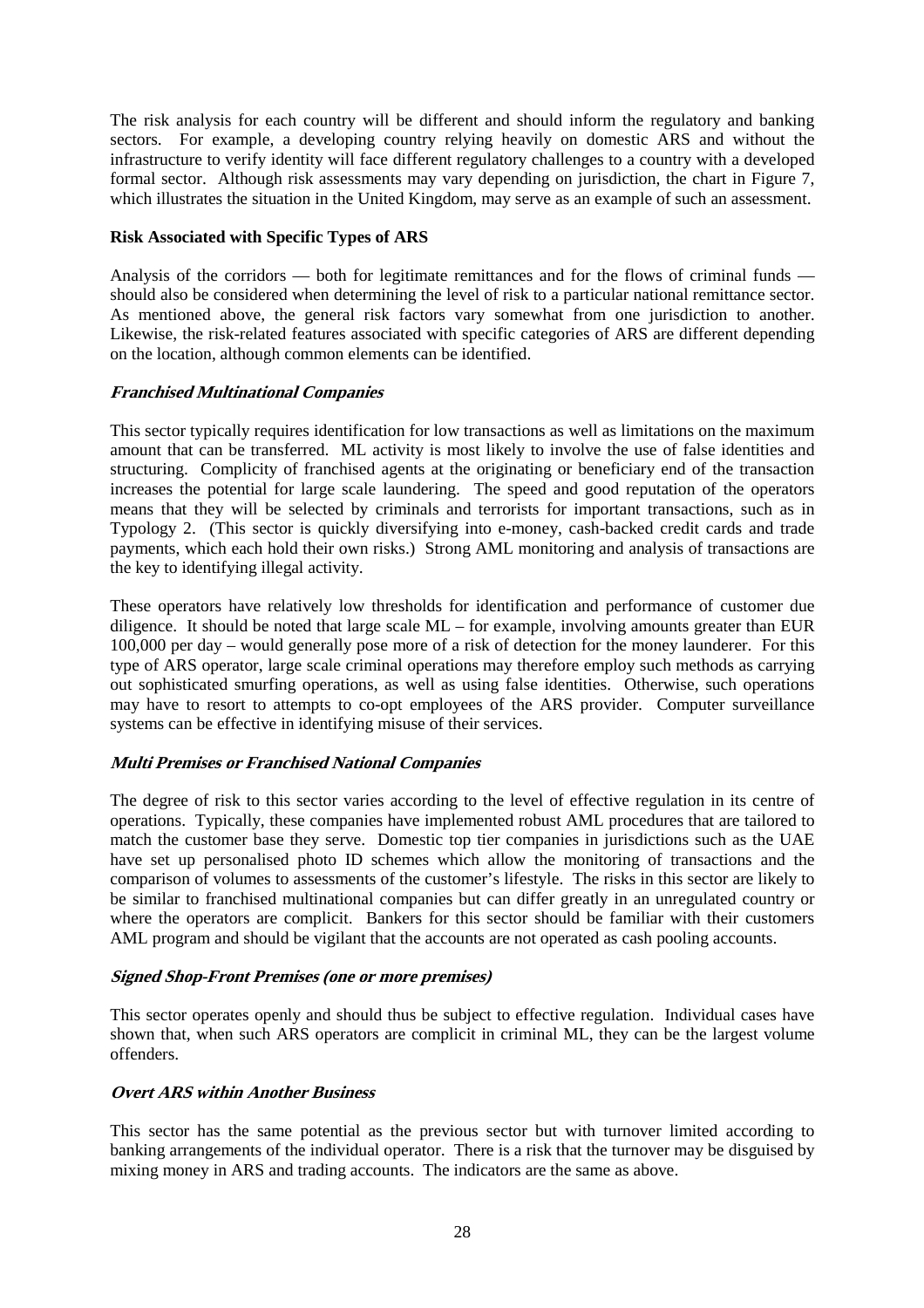#### **Covert ARS within Another Business**

The extent of criminal activity is limited by the level of cash deposits that can be made without arousing suspicion. Suspicious transaction reports from banks and referrals from financial intelligence units are key ways of identifying this activity. This sector tends to be tied to specific ethnic or immigrant groups and may therefore in some cases be a higher risk for terrorist financing.

# **Covert ARS – No Premises**

This sector is limited by its ability to handle cash, but is high risk for criminal ML. It is particularly high risk in jurisdictions where ML activity through ARS has been detected and disrupted.

In this study, the highest volumes of criminal cash were handled by shop-front ARS that provided their services to a specific ethnic community. These operations have tended to be located in an urban area with a high concentration of the ethnic or immigrant population. Collectors in such money laundering operations have generally come from the same communities. These "collectors" have interacted with and provided ML services to a full range of criminals. The size of individual transactions has been between GBP 100,000 and GBP 500,000.

While the key evidence for these activities has come primarily from one or two jurisdictions, the activities and typologies described are common and recognised in a wider range of jurisdictions. Disruption of established overt ARS laundering criminal money has increased the role of "controllers" and "collectors". Their activities increasingly have all the hallmarks of covert ARS set up to launder criminal money.

# **DETECTION**

The issue of detection of illegal activities conducted by or through ARS is crucial. Different relevant aspects are involved which need to be considered and dealt with separately.

ARS operating covertly are a source of risk since their lack of transparency makes them particularly suitable for ML/FT purposes. Probably the most effective methods for detecting covert ARS operations is to focus on settlement activities, as such activity may involve the conventional banking system or other ARS providers operating openly.

This requires vigilant know your customer procedures by these institutions, in particular where customers regularly transfer substantial amounts of money abroad. It is also important that banks and money remitters apply appropriate procedures in order to understand the business of their counterparts or corresponding money remitters in third countries. In addition it requires active suspicious transaction reporting, based on an understanding of the kind of operations that criminal money remitters are engaged in. The following factors could be useful as indicators of covert ARS operations and or some sort of ML/TF activity.

#### **General ML/TF Indicators for Banks and Regulators**

- Regular high levels of cash deposits.
- Cash deposited at banks located at a distance from the suspected ARS business premises.
- Regular high-volume international transfers to third party accounts in countries which are not destination countries at the end of known or usual remittance corridors.
- Regular return of cheques for insufficient funds.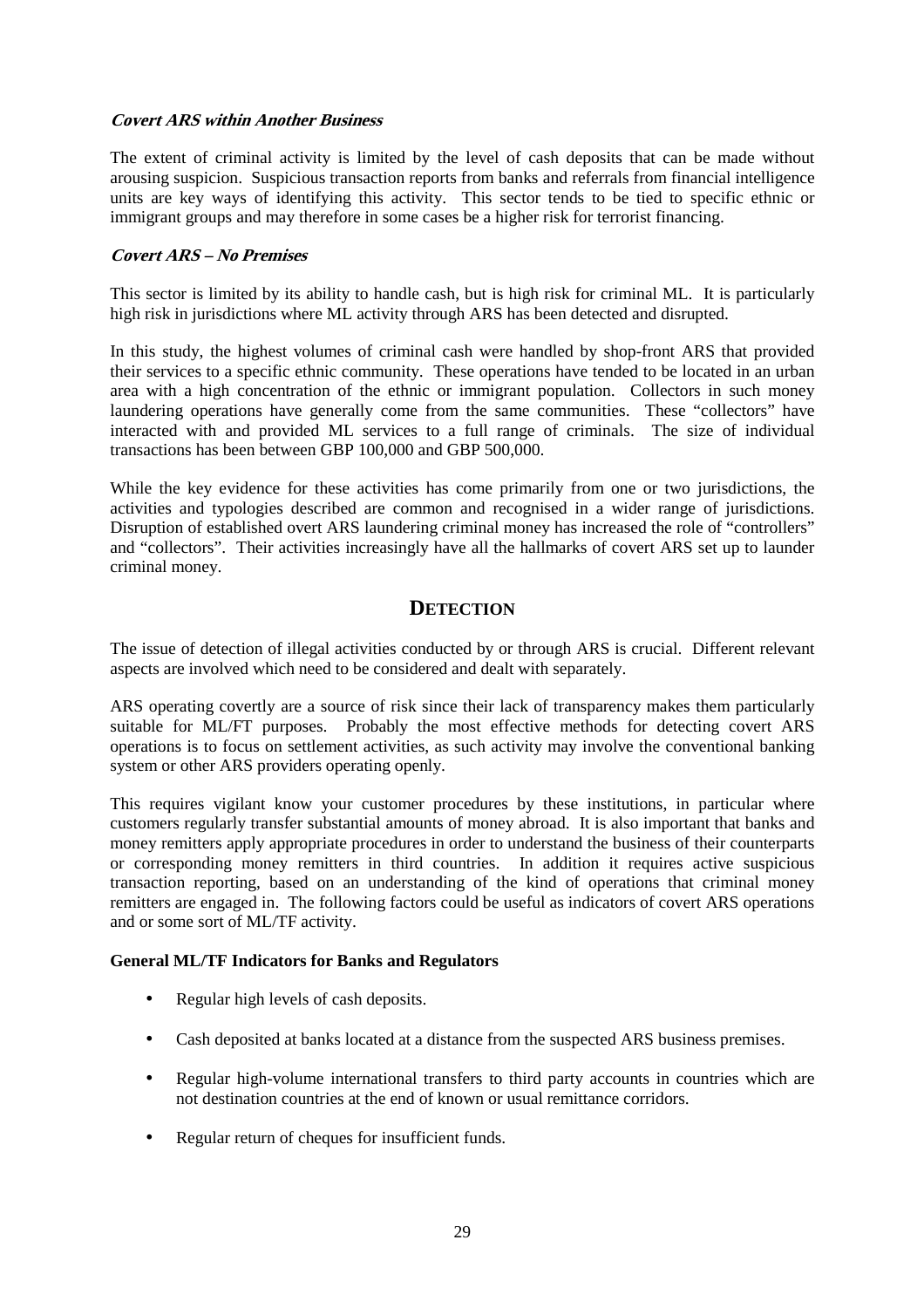- Cash volumes and international remittances in excess of average income of migrant accountholders and/or in excess demand for migrant remittances in the areas (taking account of other operators)
- No business explanation for the size of business or cash volumes; and international remittances that are incongruent with the normal resources of legal entities (for example, foundations) in migrant community; wholesale *hawala* used to explain source of cash.
- Structuring of deposits to avoid reporting thresholds or simply in an attempt not to draw attention.
- Large volume transactions recorded informally, using unconventional book keeping methods or in "off-the-record" books.
- Large transfers from account to potential cash pooling accounts.

Particularly relevant for regulators are:

- Book keeping records do not match banking operations.
- Transfers to jurisdictions where the suspected ARS operator has no apparent relationship.

#### **Specific Indicators for Banks in Connection with Cuckoo Smurfing**

"Cuckoo smurfing" – In this type of activity, the bank accounts used will be held by legitimate customers. Banks, however, are well placed to identify the cash deposits by third parties into these accounts. The existence of these deposits are not necessarily grounds to reconsider the relationship with the customer; however, they could be the indicator of this type of laundering activity and thus should be subject to a suspicious transaction report. The banks should consider that law enforcement will need to identify the depositor and seek identification or preserve CCTV footage to support the suspicious transaction reports.

Cash deposits – The disruption of cuckoo smurfing leads to a surplus of cash held by collectors. Cases have shown the collectors resorting to the delivery of cash to third parties expecting a genuine remittance from overseas. Unusually large cash deposits by a customer with personal or business links to an area associated with drug trafficking may indicate that the customer has received cash from a collector in lieu of a payment by transfer or cheque thus involving the customer unwittingly in a money laundering operation.

#### *The Role of the Financial Intelligence Unit*

FIUs play a key role in detecting illegal activities conducted through or by ARS. In regulated systems, they receive suspicious transaction reports from banks and legal ARS that may indicate ML or TF transactions carried out by criminal ARS (especially in the settlement stage) and by individual customers exploiting remittance services. FIUs can also identify relevant cases through their own analysis, accessing available data bases and co-operating with other domestic authorities and foreign counterparts. Given the international nature of ARS activities, both as far as customers' individual remittances and the settlement stage are concerned, international co-operation between FIUs proves fundamental.

However, remittance transactions related to ML or TF are more frequently than not carried out by occasional customers that do not enter into any durable relationship with the ARS provider. This lack of a continuing business relationship thus makes know your-customer and evaluation procedures more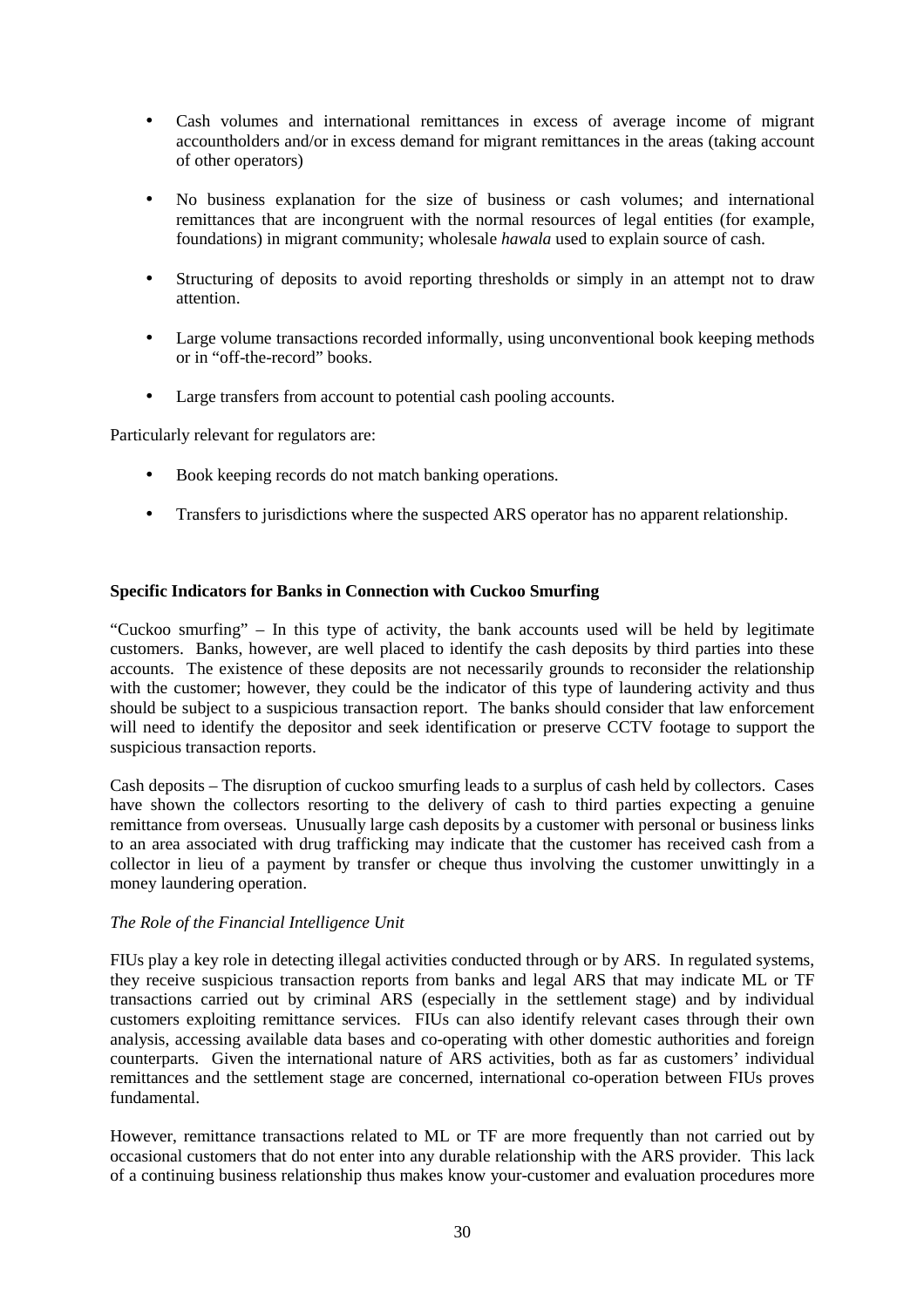difficult to carry out. Moreover, one-off transactions can be disguised using a number of different deception techniques, and often no anomalies can be detected in the first instance.

Money flows in the settlement stage may also be particularly difficult to identify and to assess, both in terms of possible links to covert ARS activities and of the illegal origin or intended destination of the funds. As the cases and the indicators show, there are a number of different aspects to be considered, and all relevant information is not always available. In these circumstances, the detection and analysis of suspicious transactions can prove particularly difficult.

#### *The Role of the Supervisor*

In order to detect illegal activities in the ARS sector, the critical task for any oversight authority – regardless of the regime – is to have the means (1) to detect undeclared ARS operations that may or may not be involved in ML or TF and (2) to be able to determine when "declared" (that is, licensed or registered) ARS operators are involved in some sort of illegal activity. The role of the supervisor can vary from jurisdiction to jurisdiction. Regimes that require close oversight to ensure compliance with AML/CFT rules may have more direct access to the internal workings of ARS operations through regular compliance inspections. In a regime requiring the licensing of ARS operators, the supervisor is often also required to monitor actively the market for unlicensed ARS activity. This is also important in view of the risk that ARS operators may avoid the licensing requirements by operating underground. In instances where the supervisor also oversees conventional banking, there may be additional value in the direct access and sharing of information obtained from banks in helping to detect undeclared ARS operators. In oversight regimes that require registration of ARS operations, the supervisor may play less of a role in the detection of undeclared operations (with a relatively large role then for law enforcement), although again this can vary from one jurisdiction to another. Some of the more successful detection methods observed as part of this study include the following:

- Reaching out to and/or more intensive contact with the public (public information and complaints desk; awareness programmes).
- Co-operation and exchange of information with other supervisory or enforcement agencies (including tax authorities).
- Obtaining information through legal entities ("declared" ARS operators).
- Screening registers at Chamber of Commerce (also other databases as yellow pages).
- Regular review of various types of public media (newspapers, radio and internet through computerised searching engines).

#### **Active Detection by Law Enforcement and Customs Authorities.**

Effective investigation by law enforcement or supervisors to detect illegal activity of money remitters are of course also a very important tool. Different aspects are involved:

#### *Investigations by law enforcement and supervisors to detect illegal money remitters.*

Suspicious transaction reports from banks are the first source of intelligence to identify undeclared ARS activity. The use by financial institutions of the indicators already set out above could help to initial assessments of such institutions when confronting activity that could be subject to suspicious transaction reports.

Another key source of intelligence is to be found at the other end of the transaction. Each ARS transaction begins and ends at an ARS. The study has shown how a remittance may move from the regulated to the unregulated sector. Examining the nature of remittance corridors related to the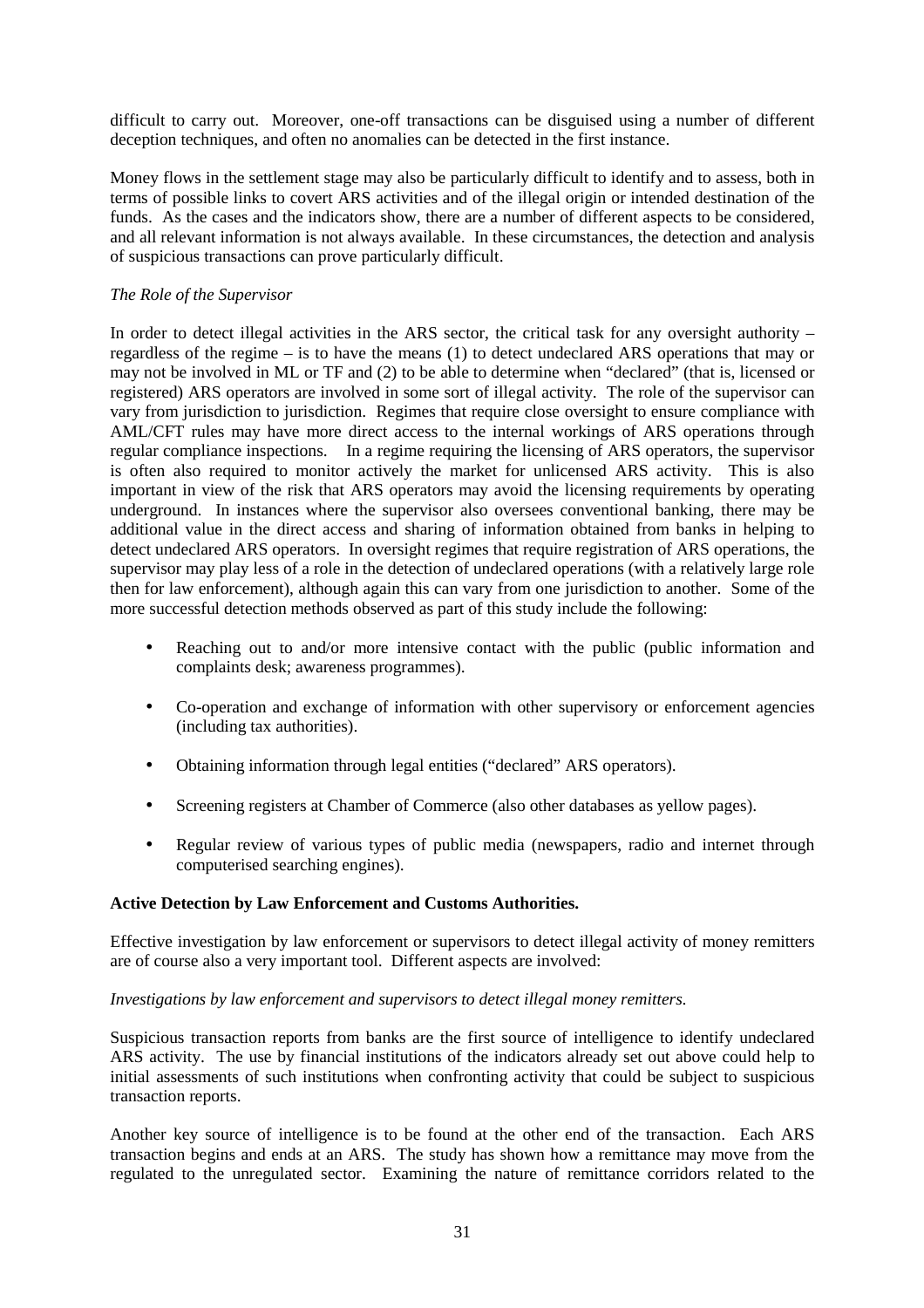originator jurisdiction and establishing a dialogue with the regulators at the other end of the corridor and at hub points could also be an effective way of identifying undeclared ARS within the corridor.

# *Investigations by law enforcement to detect ML/FT.*

Investigations of predicate offences remain an effective source of information that could lead to ARS operations. Each investigation into serious crime will discover details of the ML personalities and/or methods. This is a source of information that can be exploited for ML prosecutions; however, it can also serve as valuable intelligence for FIUs and regulators in detecting potential illegal ARS operations.

The challenge for law enforcement is to identify, prosecute and disrupt ML/TF activity operating through ARS when there is no proven link to a crime. Good quality suspicious transaction reports on complicit ARS, customers of ARS or cuckoo smurfing are all nevertheless useful in generating an effective investigation. Criminal cases can also be further enhanced by developing evidence on the volumes of money and methods used by a legitimate ARS.

Where collectors are identified, it is important to determine the person controlling them. This person normally operates in a separate country. Ultimately reaching and immobilising this controller has more impact than just prosecuting the collector. Disruption of the operation can only be achieved by the fast and effective sharing of intelligence and evidence. Mutual legal assistance in these cases is thus vital.

Law enforcement should be aware of the criminal cash couriers and money flows associated with crime in their country. When these are known, it makes identifying ML activity easier. Part of this process should involve identifying the overseas ML hubs exploited by criminals in their country and then working with law enforcement and regulators in the hub countries.

Criminal misuse of ARS operations can often be detected through focus on the settlement stage of such operations. When ARS operators make regular use of cash couriers – who then avoid declaration at the border (or make false declarations) – there is the strong possibility that the operator fears detection that might occur if settlement takes place through conventional wire transfers through the conventional banking system. Customs and law enforcement should therefore be well aware of the possibility that cash couriers are linked to illegal money remitters in their country or in other countries. The sharing of intelligence on cash courier profiles and techniques, combined with intelligence from the jurisdiction where the banknotes are eventually sold is an effective method of modelling and attacking this activity. A declaratory regime can provide useful data to support this activity. Declaration and disclosure systems at the border, in accordance with Special Recommendation IX, are also important to deter such illegal activities and to be able to hold or seize the money and effectively investigate cases of false or no declaration/disclosure.

Each detection of a cash courier gives law enforcement the opportunity to identify the collector who has passed them the cash, the controller who has recruited and directed them and the ARS or bank where the cash will be taken. Each of these factors should be examined in every case. Where the debriefing indicates a ML/TF operation based or impacting in another jurisdiction the sharing of intelligence and evidence is crucial.

#### **General ML/TF Indicators for Law Enforcement**

Indicators of potential ML/TF activities carried out through ARS include the following:

- Volume of cash handled cannot be explained by legitimate business practices;
- Migrant remittances claimed to be handled exceeds volumes expected produced by local community (based on income levels, economic activities, etc.);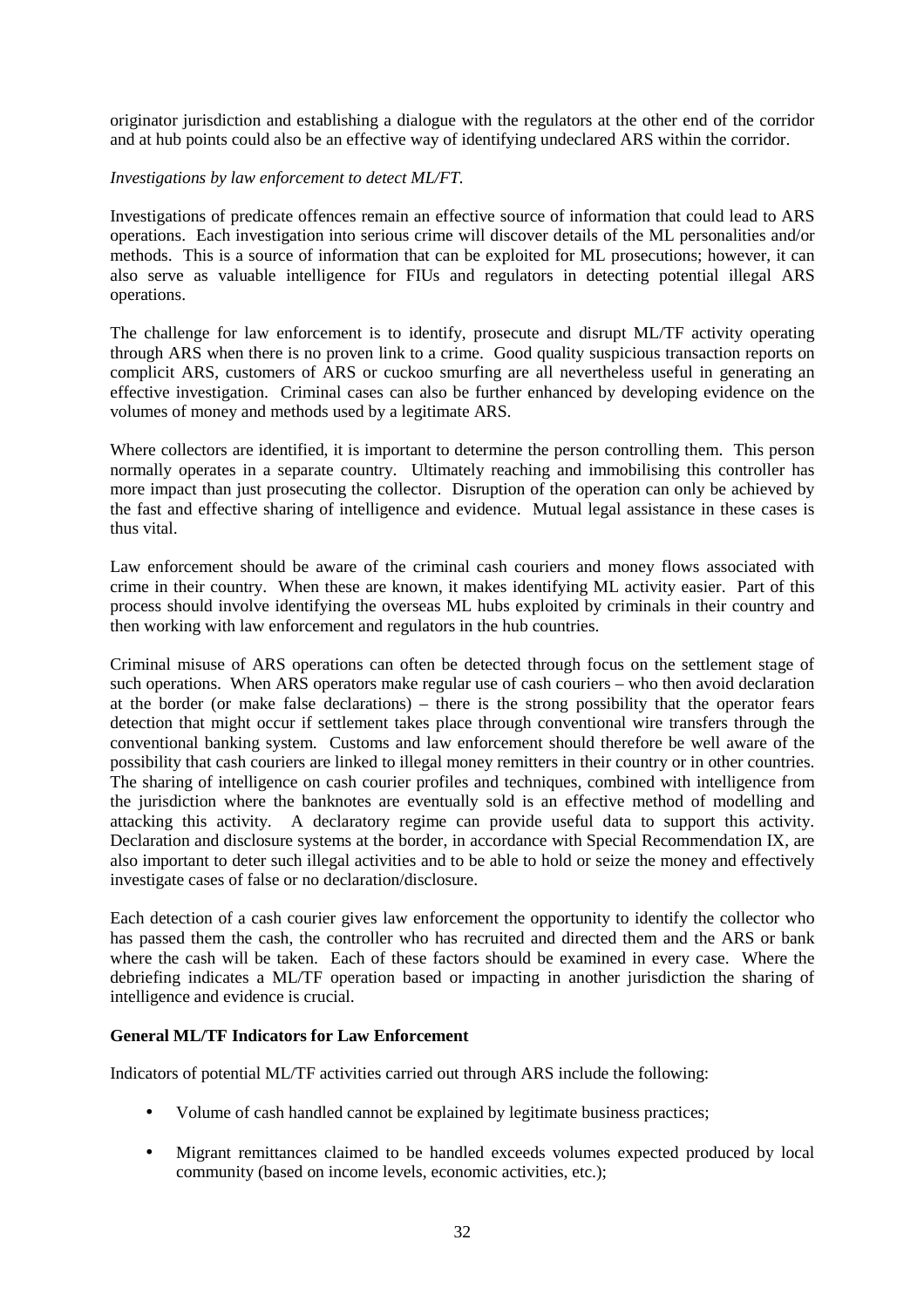- Collectors avoid suspicious transaction reporting by using multiple complicit ARS operators;
- Collection of cash from identified criminals;
- Heavy contamination of bank notes with heroin, cocaine or other illegal drugs;
- Depositing large volumes of cash with ARS operators;
- Use of safe houses with cash counting machines;
- Cash transported by cash couriers; and
- Members of family used as cash couriers.

# **How ARS Operators Can Detect Criminal Misuse**

ARS service providers should be sufficiently vigilant to be able to detect potential exploitation by individual criminal customers. This largely corresponds with what was already said above to the extent that they are dealing with criminal settlement procedures. Nevertheless there are also indicators that are more likely to signal this kind of misuse for individual ML or TF transactions, in particular customers that clearly engage in smurfing operations. Again appropriate know your customer and suspicious transaction reporting procedures are the key.

# **Indicators for ARS Operators**

- Remittances in excess of norm for the customer's economic background, based on income levels, economic activities, etc. or without logical business reasons;
- Escalating levels of remittance for an individual customer above what was to be expected from original know-your-customer assessments;
- Personal remittances sent to destinations that do not have an apparent family or business link;
- Remittances made outside migrant remittance corridors.
- Reluctance of customer to give an explanation for remittance;
- Personal funds sent at a time not associated with salary payments;
- Requests for a large transfer but settling for smaller amounts potential structuring;

# **FINDINGS**

The various types of ARS examined in this study have differing levels of vulnerability to ML and TF. Despite this vulnerability, ARS do provide a legitimate and often necessary service to a wide customer base. The largest identified risk is probably the danger posed by underground operators that are set up expressly to support criminal purposes. Other underground or undeclared ARS provide remittance services for non-criminal customers, and they therefore run a large risk of being misused in the absence of appropriate CDD and record keeping measures. However, this study also shows several examples of registered and AML/CFT-regulated entities that deliberately engage in criminal activity. Indeed criminal money remitters sometimes change from covert to overt and registered services to acquire an air of legitimacy and a front for using banking services for large-scale transfers to third countries. There are examples of legitimate money remitters that are unwittingly misused by criminals for ML/TF. Furthermore, the high volume of transactions in the franchised part of the money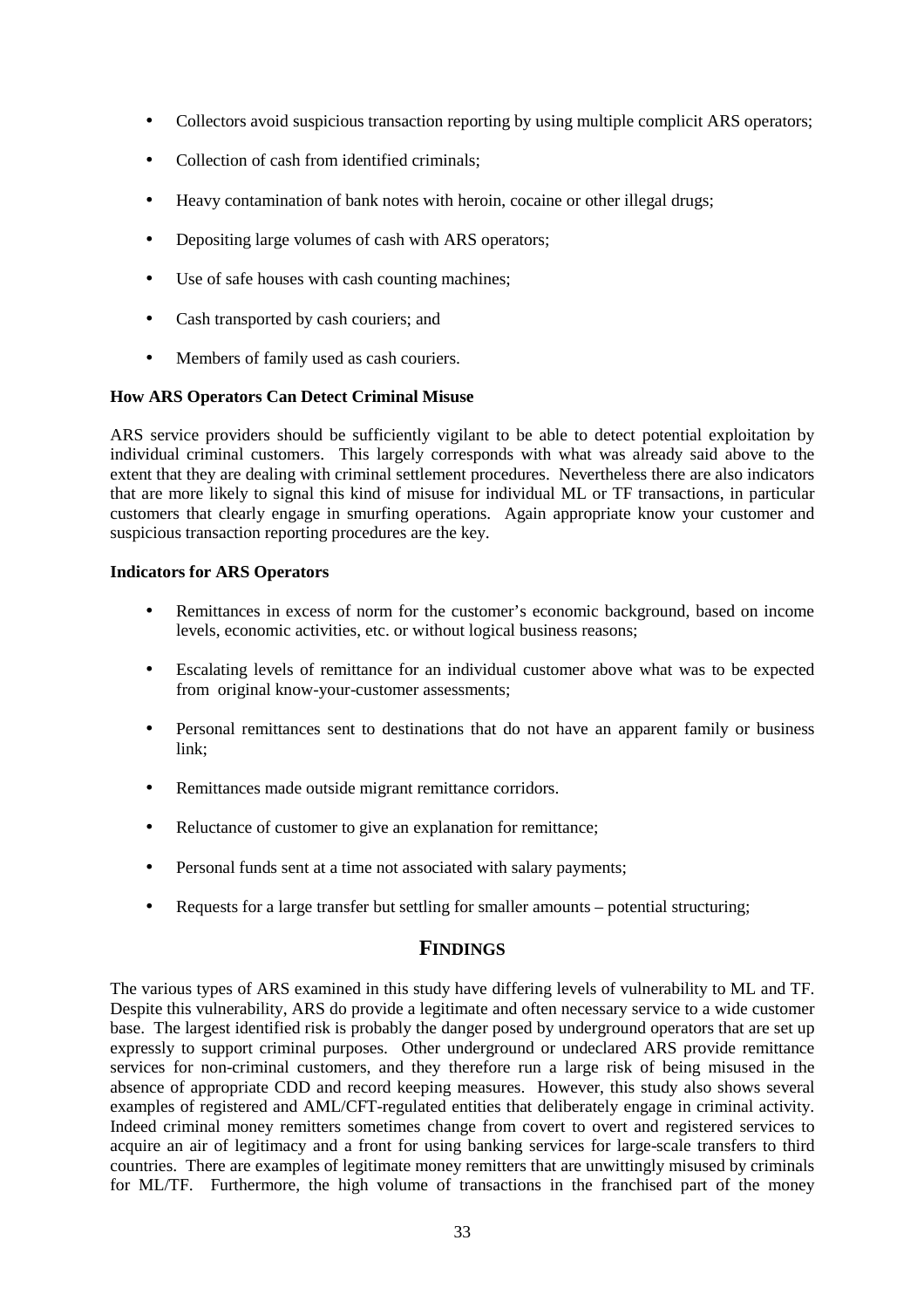remittance sector in itself makes it likely that this channel is also sometimes misused for this kind of activity.

ARS providers that do not operate openly can be divided between those who operate "underground" because they are criminal money launderers, and those who are not part of the regulated sector, either deliberately or unwittingly. The first of these categories is the highest risk, for obvious reasons. They are prolific and committed money launderers who cause serious harm through their direct support of criminal activity. The second category of covert ARS providers frequently only handles "legitimate" money from the shadow economy. They may also handle criminal and terrorist money. The risks for this second category are significant because of the inherent lack of transparency to both regulatory and law enforcement authorities.

While ARS operators may perform a large part of their remittance transfers outside conventional banking channels, settlement or clearing of accounts between various ARS operators may take place through such conventional channels. For this reason, ARS activity is susceptible to detection by financial institutions or declared ARS operators during the settlement phase. Although it is not always possible to distinguish whether such activity is by itself related to ML or TF, detection of ARS operations – particularly when carried out by undeclared ARS operators – may provide important investigative leads.

Given the international nature of ARS, detection of undeclared activity and/or potential ML/TF in one jurisdiction apparently only presents part of the picture.

Because of the short and often superficial business relationship that exists between most ARS operators and their customers, it is more difficult for such operators to recognise suspicious transactions or behaviour.

An important indicator of possible ARS settlement procedures performed by undeclared or criminal operators is the regular use of cash couriers, which avoid declaration at the border (or make false declarations).

A number of cases examined as part of this study involved the use of commercial operations – especially under- and over-invoicing as part of import or export transactions – to serve as a vehicle for settling accounts between various ARS operators. The technique of *cuckoo smurfing* is also associated with this activity and apparently is particularly prevalent in relation to ML operations co-ordinated from South Asia and the Middle East. The volumes of cash laundered are significant, and the criminal cash provides the support for further criminal activity. The lack of consistent identification or knowyour-customer policies with regard to depositors of cash into third part bank accounts appears to be an important weakness exploited in this ML technique.

Several other features that were highlighted in the typologies complicate the investigations into possible involvement of ARS operators in ML or TF. One such feature is the regular and organised use of cash pooling accounts in the settlement procedures between money remitters. Commingling of funds coming from different commercial activities into the flows of remittances is also a source of risk, both because it provides opportunities for criminals to disguise their money and because the proper application of AML/CFT measures is made more difficult in those circumstances. An additional risk may come from dubious bookkeeping practices. As some cases show, ARS may not maintain "official" records of the money received or paid out to each individual customer but only the aggregated transfers executed for a number of customers through the bank accounts.

# **ISSUES FOR CONSIDERATION**

At the outset, it should be noted that work remains to be done to develop a harmonised terminology related to ARS. The research conducted by this project team may be able to contribute toward an improved understanding of concepts involved; however, over the longer term the efforts to examine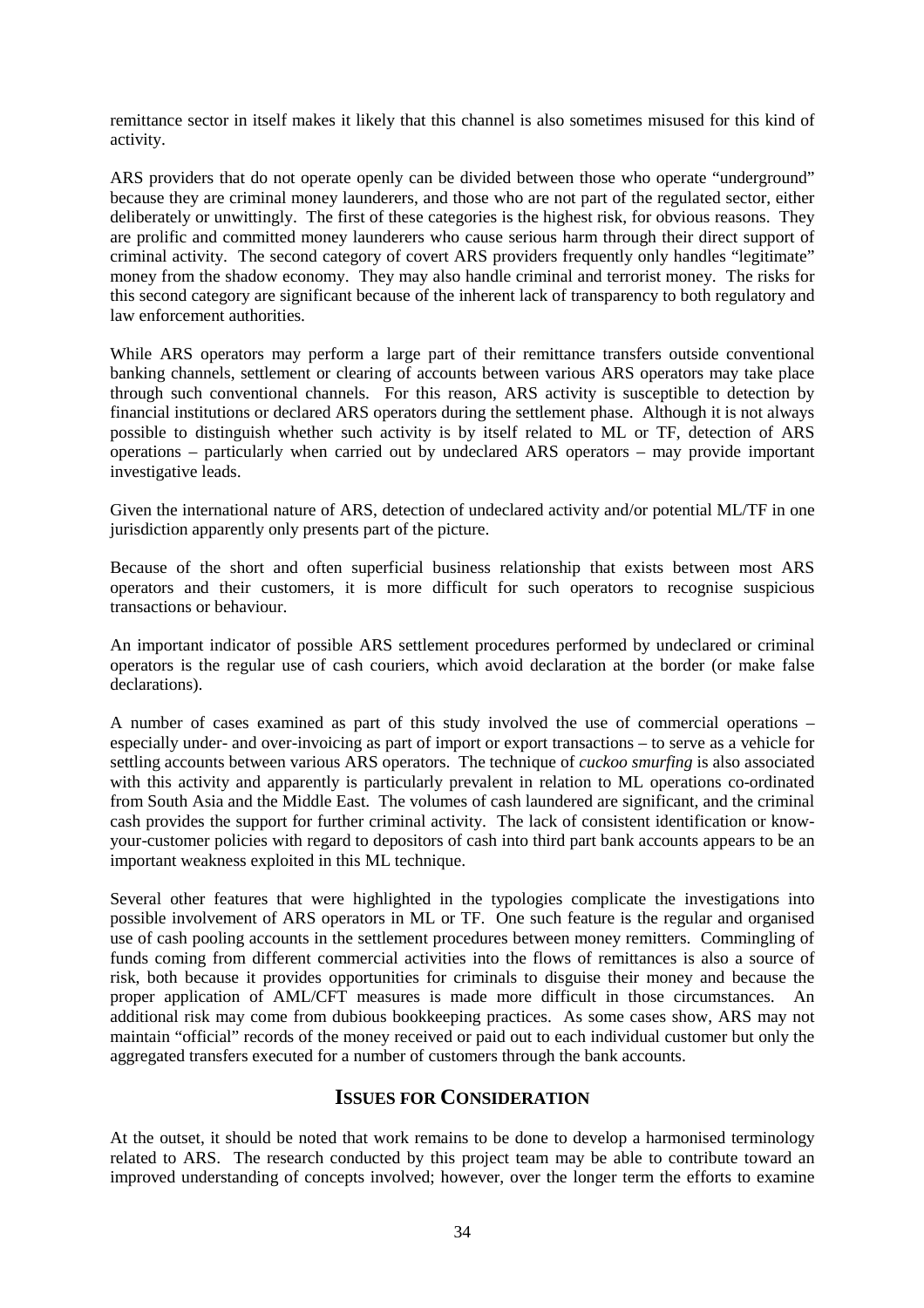ARS and identify potential weaknesses would only benefit if all players eventually worked with common definitions.

A relatively effective way to detect undeclared ARS-operators is the detection of the settlement transactions of these entities. Although it is not always possible to distinguish between the detection of money remitters carrying out ML or TF and money remitters that are simply providing underground services, the detection of such activity can provide a useful lead in ML or TF investigations. Since settlement transactions are often carried out through banking channels, vigilance by banks in applying know-your-customer and suspicious transaction reporting procedures can be very helpful in this respect. Banks and money remitters should be provided with appropriate guidance for CDD and suspicious transaction reporting, in particular when dealing with (other) money remitters as customers. Several indicators have been provided in the report.

Because ARS settlement is international, this does mean that the regulator, FIU or investigator who identifies the activity will need to communicate their suspicions to their equivalent bodies in the originating and receiving countries. This emphasises how important the sharing of intelligence and evidence between countries is to the effective disruption of criminal ML or TF groups using ARS.

It is also worthwhile to highlight the positive experience of some countries with currency transaction reports. Such reports can be particularly helpful for detecting criminal activity in the money remittance sector. Since money remitters normally have very short and superficial business relationships with their customers, it is more difficult for them to recognise suspicious or unusual transactions or behaviour. Reporting all large transactions and allowing the FIU to (electronically) analyse these transactions, for example by comparing them to other data bases, could have a large added value in this context. In the Netherlands for example about 20% of all ARS-transactions above euro 2000 are found suspicious after such an analysis.

Other countries have also had success with a risk-based approach, which focuses efforts on studying the ML techniques associated with ARS to help orient future investigative activity. There is an argument that a declaratory regime collects most of its data from the legitimate sector and diverts resource from intelligence work on criminal ML.

Possible ARS settlement activity can be indicated by the regular use of cash couriers who attempt to avoid declaring cross-border carriage of funds. The sharing of intelligence on cash courier profiles and techniques, combined with intelligence from the jurisdiction where the banknotes are eventually sold is thus a potentially effective method of targeting and attacking this activity. Information provided by competent authorities according to Special Recommendation IX could provide useful data to support this activity. In addition, under a declaration system general information on declared crossborder cash transport above the designated threshold could also be useful for the detection of settlement activities.

Some cases show that money remitters engaged in ML or other illegal operations make use of commercial operations – in particular under- and over invoicing - to hide their settlement transactions. Further study is required to develop detection methods for this phenomenon. The same applies to the phenomenon of cuckoo smurfing. This technique was reported by one country, but the activity was recognised by contributors from other jurisdictions. The activity is particular associated with ML coordinated by ARS in South Asia and the near and Middle East. Cuckoo smurfing can be effectively disrupted by the consistent use of identification and know-your-customer procedures for the depositors of cash into third party bank accounts. This would provide suspicious transaction reporting for investigators and further work for the criminals. We recommend that banks include details of this technique in their AML training and devise methods of identifying and reporting the activity, coupled with a policy of refusing the depositing of cash from unknown third parties.

The use of cash pooling accounts by ARS operators, as well as incomplete or inaccessible book keeping techniques, would seem to require appropriate regulation and supervision. Individual cash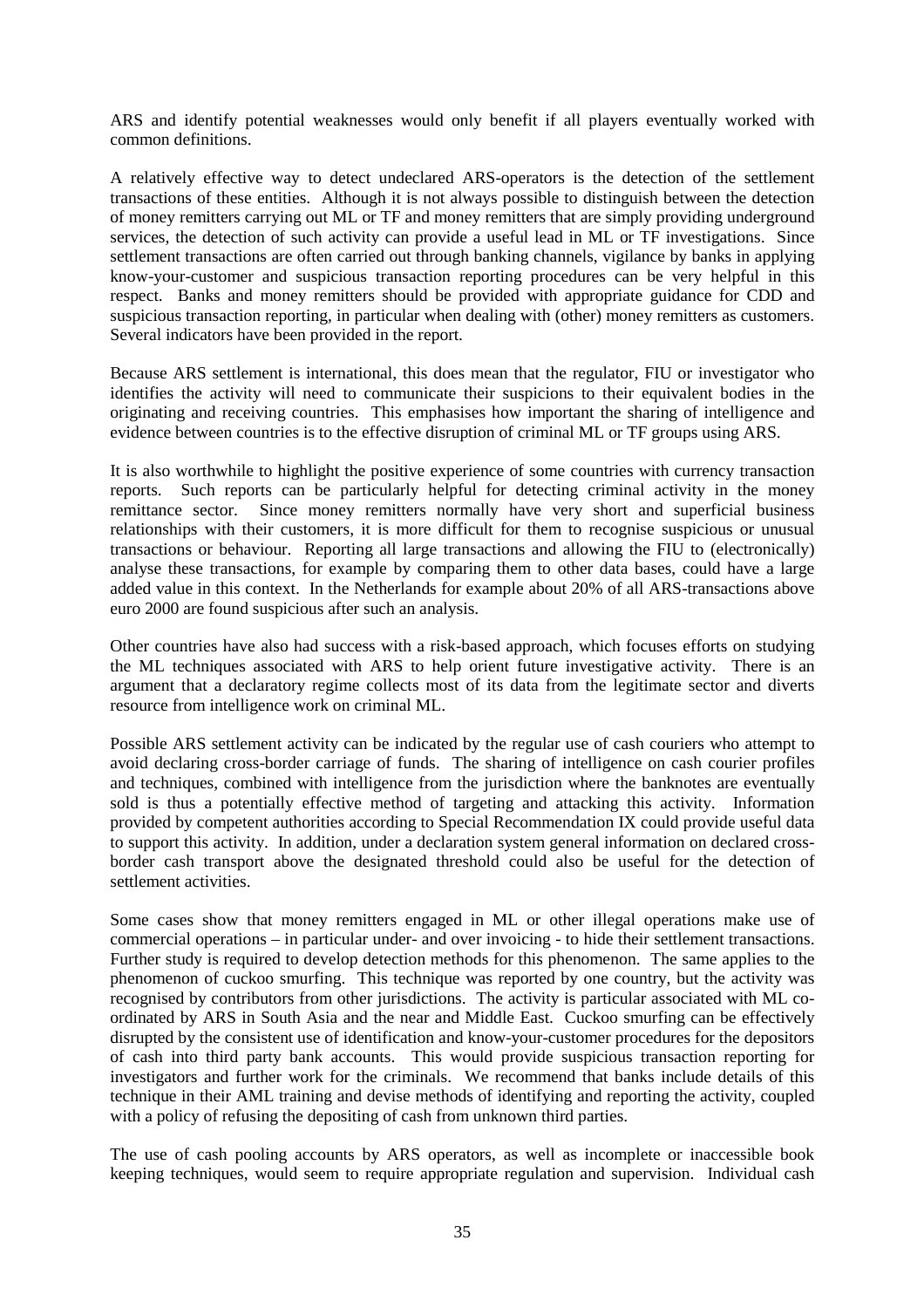pooling accounts have been identified handling USD 100 billion or more in a year. This represents the concentration of criminal money from a large number of countries. Identification and closing of these accounts improves the reputation of the whole sector, and is one of the most effective international steps to combating serious organised ML.

Another measure that could be useful in dealing with cuckoo smurfing or other ML techniques that rely on use of the accounts of unwitting third parties would be to stress obligations to identify depositors that do not have an apparent tie to the account holder. It may also prove useful to establish or reinforce identification obligations on the part of beneficiaries of ARS transactions.

The study of cases showed some very effective law enforcement action against money launderers that have exploited the lack of transparency in the ARS sector. There have been cases involving international action, but effective end-to-end disruption of such operations has been frustrated by barriers to intelligence sharing, differences in the legal status of ML offences, predicate offences and unwieldy systems for mutual legal assistance. FIUs have proved to be effective in Scandinavian countries, for example, where there is the real-time exchange of information backed up with interjurisdictional legal support. The international community will need to find ways of sharing intelligence on current cases and then allowing joint intelligence-led investigations along the criminal ARS corridors. Successful prosecution or disruption of ARS ML controllers benefits many jurisdictions. The controllers of money laundering operations that exploit the vulnerabilities of ARS will necessarily base their operations in country where they feel safe from detection. It is a challenge for the international law enforcement community to ensure that the controller of a ML scheme is not safe regardless of the jurisdiction from which he operates. Disruption is a valid tool in these cases and relies on close co-operation between investigators, regulators and criminal intelligence practitioners.

This study does not allow the drawing of straightforward conclusions about the most expedient regulatory system, in particular about the choice of a registration or licensing regime. In any case it should be noted that the common basic element of any regime remains the need to identify ARS operators. Although it is difficult to determine which factors drive money remitters underground, overly strict regulation and monitoring and associated costs could indeed play a role. However, given the evident involvement of registered money remitters in ML and TF schemes, it is equally clear that adequate regulation and supervision, including background checks on managers and owners of ARSservices, as well as legal measures to remove unsuitable managers after a negative background check are equally essential.

Similarly, the study did not allow for the examination of the issue of thresholds that countries apply for identification. While the lack of a threshold could be one of the factors that drives customers and therefore also operators underground (the study was not able to draw any definitive conclusions on this issue), the study is clear about the importance of structuring and therefore about the risk of (high) thresholds for identification. Suspicion-based identification below the given threshold is a recommended tool to combat smurfing. Automated analysis of ARS accounts, both by the ARS themselves and by banks, is also a useful tool for identifying and reporting this activity.

The study recognised that identifying the ML/TF risks in each jurisdiction is important for developing an effective regulatory regime, whether registration or licensing. These risks will be influenced by the country's chosen form of regulation, as well as the criminal ARS corridors, the role of cash in the economy and the availability of cheap/formal alternatives to ARS. A comprehensive national risk assessment for ARS shared through international bodies is a very useful tool in helping the sector raise its levels of compliance and reputation.

The risk is very real that money launderers and terrorist financiers will use "regulatory arbitrage" in exploiting ARS, that is, they are likely to channel their money through markets with limited supervision/monitoring of ARS or where it is easy to operate underground. Since money remittance (and settlement) can flow to different entities in different countries, it is relatively easy to take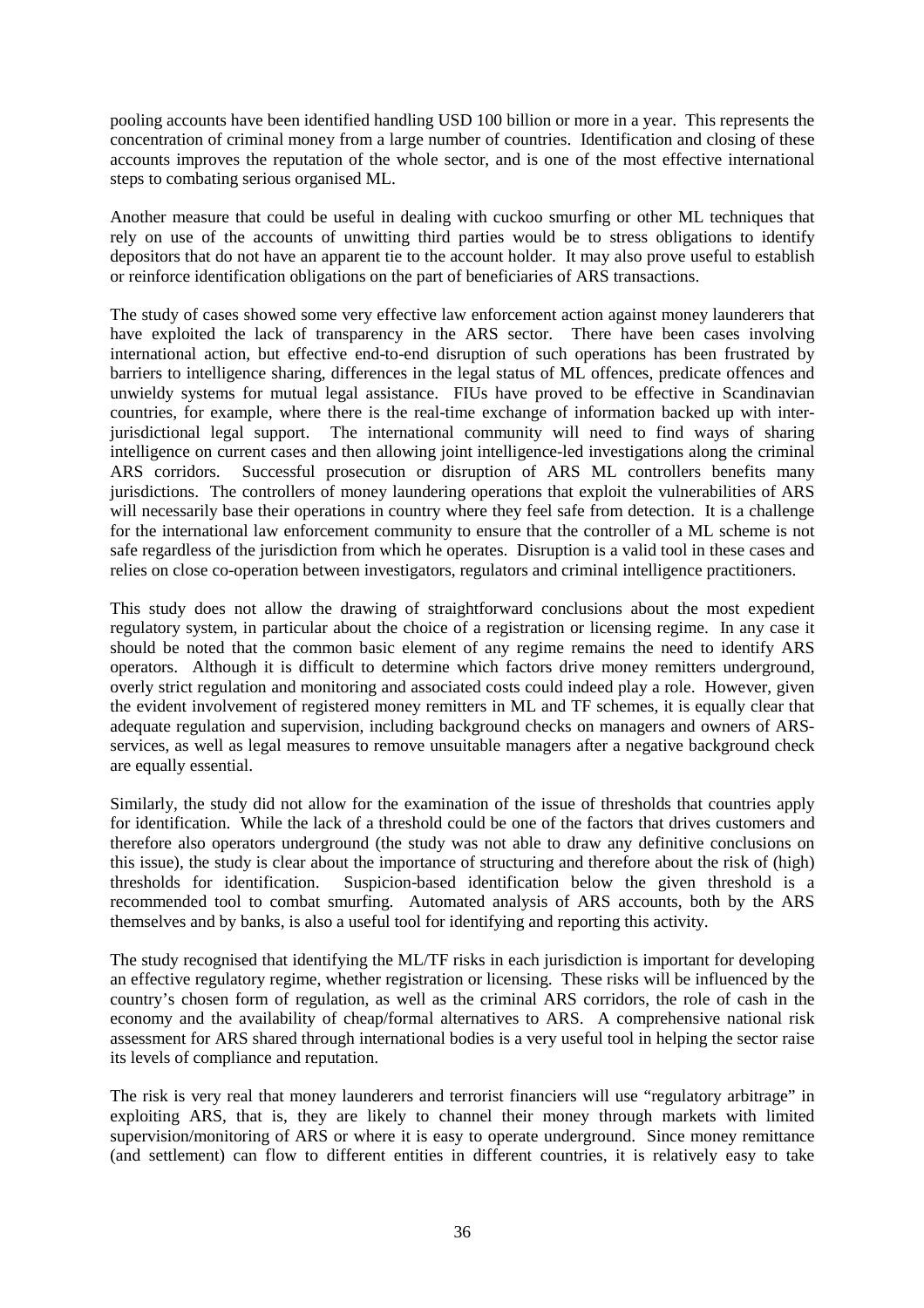advantage of such weakness even if money is eventually remitted between two well-regulated markets. This underlines the need for a global implementation of AML/CFT standards in this sector.

Given the flexibility of the methods of money launderers and terrorist financers and the evolution of new methods it is important that the competent authorities as well as the banks and money remitters maintain an up to date knowledge of such methods and techniques. An important tool to this end is the matrix of typologies and their main characteristics that is referred to in the introduction. This tool should be further developed and exploited for future use.

Another conclusion to this report should be that the ARS community includes providers at all levels who in the majority strive to provide good service and meet their AML/CFT responsibilities. These providers are frustrated by the reputation of the sector and the perceived risks to supplying banking facilities to ARS operators. If the honest and compliant ARS cannot provide these services in the future, the business will be driven down as well as up. A healthy, well-regulated and competitive ARS sector supports the effective combating of international ML and TF. There remains a need, however, to maintain a balance that includes and recognises the needs of migrant communities but prevents abuse of ARS. No regulatory system can ever be considered perfect, and there cannot be a "one-sizefits-all" solution. There is furthermore a need to maximise controls where the risks are highest while minimising the administrative burden on the industry and consumers. Covert ARS tend to serve specific communities. Therefore, creating a strong AML regulatory regime within which ethnic ARS can be included but still retain their traditional values is the best defence.

Whilst this report has focussed on transmission of funds by alternative means to conventional banks, there is a need to recognise that, at some stage in the process, nearly all remitted funds will use conventional banking facilities and have an essential role to play. Getting the balance right in each jurisdiction is hard, because local factors vary enormously. International co-operation on intelligence, investigation and regulation are the most important tools in generating a respected global ARS sector.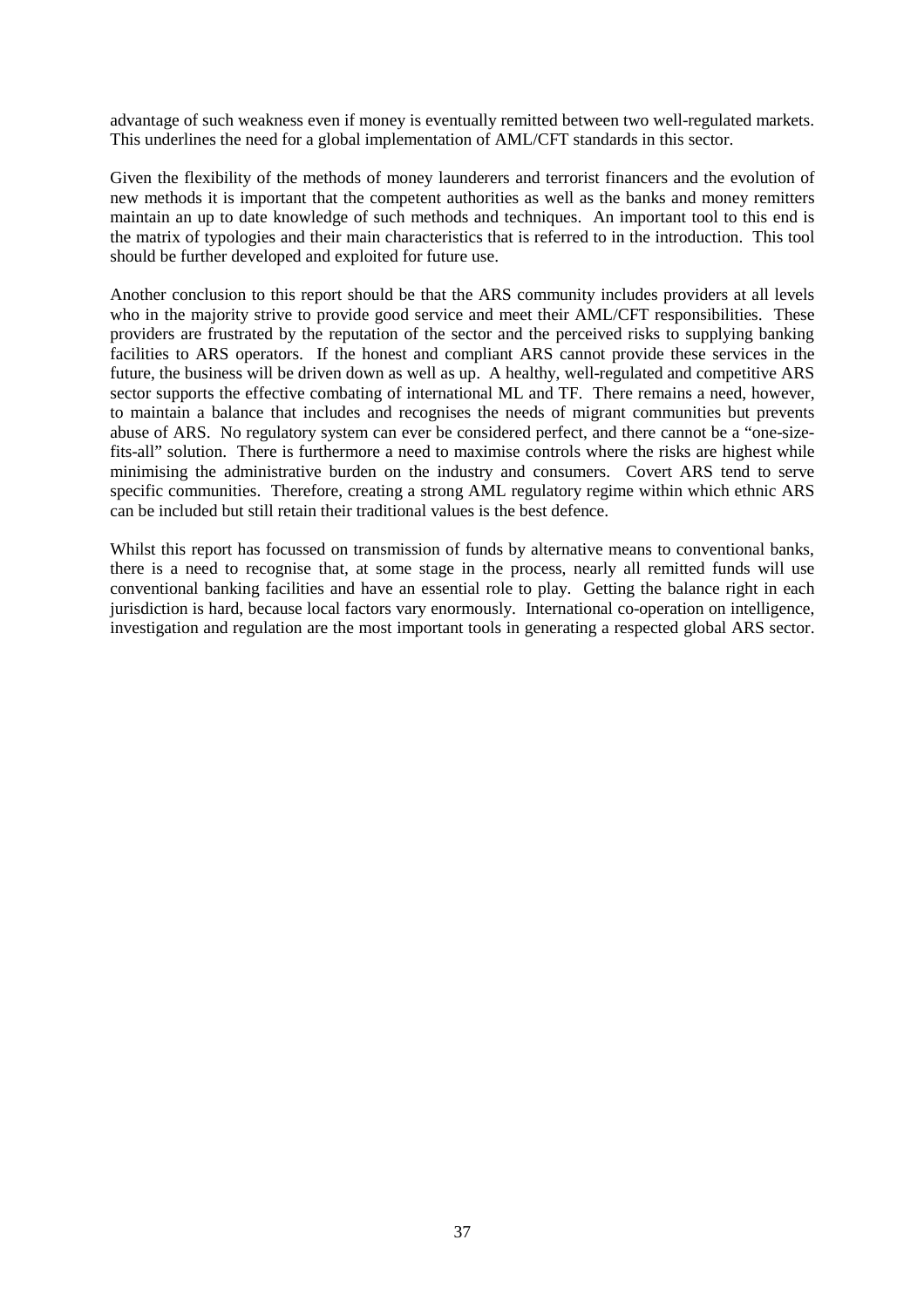# **ALTERNATIVE REMITTANCE SYSTEMS**

|                                                | <b>Regulatory</b><br>system (number<br>of registered /<br>licensed ARS)                                                          | Competent<br>authority                                                          | Fit and proper                    | <b>Experience</b>                                    | <b>Criminal records</b>                       | <b>Business plan /</b><br><b>AML/CFT</b><br>programme                           | Off-site<br>information                                                                                                 | On-site<br>visits                            |
|------------------------------------------------|----------------------------------------------------------------------------------------------------------------------------------|---------------------------------------------------------------------------------|-----------------------------------|------------------------------------------------------|-----------------------------------------------|---------------------------------------------------------------------------------|-------------------------------------------------------------------------------------------------------------------------|----------------------------------------------|
| Austria <sup>1</sup>                           | <b>Banking license</b><br>[See response<br>following this<br>table.]                                                             | <b>Financial Market</b><br>Authority<br>(=integrated<br>financial<br>supervisor | Performed                         | 3 years<br>managerial<br>experience<br>required      | Checked                                       | Detailed<br>business plan<br>required                                           | Reporting<br>obligations                                                                                                | On occasion                                  |
| Canada                                         | Currently, no<br>registration/licen<br>sing obligation                                                                           | F1U                                                                             |                                   |                                                      |                                               | AML/CFT<br>procedures and<br>internal controls<br>required                      | No reporting                                                                                                            | Risk-based                                   |
| France <sup>1</sup>                            | <b>Banking license</b>                                                                                                           | Banking<br>Supervisor                                                           |                                   | Checked                                              | Checked                                       | Detailed<br>business plan<br>required                                           | Reporting<br>obligations                                                                                                | On occasion                                  |
| Hong Kong,<br>China                            | Registration<br>$(1,373$ as in<br>March 2005)                                                                                    | <b>FIU</b>                                                                      | <b>No</b>                         | $\overline{N}$                                       | Checked                                       | Nil                                                                             | Upon<br>registration in<br>the name of<br>company,<br>business<br>registration<br>documentation<br>must be<br>produced. | Yes                                          |
| Germany <sup>1</sup>                           | Licensing (43)                                                                                                                   | Financial<br>supervisor                                                         | Performed                         | 3 years<br>managerial<br>experience<br>required      | Checked                                       | Detailed<br>business plan<br>required                                           | Quarterly                                                                                                               | On occasion,<br>reliance on audit<br>reports |
| Italy <sup>1</sup>                             | Licensing (25)<br>Applicable also<br>for agents                                                                                  | FIU and<br><b>Financial Police</b>                                              | Not performed                     | 3 or 5 years<br>experience<br>required               | Checked                                       | Internal<br>procedures and<br>controls required                                 | Reporting<br>obligations                                                                                                | On occasion,<br>based on<br>information      |
| Netherlands <sup>1</sup>                       | Licensing (30)                                                                                                                   | <b>Central Bank</b>                                                             | Performed                         | Not required                                         | Checked                                       | Required for<br>integrity issues                                                | Monthly                                                                                                                 | Two to four<br>times per year                |
| Spain <sup>1</sup>                             | 1) Hawaladars:<br>Prohibition<br>2) Legal Money<br>transfers,<br>licensing: 46<br>(Agents are not<br>included)                   | Central Bank<br>and FIU                                                         |                                   | Not required                                         | Not Checked                                   | Internal<br>procedures and<br>controls required                                 | Reporting<br>obligations                                                                                                | On occasion<br>reliance on audit<br>reports  |
| Sweden <sup>1</sup>                            | Licensing (40) <sup>4</sup> .<br>Agents of WU<br>and Moneygram<br>are registered<br>by the main<br>operator, who is<br>licensed. | <b>FSA</b>                                                                      | Performed                         | Checked                                              | Checked                                       | Required by<br>those ARS<br>actors who are<br>obliged to the<br>AML regulations | On demand                                                                                                               | Not allowed by<br>the regulations.           |
| <b>Switzerland</b>                             | Licensing - if<br>turnover over<br>CHF 2 million or<br>gross income<br>+ CHF 20,000<br>(200)                                     | SRO or ML<br>supervisor                                                         | Performed                         | Required                                             | Checked                                       | Required,<br>internal<br>procedures                                             | No reporting                                                                                                            | On occasion,<br>reliance on audit<br>reports |
| <b>Thailand</b>                                | Licensing $(3)$ –                                                                                                                | <b>Central Bank</b><br>and Finance<br>Ministry                                  | Performed                         | Not required                                         | Checked                                       | Required,<br>internal<br>procedures and<br>controls                             | Reporting<br>obligations                                                                                                | Not yet<br>implemented                       |
| <b>United Arab</b><br><b>Emirates</b>          | 1) Hawaladars:<br>voluntary<br>registration<br>(123)<br>2) Exchange<br>houses:<br>licensing (108)                                | Central Bank                                                                    | 1) Not performed;<br>2) Performed | 1) Has to be<br>existing<br>hawaladar<br>2) Required | 1) Checked, no<br>consequences<br>2) Checked  | 1) Not required<br>2) Required                                                  | 1) Quarterly, all<br>transactions<br>2) Monthly<br>balance<br>statements                                                | 1) Friendly visits<br>2) Once per<br>year    |
| <b>United</b><br>Kingdom <sup>1</sup>          | Registration<br>(1500)                                                                                                           | HM Revenue &<br>Customs                                                         | Not applicable                    | Not required                                         | Checked & used<br>in risk based<br>regulation | Program set out<br>in AML law                                                   | Annual turnover,<br>SARS & visiting<br>regime reports                                                                   | Risk-based                                   |
| <b>United States</b><br>(federal) <sup>2</sup> | Registration<br>(22,000)                                                                                                         | FIU & Tax<br>authority                                                          | Not performed                     | Not required                                         | Not checked                                   | AML program<br>required                                                         | No reporting                                                                                                            | Risk-based                                   |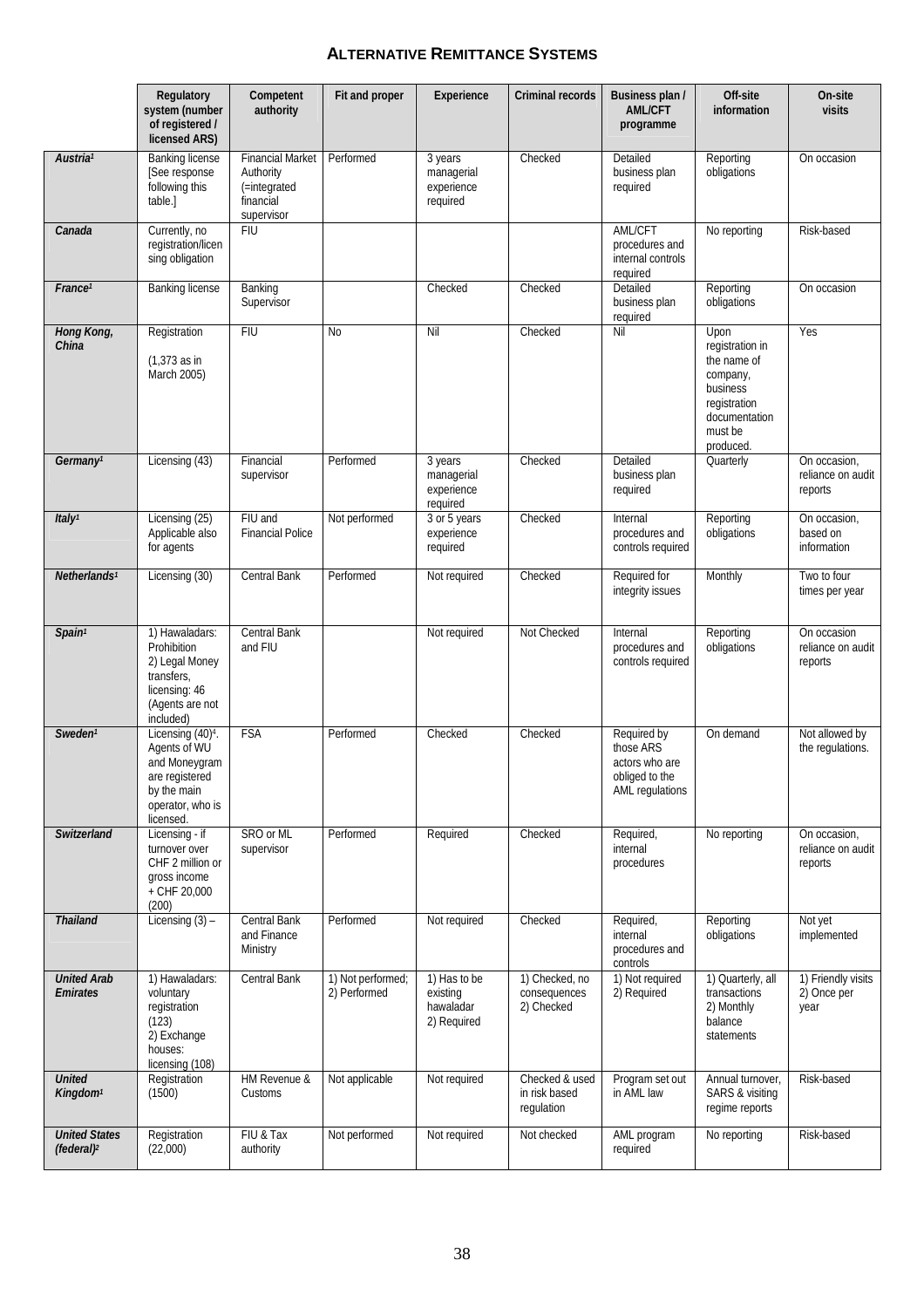# **REGULATORY FRAMEWORK OF SELECTED COUNTRIES**

| <b>Identification/CDD</b><br>(specify threshold)                                             | <b>Record keeping</b><br>(specify threshold)       | <b>Suspicious</b><br>transactions report                        | Currency<br>transactions report                                              | Use of formal<br>banking channels                              | <b>Sanctions</b>                                                      | Perceived extent of<br>the underground<br>sector<br>(where applicable)                                             | Fees on entry /<br><b>Annual fees</b>                                |
|----------------------------------------------------------------------------------------------|----------------------------------------------------|-----------------------------------------------------------------|------------------------------------------------------------------------------|----------------------------------------------------------------|-----------------------------------------------------------------------|--------------------------------------------------------------------------------------------------------------------|----------------------------------------------------------------------|
| Transactions over<br>15,000 EUR and all<br>transactions if<br>suspected ML/TF                | $\overline{5}$ years                               | Required                                                        | Not required                                                                 | Not required                                                   | Warnings, order,<br>withdraw licence,<br>fines                        |                                                                                                                    | None                                                                 |
| <b>Transactions over</b><br>CAN 3,000                                                        | 5 years                                            | Required                                                        | International wire<br>transfers and cash<br>transactions above<br>CAN 10,000 | Not required                                                   | Criminal sanctions                                                    |                                                                                                                    |                                                                      |
| Not applicable                                                                               | Not applicable                                     | Not applicable                                                  | Not applicable                                                               | Not applicable                                                 | Not applicable                                                        | Not applicable                                                                                                     | Not applicable                                                       |
| Required record<br>details of identity for<br>transactions over<br>HKD 20,000<br>(USD 2,500) | 6 years                                            | Required                                                        | Nil                                                                          | Must register the<br>details of the bank<br>accounts utilised. | Warnings and<br>prosecution                                           | Noticeable<br>immigration/ethnic<br>related underground<br>sector                                                  | No charge<br>No annual renewal<br>requirement                        |
| <b>Transactions over</b><br>EUR 2,500                                                        | 6 years                                            | Required                                                        | Not required                                                                 | Not required                                                   | Warnings, order,<br>withdraw licence,<br>fines                        |                                                                                                                    | EUR 1,000/<br>Percentage over<br>annual turnover (min<br>EUR 650)    |
| Transactions over<br>EUR 12,500                                                              | 10 years                                           | Required                                                        | Not required                                                                 | Not required                                                   | Criminal and<br>administrative                                        | Significant<br>immigration/ethnic<br>related underground<br>sector                                                 | None                                                                 |
| All transactions                                                                             | $\overline{5}$ years                               | Required                                                        | 2000 EUR                                                                     | Not required                                                   | Warnings, order,<br>withdraw licence,<br>fines, prosecution           |                                                                                                                    | Percentage over<br>annual turnover with<br>a minimum of<br>EUR 3,000 |
| All transactions                                                                             | 6 years                                            | Required                                                        | Transactions over<br>EUR 3,005.07<br>(voluntary nature)                      | Not required                                                   | Administrative<br>sanctions                                           | Significant<br>immigration/ethnic<br>related underground<br>sector                                                 |                                                                      |
| Transactions over<br>15,000 EUR and all<br>transactions if<br>suspected ML/TF.               | 5 years                                            | Required by those<br>who are obliged to<br>the AML regulations. | Not required                                                                 | Not required                                                   | Warnings, order,<br>withdrawal of licence                             | As a result of the<br>explanation in<br>footnote 1 there is<br>not a known<br>demand of any<br>underground sector. | <b>1000 EUR</b>                                                      |
| All transactions                                                                             | 10 years                                           | Required                                                        | Not required                                                                 | (not required)                                                 | Warnings, order,<br>withdraw licence                                  |                                                                                                                    | None/None (SRO<br>membership)                                        |
| All transactions                                                                             | 5 years, under<br>AMLA                             | Required                                                        | Not required                                                                 |                                                                | Fine, revoke licence                                                  |                                                                                                                    | None                                                                 |
| 1) All transactions<br>2) Transactions over<br>AED 2,000                                     | 1) Not required<br>2) All trans. over<br>AED 2,000 | Required                                                        | Not required                                                                 | Not required                                                   | 1) None<br>2) Revoke, restrict<br>licence                             | None                                                                                                               |                                                                      |
| On suspicion or<br>transactions over<br>EUR 15,000                                           | 5 years                                            | Required                                                        | Not required                                                                 | Not required                                                   | Criminal sanction<br>(max 14 years) Civil<br>fines up to<br>GBP 5,000 |                                                                                                                    | GBP 60 per premise                                                   |
| Transactions over<br>USD 3,000                                                               | 5 years                                            | Required when<br>trans. is over<br><b>USD 2,000</b>             | Transactions over<br>USD 10,000                                              | Primary transaction<br>account must be<br>disclosed            | Civil and criminal<br>fines                                           |                                                                                                                    | None                                                                 |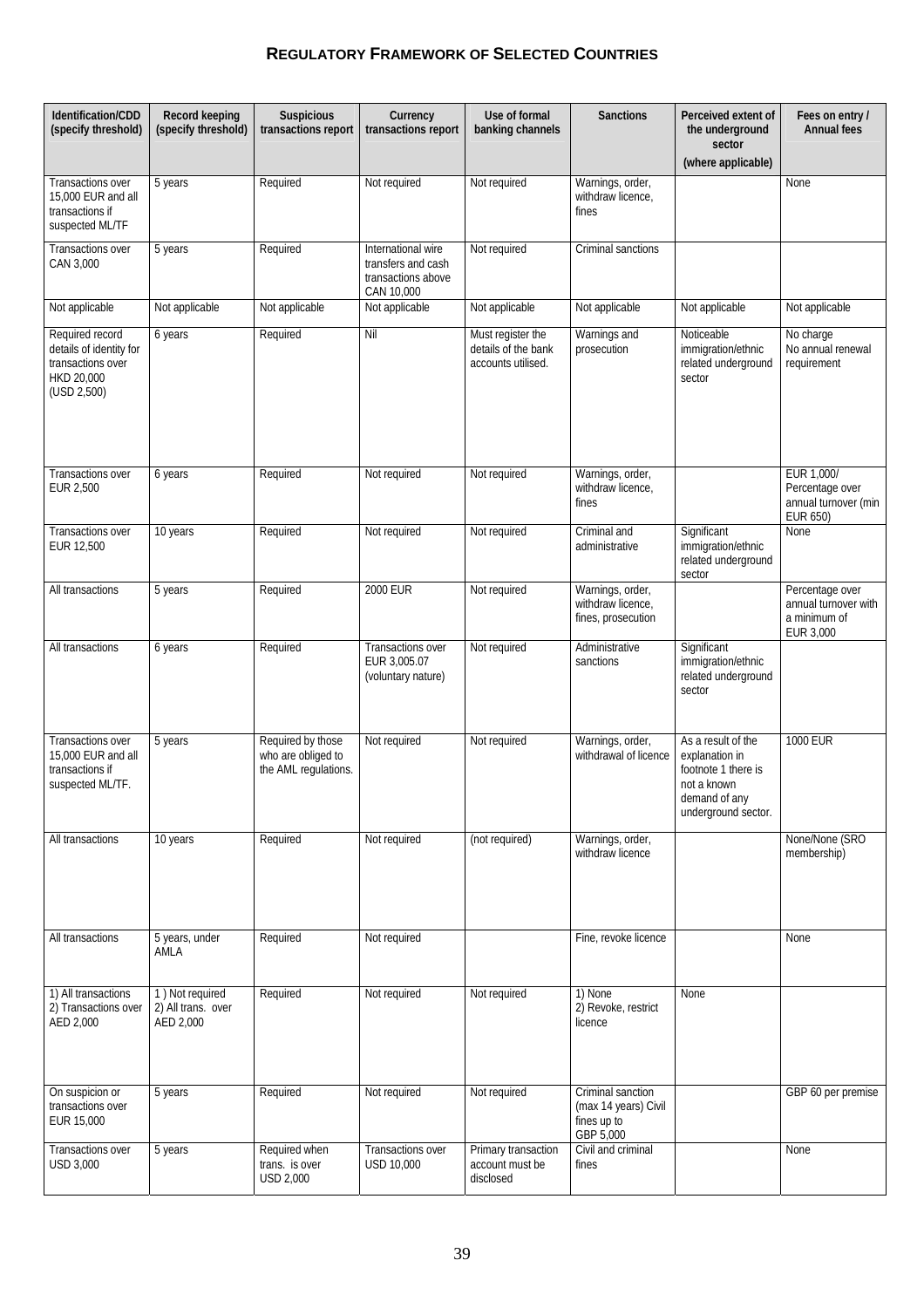# **REGULATORY FRAMEWORK OF SELECTED COUNTRIES**

## **NOTES**

**[AUSTRIA]** Regulatory system (number of registered / licensed AR) Licensing of money transfer institutions (1) and bureaux de change (7). Kindly note that credit institutions in Austria may offer all banking services, including the business of money transfer business and bureaux de change business, under their universal banking licence. It is only when these services are provided as a stand-alone business, under a licence for just this activity outside a credit institution that you find them listed separately.

**[1]** All EU members are moving towards a common position regarding oversight of ARS.

**[2]** This number reflects the approximate number of federally registered money services businesses in the United States, which includes ARS providers.

**[3]** Those Swedish ARS actors that operates through the Swedish regular banks are not required to registration and therefore they are not obliged to the AML regulation, as the AML regulations are to be fulfilled by the banks in question.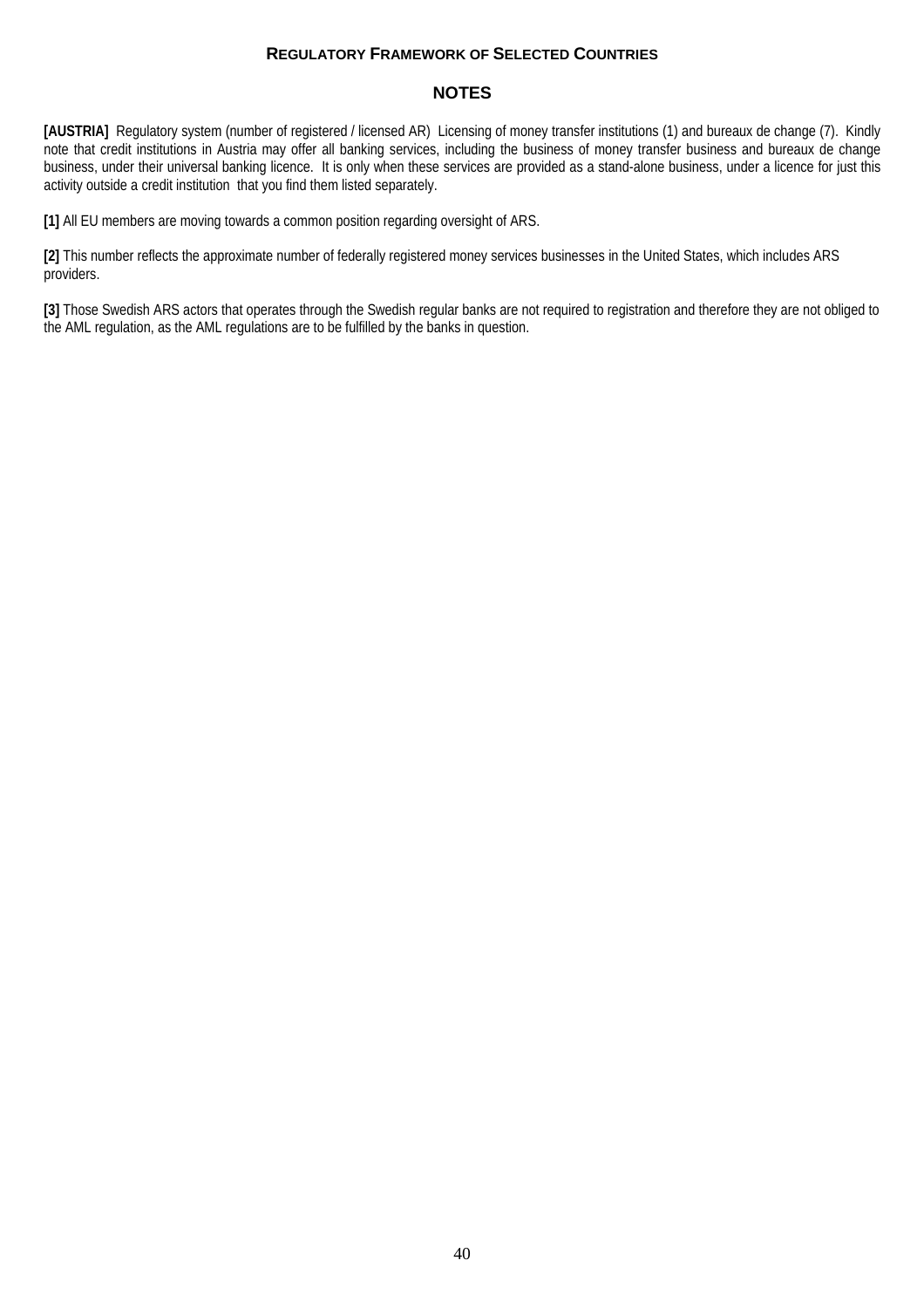# **CHAPTER II**

# **MONEY LAUNDERING VULNERABILITIES IN THE INSURANCE SECTOR**

The global insurance industry provides risk transfer, savings and investment products to a variety of consumers worldwide, from individuals to multi-national corporations and governments. The insurance sector, like other financial services, is exposed to the threat of money laundering  $(ML)^{11}$ . The insurance sector could be attractive to money launderers seeking to place funds into a financial product that will provide them with a reliable, clean return of funds invested. If a money launderer is able to move funds into an insurance product and receive a payment made by an insurance company then he will have made his funds appear legitimate.

Previous FATF typologies research has observed that the inherent characteristics of the insurance sector may give rise to ML risks unique to the insurance industry, increasing its vulnerability to ML. Inconsistent regulation and supervision across the industry was noted as providing opportunities that could also be exploited by money launderers. FATF typologies research indicated that there was a low detection of ML within the insurance industry in comparison to the size of the industry and in comparison to other parts of the financial services industry.

## **Issue and aims of the project team**

The FATF-XV Typologies Exercise examination of the insurance sector concluded that it remained unclear to what extent the insurance sector is exposed to ML. Accordingly, the FATF February 2004 Plenary decided to examine further the ML vulnerabilities in the insurance sector as part of the FATF-XVI Typologies Exercise. To facilitate this work a project team of experts from a number of different backgrounds (FIUs, central banks and insurance supervisors) was formed from jurisdictions with significant insurance industries, together with representatives from the International Association of Insurance Supervisors (IAIS). This project team was tasked with performing a study on ML vulnerabilities in the insurance sector. To this end, the mandate of the project team was defined so as to take a broad approach to examination of the factors that may make the insurance sector vulnerable to ML. The objectives of the work to be undertaken were:

- to examine the money laundering vulnerabilities in the insurance sector taking into account the differences among the various parts of the sector and among insurance products;
- to develop industry specific money laundering indicators that may assist both the financial services sector and national competent authorities in detecting money laundering through insurance;
- to highlight possible policy implications, if any, in the context of anti-money laundering measures for the insurance sector.

The team's findings were to contribute to the FATF-XVI annual typologies exercise and to produce a report to be published by the FATF.

# **Brief history of the work undertaken**

A project leader with relevant experience in examining ML and Insurance was appointed, who drew up a project plan which was agreed by the Working Group on Typologies (WGTYP). The project team formulated a two stage data collection plan to gather the information required to answer the questions posed in the project plan. In stage 1, a comprehensive questionnaire<sup>12</sup> designed to gather the

 $\overline{a}$  $11$  For the FATF scope of ML please see FATF 40 Recommendations 2003 at  $\frac{www.fatf-gafi.org}{}$ .

 $12$ Responses to WGTYP/06 – see Annex A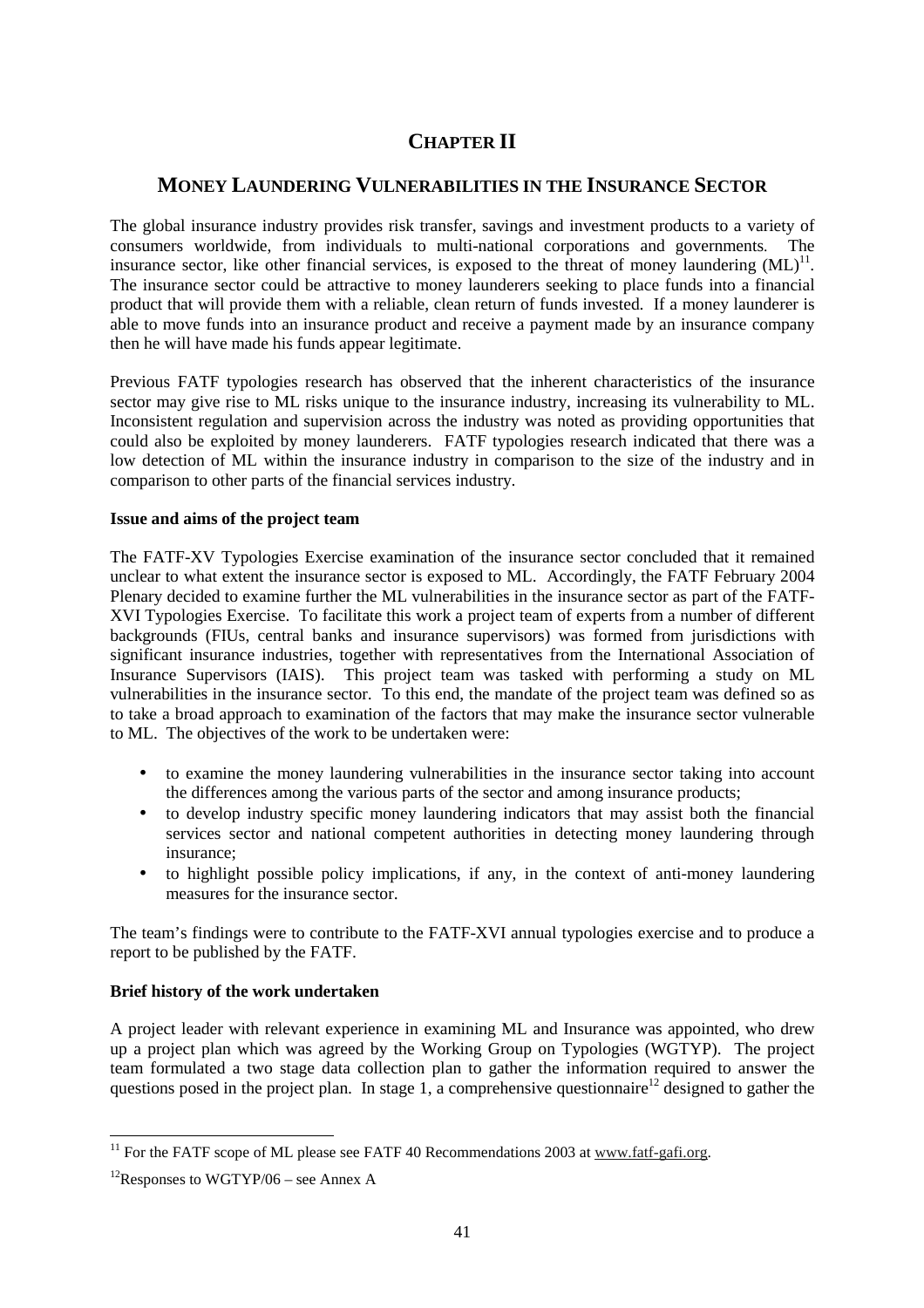bulk of the required information was produced by the project team and circulated to all FATF and IAIS members. This questionnaire sought to gather information on 3 areas:-

- Details of the size and structure of the insurance market and the extent of Anti Money Laundering (AML) regulations and supervisory regime for each jurisdiction.
- Details of suspicious transaction reports (STRs) made in respect of insurance in the period 1999 to 2003 for each jurisdiction.
- Details of actual money laundering cases.

The team received replies from 46 jurisdictions and in some cases sought further clarification. In addition information was received from 6 major insurance companies (see Annex A). In stage 2 a subsequent request for information $13$  was circulated to FATF and MONEYVAL members, aimed primarily at understanding jurisdictions' perceptions of the vulnerability of their own insurance industry and at broadening the request to include those cases where insurance has been misused in more general economic crimes. The second request was intended to identify further cases where ML was not initially recognised as the primary issue. 25 jurisdictions provided a response to this questionnaire (see annex A).

The project team received replies from jurisdictions making up a sizeable part of the worldwide insurance business: eventually 58 jurisdictions provided information. Although the quantity and quality of the information provided was, as anticipated, variable we believe the analysis that follows fully reflects the current understanding of ML vulnerabilities of the insurance industry.

# **ANALYSIS AND COMMENTARY ON QUESTIONNAIRE RESPONSES**

The responses of both national jurisdictions and representatives from the insurance industry provided a valuable pool of information, the systematic analysis of which allowed a number of significant conclusions to be reached on the way the sector operates and how AML regulation within it is enforced.

#### **Details of the size, structure and operation of the insurance market**

Worldwide the insurance sector generates premiums of some USD 2.941 trillion per annum<sup>14</sup> and in many jurisdictions it is a significant part of the financial services industry generating substantial flows of money.

The insurance market is a dynamic sector offering increasingly sophisticated products to its customers and providing competition to other parts of the financial services industry. The insurance sector's growth is particularly noticeable with some jurisdictions reporting a doubling of premiums in the last decade.

The picture of the insurance market emerging from the questionnaires is that of a competitive highly globally-integrated market, but with local circumstances influencing the exact nature of services and products on offer. In over half (27 out of 48) of the jurisdictions who responded on this point, the level of concentration reported was not significant. Insurers operating globally feature a significant participation, direct or indirect as it may be, in many national markets. The degree of integration with the other parts of the financial services industry appears considerable, since sizeable shares of national markets are controlled by insurers belonging to financial conglomerates, which may be headed either by insurers or by other financial institutions, most notably banks.

 $\overline{a}$ 

 $^{13}$ Responses to WGTYP/16 – see Annex A

<sup>&</sup>lt;sup>14</sup>Information obtained from www.swissre.com.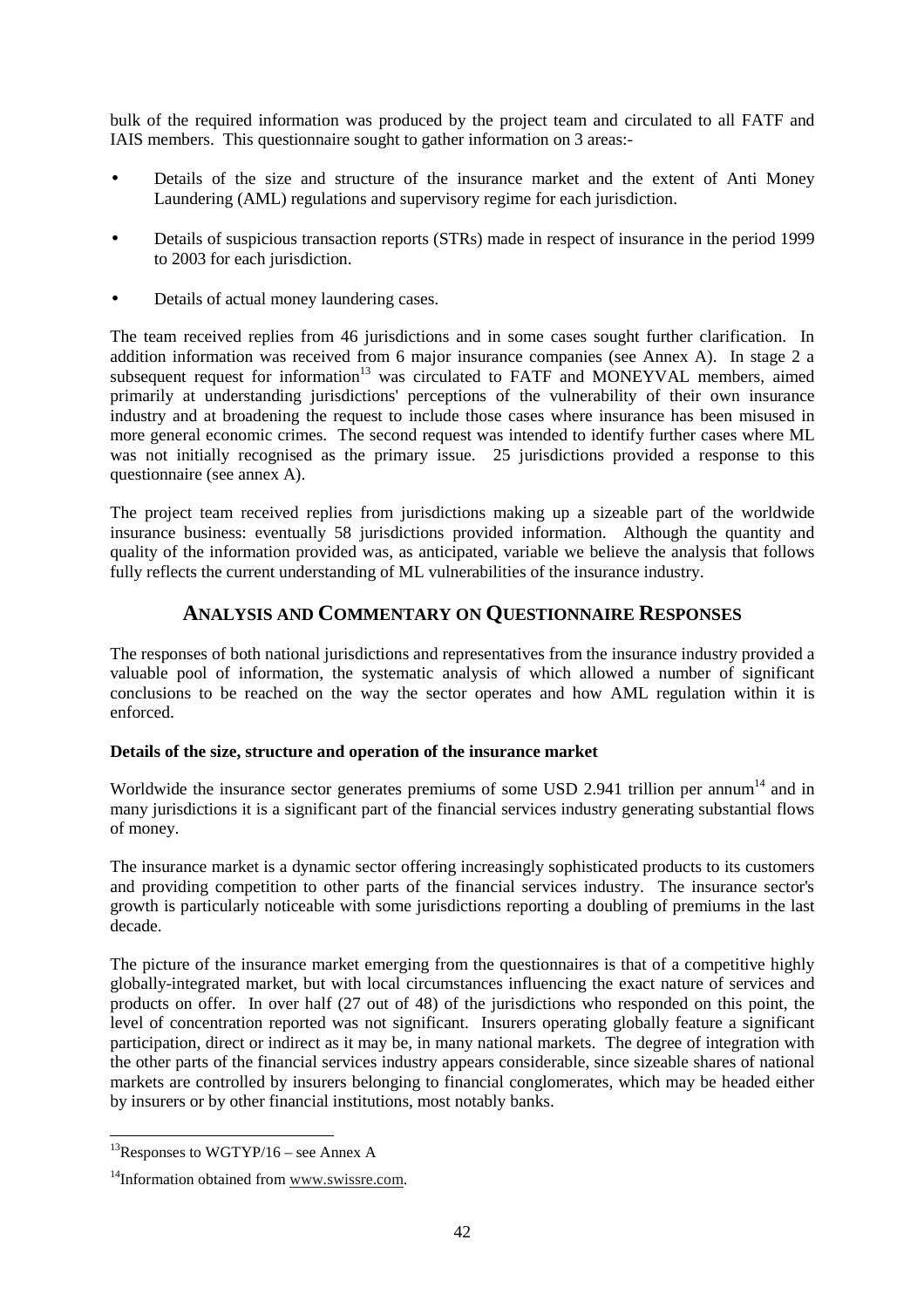An important feature of the way the insurance sector operates is that most of the business is channelled through intermediaries, either tied agents or independent brokers. With reference to the life sector (as for non-life the role of intermediaries is even more significant), 10 jurisdictions stated in their response that intermediaries, are the major, or even sole, channel of distribution for insurance products. In a further 9 jurisdictions, intermediaries account for over 80% of the total turnover of the insurance market, and in another 4 jurisdictions the intermediaries share is equal to or greater than 50%. Only 5 jurisdictions reported that life insurance products are mainly sold directly by the insurers.

An ever increasing share of the market is sold by intermediaries belonging to other parts of the financial services industry, usually banks. Branch offices of banks are widely used for selling insurance products, in particular those with enhanced investment characteristics.

Currently, in most jurisdictions only a small share of the business is sold through other channels, such as phone marketing and the internet. Any significant increase business through these distribution channels may have an affect on the way ML risks are perceived.

As will be highlighted in the next sections, the way in which insurance products are sold has relevant implications as far as AML regulation is concerned.

#### **The extent and limits of AML regulation**

From the responses jurisdictions provided, no noticeable differences have emerged in the extent to which AML regulation applies to the life insurance sector when compared with other parts of financial services industry. With some exceptions<sup>15</sup>, all jurisdictions subject insurers to the whole set of AML obligations, including customer identification and verification, record keeping and suspicious transaction reporting. Notably, ten<sup>16</sup> jurisdictions responded that there were some exemptions on AML regulations on the life insurance industry. Frequently AML regulation does not apply to the same extent to the non-life sector and is very often absent in the reinsurance sector. This reflects the current position of FATF Recommendations which do not specifically include general insurance or reinsurance.

Due to the way the insurance market operates, compliance with AML regulation is required (with exceptions in four jurisdictions<sup>17</sup>) of both insurers and the intermediaries who distribute insurance products on their behalf. However, AML regulation may sometimes be applied at an unsatisfactory level, as will be described in more detail (in paragraph 59). Here, suffice to say that, as for identification and verification obligations, intermediaries sometimes consider, incorrectly they do not bear the responsibility for AML compliance. They believe this responsibility only remains with the insurers, to whom the business relations with the customers have to be ultimately referred.

This misconception may be reinforced by the fact that, rather than filing STRs directly to the FIUs, intermediaries are usually required to report unusual behaviours to the insurer on behalf of whom they operate. AML regulation is usually applied to a limited extent in the general insurance sector. General insurance is generally viewed as prone to fraudulent schemes to the detriment of insurers, as in the case of false claims, rather than be the conduit of money laundering operations. As a result, where AML provisions do apply carve-outs and exceptions are permitted usually to reflect the perceived lower ML risk in the general insurance market.

As in other parts of the financial services industry, prudential supervision is applied to insurers, involving some kind of initial authorisation process and ongoing prudential standards checks.

 $\overline{a}$ 

<sup>&</sup>lt;sup>15</sup> Two jurisdictions (Uganda and Sri Lanka) responded in the questionnaire that they had no AML coverage for life insurance

<sup>&</sup>lt;sup>16</sup> Finland, France, Luxembourg, Mexico, Norway, Singapore, United States, Bermuda, Gibraltar, Mauritius

<sup>&</sup>lt;sup>17</sup> Bermuda, Macao, UAE and United States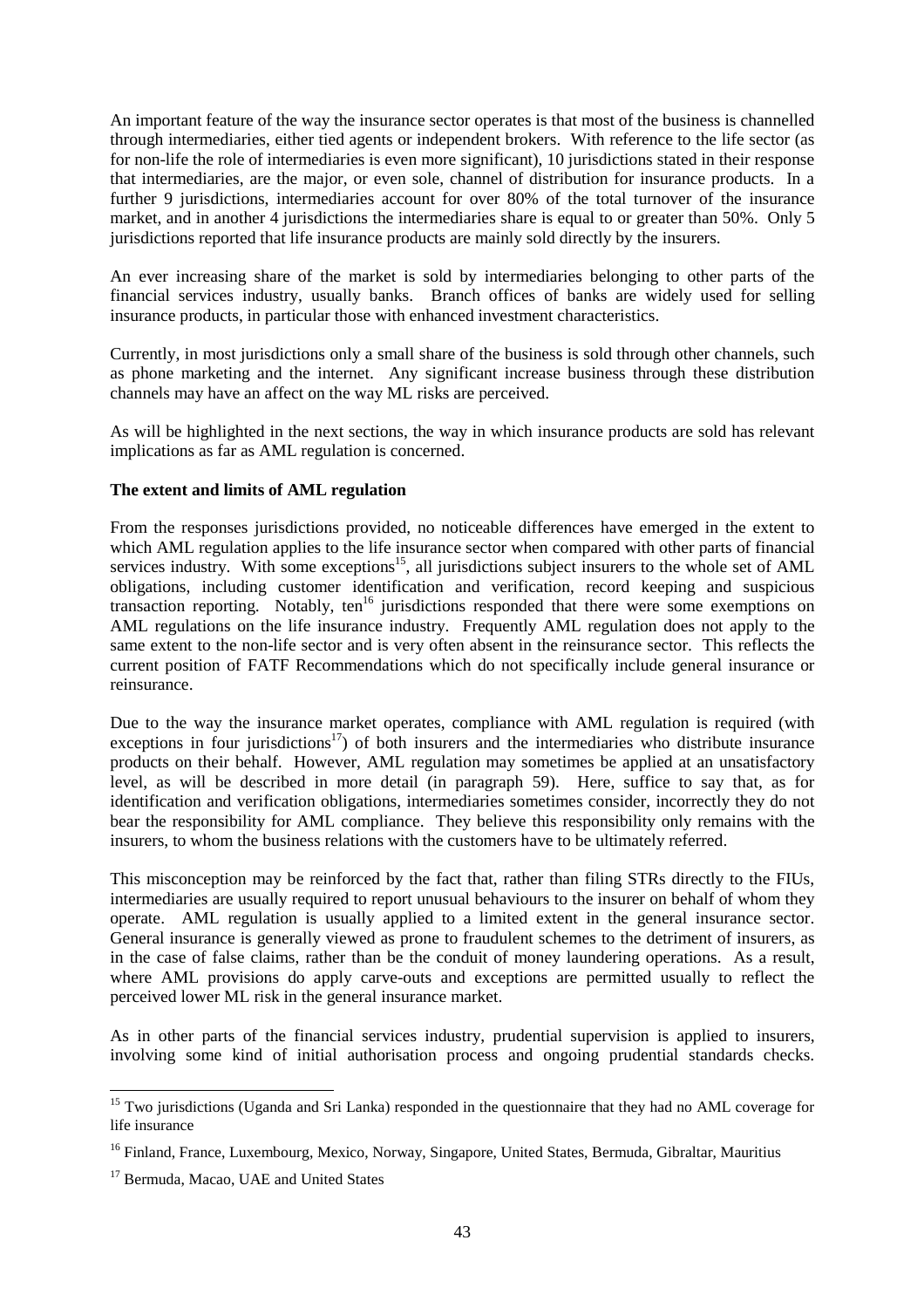Generally insurers are registered at a centralised supervisory authority, whilst the businesses owners and management are usually required to undergo integrity checks. In the life insurance market prudential supervision is extended to intermediaries, although often in milder forms. Against this general picture, however, regulation and supervision have emerged as being applied unevenly across the insurance industry which may provide opportunities that can be easily exploited by criminals. For instance, the findings concerning the reinsurance sector seem to be quite significant. In devising the questionnaires, special attention was devoted to this sector, since little analysis had previously been undertaken of the reinsurance sector from an AML perspective (see paragraph 79). As will become clear, especially from the analysis of the cases provided by jurisdictions, reinsurance businesses have suffered from criminal infiltration, facilitated by seemingly ineffective supervision and integrity checks, where these exist at all.

## **Analysis of STRs made in respect of insurance in the period 1999 to 2003.**

The FATF-XV Typologies Exercise identified low levels of STR reporting by the insurance sector. It was argued that a low suspicious transaction reporting rate within a certain sector signals that the ML risk associated to that sector is broadly perceived to be negligible. Alternatively it was thought that a modest amount of STRs filed by those operating in one sector just reflects a low rate of detection and/or compliance.

As far as reporting entities operating in the insurance sector are concerned, the number of STRs filed, measured as a share of the total amount of STRs submitted by the FIUs of the respondent jurisdictions, appears uniformly low: Of the 37 jurisdictions that responded on this matter the average share of total STRs that were reported by their insurers in the period 1999 to 2003 is as shown below:

| % of total STRs received       | above 20% | between 20%-3% | $$ below 3% | None received |
|--------------------------------|-----------|----------------|-------------|---------------|
| <b>Number of jurisdictions</b> |           |                |             |               |

Furthermore, of the 26 jurisdictions who responded on the perceived vulnerability of their insurance sector to ML risks, 10 said there was some risk, 10 replied low risk and 6 said it was unknown or they did not specify. Usually the only justification for the responses given was the low level of STRs and money laundering cases.

In the experts' view, the generally low suspicious transaction reporting activity relating to insurers is remarkable in and of itself. However, it may not be entirely surprising given the differing characters of banking and insurance and when also considering that in many jurisdictions AML regulation in the insurance sector is relatively recent. Nevertheless, the small amount of reporting from the insurance sector is noteworthy for two reasons:

- Firstly, the insurance sector's relative size within the financial services industry of each jurisdiction is such that one would expect it to be exposed to the risk of being infiltrated by money launderers and criminals in general to a much wider extent than the number of STRs would indicate.
- Secondly, the identified vulnerabilities (see above) clearly show that the sector is exposed to reasonable degree of ML risk.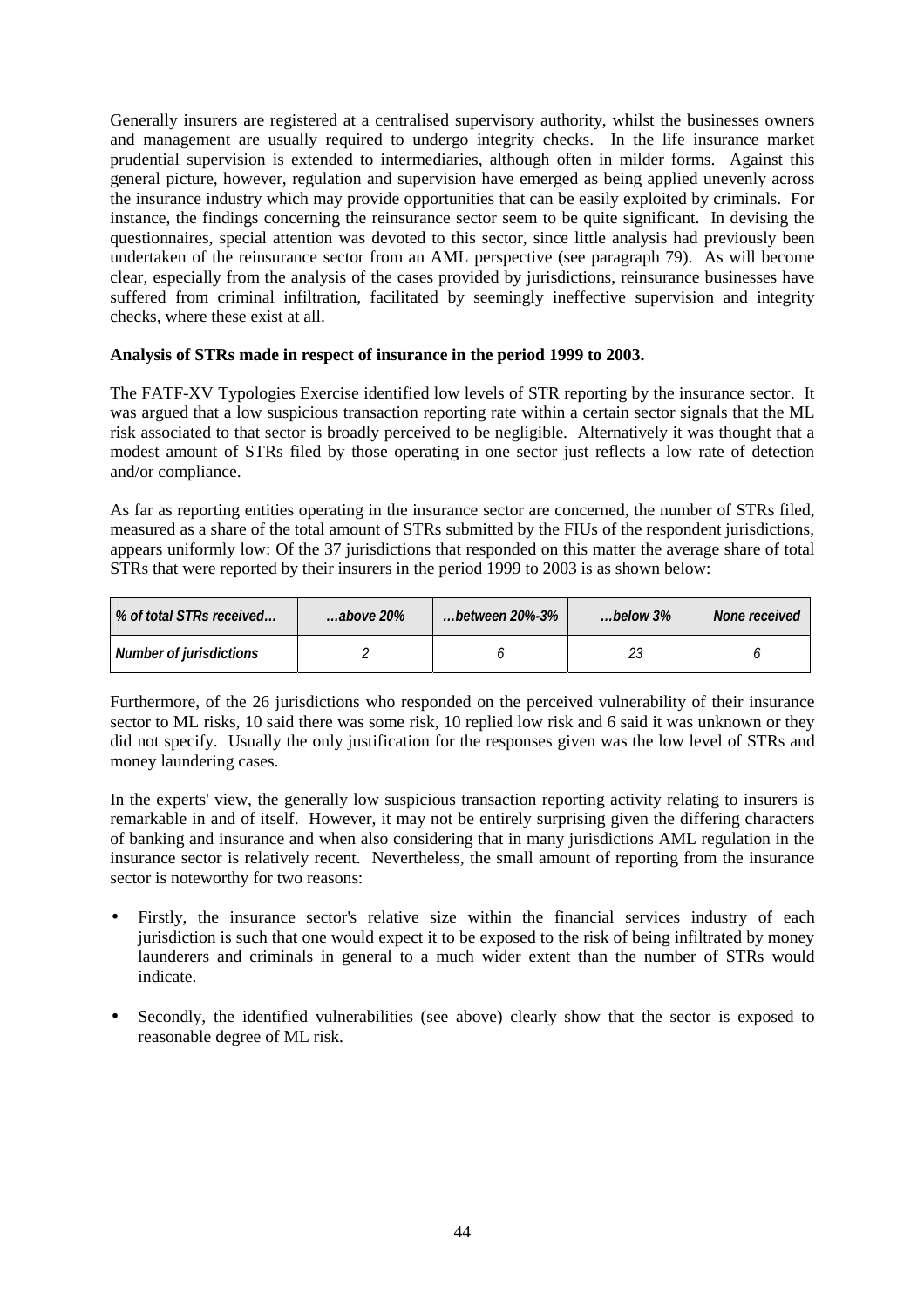### Details of money laundering cases<sup>18</sup>

The collection of a wide range of ML cases involving insurance businesses or insurance products is one of the most significant results achieved by the experts, thanks to the productive cooperation of respondent jurisdictions.

In total 94 specific cases were reported. 66 cases were reported by 14 FATF jurisdictions, whilst non-FATF jurisdictions reported 4 cases. In addition the industry provided a further 24 cases In several instances jurisdictions, rather than providing specific details on all their cases, described typologies relating to unspecified numbers of cases. Consequently, the overall number of cases, as indicated above, needs to be considered as being merely indicative of the size of the phenomenon being investigated.

The most striking data concerning the cases illustrated by the respondent jurisdictions is the amount of funds involved, which equalled approximately USD 525 million, with one single case accounting for USD 370 million. The 66 cases reported by FATF jurisdictions involved USD 140.6 millions, with an average of USD 2.1 millions for each case which quantifies the seriousness of the threat posed to the industry. It is worth stressing that the overall amount, as indicated above, does not include all the cases in which the transaction was not eventually finalised. Most, but not all, respondent jurisdictions could also provide further details on the cases allowing us to make the following observations.

In those instances in which respondent jurisdictions explicitly indicated the origin of the information, it has emerged that 20 cases were linked to STRs and 15 from other sources, mainly investigations carried out by law enforcement. Moreover, it was reported that 16 cases led to judicial proceedings, whilst 12 are still under investigation. The range of predicate crimes underlying the money laundering cases reported in the questionnaires was relatively narrow, being mainly drug trafficking, financialtype frauds, such as tax frauds, financial and corporate scams, false accounting and embezzlement.

As for the type of products used in the various cases for laundering illicit proceeds, in the majority of cases (about 65%) it was life insurance products that the funds were directed to, with an overall amount of USD 520 million involved. The remainder of the cases were split between general insurance (approximately 30% of the cases, totalling USD 1m) and reinsurance (5% of the cases, amounting to USD4m).

# **TYPOLOGIES**

Nine typologies were identified from the information provided to us, as follows.

# **Typology 1: The use of life insurance single premium policies.**

This typology, which has already been identified in previous typologies reports, is still an often found typology in many jurisdictions. The availability of bespoke policies of this nature enables the laundering of large sums by making substantial payments into life insurance single premium policies, which serve as a wrapped investment policy. The customer actually does not seek insurance coverage but an investment opportunity. A variation on this is the use of large premium deposits used to fund annual premiums. Such policies, which are comparable to single premium policies, again enable the customer to invest substantial amounts of money with an insurance company. Since the annual premiums are to be paid from an account which has to be funded with the total amount an apparently lower ML risk life product will bear the features of the higher risk single premium policy.

 $\overline{a}$  $18$ Note: values in USD are approximate based on the exchange rates of end 2004 (USD 1.3 to the euro).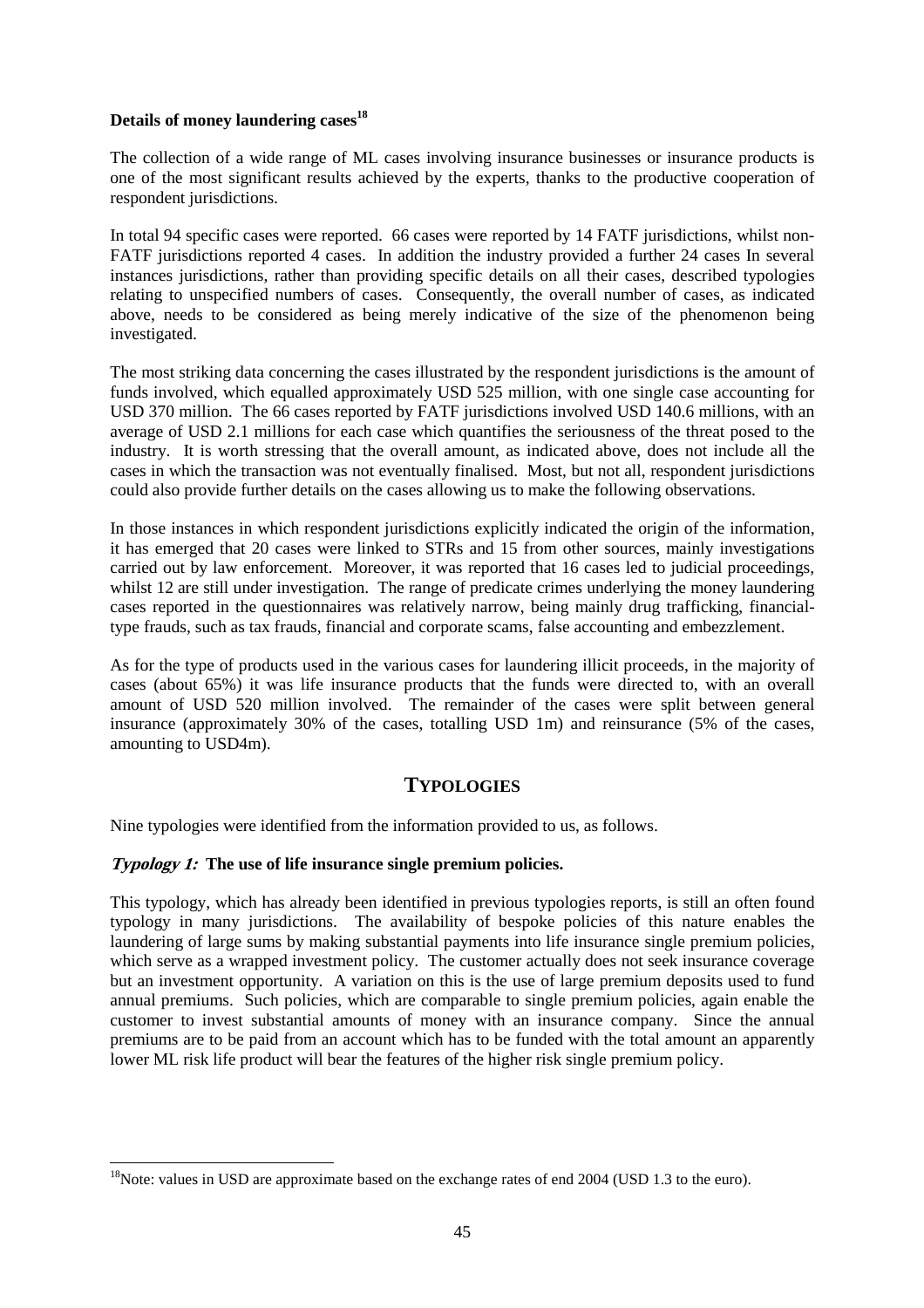#### **Case Example 1**

A fraudulently bankrupt subject used an account in the name of a family member to pay cash in and withdraw it out via a cheque to a lawyer. The lawyer then gave some money back in a cheque to the family member while the rest went to the subject's single premium life policy which was immediately surrendered. The surrender value was paid out to the family member's account.

Source: Belgium

### **Typology 2: Early policy redemption, especially when uneconomic or unusually early**

This typology, which could be found in cases of several jurisdictions, is a means to receive clean funds at an early stage. It is very often combined with high single premium or deposit account life insurance policies. A conspicuous fact is that some of the respective customers opted for early redemption despite uneconomic consequences. In the case illustrated below the money launderer surrendered his policy despite a loss of 40 percent of the original investment. In some cases the money launderers redeem their policies very soon after purchasing them.

#### **Case Example 2**

The subject deposited 1m euros in cash with a life insurance company in 2 single premium life policies which were surrendered early incurring a loss of 40% of the investment cashed outside the jurisdiction concerned in an effort to evade creditors seeking remuneration from the subject's fraudulently declared bankrupt company.

Source: Belgium

### **Typology 3: General insurance claim fraud in insurance involving high value goods which were purchased with illicit funds.**

The cases which illustrate this typology represent a general structure of criminal behaviour in the insurance sector by transferring illicit funds into clean money paid by an insurance company. It has to be kept in mind however that the prime motivation for the transaction need not be ML (although it could be the case that premiums have been paid using dirty money, as described in the following case). Only these cases require special attention from an AML perspective.

### **Case Example 3**

In Norway in January 2004 a person reported a break-in in his house to his insurance company. The person reported that some of the stolen goods were jewellery worth NOK 110,000. Pursuant to his report he had sold a boat for NOK2.7m and received jewellery worth NOK 500,000 as part of the payment for the sales amount. This person was on a low income and had no assets. In 2000 he had no income or assets at all. In 2001 his income was NOK 43,000 and in 2002 his income increased to NOK 233,000. Either it was not possible for him to have been the real owner of this valuable boat or it was the case that he paid for the boat with illicit funds.

Source: Norway

#### **Typology 4: Cash payments to purchase insurance**

Cash payments still play a certain role in insurance business, predominantly but not only in developing markets. Where large cash amounts are accepted in developed markets it is usually via intermediaries.

## **Case Example 4**

Two subjects who lived outside the jurisdiction concerned deposited large cash sums in 4 single premium life policies. Subsequent premiums came from bank accounts which had been previously investigated for trade in illegal narcotics from Latin America to Western Europe.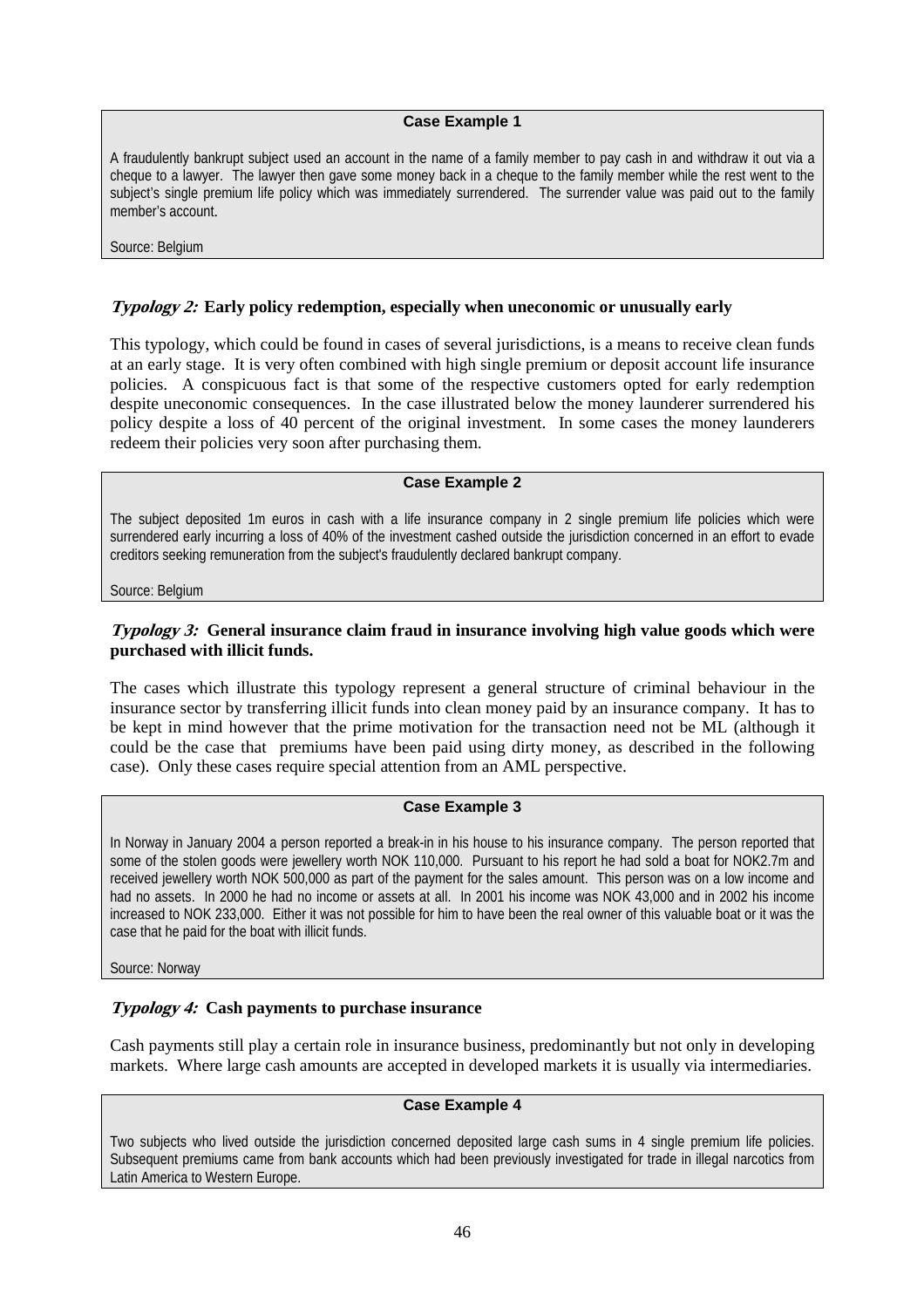Source: Belgium

### **Typology 5: Cooling off periods, which allow for refunds of premiums with clean money within the contract cancellation period**

A vulnerability which relates to the easy access to products is to be seen in this specific typology. In some jurisdictions a number of life products provide the customer's right to cancel the contract within a short period of time ("10 days free look" or "cooling-off period"). The customer will then get a refund of the paid premiums with clean money.

#### **Case Example 5**

Mr P invested £25,000 in an Investment Bond [an investment type insurance policy], the monies had come from the sale of a house, which was confirmed by a letter from his solicitor. The monies having come direct from the solicitor's client account. The bond was taken out by Mr P's sister who has power of attorney over his financial affairs because Mr P is in prison.

Within the cooling off period the bond was cancelled, Mr P's sister stated that her brother was not happy with the chosen bond. The funds were returned to Mr P's sister. This appears to be an attempt to layer monies that may have been obtained through the proceeds of crime. By divesting his assets Mr P may be attempting to frustrate any attempt by law enforcement to confiscate his assets

Source: UK Based Insurance Firm

## **Typology 6: Collusion of customer intermediary and / or insurance company employees**

Several cases showed collusive behaviour between either the customer and the broker or intermediary or between the intermediary and the insurance company. The intermediaries involved accepted illicit funds and transferred them in exchange for high commissions.

#### **Case Example 6**

A drug trafficker purchased a life insurance policy with a value of USD 80,000. The policy was purchased through an agent of a large life insurance company using a cashier's cheque. The investigation showed that the client had made it known that the funds used to finance the policy were the proceeds of drug trafficking. In light of this fact, the agent charged significantly higher commission. Three months following this transaction, the investigation showed that the drug dealer cashed in this policy.

Source: Canada

#### **Typology 7: Third party payments of premiums**

This typology refers to the funding of insurance policies by third parties/ persons different to the policyholder who have not been subject to the regular identification procedures when the insurance contract was concluded. The source of funds and the relationship between policyholder and third party is unclear to the insurance company.

#### **Case Example 7**

A husband and wife had taken out a life-insurance policy each in their own name with annual premiums. In the event of the death of one of the spouses, the other spouse would become the beneficiary of the insurance. The holder of the account through which the premiums had been paid was found not to be the policy-holders but a company abroad of which they were directors. However, this was a life-insurance policy taken out privately by the couple and not by the company. Investigation revealed that the scenario set up had been intended to conceal the illicit origin of the funds which originated from serious and organized tax fraud for which the couple involved was known.

Source: Belgium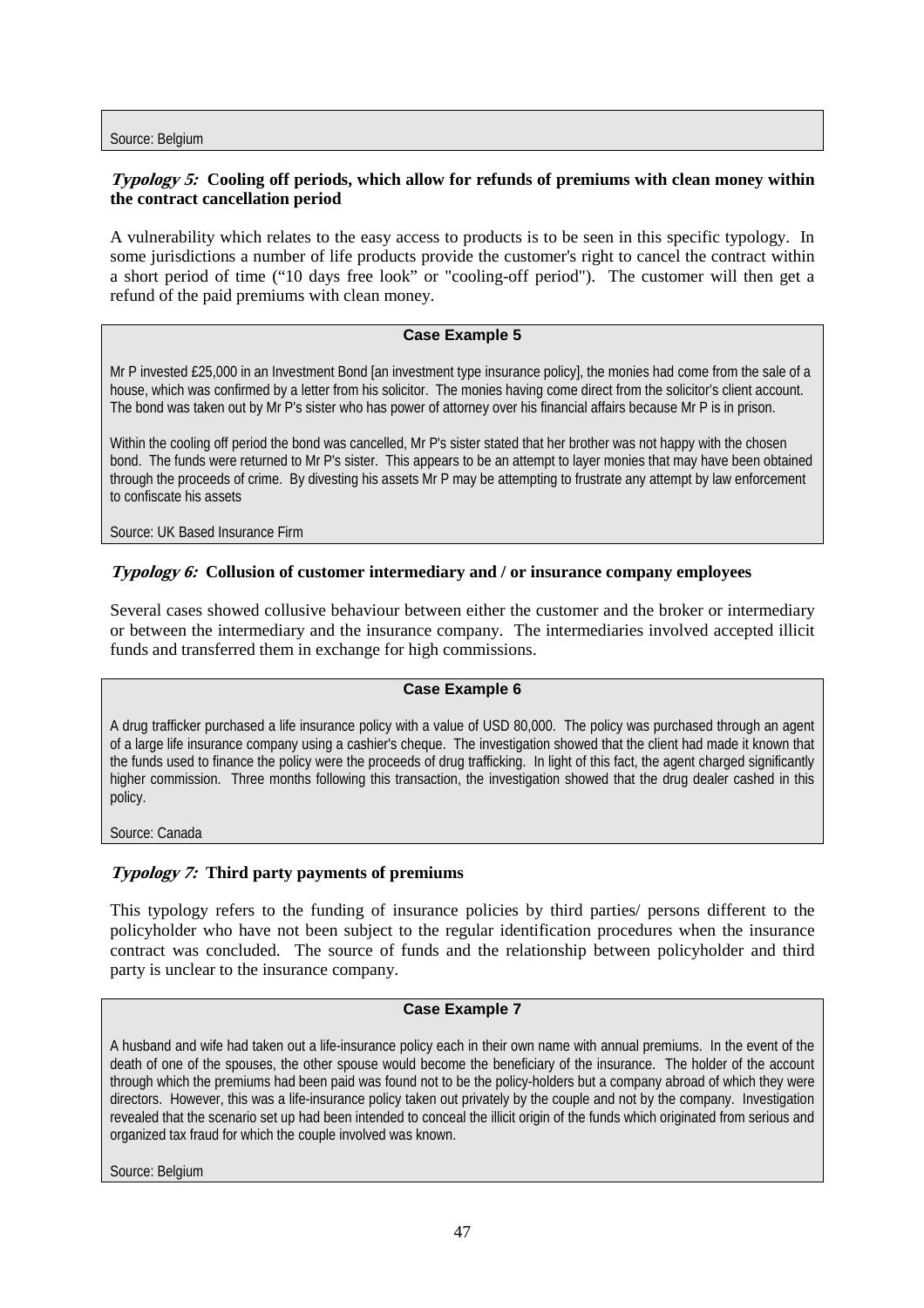### **Typology 8: Risks involved in international transactions - both where this is source of business or a destination of policy payouts.**

International transactions exist in a variety of constructions: a rather simple pattern is the payment of premiums from a foreign bank account or the payout of policies to a foreign jurisdiction. Typologies include those with more complex transfers of money via bank accounts or cheques through different jurisdictions, which complicates the control of the (legal) source of funds by the insurance company. Other forms are foreign customers and customers domiciled abroad who seek insurance policies via domestic or foreign intermediaries. The policy payout is usually to a foreign jurisdiction.

#### **Case Example 8**

An insurance company was approached with an offer to conclude 4 life policies against one-off payments of 75m for euros each policy. The structure was to be: the policyholder and his 3 partners were to be granted a loan of 340m euros by a large foreign bank. Each would pay 75m euros of this into a deposit account with the insurer. The remaining 40m euros were to be held and invested by the bank to service the loan. The bank would guarantee annual interest of not less than 6% over the entire term of the loan. The loan would be settled in full on maturity by the insurance payments. The policies would be ceded to the bank.

Source: Germany

#### **Case Example 9**

A number of insurance companies, domiciled in the Isle of Man and the Bailiwick of Guernsey, were identified through information received in a narcotics smuggling investigation as having numerous policies which were paid for with drug proceeds. It was determined that narcotics proceeds were deposited into life insurance policies over a substantial period of time prior to 2001. These policies were primarily established by one "master broker" who operated in Colombia and other South American jurisdictions. For the policies that were identified as containing drug proceeds, the funds entered the policies in several ways. First, and most common, were via third party wire transfers. These wire transfers often originated from money brokers or *casas de cambio*. In many instances, one bulk wire transfer was sent to the institution on the order of the broker. Once credited to the institution's account, the broker provided detailed information of how to break up the wire and which accounts to credit the funds to. The insurer also received payments via third party cheques and structured money orders (to avoid reporting thresholds). Finally, some policies were paid with funds from the commission accounts of the brokers. In this scenario, the brokers accepted cash from the client in Colombia and credited the client's policy with funds from his business operating account or as a piece of his commission cheque.

Source: United States / Isle of Man

#### **Typology 9: Fraudulent customers, insurance companies and reinsurance companies**

Cases were noticed where criminals established or took over complex corporate structures and then entered into business relationships with insurance companies to get insurance coverage. The purpose of the various commercial insurance contracts was to invest illicit funds. Sometimes this was facilitated by the fraudulent setting-up of insurance or reinsurance companies for ML purposes. Thus the criminals are able to invest proceeds of crimes and to apparently undertake legal business and initiate transfers of money behind the veil of an insurance company or reinsurance company.

#### **Case Example 10**

Corporation A is an insurance company operating in the US. Law enforcement determined that Corporation A had accepted narcotics proceeds into policies sold by the firm between 1995 and 2003.

A subsequent investigation determined that Corporation A was committing money laundering. Funds were taken into Corporation A and applied as a percentage of a life insurance policy that was being sold by a terminally ill policyholder. In some instances, these funds remained on deposit at Corporation A, awaiting the termination of the policyholder's illness. In the more common instance, the policies were transferred among Corporation A's clients, creating a paper justification for fund transfers into and out of the Corporation A 's escrow accounts.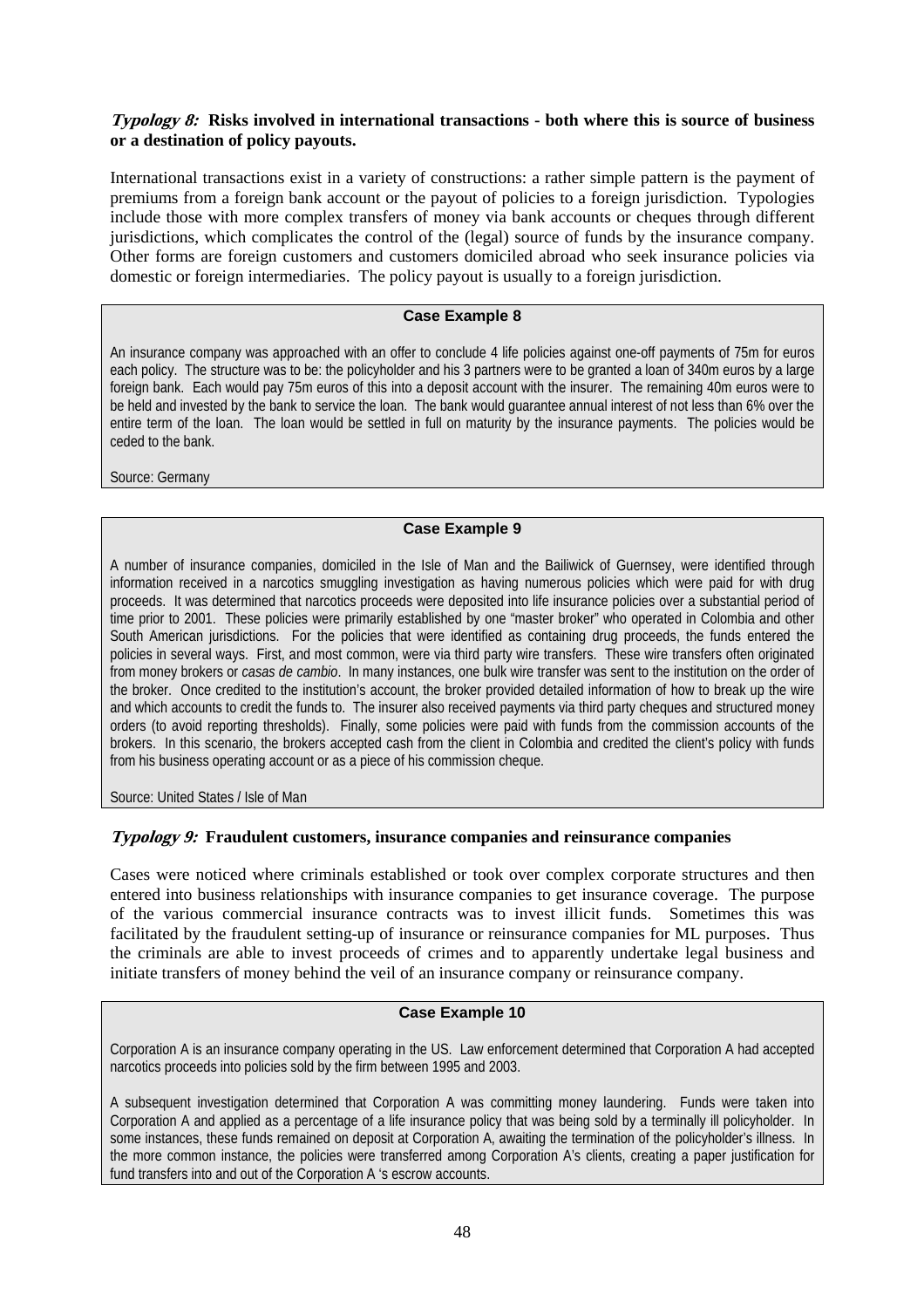Additionally, for one particular laundering client, Corporation A established a sub account in their escrow account, in effect operating as an unlicensed bank by taking deposits and transferring funds on behalf of this client without any sale of insurance product.

Source: United States

#### **Case Example 11**

Company "Z", was part of a holding structure, jointly with affiliated companies, it established two insurance companies.

The founders of the insurance companies did not have sufficient funds for their authorized capital, so company "Z" grants a loan of 1000000 roubles to one of the established insurance companies. The insurance company in question in one day conducts 40 mutual financial operations for this sum with the other insurance company. The authorized capital of both companies is, allegedly, filled with funds, sufficient for receipt of license for undertaking insurance activities.

The newly established insurance companies obtain legal and fictitious clients (the legal clients are necessary for mixing legal and criminal incomes). Up to 90% of the insurance premium received by the given insurance companies is referred to a group of Russian reinsurance companies who perform repeated reinsurance, transferring a significant part of reinsurance premium to off-shore reinsurance companies in Cyprus and Montenegro.

The remaining funds are used to purchase bills of exchange, issued by the investment company, which is interested in the implementation of the specified scheme. The reinsurance off-shore companies also buy non-secured bills of exchange of the investment company. The latter knows that its bills of exchange will never be presented for payment and freely uses the received "legal" funds for its own investment activity.

Source: Russia Federation

#### **Case Example 12**

A group of persons with interests in home construction effected a payment in favour of construction company "A" under contracts connected with their participation in investment construction (at cost price).

Insurance company "P" accepted possible financial risks to these contracts under a contract of financial risks insurance and received an insurance premium. At the same time the insurance company "P" concludes with the construction company "A" a secret agreement providing that the difference between the market cost of housing and the cost price is transferred in favour of the insurance company as a premium under the contract of financial risks insurance.

When the funds are received by the insurance company "P" they are transferred as insurance premium under the general reinsurance contract in favour of insurance company "X". By way of fictitious service contracts and commission payments made under an agency contract, insurance company X channels the funds to several off-shore shell firms. Beneficiaries of the actual profit, being withdrawn abroad, are owners and directors of the construction company "A".

Source: Russian Federation

#### **Pervasiveness**

The proportion of cases represented by the described typologies is:

| Risks involved in international transactions                                 | 14% |
|------------------------------------------------------------------------------|-----|
| General insurance for goods likely to have been purchased with illegal funds | 13% |
| Early redemption of policies                                                 | 12% |
| Large premium deposits funding annual premium                                | 9%  |
| Collusion of customer, broker, intermediary, insurance employee              | 9%  |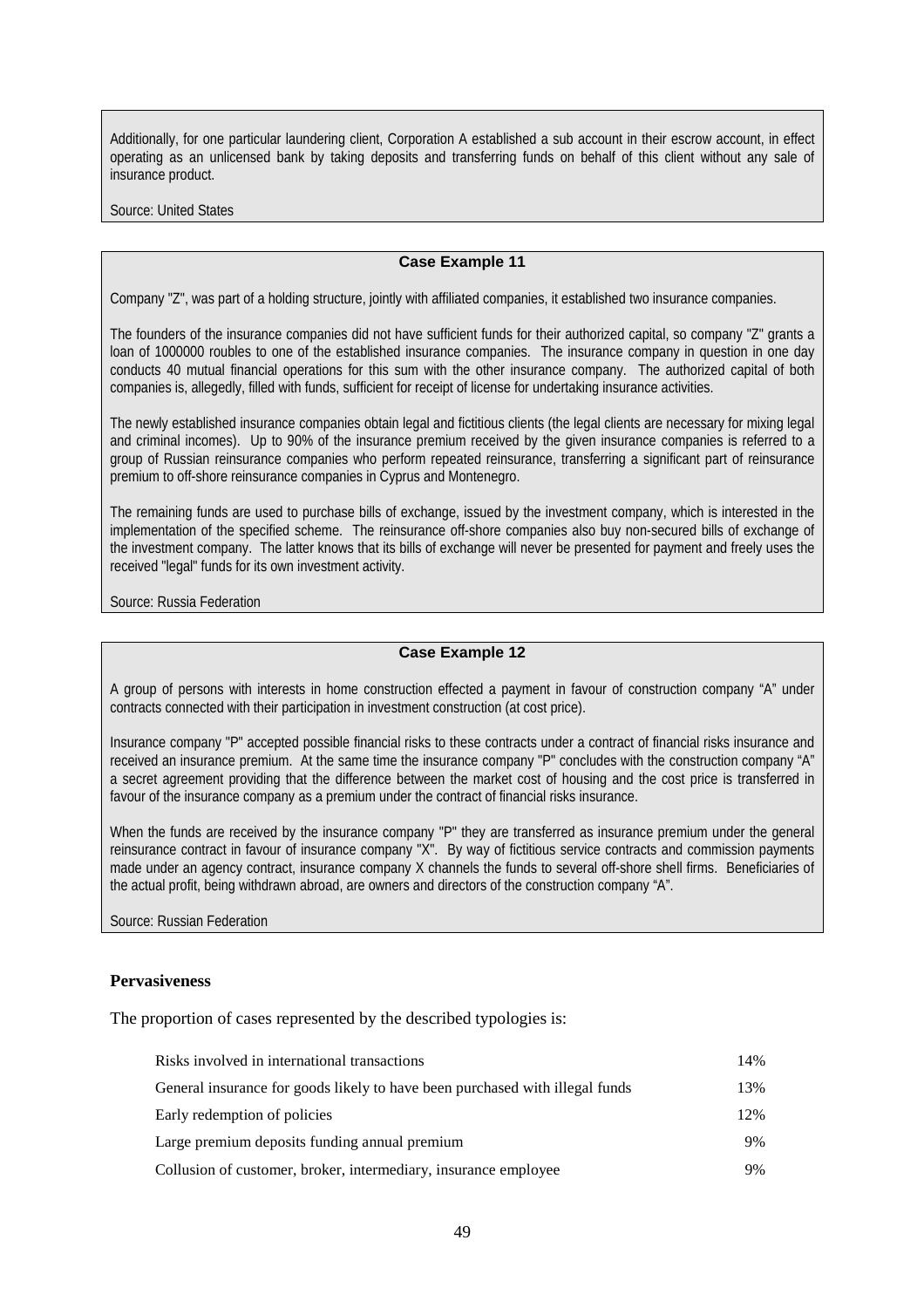| Third party payments                                      | 9% |
|-----------------------------------------------------------|----|
| Single premium life insurance                             | 7% |
| Cash payments to purchase insurance                       | 7% |
| Fraudulent customers, insurance companies and reinsurance | 7% |
| Others                                                    | 2% |

In addition to the above, 11% of cases related to general insurance claim fraud (see below).

The risks ML poses to the insurance sector are distributed throughout the insurance cycle. In a third of the single premium and premium deposit ML cases suspected ML was detected at the underwriting stage of the policy. At the purchase stage of the cycle, suspicion was triggered by the use of cash, or by the fact that payments for finalising the purchase of the policy were performed by apparently unrelated third parties, i.e., individuals other than the policyholder and the beneficiary. And at the end of the insurance cycle, in over 12% of the cases unexpected early termination of the policy, carried out by redeeming it before its maturity, was employed by money launderers.

The most frequently observed individual typology relates to international transactions, which is evidence of the cross-border reach that insurance-related ML operations feature. Clearly where proceeds from illicit activities are invested in insurance products, transferring them abroad represents a further step in disguising the original source of the funds.

24% of cases involved the use of general insurance products. In 13% of all cases criminals or their associates sought insurance coverage of goods and assets purchased with funds of illegal origins. A further 11% of the reported cases involved fraudulent general insurance claims. Whilst fraud itself is a predicate crime for ML, we believe that in the first instance a criminal complaint report should be filed with the competent LEA's fraud investigation team, with subsequent referral by the fraud team to the FIU only if such fraud cases lead to evidence of underlying money laundering operations.

There are a number of cases involve colluding intermediaries or businesses established for the purpose of laundering money. This raises some well-placed concern over the scope and effectiveness of integrity checks, which will be dealt with more in depth later in this report (section IV, 4. Incomplete supervision).

# **FINDINGS**

Bearing in mind the mandate the experts was entrusted with, the analysis of the wide stock of information provided by respondent jurisdictions was given a two-fold focus:

- Identifying indicators that may help detect potential ML in the insurance sector.
- Identifying vulnerabilities, both at an operational and a regulatory level, that may offer criminals access to the insurance businesses and products.

Furthermore, the experts' aim was to draw some conclusions on what can be done to ensure the insurance sector has an effective system of safeguards to prevent it from being used for ML.

In this section, the main findings in relation to these objectives will be illustrated. Most of the findings result from the analysis of the cases, as illustrated in the previous section, which represents by far the most valuable set of information that the experts could rely on. In addition, especially as far as the sector-specific vulnerabilities are concerned, respondent jurisdictions succeeded in providing an extensive representation of both the operational and the regulatory framework of their insurance sector, including the weaknesses and the shortcomings it may feature.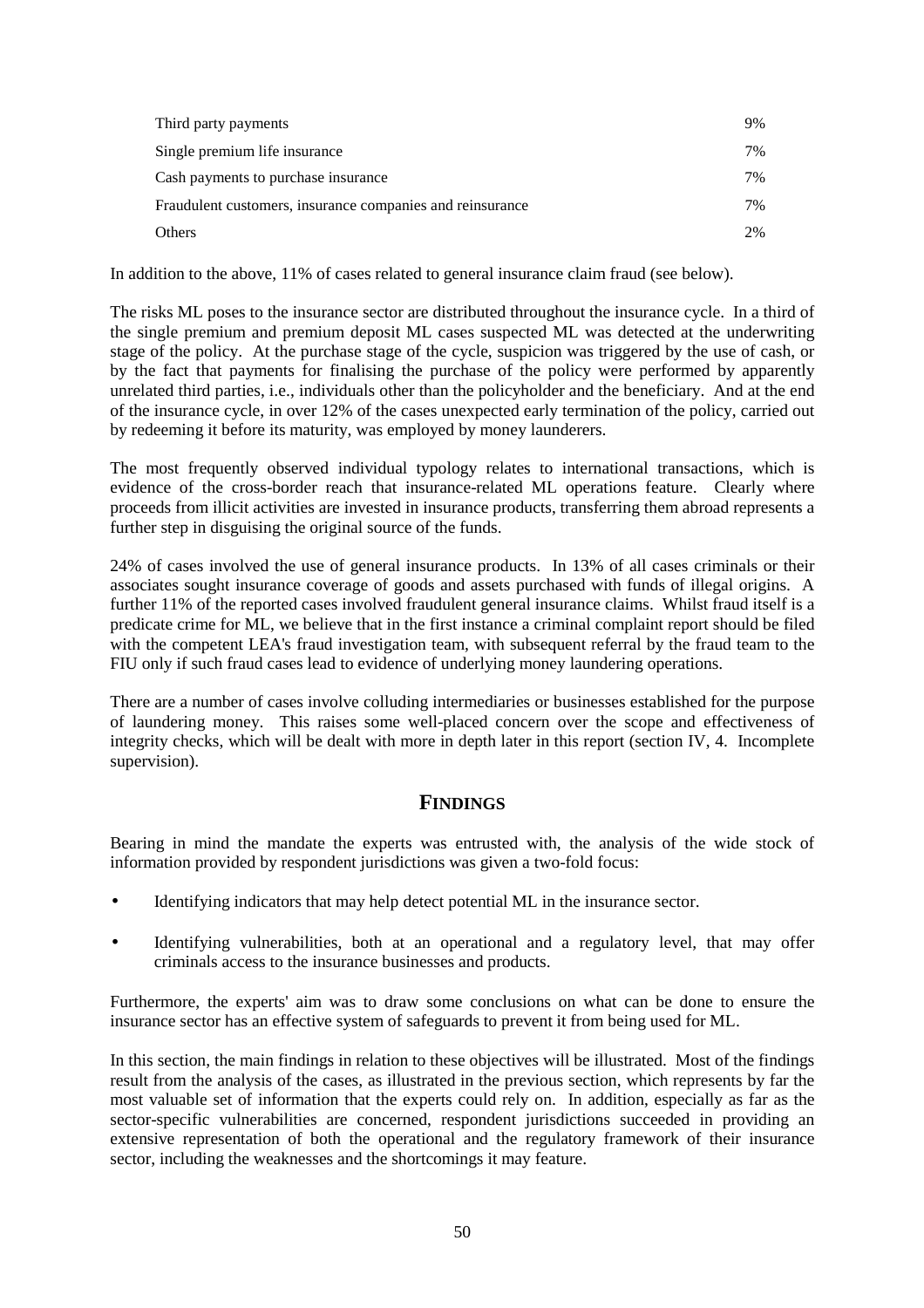# **Finding 1: ML Indicators for the Insurance Industry**

From analysis of the extensive collection of case studies it has been possible to define a broad set of ML indicators specifically aimed at those operating in the insurance sector. We distinguish the different indicators according to the following groupings:

- Indicators not unique to the insurance industry.
- Policyholder characteristics and behaviour.
- Policy characteristics and policy maintenance.
- Other indicators.

#### **Indicators not unique to the insurance industry**

It goes without saying that the set of ML indicators applicable to all other parts of the financial services industry still applies to the insurance sector. However, some specific indicators emerged as particularly common in the cases submitted by respondent jurisdictions.

Large one-off cash transactions. The use of cash often provides an unambiguous mark of suspicious activity, all the more significant the more widespread becomes the use of alternative means of payment; however, on the basis of the picture emerging from the case-studies analysed, the insurance sector, particularly in jurisdictions with a well developed financial services industry, seems less cashintensive than expected.

**Use of false addresses or post office boxes.** Given the number of cases in which fraudulent customers were involved, accounting for 7% of total cases, market participants need to check key personal data their customers provide and heighten their attention whenever unreliable or patently false information is supplied.

**Overseas business from higher risk jurisdictions.** International transactions turn out to be the riskiest from the scenario emerging from the collection of cases examined. This does not mean that insurance businesses involved in cross-border business are normally used as conduit for ML operations; however, it demonstrates that enhanced identity verification and monitoring procedures have to be undertaken whenever business relations are established with overseas customers. This is particularly true for business coming from NCCTs and tax havens, since the re-routing of funds through foreign locations and intermediaries is commonly used to further screen the origin of the funds.

#### **Policyholder characteristics and behaviour**

A customer's profile, both financial and personal, represents the main benchmark against which the rationale for the transactions they perform or of the business relationships they entertain can be assessed. Some of the indicators illustrated that follow are applicable across all of the financial services industry; some are highly insurance sector-specific indicators. Clearly there may be innocent reasons why the policyholder acts in a way that initially raises suspicions, but it is for the insurer/intermediary to seek to verify such reasons.

**Where the policyholder is a known criminal, or a relative or an associate of a known criminal.** It would be unfair to relate a transaction or a business relation to ML only because it is connected to someone with criminal precedents, but such connections can certainly be used as an indicator of risk. Clearly it is not always possible for insurers and intermediaries to gain relevant information, such as the personal criminal records of their own customers or of their relatives or associates, which are rightly deemed to be confidential. However, effective customer due diligence procedures and the use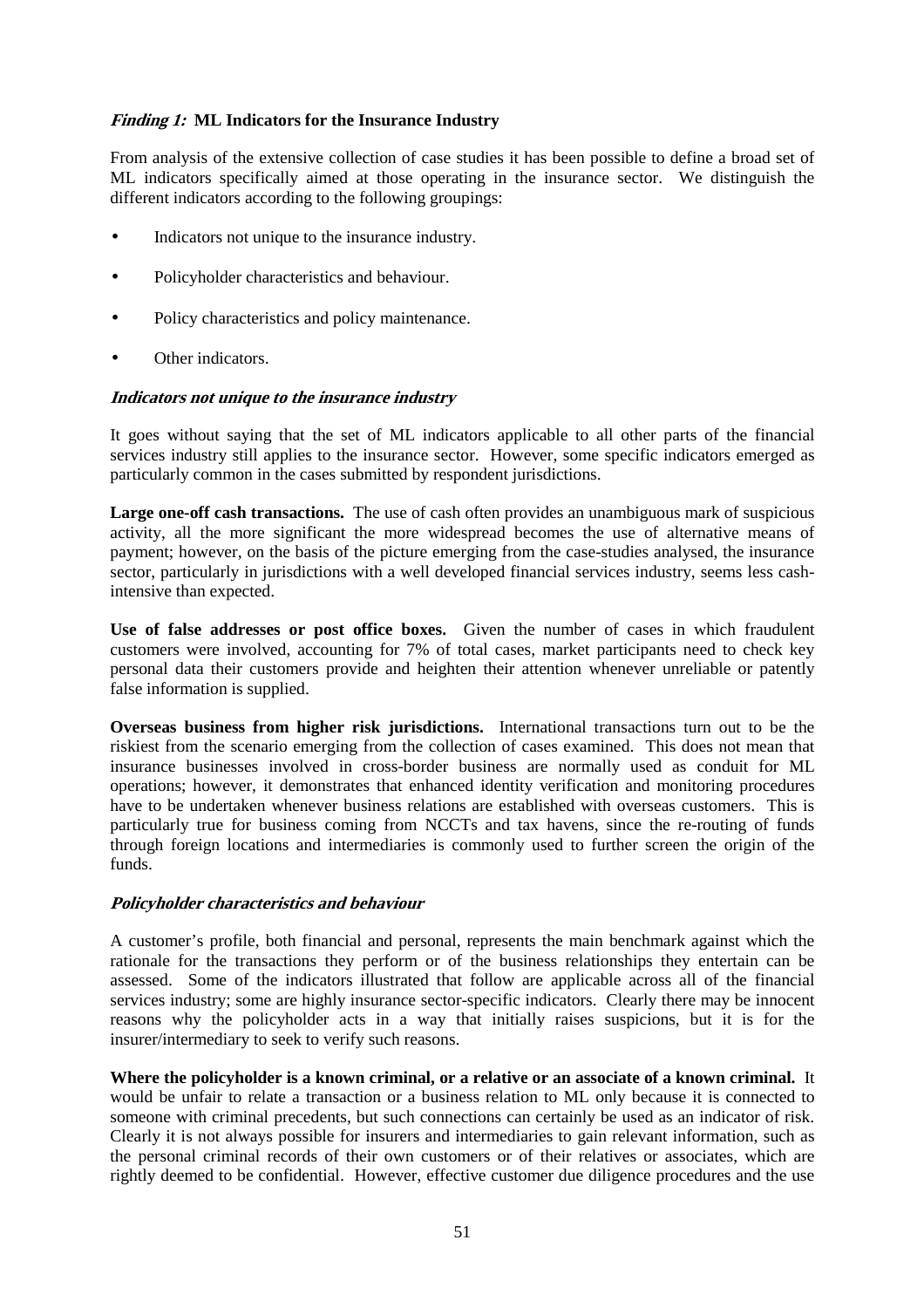of differentiated sources of information may provide a deeper insight of both actual and potential customers. To this end, the implementation of channels for the exchange of information, to the extent permitted by legislation, within the insurance sector (or even wider) is desirable.

**Erratic or abnormal behaviour by the policyholder**. This includes sudden and unexplained lifestyle changes of the policyholder, unanticipated and inconsistent modification of customers' contractual conditions, unforeseen deposit of funds or their abrupt withdrawal, unjustified intervention of third parties, unacceptable refusal to provide information about himself or about a transaction. Again, insurers' and intermediaries' knowledge of their policyholders should be such to enable them to assess any such event properly and evaluate its consistency with the customer's profile.

**High premium payments compared to verifiable legitimate income**. Data concerning a customer's economic standing is crucial for assessing the consistency of his behaviour and of the transactions he undertakes. With particular attention to individual customers, many insurance products in the life sector have a long-term investment nature, rather than the more speculative, short-term one, that other financial instruments often feature. Accordingly, funds used for purchasing such life policies (particularly where periodic, such as annual or monthly, premiums are paid) are usually directly related to the policyholder's personal earnings, rather than being originated from other financial sources. Any inconsistency between a customer's verifiable economic profile and the scale of investment in insurance products should, therefore, be held to be a particularly significant indicator of ML risk, requiring further investigation.

**Lack of concern by the policyholder over charges/early redemption costs.** Lack of concern by the policyholder of the cost, which is normally far from negligible, a policyholder may decide to incur for the sake of terminating an insurance contract (particularly long-term investment type life insurance) before its maturity signals an increased degree of ML risk, since by way of liquidating the value of the policy, the customer screens the initial source of the funds, which now appear to originate from the insurer. Money launderers appear willing to accept such costs involved in laundering their dirty money.

**Policyholder's undue interest in early payout options.** Related to the previous point, should a customer give the impression of being relatively uninterested in the return of his investment in a life policy, but rather more concerned with the conditions attached to the early redemption of the policy that may provide a particularly well-grounded reason for suspicion. Furthermore this indicator anticipates future suspicious behaviour that the customer may exhibit at a later stage.

**Change of beneficiary.** A widely observed and most effective indicator of risk relates to any change in the beneficiary of a policy that the policyholder requests in the course of the business relation. Repeated and unexplained changes increase the chance that ML is occurring. Such events gain further significance in those cases when the relationship between the policyholder and the beneficiary is not clearly established.

**General insurance coverage for assets of a value that appears inconsistent with the customer's economic profile.** It has been observed that criminals will invest at least part of their ill-gotten income in assets for which they subsequently seek insurance coverage. In order to detect instances of this sort at an early stage, one effective indicator lies in inconsistencies between the customer's economic profile and the value of the assets coverage is sought for.

**Early or suspicious claims in general insurance.** Typologies demonstrate that general insurance is affected from ML risk. Any inconsistent or uneconomic behaviour of a client should be used as an indicator of risk, as in life insurance. Accordingly, any claim placed by customers after a very short period from the initiation of a general insurance contract may be related to frauds or, of more relevance here, may signal that the coverage was sought for ML purposes, with a view to creating as soon as possible the circumstances for placing the claim and thus receiving clean money in the form of compensation from the insurer.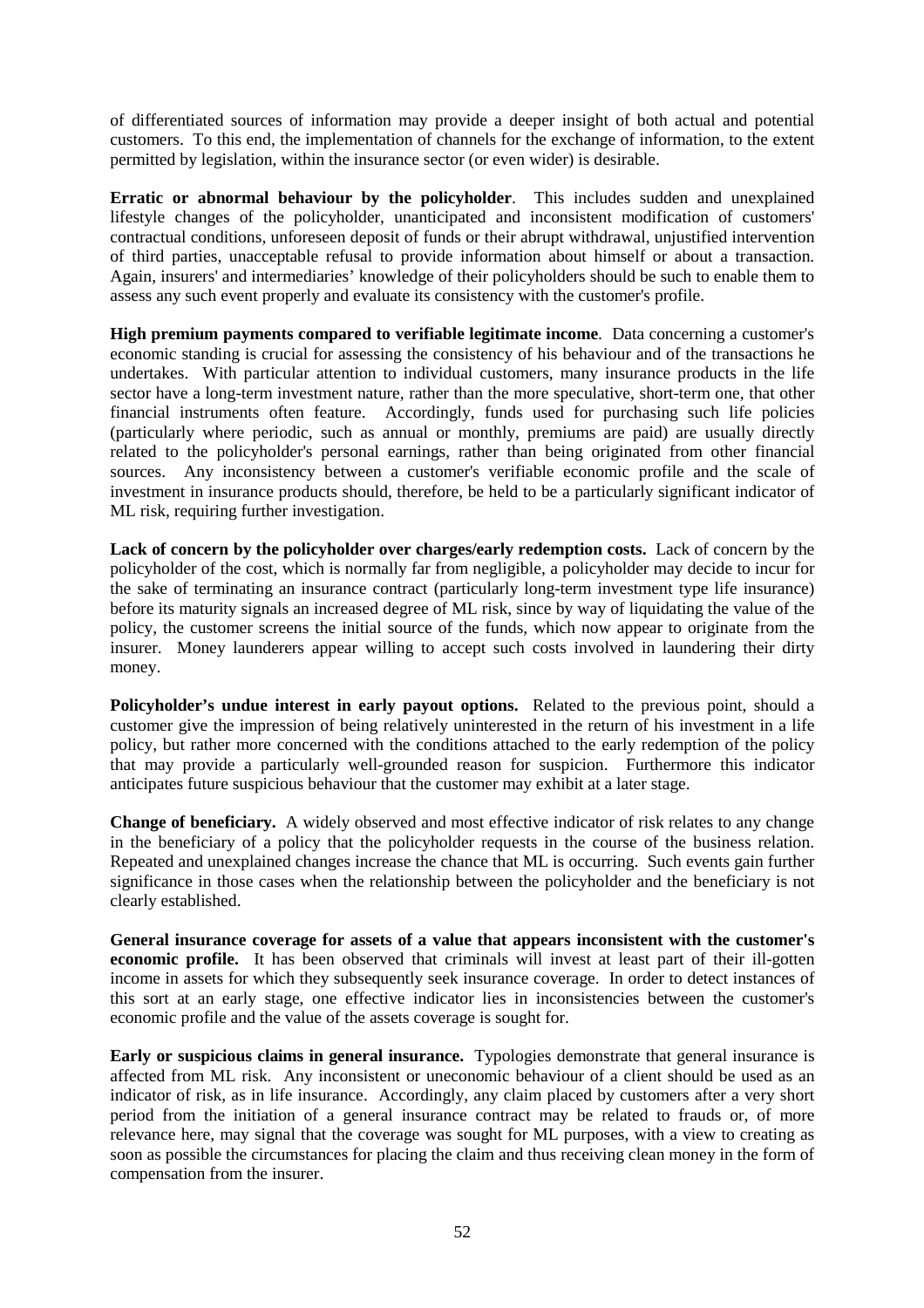#### **Policy characteristics and policy maintenance**

Once an insurance policy is purchased, depending on its contractual characteristics, insurers and intermediaries are able to collect further insight into the customer's financial conduct and of the interests underlying the business relation. The way the customer manages the contract and his relationship with the insurer/intermediary may provide further effective indicators of ML risk.

**Policy payments made by third parties.** The involvement of third parties, especially when they pay the premiums on an insurance policy, could signify that the policyholder may operate as a figurehead on behalf of the real provider of the financial resources invested in the policy, thus aiming to provide a screen to the actual origin of funds.

**Multiple sources of funds to pay premiums**. It is unusual for funds used to pay policy premiums to originate from different sources, such as different banking institutions, even if all sources could eventually be referred to the policyholder himself. Accordingly, the purchase of the insurance policy in this manner may indicate operations at the layering or integration stage of ML.

**Significant premium top-ups to a policy**. Sizeable or regular premium top-ups, particularly if not anticipated at the commencement of the policy is a key indicator of ML risk for investment type life policies.

**Overpayment of premium, particularly where followed by a request for repayment to be made to a third party and/or another jurisdiction.** The overpayment of a policy premium with the subsequent request of the repayment of the surplus directed to third parties represents an effective method for screening the origin of funds. However we understand that insurers, have in general learnt to detect such instances and consequently either refuse to finalise the transfer of the funds and/or report the transaction to the competent authorities.

**Using an insurer like a bank to move funds around.** Insurers are now in the position of offering ever increasingly sophisticated products to their customers, increasingly competing with other parts of the financial sector. Many investment type life policies offer considerable flexibility in the making of additional premiums and early redemption. However where such products are used by a policyholder in a fashion similar to the way one would make use of a bank account, namely making additional premium payments and frequent partial redemptions, this is an indicator of possible ML. This risk is increased when transferring funds are received or paid to numerous accounts or to foreign jurisdictions (especially if a risky/non cooperative jurisdiction is involved or foreign exchange restrictions are in force in the receiving jurisdiction).

**Early redemption of the policy.** Any peculiar interest that a policy holder may show in early payout options or, conversely, any lack of concern that may be displayed over particularly high charges applied to such redemptions have already been pointed out as useful indicators. Likewise, insurers and intermediaries should examine with particular attention whenever the client actually exerts his right to terminate a policy before its maturity. As for all key events in the policy life, the insurer should gain an understanding for the customer's behaviour. Any doubts in the insurer's mind over the reason for early redemption should be increased if the early redemption takes place in the absence of a reasonable explanation or when the whole transaction turns out to be significantly uneconomic, or defeats the original advantage of holding the policy e.g. taxation breaks. An enhanced indicator for insurers of the possibility of ML risk is the situation where in addition to the above circumstances there is no return of commissions paid to intermediaries by the insurer at the inception of the policy.

#### **Other indicators**

**Unusually high commission charges.** Cases illustrated by respondent jurisdictions demonstrate that if intermediaries applied particularly high commission charges, i.e. in excess of the usual commission or fee charged for that type of product, to the policyholder then this indicated a high ML risk. It was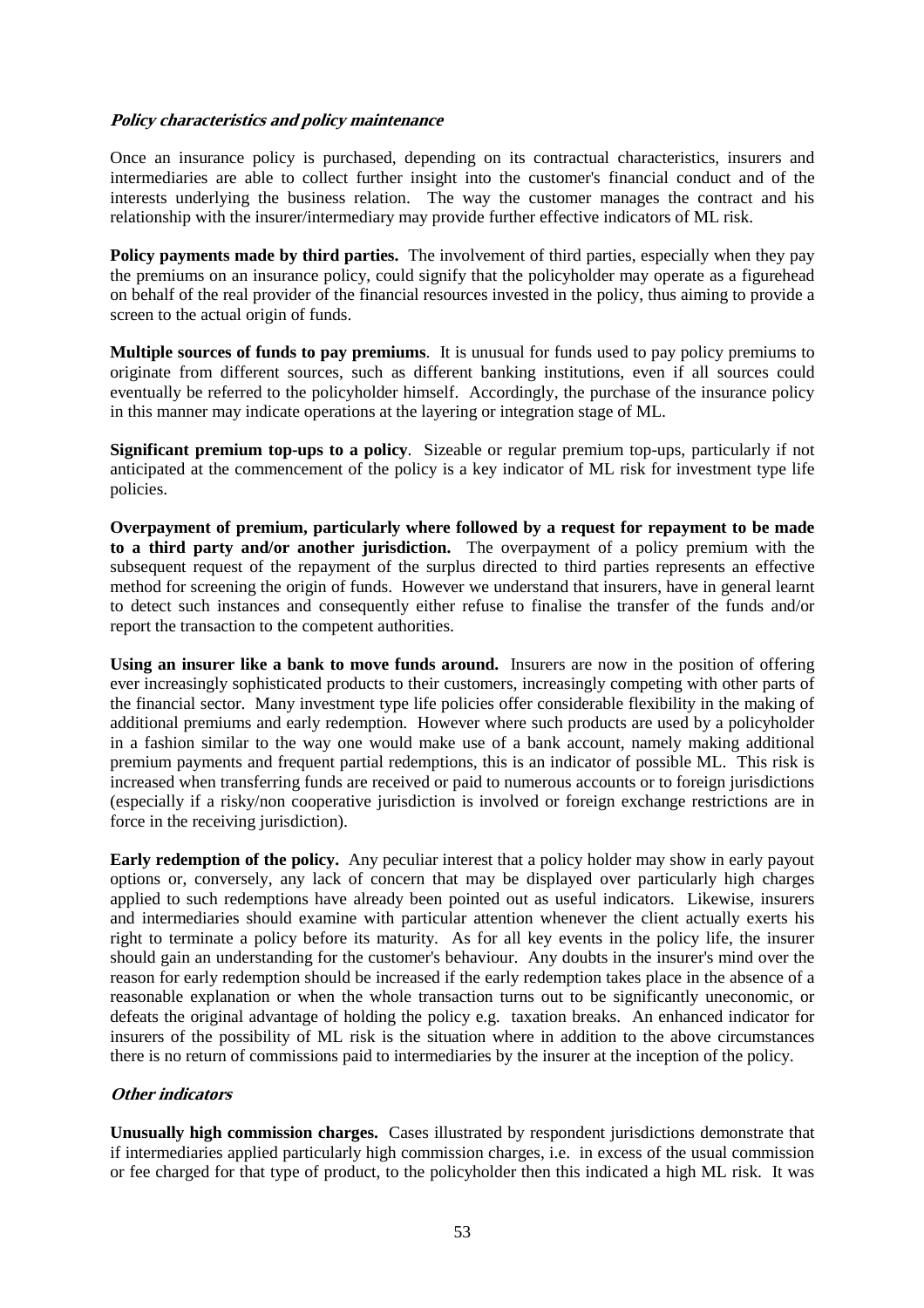the case that either the intermediary was directly or indirectly involved in a ML operation., or simply that the intermediary, either because he knew funds of dubious origin were involved in the transaction or since he could sense that the transactions featured a higher risk to himself, demanded a higher than normal commission.

**Involvement of recently established insurance or reinsurance companies or companies whose background does not appear particularly transparent.** The use of fraudulent insurance businesses has emerged among the case studies contained in the questionnaires. Thus, whenever insurers or intermediaries have as their counterparts companies that are relatively new or have an opaque corporate and ownership structure, they should investigate more accurately their counterparts' background, with a view to ascertaining whether it is real companies they are dealing with and not fake undertakings or shell companies, which may be effectively used for ML purposes.

## **Finding 2: ML Vulnerabilities in the Insurance Sector**

The analysis of the information submitted, and the case studies in particular, revealed that the insurance sector is exposed to a series of vulnerabilities offering criminals a wide range of opportunities for using insurance products for ML purposes. In addition to those vulnerabilities experienced by all financial and non-financial sectors, which usually arise from internal fraud and collusion with criminals, the insurance sector features a comprehensive set of sector-specific weaknesses, that may be classified as follows:

- Vulnerabilities emerging from the way AML regulation is applied in the insurance sector.
- Vulnerabilities connected to specific market characteristics.
- Vulnerabilities associated with the insurance sector's inherent difficulties in identifying ML.
- Vulnerabilities originating from inadequate and incomplete prudential supervision.

# **Inadequate application of AML regulation**

As has been illustrated at length in the previous sections, in the insurance sector most of the business is channelled through intermediaries. As a result, on most occasions it is intermediaries that in actual fact apply AML regulation on behalf of the insurer. This may cause AML regulation to be undertaken at an unsatisfactory level on two accounts.

Firstly, on the basis of the evidence emerging from the questionnaires, intermediaries are not directly subject to AML regulation in all jurisdictions, but held to operate as mere executors of CDD procedures which they undertake on behalf of the insurers.

Secondly, even though intermediaries are indeed required to comply with AML obligations, since it is the insurers to whom the business relations with the customers have to be ultimately referred, intermediaries are incorrectly considered not to bear the responsibility for compliance.

The involvement of credit institutions in the distribution of insurance products may be viewed as a positive development, given the higher degree of AML regulation compliance that the banking sector normally features.

**Reliance on third parties to undertake customer due diligence (CDD) procedures.** The quality of CDD is one of the pivotal factors on which the system of AML controls hinges, since it allows the identification of ML risks. Failure to undertake identification and verification procedures in an adequate and timely fashion increases the possibility of ML going undetected. More generally, CDD should be considered as a specific feature of financial intermediaries' risk management. Therefore, not only does an inadequate client assessment (because of lack of expertise, time pressure, poor controls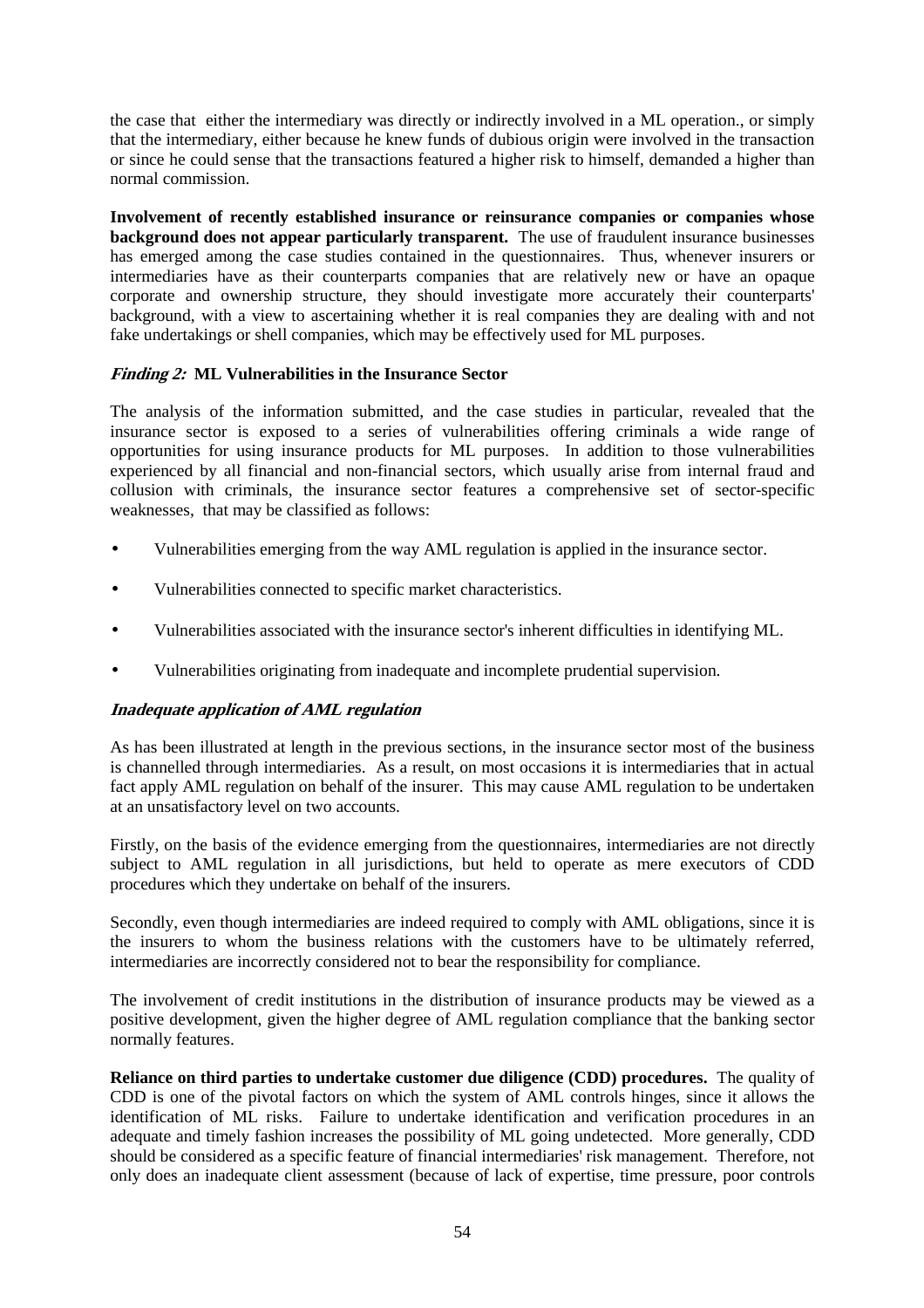etc.) increase the risk of involvement with ML, but it also undermines the establishment of a correct business relation. As has been explained above, intermediaries undertaking CDD procedures on behalf of the insurer they operate for may not be deemed accountable for any inadequate procedures that fail to prevent ML.

**Suspicious transaction reporting**. It is self evident that customers placing business through an intermediary have a direct contact with the intermediary rather than the insurer. Therefore, on account of the face-to-face relationship with such clients that intermediaries enjoy, it is the intermediary who is in the position of appreciating any factor, or change, in the client's behaviour and economic profile that may justify the filing of a STR. Therefore compliance with AML provisions by intermediaries is essential

**Lack of AML regulation in the general insurance and reinsurance sectors**. Most jurisdictions, unsurprisingly taking their lead from FATF Recommendations, extend the scope of application of their AML regulation only to life and investment type insurance. However, the collection of typologies illustrated in the previous sections demonstrates that criminals may have an interest in seeking general insurance cover for their assets. In this respect, regardless of whether the funds used to purchase those policies are proceeds from illegal activities or not, general insurance is clearly a potentially invaluable source of information from a CDD perspective. By virtue of the much larger transactional values the general lack of AML regulation in the reinsurance sector creates substantial opportunities for the laundering of large amounts of money.

## **Market characteristics**

Long distribution chains. The weaknesses in AML regulation, as illustrated above, is exacerbated where distribution chains are long (as can often occur in the insurance sector) and undue reliance is placed on CDD supposedly carried out earlier in the chain. In this case, the availability of adequate customer's data may be imperilled because of inadequate coordination and breakdown in the information flow. Money launderers can exploit this situation by entering the market through the weakest link in the chain.

**Intermediary incentives.** The dichotomy between legal responsibility and accountability for AML regulation discussed above is all the more evident if the different set of incentives that insurers and intermediaries respond to is taken into account. At its most basic level intermediaries may have no reason for responding to incentives other than pure economic ones, upon which their relationship with the insurer is normally mainly structured. The desire to generate income may lead disreputable intermediaries, or their staff, to either fail to undertake AML compliance satisfactorily or to take advantage of ML situations. Symptomatic, in this respect, is one of the case studies illustrated by respondent jurisdictions, in which a broker charged higher commissions to a customer known to be using funds of illegal origin.

**Increasing volumes and competitive pressures**. The picture of the insurance sector emerging from the questionnaires is that of a rapidly expanding market, competing with other parts of the financial services industry for the customer's attention. To this end, highly diversified products are being designed whose features are much closer to that of investment products than to traditional insurance ones. Moreover, the insurance market is increasingly acquiring a consolidated international dimension, with competitors striving to get access to new and often riskier, markets. Taking a ML perspective of these long-term trends in the insurance sector, it may be the case that the regulatory framework and AML compliance has not kept apace with such rapid developments, and thus the safeguards and the risk-mitigating mechanisms in place are no longer as effective as previously, thus opening up increased opportunities to money launderers.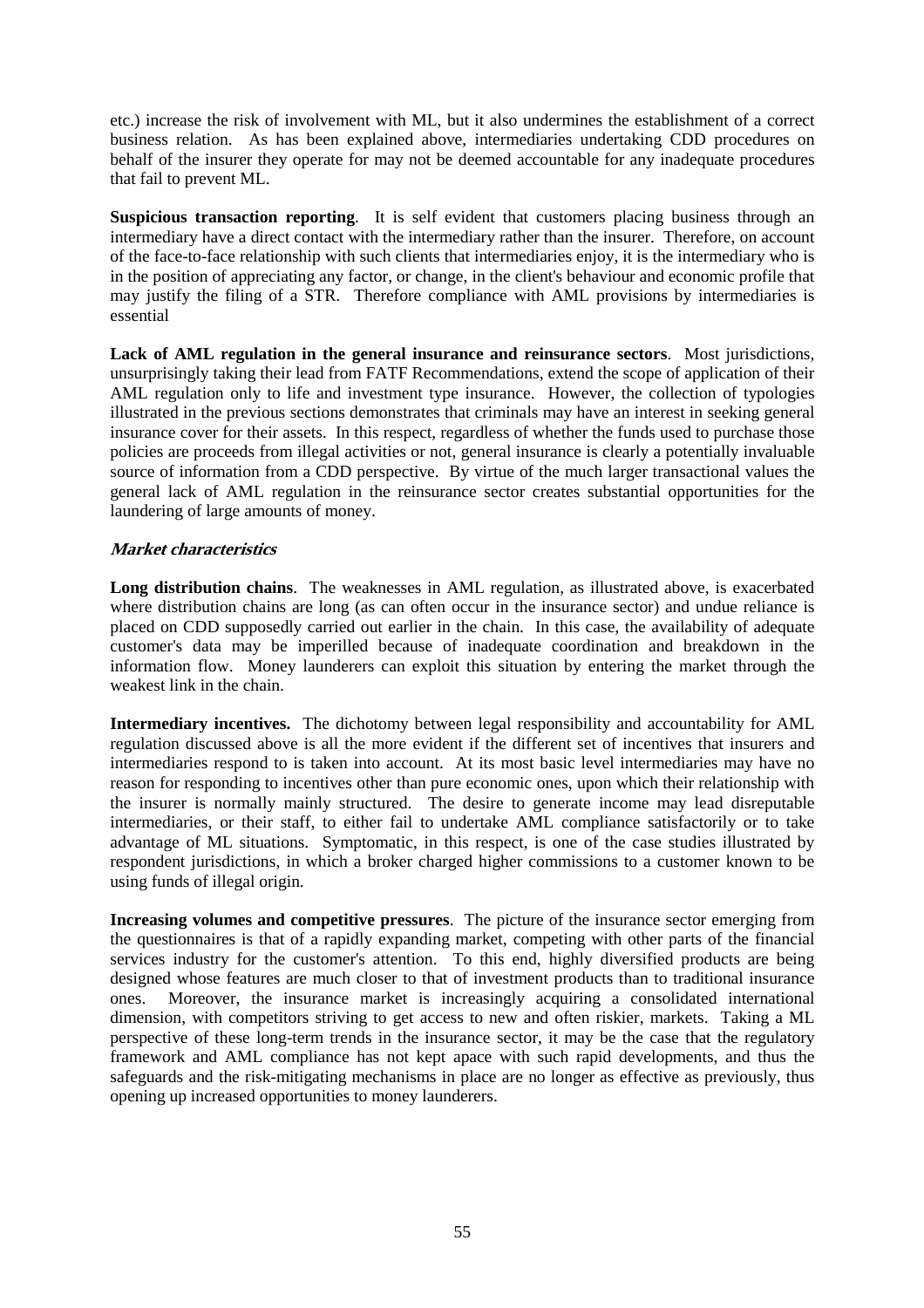#### **Difficulties in identifying ML**

As the responses to the questionnaires clearly showed, insurance is widely believed to be a sector featuring a relatively low ML risk. However, actual risk, as measured by the amount of cases involving insurance businesses and products and the extensiveness of the weaknesses the sector suffers from, is far from negligible. The apparently erroneous belief that insurance is relatively safe from criminal infiltration could be the result of two coincident factors: the very nature of the stage of the ML cycle at which insurance products could be used and a generally poor exchange of information among the sector's main participants.

**The insurance sector is primarily vulnerable at an advanced stage of ML**. Insurance products, by their character and the function that is required of them, are usually deployed at an advanced stage of the ML process. At the placement stage of the ML cycle the funds of illegal origin are introduced into the financial services industry. With the notable exception of cash premium payments, insurance products are targeted at the next stages (layering and integration) of the ML process. The purposes that criminals pursue at the later stages are more related to the return they expect from the asset they purchase and its degree of liquidity, that is to say, the ease by which the asset can be liquidated and the associated costs. Since the placement has already occurred and the link between the illegal activity originating the proceeds being laundered and the proceeds themselves has been weakened, if not severed altogether, ML is generally more difficult to detect at such advanced stages and so indicators of risk are more difficult to identify.

**There is insufficient knowledge sharing about ML in the insurance sector**. The picture emerging from the questionnaires indicates that the sector is affected by a generalised lack of effective information channels which may be used for disseminating knowledge relevant to ML prevention. In some of the replies just general information could be provided, e.g. the number of STRs, but not further detailed information with respect to, for instance, reported cases. This information was obviously not readily available to those answering on behalf of the responding jurisdiction. As for the presentation of the information there was no common format used. This might be an indication that among jurisdictions there is no coordination of the way statistical information is collected or stored. The reason for this variation in responses and for the missing information is unclear. It is however possible that this originates from formal barriers to the exchange of information between public authorities involved in AML or other practical difficulties. Similar shortcomings appear to affect commercial operators. Contrary to what is widely observed in the banking industry for example, insurers appear not to have established information-sharing devices in the field of ML. In both respects, it seems clear that the deeply-rooted belief that insurance is generally uninteresting from the perspective of money launderers has played, historically, a crucial role in reducing the attention authorities and market players have paid to this issue.

#### **Incomplete supervision**

The vast majority of respondent jurisdictions indicated that insurance is, not unlike all other parts of the financial services sector, subject to a system of prudential supervision, centred on a monitoring authority which is in charge of safeguarding the stability of the whole sector. Nonetheless, such checks do not seem to be in place, or enforced, evenly across the sector and across different market participants.

**Poor supervision of intermediaries.** A number of case studies featured instances of collusion between criminals and intermediaries. In some cases, businesses placing insurance products were reportedly set up explicitly for laundering money. The possibility of ML schemes making use of colluding intermediaries is curtailed to a major extent where there exists an effective system of licensing checks at the point of establishment of new undertakings operating in the sector (including the integrity of the owners and management), and ongoing supervision.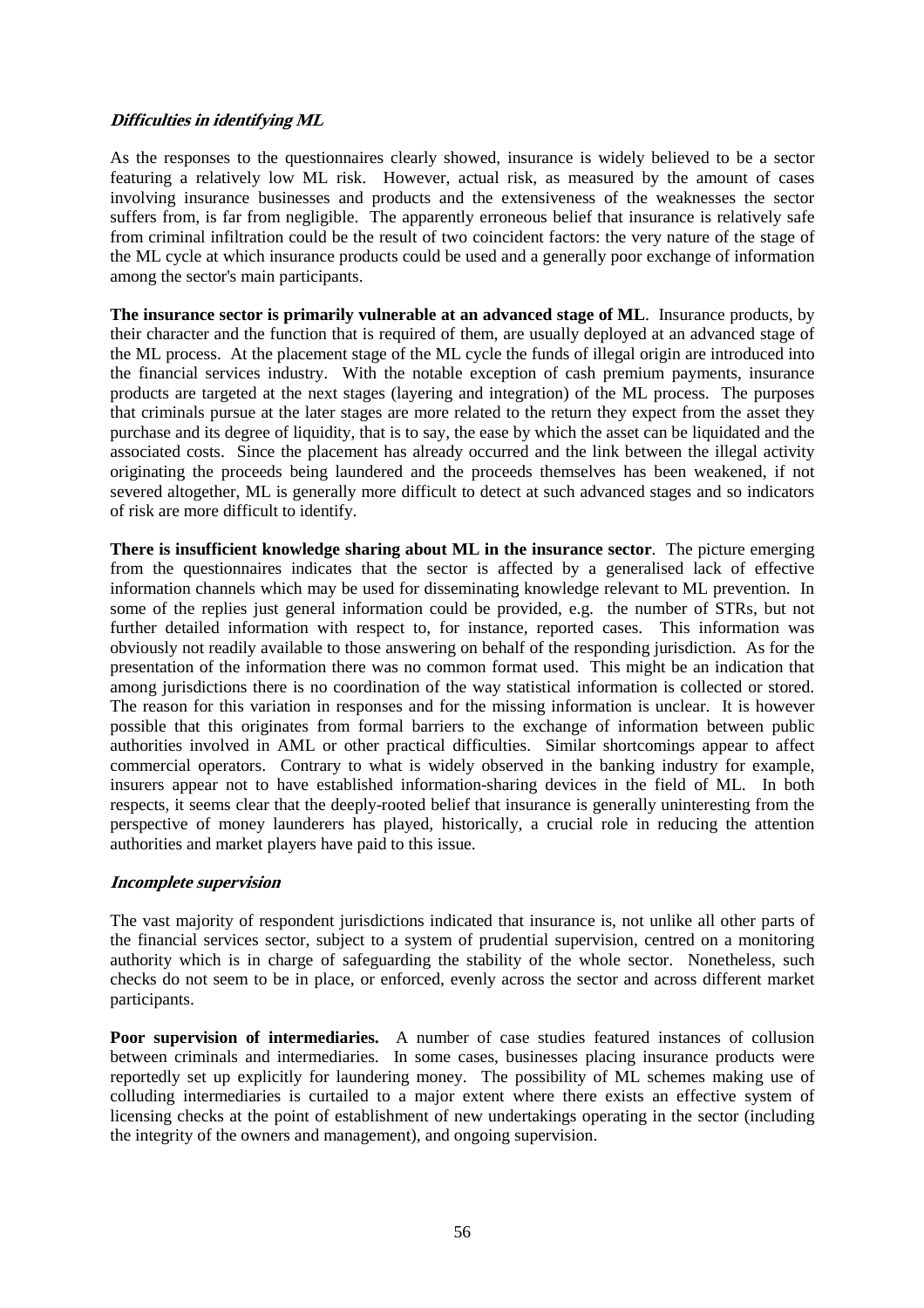**Opportunities afforded by international regulatory arbitrage**. The remarkably fast rate at which the insurance sector seems to be expanding, especially in jurisdictions with a far from mature financial sector, causes many jurisdictions to suffer from a lack of effective supervision, since it is not uncommon, as observed also in the other parts of the financial services sector, for supervisory resources to be made available at a much slower rate than that at which the insurance sector is developing.

**Poor supervision in the general insurance and reinsurance sectors.** A number of cases involved the establishment of fraudulent businesses in the general insurance and the reinsurance sector. Such corporate structures emerged as particularly effective instruments for ML, especially given the total or partial absence of supervision in many jurisdiction's general insurance and reinsurance markets, or where a jurisdiction's insurance sector is developing at a rapid pace. The existence of a stringent supervisory system seems an adequate countermeasure to prevent criminals' infiltration of these sectors.

**Secondary markets**. As a result of the development of the insurance sector, formal or informal secondary markets for insurance products have been established in some jurisdictions. Where such markets exist they are seldom included among the scope of prudential supervision, be it that enforced within the insurance sector or the regulation of markets of financial instruments. The lack of controls of these secondary markets is such that, for instance, changes in the holder of a policy or its beneficiary do not need to be notified to the insurer, transforming any such insurance policy into a powerful vehicle for ML.

# **CONCLUSIONS**

The overall picture of the insurance sector emerging from this review is that of a rapidly expanding and substantial market, with insurers offering increasingly sophisticated products to their customer, competing with other parts of the financial services industry. However, this expansion and increasing sophistication has not been accompanied by a corresponding widespread awareness that insurance products at the same time have become increasingly more attractive to criminals. The perceived risk of the sector's criminal infiltration has historically been low and the responses to the questionnaires generally indicate that no noticeable change has taken place in this respect.

Within this general framework it is possible to spell out in more detail the main reasons why the insurance sector could be attractive for money launderers.

#### **Life insurance**

Across the whole insurance sector, life insurance appears to be by far the area most attractive to money launderers. Substantial sums can be invested in widely available life insurance products and many feature a high degree of flexibility, whilst at the same time ensuring non negligible rates of return. Such characteristics, whilst of considerable value to the honest policyholder, also offer money launderers various opportunities to legitimise their ill-gotten funds.

From the analysis of the information provided we conclude that the typologies support the current approach taken in the FATF Recommendations in respect of life insurance.

#### **General insurance and reinsurance**

Far from being completely immune from criminal infiltration, a well-grounded and considerable set of evidence shows that there are various instances of crimes related to general insurance and reinsurance, which may not be confined to mere instances of fraud, but possess all the features of ML. Some cases provided demonstrate that there is also a risk of corporate structures (such as insurance or reinsurance companies) being set up in order to channel funds to disguise their origin. Identifying fraudulent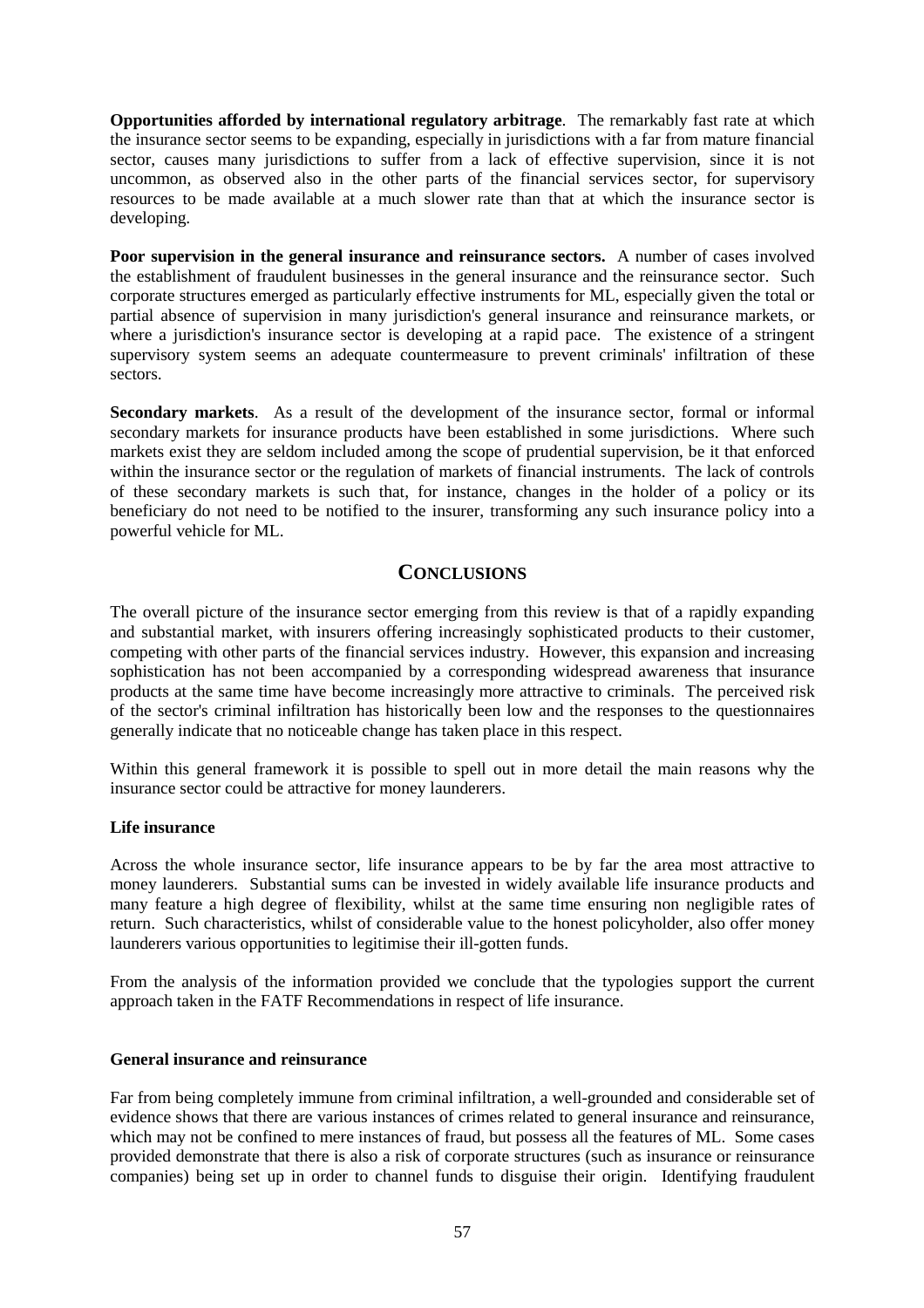insurers is primarily the responsibility of prudential authorities upholding jurisdictional industry standards through licensing, examination and enforcement. Although it is arguable that the funnelling of funds through fraudulent insurers constitutes a trend, one should not exclude the likelihood that on a global scale more cases exist.

Moreover, the focus by the general insurance industry on claim fraud may underplay the extent of ML from two different perspectives. Firstly, where goods are purchased with illegal money, the subsequent taking out of a policy and payment of a claim by the insurer results in funds of illegal origin being laundered, regardless of whether the underlying claim is fraudulent, or not. Secondly, law enforcement agencies, when investigating the misuse of general insurance products, may direct their main effort towards establishing proof of fraud, without tracing the origin of the funds further.

Regardless of the AML focus of the industry on "pure" ML (rather than that arising from illicit claims), it is in the interest of insurers to control the risk of being involved in illegal activities, whatever their nature, because of the reputation of the company / the industry together with the increased operational risk and legal risks involved.

## **Intermediaries**

Intermediaries play an important role in the distribution of insurance. Because they often also market other financial products such as investment products and mortgages and have a face-to-face contact with clients, intermediaries have the best opportunity in the insurance industry to perform CDD.

One of the most important findings emerging from jurisdictions' responses is an insufficient degree of compliance with AML requirements by intermediaries with respect to life insurance. A possible reason for low compliance could be that intermediaries - especially if independent from the insurer – perceive the risk of ML as low and are focusing more on sales figures as the driver for their commission. Insurers, on the other hand, might be reluctant to push for more compliance by intermediaries because of their dependency on these organisations for new business. Therefore, for commercial considerations the subject of client integrity might get too little attention. In extreme cases this has extended to collusion between the intermediary and the money launderer. Whatever the reason it is clear that money launderers have recognised that using intermediaries is a successful way of accessing insurance products.

## **Regulation and supervision**

Based on the typologies examined during this study, it may be that there are no specific amendments necessary to the current regulatory frameworks, except possibly in those jurisdictions which have not already established appropriate measures regarding insurance, such as, for example, requiring intermediaries to file STRs. Enforcement of AML regulations should be ensured by adequate supervision.

The findings showed that there are various instances of crimes related to reinsurance and general insurance with both elements of fraud and ML. The fact that the ML aspects are not always emphasised in such cases might be because of a lack of focus on this area or an understanding of how ML may occur in these sectors. Currently there does not seem to be enough supporting evidence to require extending the scope of the FATF Recommendations to general insurance or reinsurance, though this should be kept under review (see 2.1 below). However, there is wide scope for enhancing risk-mitigating policies and procedures, particularly crime preventing controls that address insurance claims fraud, since these controls most likely address the risks of criminal involvement in a broad sense, thus including ML.

It is also worth repeating here that, on account of the typological evidence respondent jurisdictions made available, international transactions appear to involve a relatively high risk of ML. Enhanced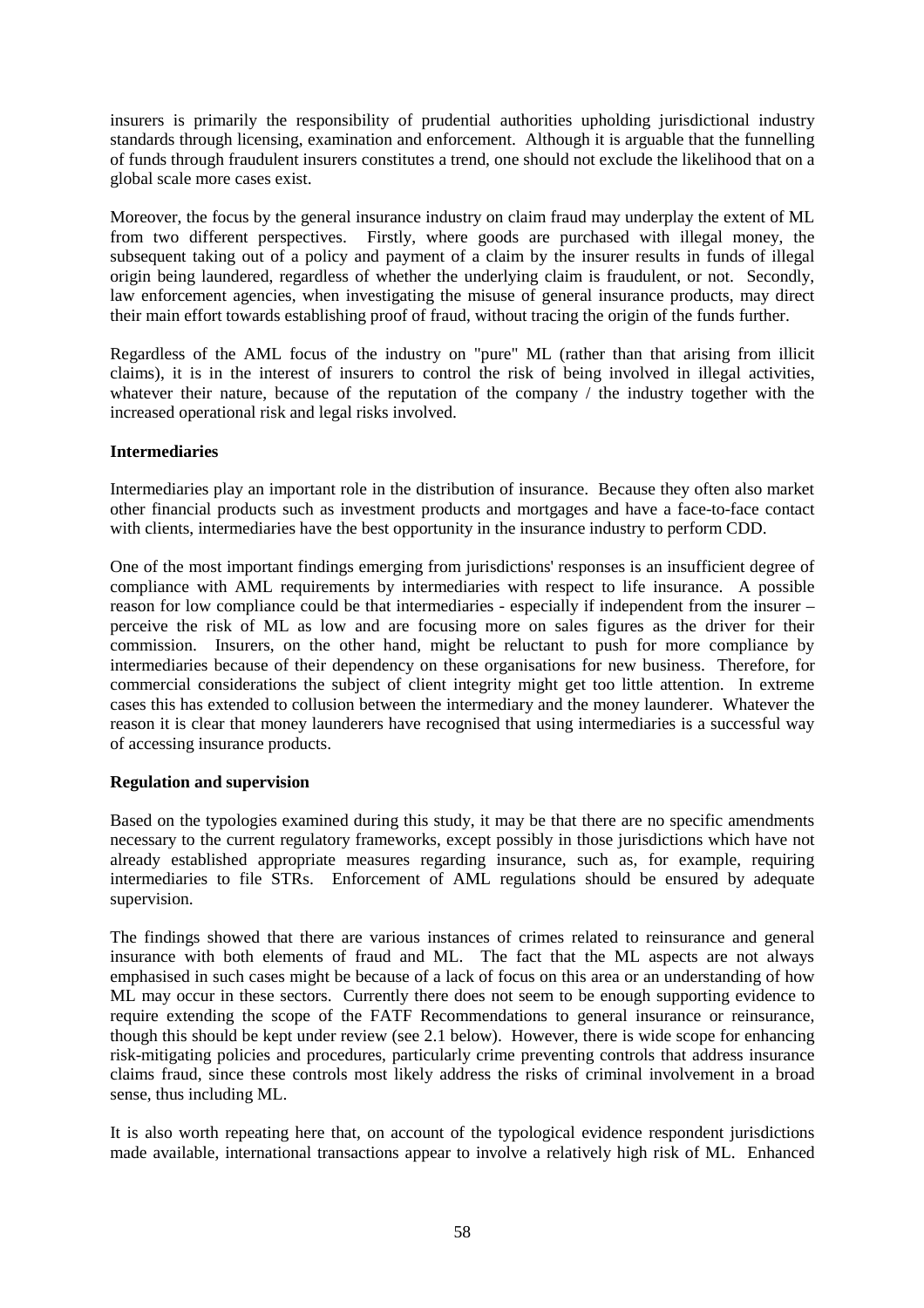CDD procedures by insurance businesses when dealing with foreign counterparts thus seem to be necessary, especially if connections with high risk jurisdictions can be established.

# **ISSUES FOR CONSIDERATION**

The findings and conclusions set out in previous sections of this report raise a wide range of issues that need to be considered in order to strengthen AML control mechanisms in the insurance sector and, in more general terms, to mitigate the risk that it may be misused or infiltrated by criminals. In the following paragraphs, we address the main areas where effective action may be taken.

#### **Raising ML awareness**

In general a low degree of awareness of the threats posed to the insurance sector by criminal infiltration, and of ML in particular, emerged as a common feature of the attitude of the sector's main participants. Similarly, respondent jurisdictions' widespread perception is that the vulnerability of the insurance sector is relatively low. Conversely, the data on reported cases clearly indicate that there is no room for complacency. Accordingly it would be useful to keep insurance supervisors and the insurance industry aware of possible new typologies and trends. In this respect, what is needed is the introduction of mechanisms supporting the dissemination of information within the sector and the establishment of coordination devices among competent authorities. This would help to ensure that the actual risk of ML in the insurance sector is kept under review, and any increase in the ML risk is promptly acted upon. We believe FATF, IAIS and the Egmont Group have an important role to play in this work.

*Issues for consideration:* 

# **1.1 At an international level:**

- The International Association's (IAIS) Guidance paper on AML and combating the financing of terrorism could be promoted among national competent authorities.
- The FATF and the IAIS could cooperate more intensively in sharing typology material with a view to enable both organisations to provide more detailed and updated guidance.
- Analysis of ML risks and threats in the general insurance and reinsurance sector could be carried out on a regular basis.
- Consideration could be given to an improved centralised availability of data and statistics, about which the FATF could liaise with the Egmont group.

# **1.2 Within each jurisdiction:**

- The ability of national competent authorities to exchange information regarding insurance should be enhanced, by, for instance, removing any formal and informal barriers to information sharing, and establishing effective mechanisms for the provision of feedback to law enforcement organisations and supervisors.
- FIU and law enforcement organisations should have available insurance expertise.
- LEA's anti-fraud units should, if they are not already, be sensitive to ML issues in their fraud work, and refer such issues to AML units such as FIUs and supervisors.

#### **1.3 Insurers and intermediaries:**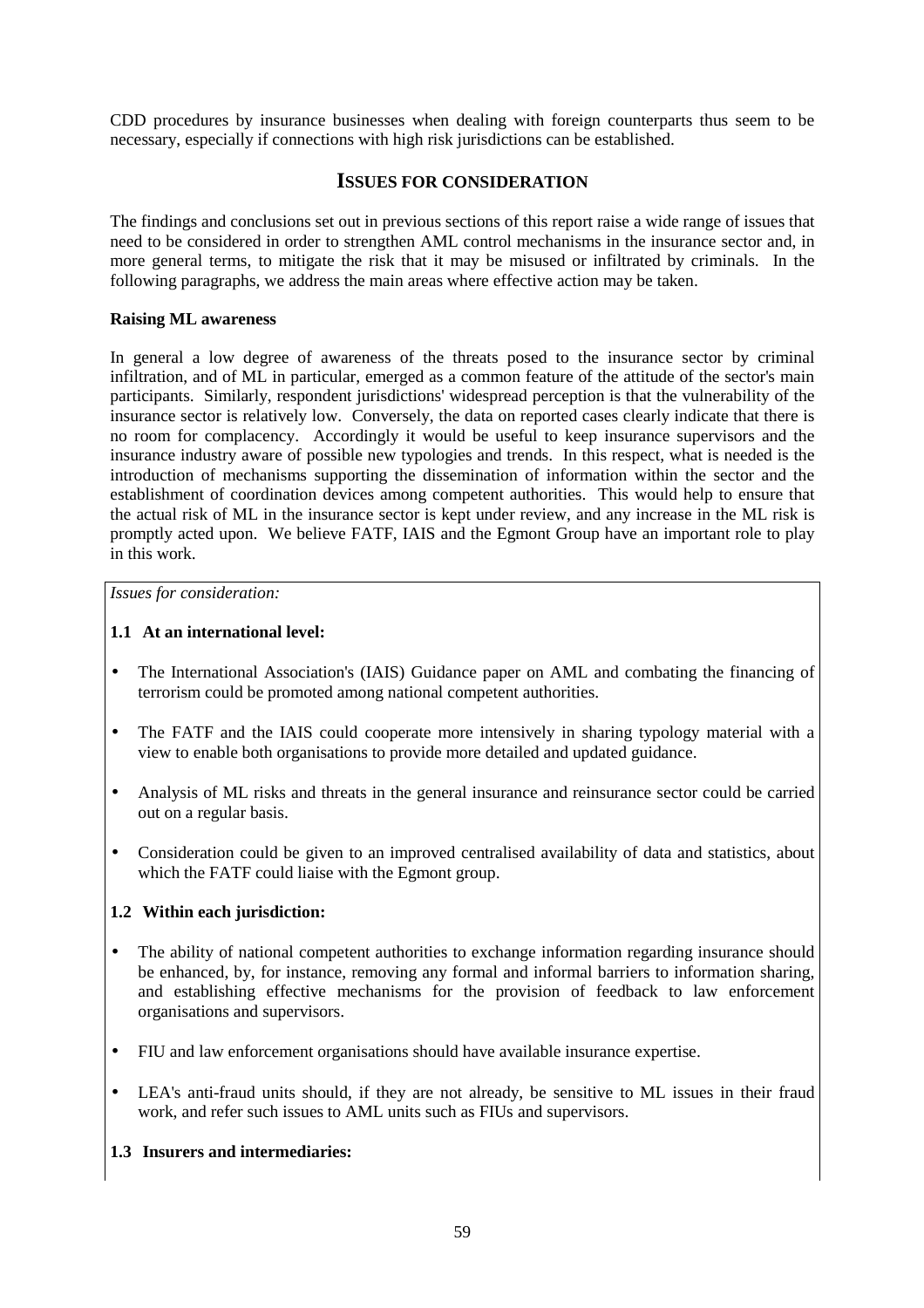## • Could set up industry-wide information sharing facilities in the area of crime prevention and ML.

### **Strengthening AML controls and enforcing effective supervision**

This report has identified weaknesses in AML controls undertaken by insurers and intermediaries and weaknesses in the supervision of market participants. Such weaknesses will need to be fully addressed to counter the threat of ML in the insurance sector.

Of particular relevance here is that intermediaries' incentives seem to differ from those applicable for the insurers on behalf of which they operate. As intermediaries relationships with insurers are mainly built upon commercial bases, such as sale volumes and the number of contracts, their sensitivity to reputation issues may be unduly low. CDD undertaken by intermediaries should be undertaken to appropriately high standards. It should be for the insurers and intermediaries to work together to ensure that consistently high standards of AML are being applied. This is particularly true in respect of cross-border transactions, which appear particularly vulnerable to ML.

Supervisors too must play their part. The role of the intermediary is so important that supervisors should pay special attention to their AML activities, and expect to be challenged on their supervisory efforts in this area.

In view of the cases reported on corporate structures being set up in order to channel funds to disguise their origin, it is particularly important that national supervisory bodies give sufficient attention to monitoring beneficial ownership of companies and group corporate and ownership structures. Moreover, fit and proper testing of managers, directors and controllers should apply.

Checks by competent authorities should be applied, in the appropriate scale and form, to both insurance undertakings and the intermediaries operating on their behalf in all branches of the insurance sector. In addition to specific AML compliance checks authorities' monitoring activity should specifically include anti-fraud control mechanisms and customer screening procedures.

At the international level we believe FATF should work with the IAIS to help supervisors identify insurance companies which may be used for illicit purposes

*Issues for consideration:* 

# **2.1 Within each jurisdiction:**

• National supervisory bodies could enforce entry and integrity checks in all parts of the insurance sector.

#### **2.2 At an international level:**

- The FATF could liaise with the IAIS to ask it to provide guidance for insurance supervisors on the misuse of insurance companies for illicit purposes.
- Within the framework of AML evaluation exercises, assessors should pay particular attention to supervision / regulatory oversight with respect to intermediaries.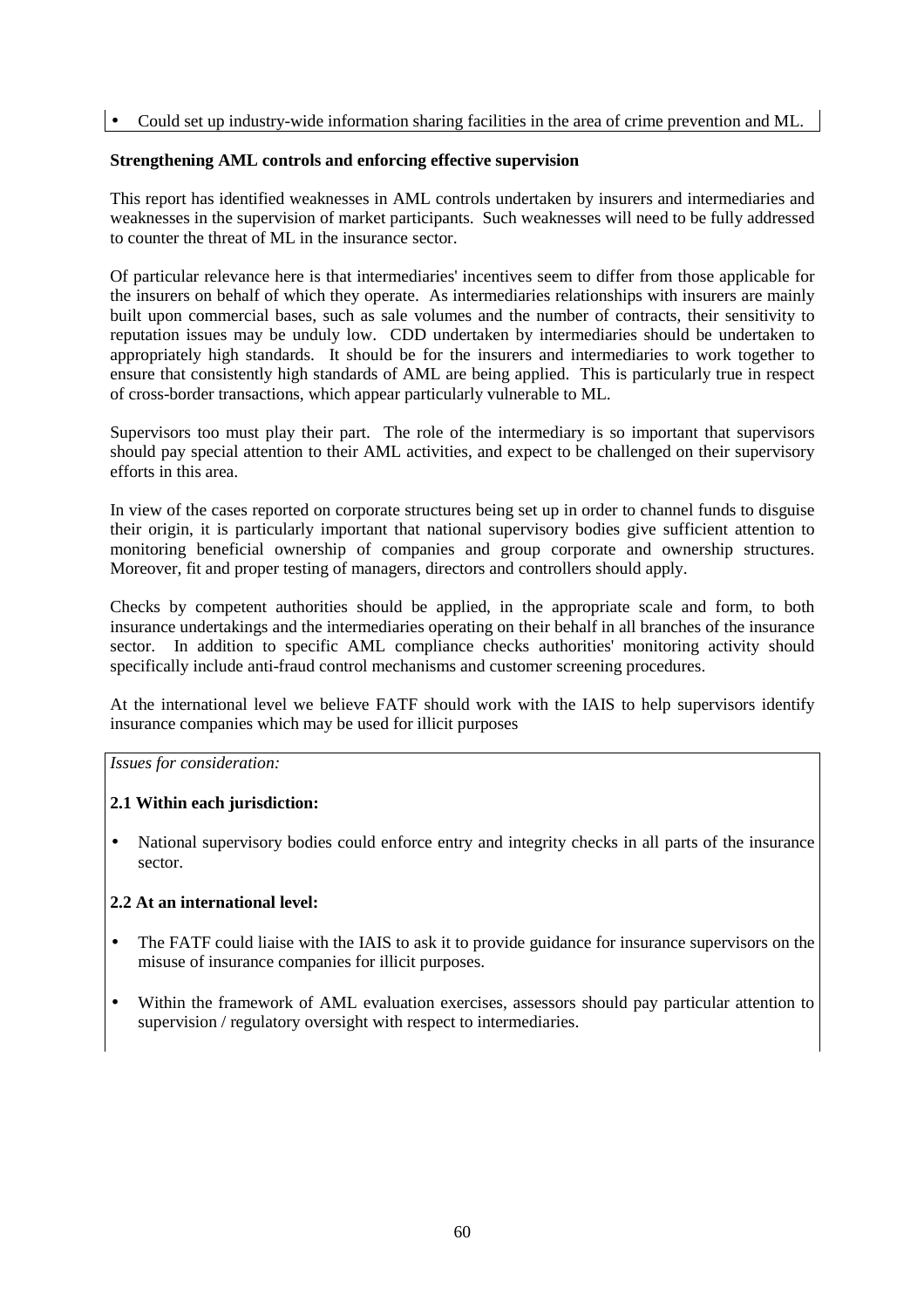### **2.3 Insurers and intermediaries:**

- Insurers and intermediaries could ensure that intermediaries undertake CDD to the required standards.
- Intermediaries could be required, where this is not already established, to file STRs directly to the FIU, instead of passing them to the insurer(s) they operate for.
- In non-life insurance and reinsurance, highly effective general risk management mechanisms could be encouraged, with a view to help prevent involvement in criminal activity in any shape or form, including ML.
- Insurers and intermediaries could be reminded that particular attention should be devoted to international transactions.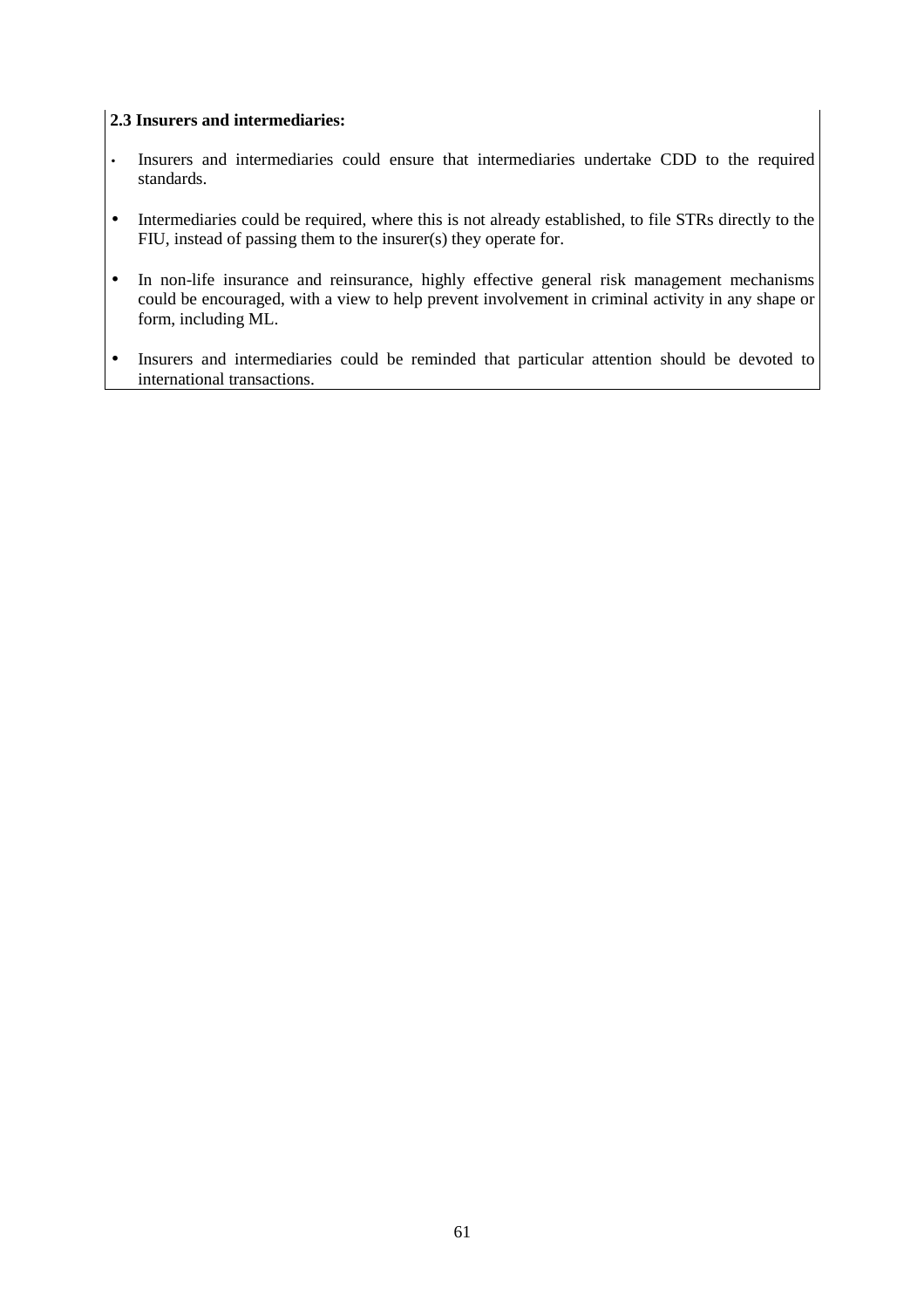# **List of Acronyms**

| AML             | Anti-money laundering                                                        |
|-----------------|------------------------------------------------------------------------------|
| <b>CDD</b>      | Customer due diligence                                                       |
| EU              | European Union                                                               |
| FATF            | <b>Financial Action Task Force</b>                                           |
| <b>FIU</b>      | Financial intelligence unit                                                  |
| <b>IAIS</b>     | <b>International Association of Insurance Supervisors</b>                    |
| <b>KYC</b>      | Know your customer                                                           |
| <b>MONEYVAL</b> | Council of Europe Select Committee of Experts on Evaluation of AML Measures. |
| <b>STR</b>      | Suspicious transaction report                                                |
| <b>WGTYP</b>    | <b>FATF Working Group on Typologies</b>                                      |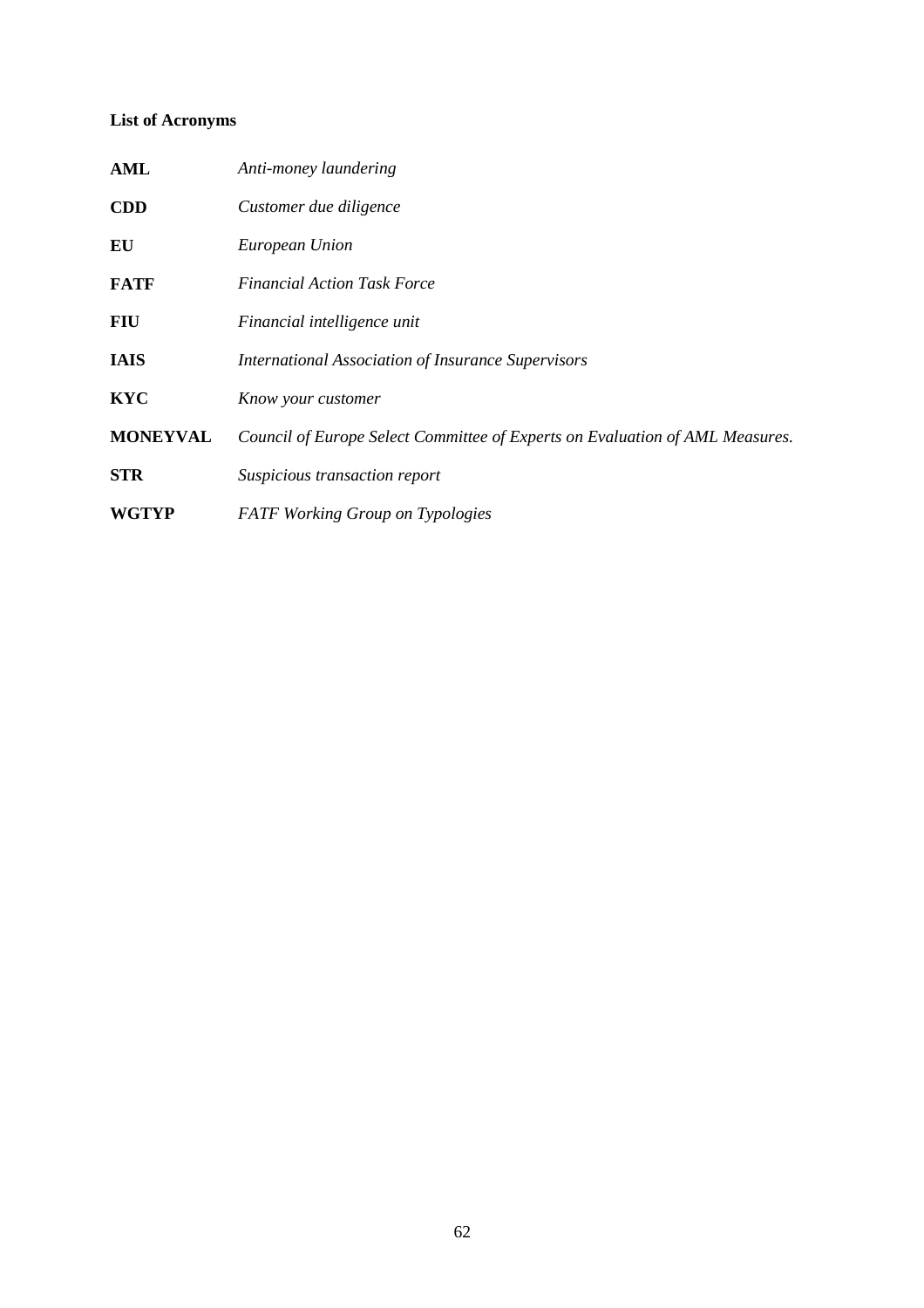#### **Glossary of Terms**

**Agents**: Professional person (both natural and legal) who is involved in the negotiation of insurance contracts, mediating and aiming at the conclusion of the contract between customer and insurance company for remuneration. He has contractual relations with one or more insurance companies on whose behalf he acts.

**Brokers**: Professional person (both natural and legal) with the same function as an agent but who acts independently from any insurance company. He does not act on behalf of a company but of the customer.

**'Cooling Off Period'**: This term refers to a contractual regulation in some jurisdictions allowing for the cancellation of an insurance contract and the refund of premiums within a certain contract cancellation period. The customer is as a matter of fact refunded with clean money.

**Commission**: Refers to the remuneration sum of money which is paid by an insurance company or by the customer to the intermediary for the conclusion of a new, or prolongation of, an existing insurance contract.

**General Insurance**: All types of insurance other than life insurance and reinsurance

**Intermediary**: Refers to both agents and brokers as a third party who take up or pursue insurance mediation

Life Insurance: The term refers, according to the FATF recommendations, to life insurance products and other investment-related insurance products.

**Placement**: The process of money laundering can be divided into three stages. In the placement stage the launderer introduces his illegal profits into the financial system (e.g. depositing the money with a bank or an insurance company).

**Layering**: In the second stage the launderer separates the criminal proceeds from their source by the creation of layers of transactions designed to disguise the audit trail and provide the appearance of legitimacy. He will process the funds in possibly several transactions through the financial services sector by purchasing various financial instruments. Purpose of the transactions is to break the (paper) trail between funds and their origin.

Integration: In the final stage of integration the criminal proceeds are treated as legitimate. If layering has succeeded, integration places the criminal proceeds back into the economy in such a way that they appear to be legitimate funds or assets.

**Premium:** Refers to the payment of the customer on the insurance policy (his contractual obligation); sum of money to be paid according to various patterns; a single or a few high amount premiums possible; normally premiums are paid in periodic instalments (e.g. yearly or monthly).

**Redemption:** Refers to the refund of a certain amount (percentage) of the surrender value of the insurance contract if the policy is surrendered before maturity.

**Reinsurance**: Insurance business which insures the risk of primary insurance companies.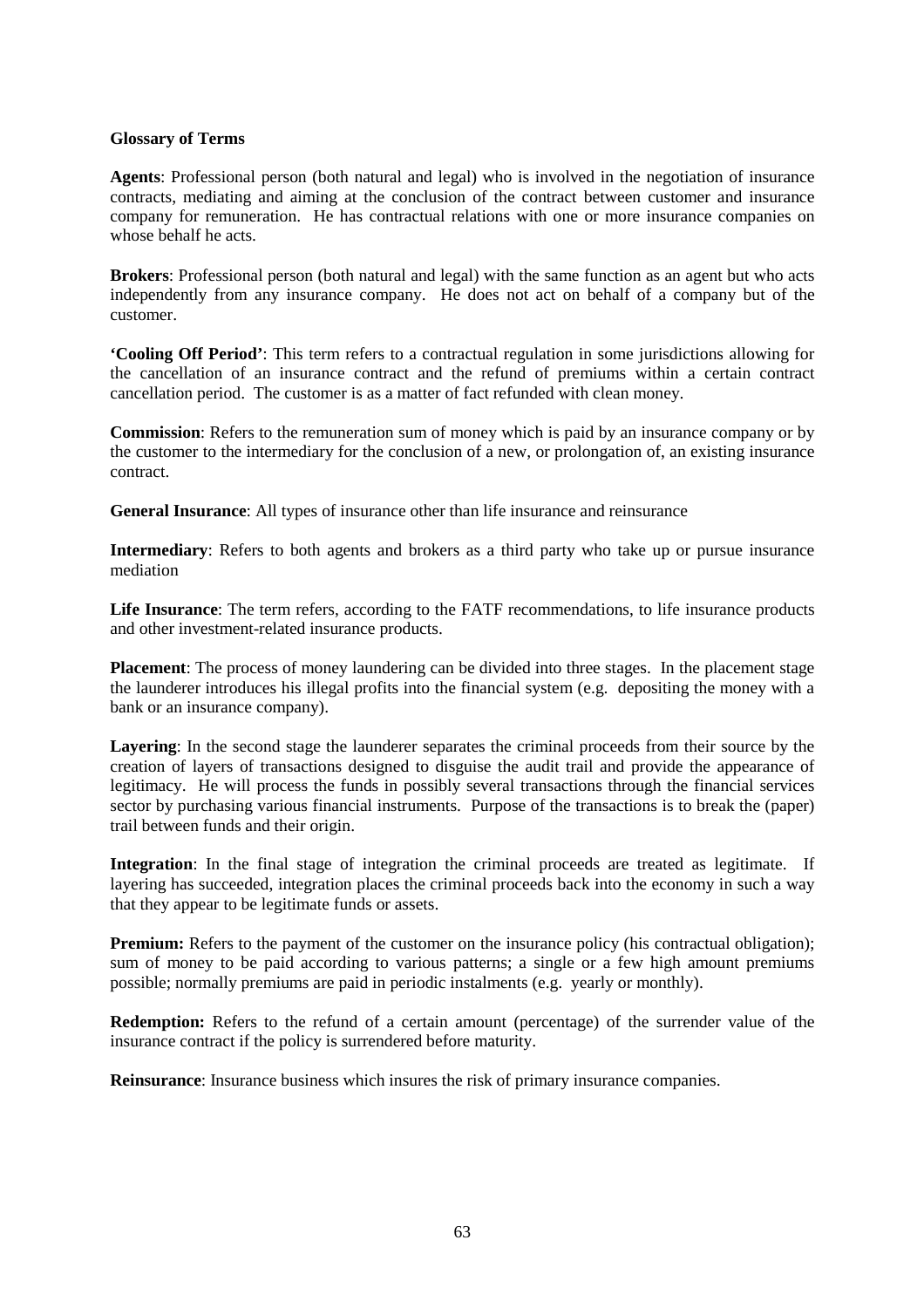# **Annex A Questionnaires**

| The following jurisdictions responded to the first questionnaire circulated in relation to this project: |  |  |  |
|----------------------------------------------------------------------------------------------------------|--|--|--|
|                                                                                                          |  |  |  |

| 1.  | Argentina              | 24. | Luxembourg            |
|-----|------------------------|-----|-----------------------|
| 2.  | Austria                | 25. | Malaysia              |
| 3.  | Belgium                | 26. | Malta                 |
| 4.  | Belize                 | 27. | Mexico                |
| 5.  | Bermuda                | 28. | Netherlands           |
| 6.  | British Virgin Islands | 29. | New Zealand           |
| 7.  | Canada                 | 30. | Norway                |
| 8.  | <b>Czech Republic</b>  | 31. | Portugal              |
| 9.  | Denmark                | 32. | Italy                 |
| 10. | Finland                | 33. | Romania               |
| 11. | France                 | 34. | Russia                |
| 12. | Germany                | 35. | Singapore             |
| 13. | Gibraltar              | 36. | Slovenia              |
| 14. | Guatemala              | 37. | Spain                 |
| 15. | Guernsey               | 38. | Sri Lanka             |
| 16. | Hong Kong              | 39. | Switzerland           |
| 17. | Iceland                | 40. | <b>Thailand</b>       |
| 18. | Isle of Man            | 41. | Turkey                |
| 19. | <i>Israel</i>          | 42. | <i><b>UAE</b></i>     |
| 20. | Jamaica                | 43. | Uganda                |
| 21. | Japan                  | 44. | <b>United Kingdom</b> |
| 22. | Latvia                 | 45. | Ukraine               |
| 23. | Lithuania              | 46. | <b>United States</b>  |

*The following jurisdictions responded to the second questionnaire circulated as part of this project:* 

|     | <b>FATF Members</b>         |     | <b>MONEYVAL Members</b> |
|-----|-----------------------------|-----|-------------------------|
| 1.  | Austria                     | 14. | Armenia                 |
| 2.  | Belgium                     | 15. | Cyprus                  |
| 3.  | Canada                      | 16. | <b>Czech Republic</b>   |
| 4.  | Germany                     | 17. | Georgia                 |
| 5.  | Hong Kong, China            | 18. | Liechtenstein           |
| 6.  | Italy                       | 19. | Lithuania               |
| 7.  | Japan                       | 20. | Monaco                  |
| 8.  | <b>Netherlands</b>          | 21. | Macedonia               |
| 9.  | <b>Netherlands Antilles</b> | 22. | Moldova                 |
| 10. | Norway                      | 23. | Malta                   |
| 11. | Singapore                   | 24. | Romania                 |

#### *12. United Kingdom 25. Serbia*

#### **APG Member**

*13. South Korea* 

*Responses were also received from 6 insurance companies: Aviva, CNP Assurances, Munich RE, Prudential Insurance, SCOR and Swiss RE.*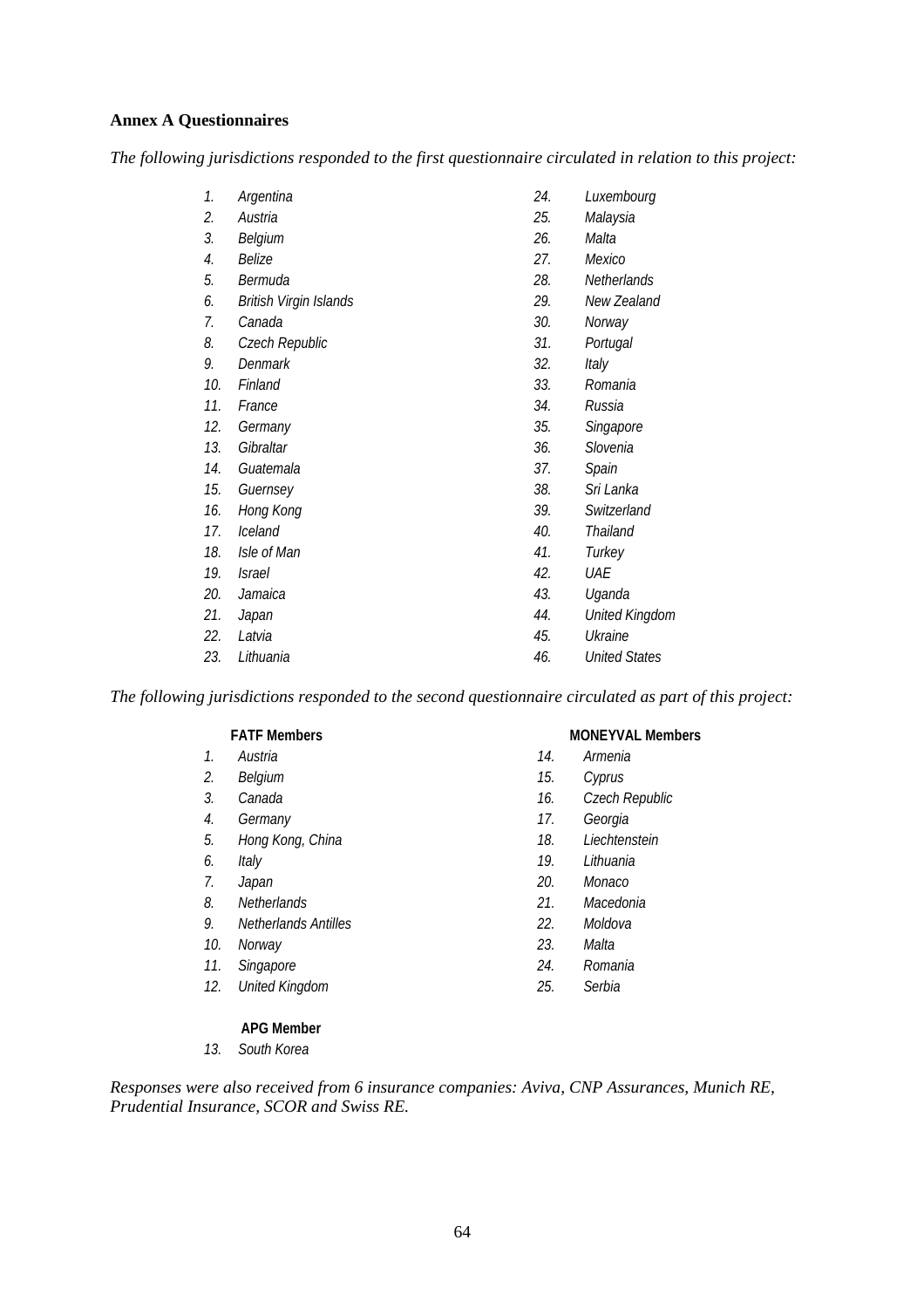# **CHAPTER III**

# **PROCEEDS FROM TRAFFICKING IN HUMAN BEINGS AND ILLEGAL MIGRATION/HUMAN SMUGGLING**

Human trafficking and illegal migration/human smuggling represent a core business of international criminal organisations. They are now thought to be among the most lucrative of their world-wide activities. Together they are now believed to represent a global challenge of the same proportions as the illegal trafficking of drugs and firearms.

Therefore, devoting a research project to the laundering of proceeds from human trafficking and illegal migration appeared to be timely.

As set out in the initial work plan, the aims and objectives of this project were:

- To obtain case examples of how money is laundered by criminals or criminal organisations involved in the facilitation of human trafficking or illegal immigration.
- To make an assessment of the characteristics of money laundering associated with human being trafficking and illegal migration, and to assess whether these are distinct from other types of money laundering activity.
- To see if significant regional differences exist in money laundering related to human trafficking or illegal immigration.
- To examine best practices and obstacles to successful preventive and repressive policies in this area both domestically within jurisdictions and internationally, given its transnational dimension.
- To identify relevant issues for consideration as to policy and practice in this area domestically and internationally.

Human trafficking was chosen by MONEYVAL as a subject for the joint FATF / MONEYVAL typologies exercise because of the importance of such trafficking as a potential source of proceeds. According to the UNODC, it is the fastest growing criminal business in the world. It was also assumed that many MONEYVAL countries would have significant experience to share in this field.

The *cross-border nature* of human trafficking (and, most likely, of its financial aspects) was another major reason for deciding to work on this topic in an international forum.

Then, it soon appeared necessary to extend the topic to include illegal (organised) migration, which also has some similar implications for countries of origin, transit and destination.

Among the reasons for extending the topic to illegal migration were:

 $\overline{a}$ 

The need to avoid, for the purposes of our money laundering typologies work, any unnecessary methodological complications arising from the UN definition of human trafficking (see the two protocols to the UN Convention on Transnational Organised Crime)<sup>19</sup>,

 $19\text{As}$  indicated in the UN website, "In some respects, trafficking in persons resembles the smuggling of migrants, which is the subject of a further Protocol (Protocol against the Smuggling of Migrants by Land, Sea and Air), but there are several important differences.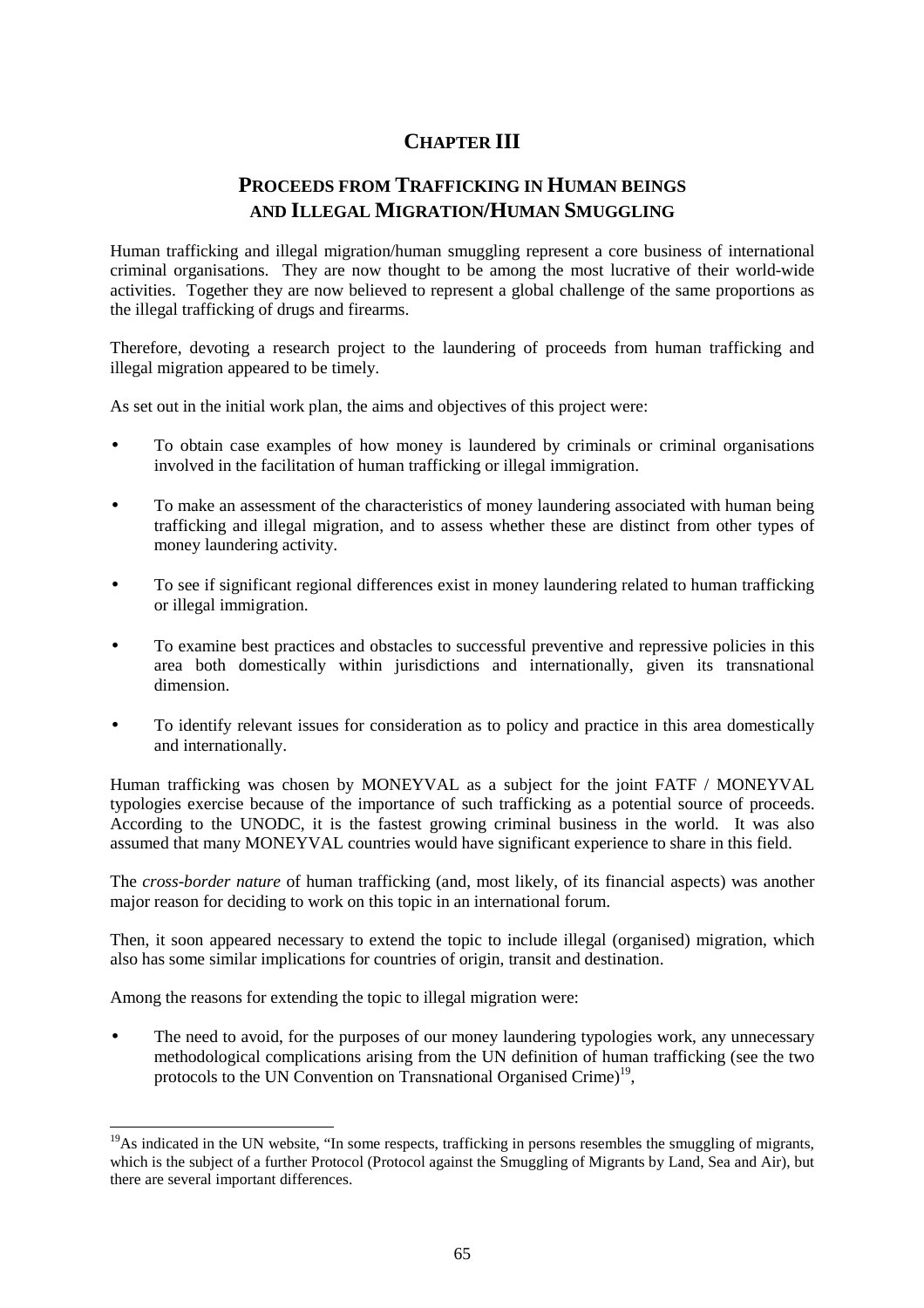- The fact that the distinction between human trafficking and illegal migration is not always obvious to authorities which are not dealing with criminal investigations of such cases, and
- That a global overview may be needed to determine whether a given case is actually one of human trafficking or of illegal migration, whereas such an overview may not be available first hand (e.g., a case can be seen as illegal migration in the transit country and human trafficking in the country of origin or destination).

Indeed, it is noted that in some jurisdictions, the elements of the criminal offences themselves can significantly overlap. Migrant smuggling has also been described as "facilitated illegal immigration". Countries reporting describe how significant percentages of illegal immigration are now facilitated. Hungary reported that, while in the mid 1990s, 20 to 25% of persons who were helped to leave their home countries were assisted by facilitators, today this proportion exceeds 70%. It is also noted that smuggling fees charged are substantial and increasing. Few clients can raise the entire smuggling fee from their personal assets and fewer still appear to be willing to put that much money at risk by paying in full before obtaining their objective. In these cases, migrants may have to work off debts through servitude in a transit or destination country.

The underlying ("push and pull") factors are well known. On the one hand, there is a perceived need for cheap labour in certain developed states. On the other hand, many persons in less developed countries, where living standards are poor, wish for a better life in more developed countries. Sometimes, other political considerations in their own countries encourage prospective migrants to pay to leave. They frequently resort to individuals or criminal organisations for assistance in illicitly crossing international borders. Such movements of persons often involve long journeys from the source country, sometimes across several land borders, through transit countries to the ultimate destination, often using vehicles. Equally, illegal immigration may simply involve the purchase of air or sea tickets. Whatever the means of transport, in the majority of cases, most facilitated illegal immigration involves the obtaining of sophisticated forged travel and identification documentation which can be part of the "service" offered to the candidate migrant. Forged travel documents often will be difficult to detect, especially if the "service" is provided by well organised and professional smugglers.

At the destination the business relationship in facilitated illegal immigration usually ends, and the balance of fees is paid, or has to be worked off as a debt. It is here perhaps that there is a possible overlap with human trafficking: where illegal migrants who seek facilitated passage across international frontiers cannot pay off their debts they can themselves become victims in the same way as those smuggled with a view to prostitution etc.

Human trafficking, as also noted in footnote 1, usually entails the illicit recruitment and transportation of men, women and children across borders with a view to "enslavement" – e.g., sexual servitude in brothels, or other forms of cheap labour. Sophisticated international networks (often spanning

 $\overline{a}$ 

Another major difference is that smuggling ends with the arrival of the migrants at their destination, whereas trafficking involves the ongoing exploitation of the victims in some manner to generate illicit profits for the traffickers. From a practical standpoint, victims of trafficking also tend to be more severely affected and in greater need of protection from re-victimization and other forms of further abuse than are smuggled migrants.

Finally, smuggling is always transnational, whereas trafficking may not be. Trafficking can occur regardless of whether victims are taken to another country or only moved from one place to another within the same country."

The smuggling of migrants, while often undertaken in dangerous or degrading conditions, involves migrants who have consented to the smuggling. Trafficking victims, on the other hand, have either never consented or, if they initially consented, that consent has been rendered meaningless by the coercive, deceptive or abusive actions of the traffickers.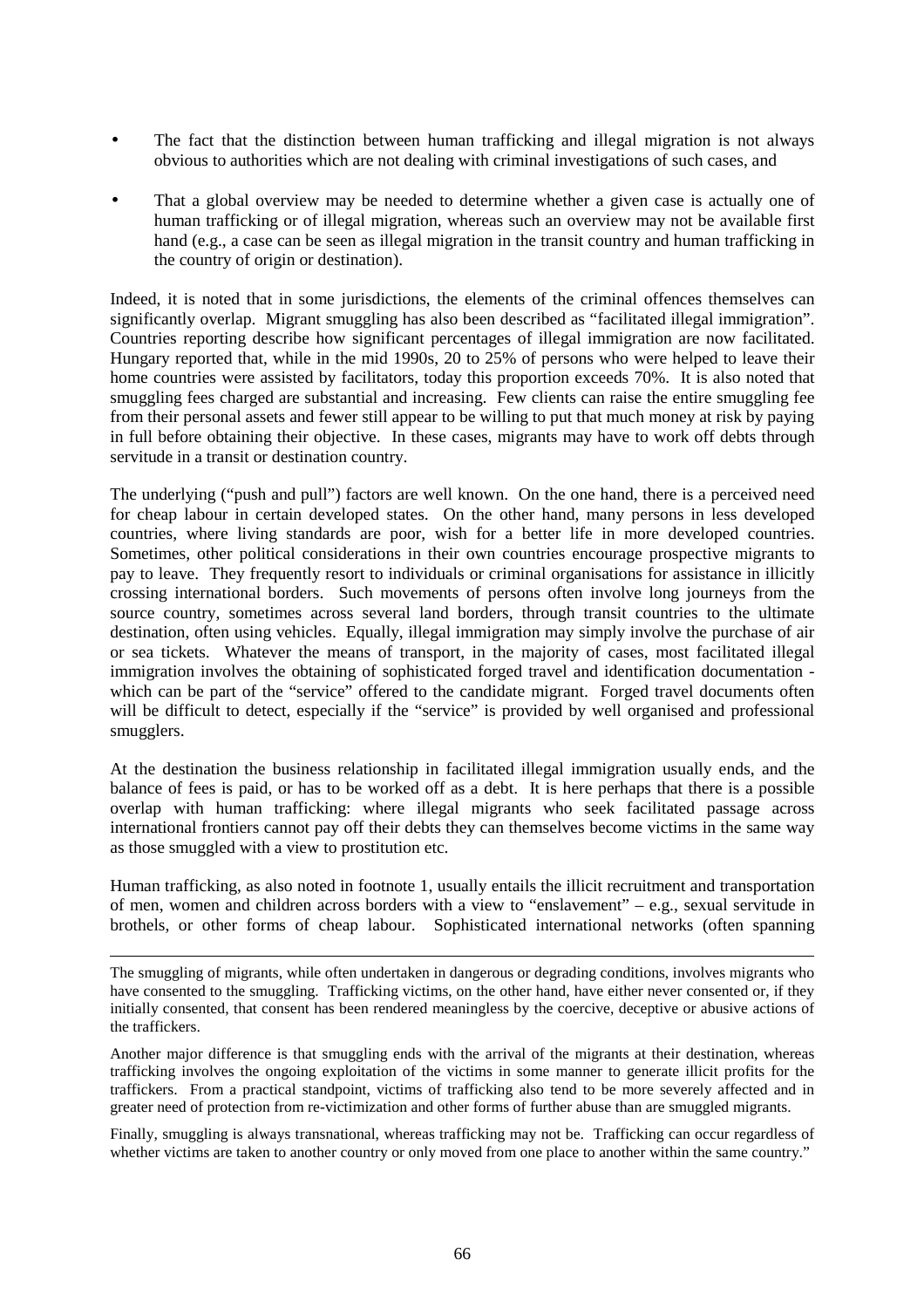countries of recruitment/origin, transit and destination) are required to ensure a constant turnover of people to service the demand. Classically there are clearly identified "victims" in human trafficking, and often force or other elements of coercion are used. Victims in the destination countries are often "owned". In many cases, the level of physical and psychological damage inflicted upon the victims is so severe and enduring that it can be impossible to restore them to complete health.

# **Brief History of the Work Carried Out**

Trafficking in human beings and smuggling of migrants is on top of the agendas of a number of international organisations and individual countries. Thus, research is conducted on a regular basis at these levels. At national level, research work is particularly visible in destination and transit countries. Some examples of those publicly available reports dealing with these issues are:

- Annual threat assessments on serious and organised crime of the National Criminal Investigation Services - NCIS (UK) at: www.ncis.gov.uk
- Annual reports on organised crime and on trafficking in human beings of the *Bundeskriminalamt* (Germany) at: www.bka.de (German only)
- The 2002 reports of the Centre for the Study of Democracy (Bulgaria) on Smuggling in Southeast Europe and on Corruption, trafficking and institutional reform at: www.csd.bg/publications
- The 2002 report on Trafficking in Human Beings, Illegal Immigration and Finland of HEUNI at: www.heuni.fi
- The 2002 report on Trafficking in Human Beings in Southeast Europe produced jointly by UNICEF, UNOHCHR and OSCE/ODHR at http://www.unhchr.ch/women/trafficking.pdf
- Annual reports on organised crime of the Council of Europe at www.coe.int/economiccrime; see also the Council of Europe website on trafficking in human beings and the current work on the drafting of a Convention on trafficking in human beings at www.coe.int/trafficking
- Annual reports on organised crime of EUROPOL at www.europol.eu.int , as well as the serious crime overviews: 2003 and 2004 reports on "Trafficking in Human Beings", on "Trafficking of Human beings: child abuse", on "Illegal Migration" (extensive versions of the reports are sometimes available to EU member State officials only but abridged versions can be found on the website).
- At the level of the UNDP in Vienna, a (non public) database was set up. It contains data from multiple sources on global trends, cross national routes and the volume of trafficking in persons and smuggling of migrants, as well as data on victims and offenders of trafficking and responses of criminal justice systems to this criminal activity. The analysed data will result in regular reports including results at national, regional and global levels. A first preliminary findings paper has been published at www.unodc.org/pdf/crime/forum/forum3\_note1.pdf. The "Global Crime and Corruption Trends" report, currently under preparation, will also address human trafficking and its links to organised crime, drawing on results from the data collected.

It is estimated that USD 10 billion a year is generated by the facilitation of human trafficking and illegal migration.

However, unlike other serious and organised crime topics, there is very limited knowledge about the methods being used by criminal organisations to launder illegal proceeds related to human trafficking and illegal migration.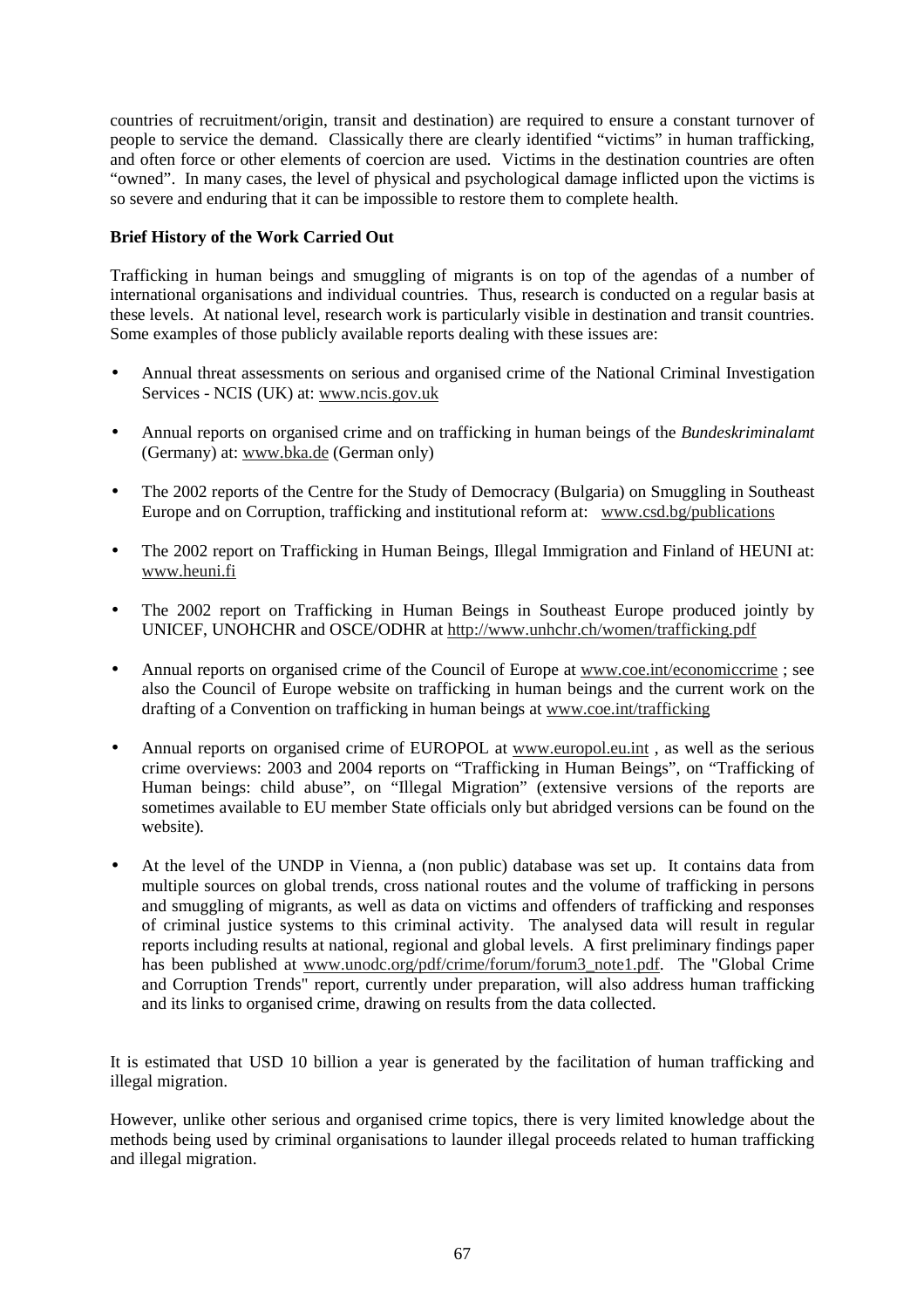#### **Methodology**

The present report is the end result of work carried out by one of the five workshops of the joint FATF / MONEYVAL typologies meeting held in Moscow from 6 to 8 December 2004.

This workshop involved representatives from the following countries: Belgium, Bulgaria, Cyprus, Hong Kong China, Croatia, Denmark, "The Former Yugoslav Republic of Macedonia", Hungary, Italy, Lithuania, Luxembourg, Malta, Slovak Republic, Slovenia, South Africa, Spain, United Kingdom, United States of America.

The discussions were facilitated by the Slovenian project leader, who also was responsible for preparing a work plan and a questionnaire (see appendix) to guide the workshop discussions. He was assisted in this by a steering group comprising some of the above countries, as well as the MONEYVAL Secretariat. A discussion paper, based on the responses to the questionnaire, was also prepared to guide the workshop discussions. Replies to the questionnaire were provided by 25 FATF and MONEYVAL countries altogether, prior to the typologies meeting.

During the workshop, presentations with concrete cases were made by several countries. At a later stage, the workshop was split in two groups to discuss money laundering aspects in connection with trafficking in human beings on the one hand, and illegal migration/human smuggling on the other. The findings of the workshop were then presented to the typologies meeting plenary on the last day by the project leader.

#### **FINDINGS**

**Finding 1: Investigation: the predicate crimes and associated money laundering are being detected through both the preventive anti-money laundering systems and by law enforcement independently. The reports through the preventive system are usually confined to traditional obliged institutions. The most successful countries target the proceeds in parallel financial investigations, and follow the financial flows.** 

Investigations of the predicate offences and associated money laundering can be triggered through both the preventive and the repressive systems. Thus, there are many possible players in the detection of these offences. As for the preventive system, they include: the entities obligated to report suspicions to the FIU and the FIU itself, and the Customs (where a reporting duty for certain amounts of cross border movements of funds exists). The main law enforcement authorities which generate investigations independently are: the border guards, Customs services, Immigration services, Intelligence services domestically and internationally, domestic police units investigating the predicate offences and units of the police responsible for financial investigations. Sometimes, joint teams are created in individual domestic cases.

Partly because of the variety of agencies involved in preventing and combating human trafficking and smuggling of migrants, information sharing between the various authorities which may be involved is an important issue. The creation of information focal points in certain jurisdictions has proved helpful. Belgium and the United States reported the development of centres for information and analysis for human trafficking. In the Belgian example, all parties involved are connected to a secure website, enabling them to feed the site with information and to access all data on it. This was found to enhance domestic cooperation. From the replies to the questionnaire, it was not always clear how the investigations of human trafficking and smuggling are triggered. In some cases it was suspicious transaction reports arising from remittances from individual persons, which attracted the attention of banks and which were reported to the FIU. Belgium indicated that, on 31 December 2003, the number of such files transmitted by the FIU to law enforcement was 262, representing nearly 5% of the total number of files transmitted by them since their establishment in 1993. A rising trend in the number of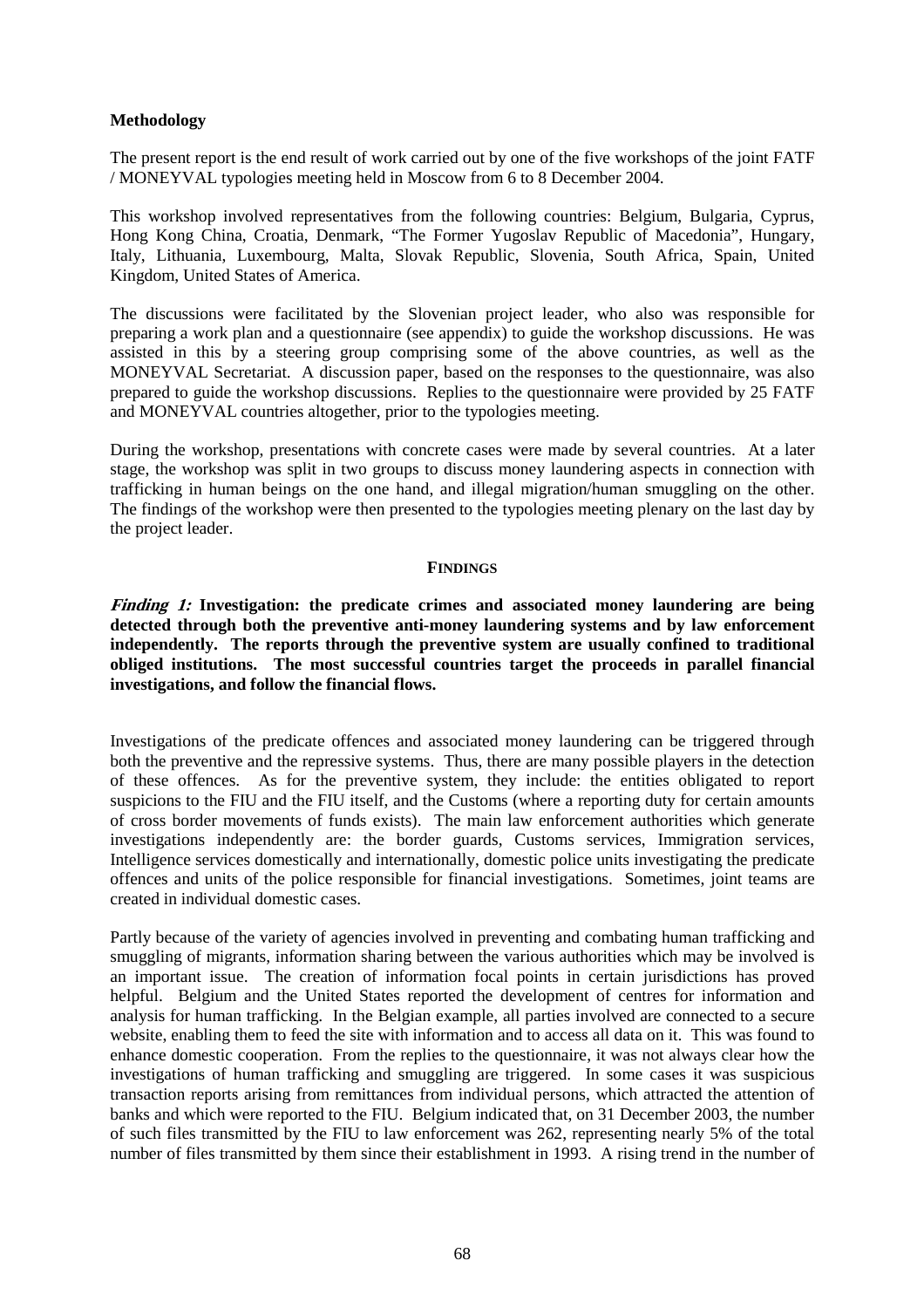these files has been noted over the last few years. In 2003, more than 11% of the files transmitted by the FIU to law enforcement related to this type of crime.

Other cases appear to have been generated by law enforcement domestically or in an international context (by international intelligence networks, on the occasion of a bilateral investigation – see typology 6, for instance). The police and the immigration services especially play an important role in the uncovering of human trafficking and smuggling, and the financial schemes that accompany them.

Special investigative means, in particular interceptions of communications, undercover operations – including the use of "front" shops/businesses – have been found to be useful tools to obtain evidence and information, including evidence and information about the proceeds generated by the criminal activities. Parallel financial investigations targeting proceeds (with the application of temporary measures) are leading to successful money laundering prosecutions and confiscation of proceeds in some jurisdictions, but, as noted below, this is far from universal.

As far as cross-border movements are concerned, the Italian experience has shown that analyses of the origin of funds declared at the border (where such a reporting duty exists) can provide a useful geostrategic overview. Such analyses have shown unexpectedly large amounts being carried by people from distant countries, compared to Italy's immediate neighbours. Random checks can then focus on perceived risk groups and facilitate the detection of undeclared monies (e.g., for the period December 1999 to June 2002: Euro 14,5 million was detected in connection with travellers from Hong Kong and from China). Recent cases have shown that Chinese criminal organisations present in Italy are involved in human trafficking.

It is interesting to note that social security and labour administrations (and inspectorates) – although they can be directly involved - have seldom been mentioned as sources of reports or information useful for human trafficking and illegal migration cases. Occasionally, the labour administrations have been useful to cross check data, for instance to confirm suspicions as to the real number of employees working for a business suspected of being directly involved in smuggling of workers/immigrants.

The limited role of the tax administrations was also observed, although they too have been mentioned occasionally as a source of information to cross check data. This was, perhaps, surprising because prostitution and shadow economy labour are areas of concern for these agencies in a number of countries. Health care systems, social workers and humanitarian organisations – likely to be confronted with the kind of distress generated by the exploitation of human beings – have almost never been mentioned in our research as sources of reports and intelligence.

During the discussions, some members pointed to the Brussels Declaration on Preventing and Combating Trafficking in Human Beings, adopted by the European Council in June 2003, which provides a useful starting point for European countries tackling these problems. It addresses issues such as the need for involvement of the civil society and the private sector in the fight against human trafficking, as well as the need to improve cooperation between origin, transit and destination countries. This illustrates, once again, the importance of international cooperation (notably between law enforcement agencies), considering the *cross-border nature* of the crimes.

#### **Finding 2: Profits and prices: information is fragmented**

It remains a challenge to estimate the overall profitability of human trafficking and illegal immigration globally. Indeed such an exercise could only be speculative, and would add little to estimates given in other published documentation.

To establish real figures from which possible extrapolations could be made would involve gathering a whole range of data. As noted above there are numerous factors which determine prices paid. Assessments of profitability derived from detected and documented cases in Slovakia indicated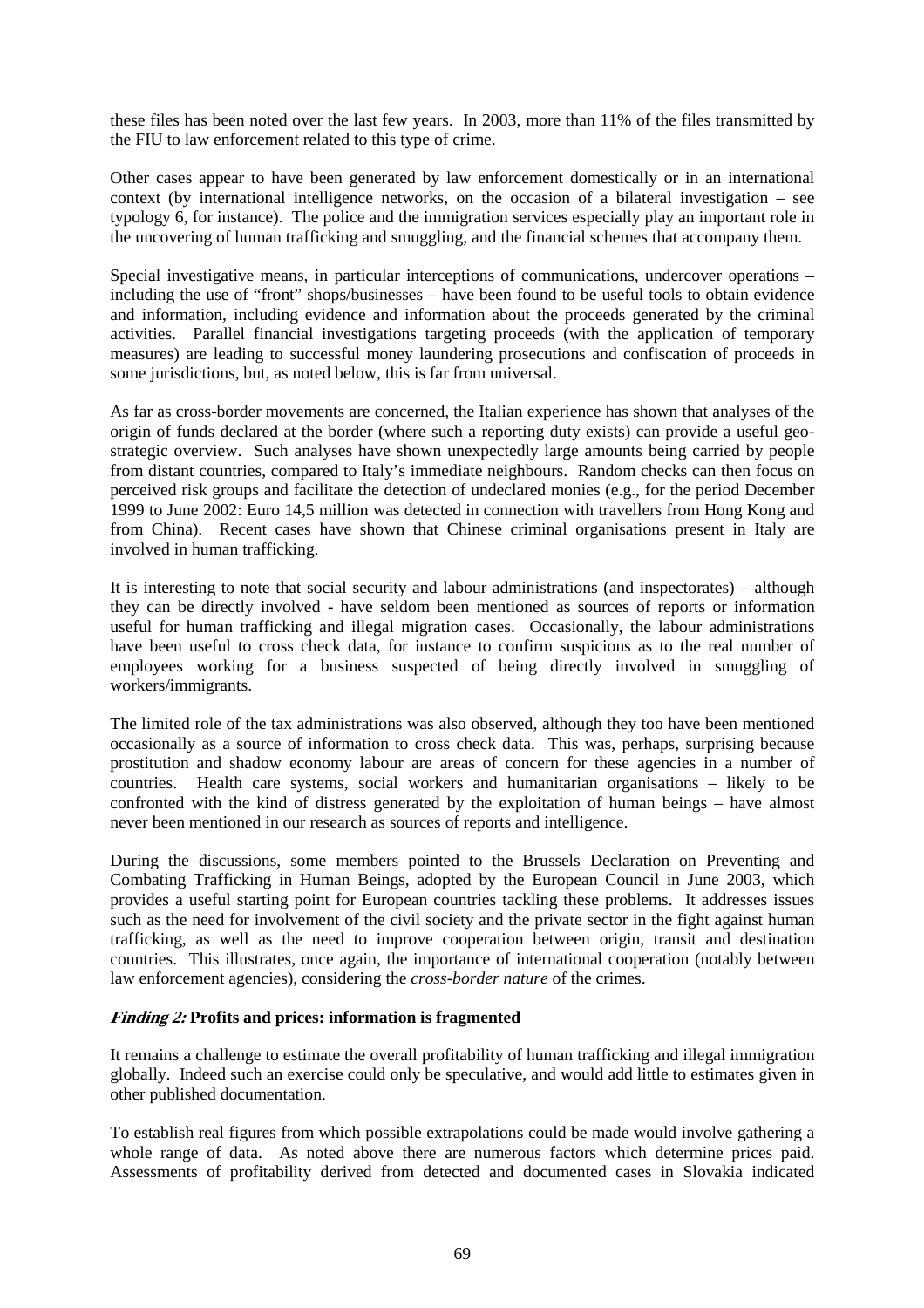variations from hundreds of Euros to several hundreds of thousand Euros. In order to assess the overall amount of moneys generated by a single transporting operation, one would need to assemble all the known costs incurred in the origin, transit and destination countries. For example, the only figures which appeared available to the Serbian authorities related to the costs for the transit of Chinese migrants through Serbia, for destination elsewhere.

Both offences generate much of their direct proceeds in cash and most of the direct proceeds are made, one way or another, by "working".

Information about prices charged is usually gathered by law enforcement intelligence. In some countries, it is believed that costs account for up to 50% of the prices paid. Costs include: bribes paid to facilitate the operation, payments for travel/transit, payments for accommodation/hiding in safe houses en route, special services (e.g., special security cross-border transfers).

## **Prices for human smuggling/assistance to illegal migration**

The figures available are the *prices* charged in individual countries. They range from about Euro 250 to USD 100,000, the most expensive country to enter being apparently the US, followed by Canada<sup>20</sup> and the Scandinavian<sup>21</sup> countries. The table beneath provides some examples:

| Route/country of destination                                                        | Average cost                             |
|-------------------------------------------------------------------------------------|------------------------------------------|
| To the USA, depending on route and origin                                           | $USD 1,000 - 100,000$                    |
| From China to Italy                                                                 | <b>USD 13,000</b>                        |
| From South Asia to Spain                                                            | Euro 6,000 (12,000 if false ID provided) |
| From North Africa to Spain                                                          | Euro 4,000 (6,000 if false ID provided)  |
| Through Hungary (from Russia to Western Europe)                                     | Euro 800 - 10,000                        |
| To / through Cyprus                                                                 | $USD 3,000 - 5,000$                      |
| From Slovakia to Italy                                                              | $USD 3,000 - 4,000$                      |
| For transit through "the Former Yugoslav Republic of Macedonia"                     | Euro 1,000-1,500                         |
| For transit through Serbia and Montenegro                                           | <b>USD 1,000</b>                         |
| Through Malta (from Africa to mainland Europe)                                      | USD 800 to 1000                          |
| To/through Croatia                                                                  | <b>Euro 500</b>                          |
| From Hungary to Italy                                                               | <b>Euro 500</b>                          |
| To enter "the Former Yugoslav Republic of Macedonia" from a neighbouring<br>country | Euro 250-300                             |

The factors determining the prices include:

 $\overline{a}$ 

The nationality and wealth of the prospective migrant.

<sup>&</sup>lt;sup>20</sup> The Canadian authorities, in a later comment, confirmed that "Smuggling fees charged to reach Canada vary by mode of transportation and by particular market. Anecdotal evidence obtained from smuggled persons suggests that these fees range from USD 20,00 to USD 60,000"

 $^{21}$  Prices of trafficking services for the route Sofia to Denmark or Norway are about 5,000 to 6,000 USD (source: CSD 2002 report on Corruption, trafficking and institutional reform)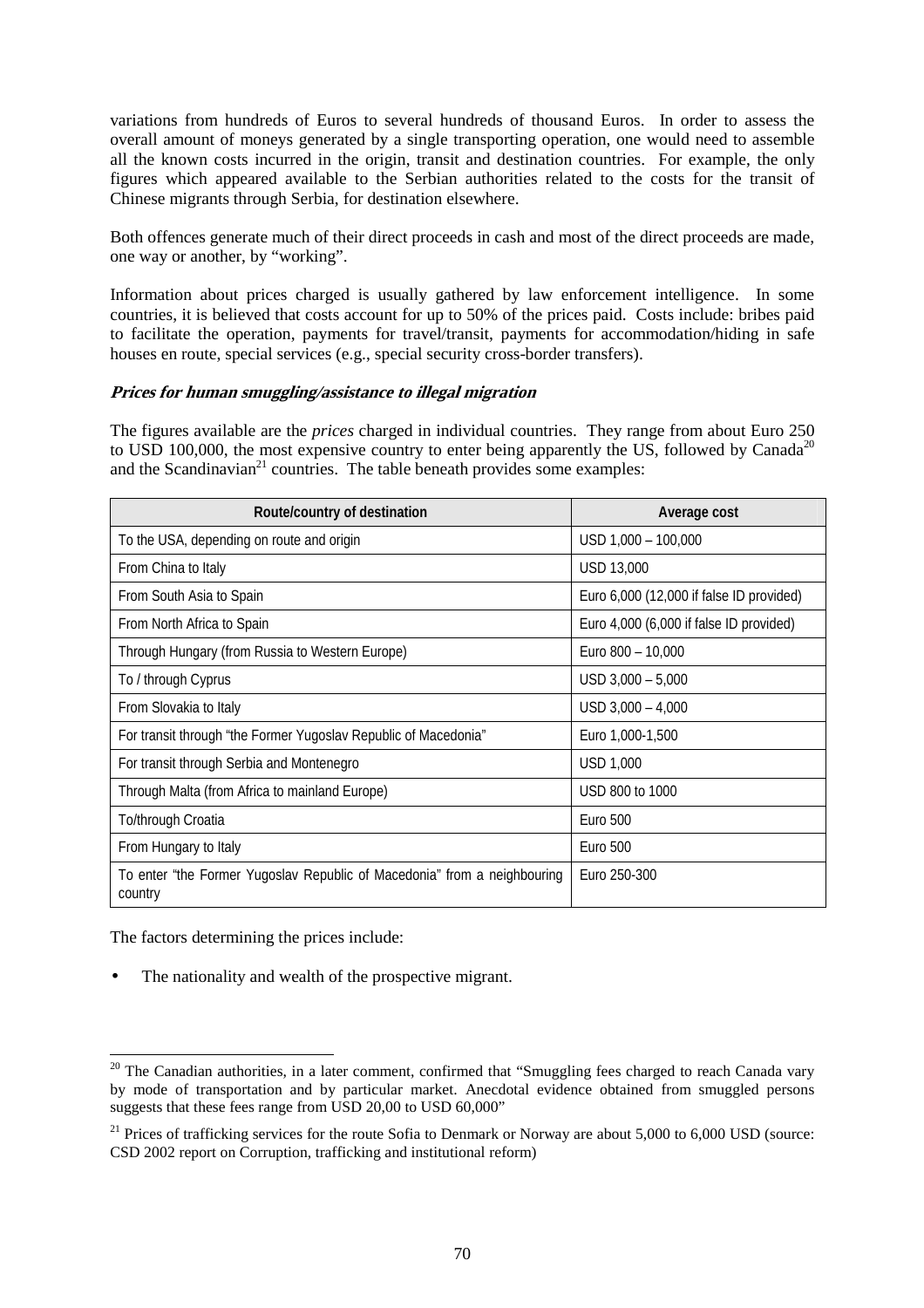- The risks involved in the journeys. The more secure borders appear to be, the more difficult (and therefore expensive) they will be to penetrate.
- The degree of professionalism of the "service provider": the Slovakian authorities, for instance, pointed out that, as a rule, well established and well organised criminal groups (usually top organised groups within the criminal hierarchy), with strong internal structures and wide sharing of responsibilities for the migrants, demand higher prices.
- The degree of comfort expected on the journey also had an impact on price, in the Slovakian experience.
- The attractiveness of the country of destination.

## **Prices for trafficking in human beings**

These prices are more difficult to assess. One of the possible reasons for this could be that this activity is conducted under an even greater "law of silence" (because of the use of threat and violence) than the activities involved in assistance to illegal migration. The price can also depend on the cost of the journey and the perceived "value" to the criminal groups of the victims.

Some countries have, nonetheless, been able to provide some overall figures. For example, Serbia and Montenegro reported that, according to earlier estimates, principal organisers of trafficking in women in their country could earn DEM 500,000 per year. Currently, it is estimated that profits from prostitution in Serbia alone amount to Euro 40 million annually, not including high class prostitution and proceeds from trafficking in women, which are considered to be significantly larger. Cases have also been reported where prostitutes were bought for 2,000 USD and sold after some time to another exploiter/pimp for the same or a higher amount.

Another phenomenon, reported by Italy, is the kidnapping of migrants. This illustrates how an illegal migrant case can turn into a human trafficking case. By relying on connections with Far East criminal organisations, a "batch" of Chinese migrants is "purchased" at an average price of Euro 5,000-6,000 per person. The transfer to Italy usually involves a stop-over in an eastern European country. The group is then handed over to the organisation which is responsible for smuggling the migrants across the Italian borders. Once in Italy, they are (unexpectedly) held captive until someone, either the relatives or their final employers, deposit a ransom for their release. The ransom amounts to over Euro 13,000. Should no one pay, the migrants are sold to another organisation or are enslaved in illegal manufacturing activities.

## *Finding 3:* **There are some parallels between the flows of persons in these cases and the money flows, although the payments for transportation in illegal migration can be split between the countries of origin, transit and destination; the profits from human trafficking are generally invested in the country of destination or origin**

Information provided by the countries indicate that the problem of human trafficking and smuggling translates geographically mainly into a south to north and east to west flow of persons. In Europe we have seen networks trafficking women from some non European Union countries into the European Union, notably the destinations being the larger developed countries in Western Europe. The newer members of the European Union currently remain largely transit countries. Outside Europe, Canada has become a destination and transit country for women trafficked for the purposes of sexual exploitation from China, South Korea, Thailand, Cambodia, the Philippines, Latin America, Russia, and Eastern Europe. Most transiting victims are bound for lucrative markets such as the United States. The money routes are often similar to the human ones.

There are some specificities, depending on the proceeds-generating (predicate) offences being considered.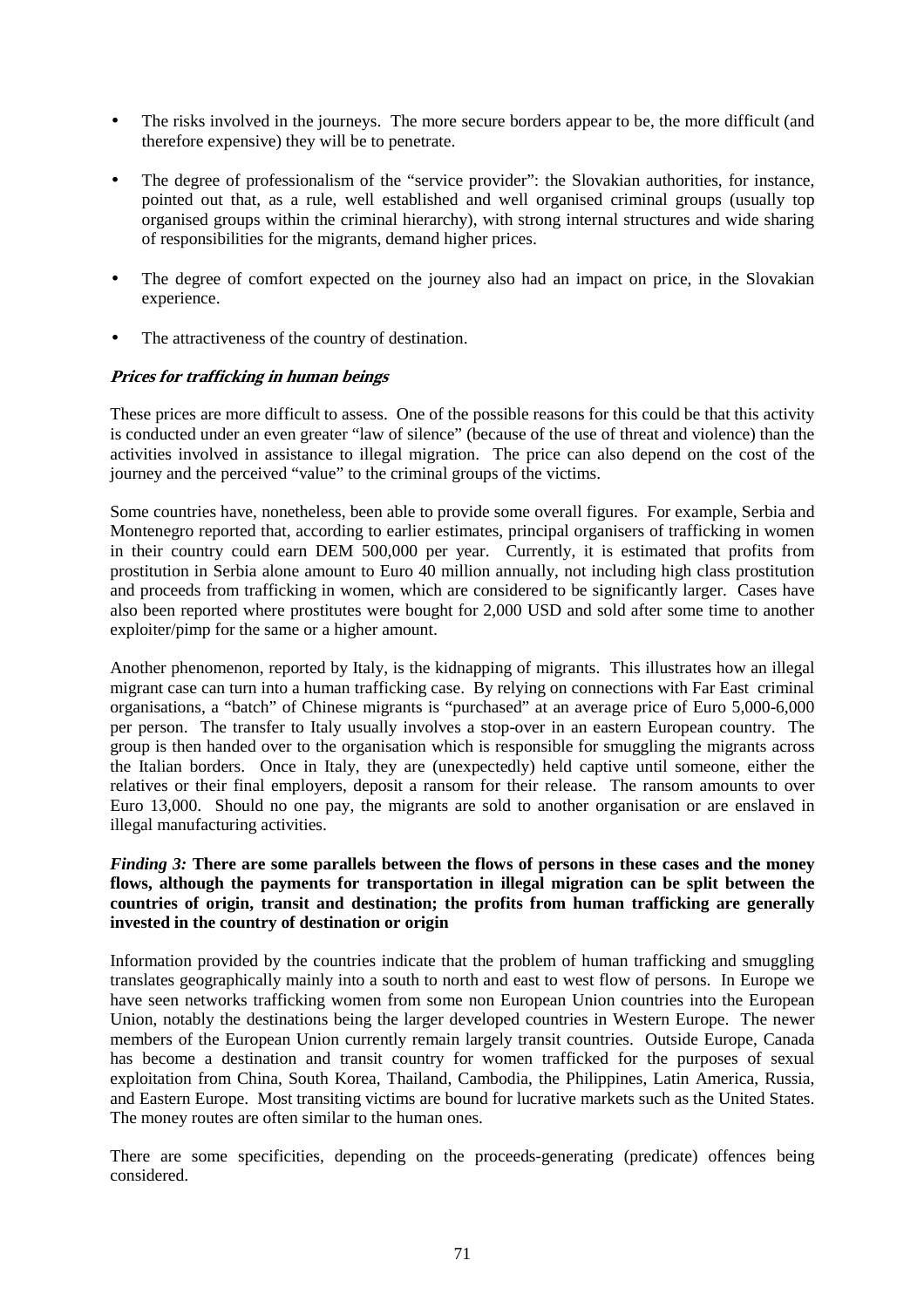For *illegal migration/human smuggling*, there is a payment made by the migrant to the criminals. The payment can take place at different moments:

- In advance, in the country of origin (sometimes as a contract on transfer, which can imply a multiplicity of attempts until the transfer succeeds).
- After the transfer, in the destination country.
- Partly in advance and completed at the end (the illegal migrants who cannot pay the whole amount will pay the balance afterwards).
- Step-by-step, notably when payments are also made in the transit countries or for certain services.

The moment of payment can sometimes depend on the ethnic origin of migrants: for instance, it appears that Asian migrants tend to pay at the end, whereas North African migrants pay in advance. It may also happen that a group of migrants has been "stolen" by criminal organisations other than the one which was to receive the shipment. In this event, the migrants are required to pay a second transfer fee before being released.

The experience of various countries shows that there can be a variety of actors with different tasks involved in such criminal activities. The Hungarian authorities, for instance, have identified no less than 7 different functions: recruiters, organisers, consignors, guides, transporters, falsifiers, hosts and hiders, watchers or guards etc. Occasionally, accomplices within law enforcement agencies (police, border guards etc.) would provide information on the best crossing points and periods for operations, or other forms of support. Various countries agree that many criminal organisations involved in human smuggling/illegal migration tend to have looser, horizontal structures - rather than hierarchical, more organised vertical structures. The consignor does not directly take part in the operations; he/she is in charge of the money movements and it is with him/her that the migrant is in closest contact, even when sums have been paid for different parts of the service (e.g., to the transporter).

For *human trafficking*, and leaving aside those cases which overlap with illegal migration/human smuggling, cash flows mainly take place between criminals (recruiters, transporters, exploiters etc.). The payments can be made in exchange for services similar to those set out above in relation to human smuggling/illegal migration, or for the sale of people from one exploiter to another. Australia underlined that, for the purpose of sexual servitude, in South East Asia girls are usually recruited through more informal and personal networks of extended family, friends and acquaintances, rather than institutional and sophisticated organised crime networks. Passports, visas and travel requirements tend to be paid by the recruiters, who are then remunerated by the "contract owner" based in Australia once the girls have arrived at their place of servitude. Law enforcement information indicates that there are instances of multiple "contract owners" for one person. The brothel owners jointly pay for one person.

The main goal and criminal profit of trafficking, however, remains slave labour (industry, services, prostitution). The criminal proceeds are thus generated throughout a continuous process where the victims are located. These profits are huge and need to be laundered. The direct proceeds of illegal migration offences are usually the payments for the whole trip. By contrast, in human trafficking, the direct proceeds can include not only the payment for the trip but the profits from servitude, which can be difficult to quantify. Ways to evaluate the real criminal profit derived from certain forms of slave labour in the industry (which would incorporate unpaid salaries which otherwise would have been necessary, social contributions, taxes etc.) were not discussed in detail.

Proceeds may or may not need to be transferred abroad. It appeared from the cases discussed that proceeds are either sent back to the country of origin of the victims/criminals, or were invested locally,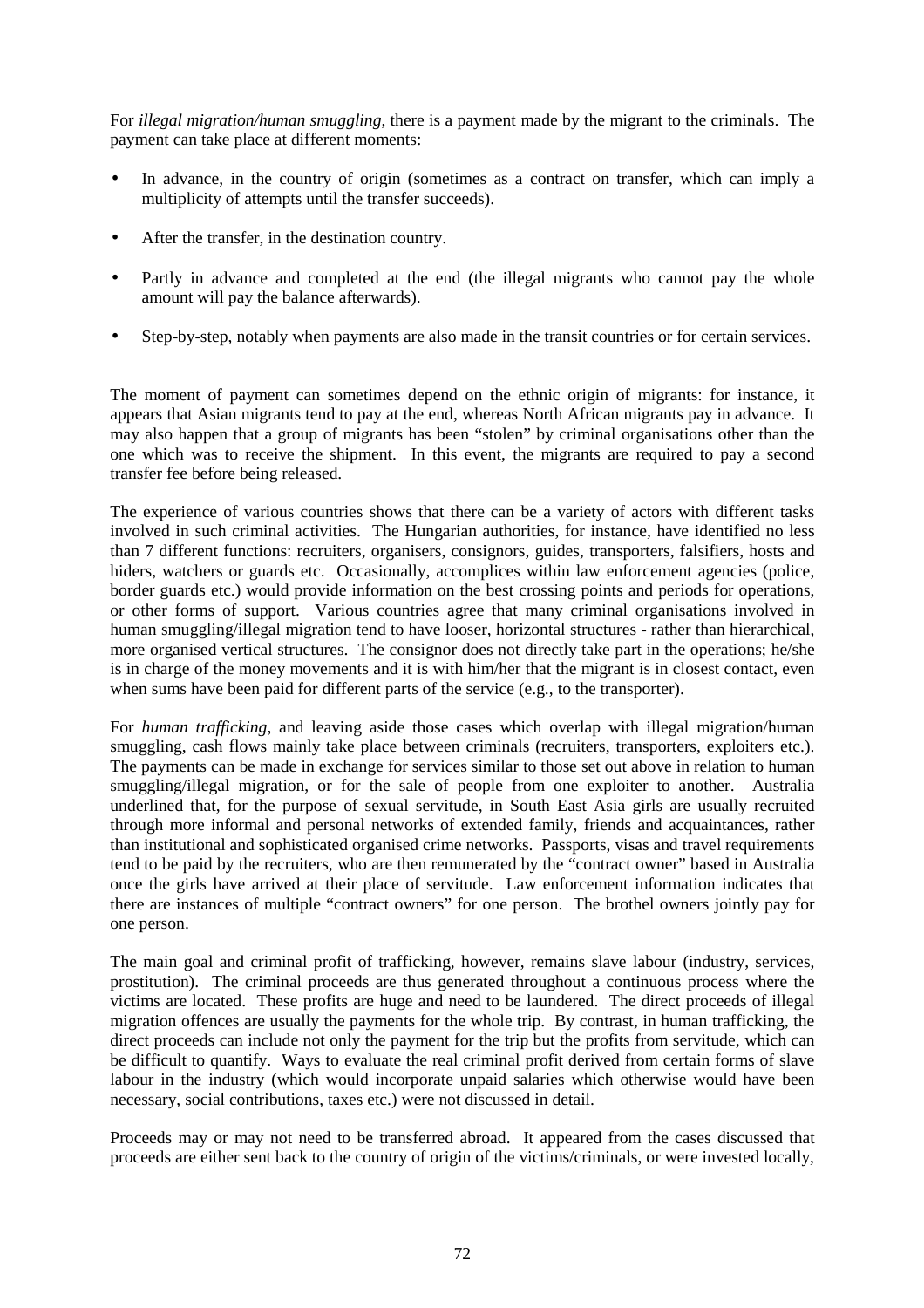where the exploitation takes place. It further appeared that monies are not usually transferred to "safe" countries for the purpose of dissimulation (as with some major proceeds generating offences.

## *Finding 4:* **There are many types of money transfers connected with these cases. They need to be carefully analysed to determine whether they represent evidence of the predicate offences or the laundering of criminal proceeds. Sometimes money transfers can be both. The sums may be capable of confiscation either as proceeds or instrumentalities.**

Because both offences generate much of their direct proceeds in cash and because cash proceeds often need to be sent abroad (where for example the criminal organisation has a recruiter in the country of origin and accomplices in the country of destination), the money transfers can play a crucial role in the hiding of proceeds. It, however, is often difficult to distinguish between those movements of money which, for example, represent simple payments to couriers (and can be evidence of the predicate offence), and the laundering of criminal proceeds through the various stages of classical money laundering (placement, layering, integration).

There are the patterns of particular money transfers or payment methods to persons facilitating human trafficking and illegal immigration, as well as the remittances, described in some of the replies, which are often sent back home to the source countries by or on behalf of persons who have been trafficked for prostitution. All such transfers, if identified, may be indicators of these offences, and evidence of the predicate offences. In some, but not all cases, they may also represent the direct proceeds of criminal offences. In some human trafficking cases, the victims themselves were reported as having been "used" in order to facilitate the movements of profit back to other members of the trafficking network in the country of origin. If not the victim, other intermediaries may be used, for instance to open a bank account for such purposes (see typology 2 below).

Reported cases in Europe show that human trafficking organisations extensively utilise the services of two wire remitters in particular to pay couriers and sometimes to collect fees from source and destination countries, and that identification of the wire remitters can be problematic.

Money remitters were also identified as being used for the laundering of criminal proceeds in both types of predicate offence.

Another money transfer, which, if identified, might lead to the detection of an offence of illegal migration, concerns the monies borrowed by candidate immigrants to demonstrate sufficient funds to support their residence in certain countries. Once the immigrant has been accepted, the money is paid back, often using money remittance services. Such transfers might constitute evidence in an illegal migration case and might be confiscatable as an instrumentality rather than as proceeds. It is noted that the potential importance of such remittances as indicators of crime also could easily be overlooked by law enforcement/obliged entities/supervisory authorities, given that money remittance services were developed to assist migrant workers to send part of their earnings home to relatives.

## *Finding 5:* **Some vehicles – in particular money remittance services - are more frequently used than others, though no new money laundering techniques were identified**

No novel money laundering techniques have been identified which can be uniquely associated with these offences.

From the replies provided, it appears that the criminal profits in these cases also include proceeds which are used immediately for daily living and for the acquisition of consumer goods (including vehicles), while other amounts are ultimately integrated through investment in real estate and businesses.

As with other cash generating criminal offences, a practical question for investigators and prosecutors is when can laundering be charged. It was noted by some countries that reported in this project, that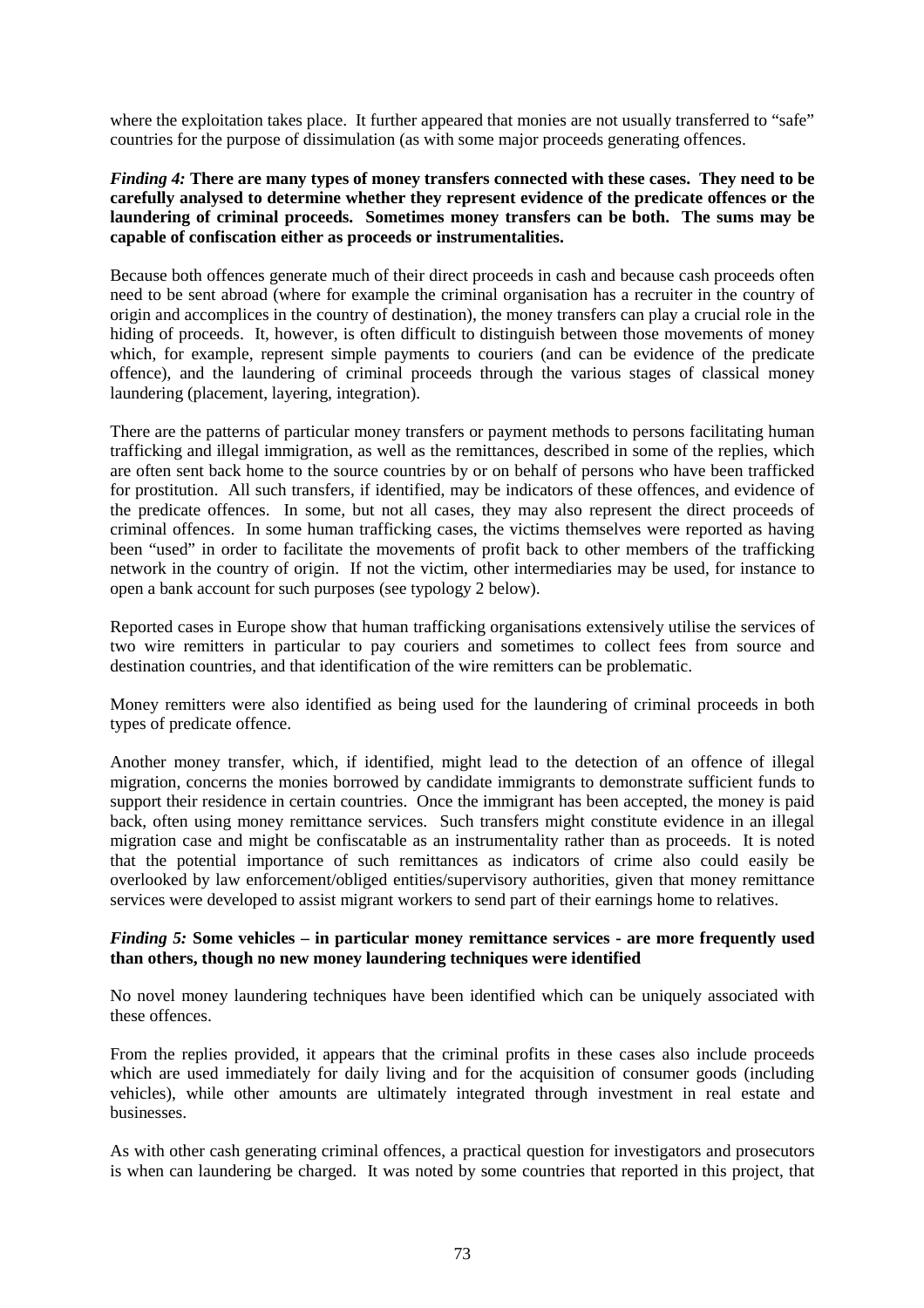the legal structure and/or practice in these jurisdictions allowed for the possession, acquisition or use of consumer goods to be considered as laundering offences, while in others, only the accumulation of proceeds and the various movements (layering) and their subsequent introduction into the legitimate economy (integration) constitutes laundering.

It appears that there are some region-specific patterns. Reported cases, mainly in Europe, appear to show profits at the final stage of the laundering process being invested in banking and insurance products and in real estate or businesses. In other areas (e.g., Asia), underground banking systems (Hawala and Hundi) are being used to retain criminal proceeds.

It appeared from the cases presented and the information submitted by our respondents that some techniques are used more often than others.

## *Frequently used money laundering techniques (bearing in mind finding 4)*

- Wire remittance services appear to be a very common means for transferring/laundering proceeds from illegal migration and human trafficking. These services were involved in one way or another in the vast majority of cases described. The following patterns were observed:
	- Smurfing/structuring sometimes the same persons perform a number of transactions with the same or different service providers over a short period of time.
	- Use of false identification documents or those of illegal migrants or victims of trafficking.
	- A remittance service being used together with an associated economic entity (e.g., travel agencies. In the United States, these are sometimes reported as being used as fronts for migrant smuggling and trafficking, with the proceeds being reinvested as an income of the travel agency - see typology 8 case C below).
	- Clients being accompanied by other persons (the real client).
	- Cash being sent by different senders to the same person abroad.
- Use of other money transfer services (e.g., telegraphic transfers or postal money orders).
- Use of cash/body couriers (often for large sums).
- Use of underground banking structures (including unlicensed money remittance businesses).
- Purchase of real estate, vehicles and other tangible objects, mostly registered under different names.
- Investments in legal cash based business activities (bars, restaurants and the like); in several cases the businesses were of the same ethnicity as the victims of the human trafficking; in a number of cases, victims of human trafficking/migrants were "employed" in these businesses.

## *Less frequently used money laundering techniques*

- Use of non-resident bank accounts.
- Purchase of gambling chips in casinos.
- Use of "back to back" loans (the proceeds are used to guarantee a loan and once the latter is granted, it is repaid with the proceeds – see typology 10).
- Loans given to legal persons in cash.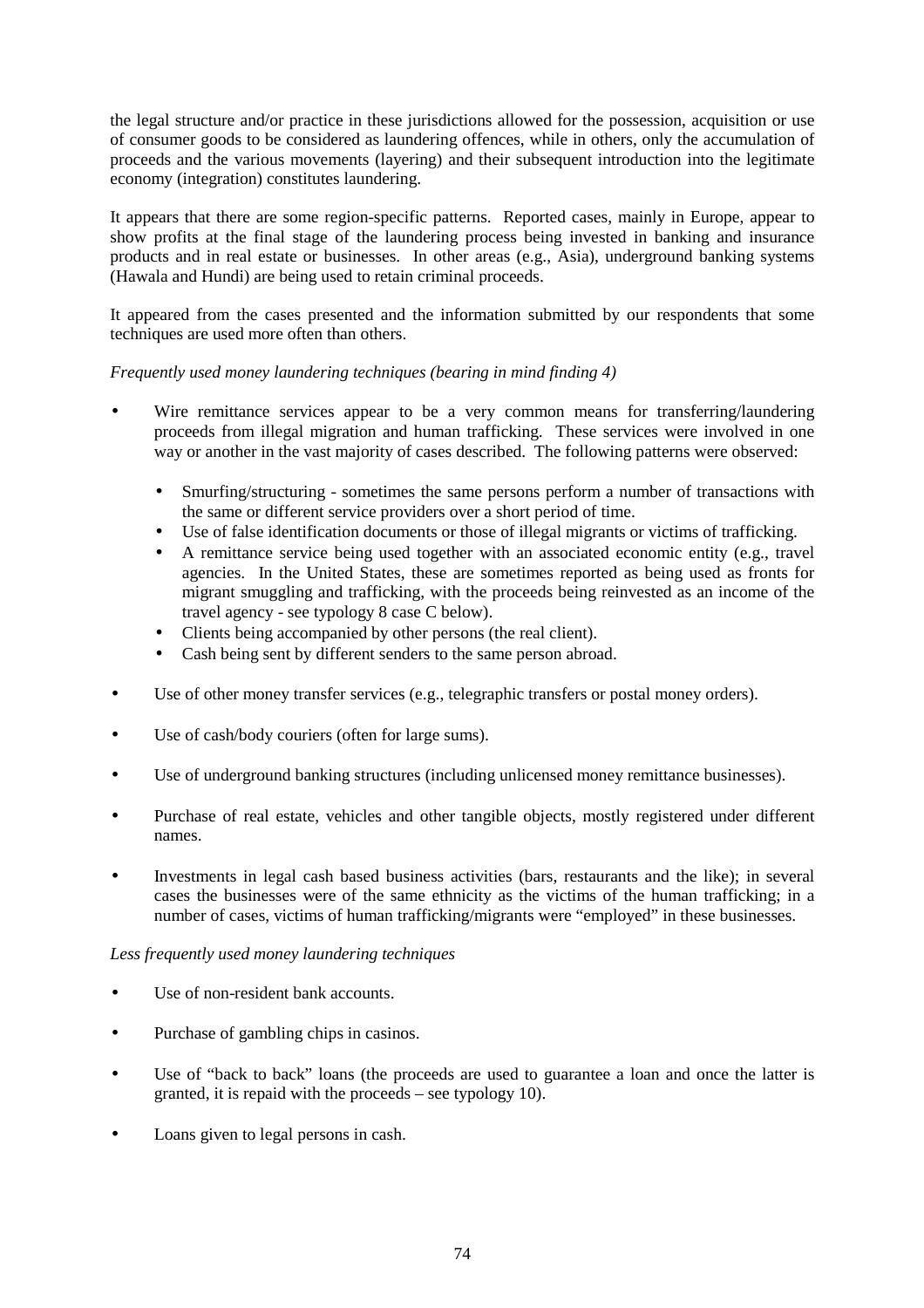• Monies being sent by different senders to one person of standing in the same ethnic community and he / she then sends large payments abroad.

Indicators related to money laundering associated with human trafficking and illegal migration have not yet been identified in a number of countries and information and experience is still lacking in respect of the proceeds generated by these offences.

The following indicators were, however, noted in the cases reported by some other countries:

*a) Where the financial system is used:* 

- Structuring of funds below cash reporting limits, often using international money transmitters, and exchange offices which carry out such functions (remittances often being sent to sensitive jurisdictions). It is pointed out that repetition of such transactions (with the same people as receivers) and the sensitive nature of the countries of destination are often more important than the amounts.
- Use of the same financial institutions and the designation of the same beneficiaries.
- Atypical or uneconomic or unjustified fund transfers to and from jurisdictions.
- Depositing money in small amounts but where the totals are large in a short time.
- Important transfers on accounts, followed immediately (the same day) by important and repeated cash withdrawals.
- The involvement of high risk countries.
- The existence of unrealistic wealth compared to the client's profile.
- The presence of an accompanying person whose role is unclear.
- Use of fictitious documents, and sometimes fictitious companies.

*b) Where the criminal funds have been incorporated into the activity of a legitimate business, the nonor under-reporting of income/non-submission of tax declaration for the entrepreneurial activity is quite a common pattern.* 

In certain countries, the analysis of the laundering of proceeds from human trafficking and smuggling of migrants is currently under way and although some patterns have already been identified, it could be that further, important connections might be established between these predicate crimes and certain business activities already identified as vulnerable to, and responsible for money laundering (e.g., in Italy: textile import, leather manufacturing and trading, and restaurants run by Chinese nationals – see under typologies). The money laundering indicators already identified with regard to these businesses are the following:

- Financial turnover of the company which is overlarge compared to the commercial turnover (unprofitable firms).
- Overlarge profit compared to the commercial structure (little staffing, low real commercial activity, no adequate facilities etc.).
- Use of locals to manage an ethnically-based business (Italy pointed to Italians running Chinese businesses to facilitate relations with financial intermediaries).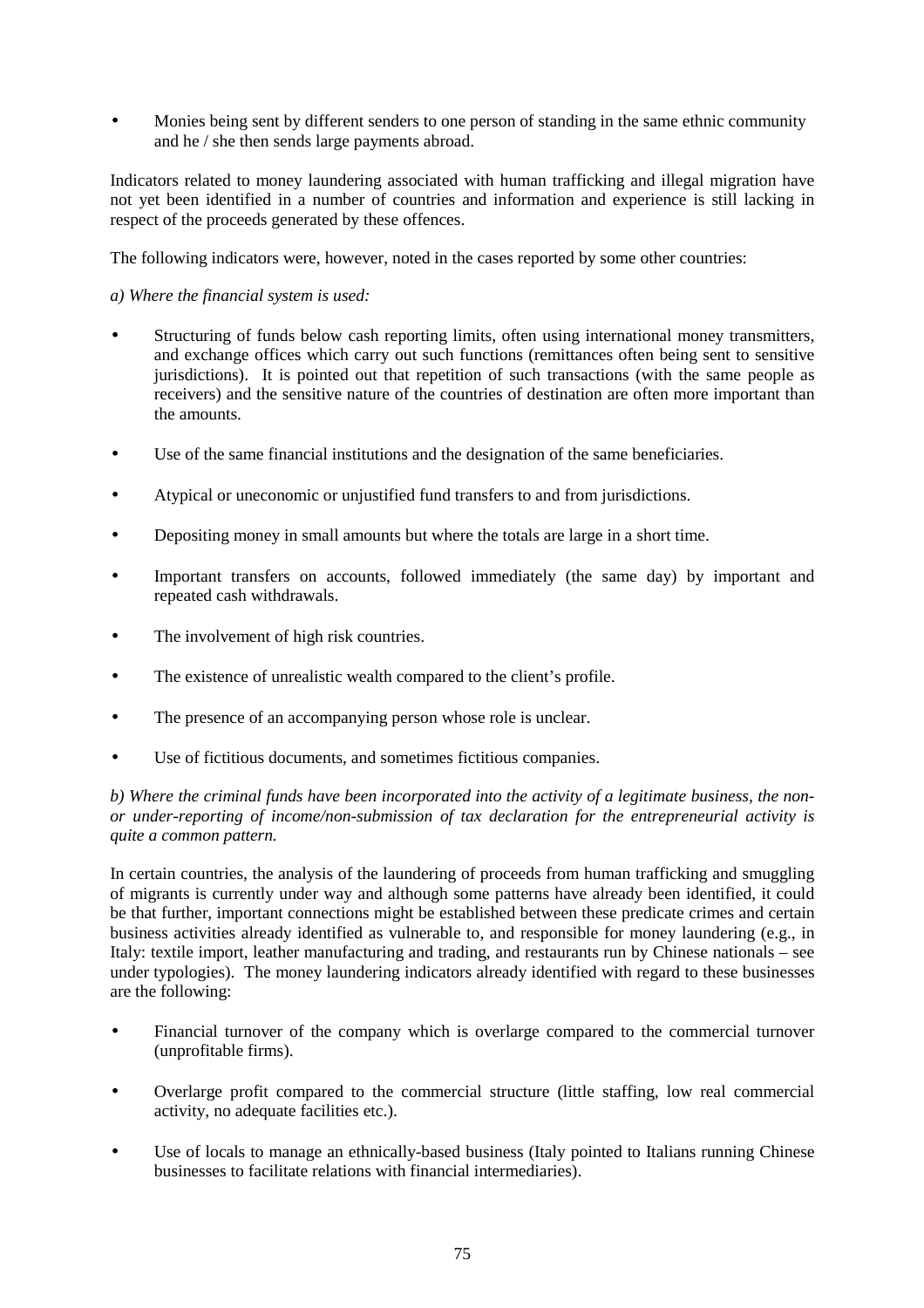*c) Indicators identified in the framework of other schemes include:* 

- The non reporting of transborder cash movements.
- The registration of goods, purchased with criminal funds, under other names (relatives etc.).

## *Finding 6:* **In many human trafficking/illegal migration cases, criminals launder their own dirty money**

While the use of professional launderers is reported in the United States, Italy and Russia, in many cases it was observed that criminals launder their own proceeds. It was noted that this has implications for those countries which do not recognise "own proceeds" laundering as a category of the money laundering offence (see below).

# **TYPOLOGIES**

## **Typology 1: Money Remittances (two money remittance networks in particular and foreign exchange offices providing similar services etc.)**

As noted, the use of money remittance services is a recurring theme so far as the financial aspects of human trafficking and smuggling of migrants is concerned. It appears that these services, which are used by migrant workers to transfer part of their earnings to their families abroad, and are also used by illegal migrants to pay their fee/debt and also for the criminals involved to launder proceeds. Various reasons for the use of these services were given. The most common ones were: the simple fact that remittance networks around the world are very developed and provide fast and less expensive transfers; the ease with which insufficient or, in some cases counterfeit identification can be used; the lack of limitation on the number of times such services can be used in any one day; and the lack of proper oversight of many such agencies, including in some countries the lack of clear data or information as to the number and types of entities providing these types of services.

## **Case Example 1**

In all cases dealt with by the Slovenian FIU, the suspects used a particular money remittance service network for their money transfers. The fact that the suspects were the recipients and at the same time the remitters of money in the transactions concerned caused problems for law enforcement. It was not clear whether these transactions were part of the perpetration of the predicate criminal offence of illegal migration, or whether they were to be considered as money laundering. Notwithstanding, the FIU found out that the money, which the citizens (refugees) and Slovene citizens (organisers) received from abroad, did not derive from payments for legally performed business activities, because there were no such businesses registered, which could result in legitimate earnings. In addition to the exchange of the amounts from foreign currency into Slovene *tolars*, which is a characteristic of the first stage of money laundering, and immediate remittance of the dirty money abroad, it was possible to infer that a criminal offence of money laundering was committed. This was based on the fact that the suspects used one of the most expensive systems for their remittance abroad. The organisers had to pay very high fees to the banks for the executed money orders through a particular money remittance network, which for asylum holders are considered to be economically illogical transactions. Another fact which raised suspicion was that the Slovene citizens (the organisers) though receiving the money through the particular money remittance network had not submitted their income tax statements to the Tax Authority.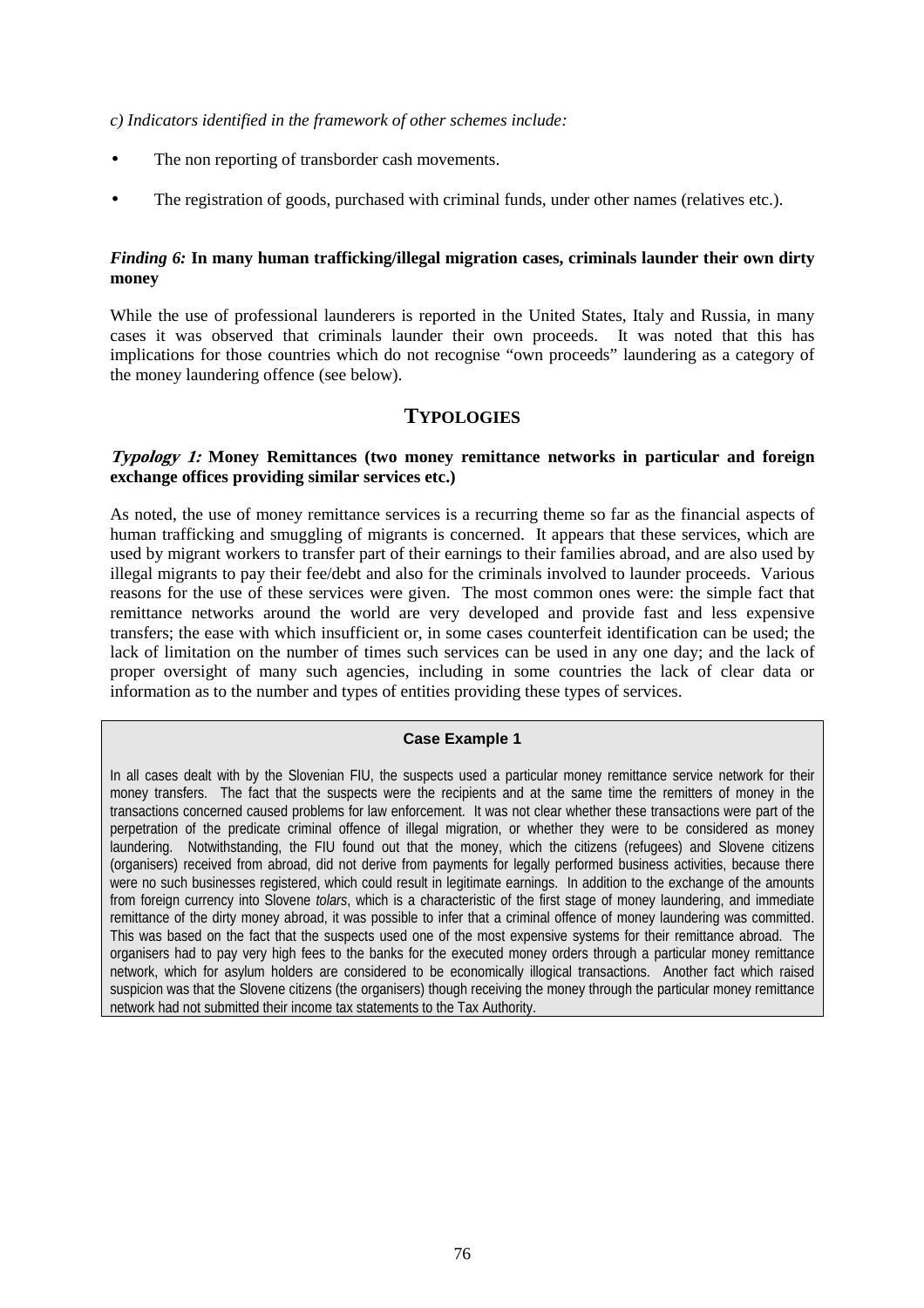#### **Case Example 2**

During the period of July 2001 – September 2003, two sisters received remittances for a total amount of Euro 950,000 on accounts held in Bulgarian banks, and also through agencies affiliated to a particular money remittance network. These remittances were made by different persons based in Syria, Lebanon and France. Some of these remittances were ordered by Bulgarians. Information provided to the FIU by the Bulgarian law enforcement bodies revealed that these sisters were engaged in organising prostitution, and human trafficking and that they possessed large amounts of money, several cars and drivers. The problems for law enforcement were the lack of full identification of the ordering customers, and the fact that the sums were structured in small amounts, ranging from Euro 500 to Euro 6,000. Once the funds arrived on the accounts, they were drawn off immediately in cash with the justification that they were destined to relatives of the ordering customers. The case continues to be under investigation.

A typology involving exchange offices is set out under typology 3.

## **Typology 2: The Use of Intermediaries (or "straw men")**

Intermediaries (or "straw men") are used to perform different kinds of transactions, whether in the banking system or in relation to transfers using wire remittance services. They appear to be used typically as a screen between criminals and financial operators, or for smurfing in order to avoid the reporting threshold.

#### **Case Example 3**

One of the reported files concerned an Asian student residing in Belgium who had opened an account with a Belgian bank. Shortly afterwards a Belgian restaurant owner of Asian origin was given power of attorney on the account. During one year the account exclusively showed international payments from Central Asia featuring the same clients. The funds were first withdrawn in cash, first by the Asian student and later by the restaurant owner. According to information obtained by the Belgian FIU, the student had a temporary student visa so he was not allowed to perform any professional activity in Belgium. Police intelligence revealed that the restaurant owner was known for accommodating Asian nationals residing illegally in Belgium. The student, who did not have any official income, clearly acted as an intermediary to open the bank account for the restaurant owner, who also performed cash withdrawals as he had the power of attorney for the account. The international transfers were apparently destined to him. The file is currently under police investigation.

# **Typology 3: Cash Couriers**

Cash couriers are often used for facilitating payments and moving money back to source countries in these types of offences. In general, they seem to be used for the movement of larger amounts. The role of the courier may be limited to a short period (for instance the time needed to perform a transaction – see case below involving exchange offices). The courier may also be closely connected with the criminal group. The use of body couriers is referred to in typology 8, case A.

## **Case Example 4**

In several files Ecuadorian and Dominican individuals performed transfers through international payment systems in Belgium. For some months they repeatedly went to the same exchange offices, sometimes several times a day. The beneficiaries of these payments, on average some 500 EUR, were individuals in Ecuador and Dominican Republic. Given that the individuals involved did not have any professional activity in Belgium or abroad these transactions did not have an economic justification. Moreover, the individuals were not domiciled at the address that they had stated and this address also featured in another file that had been transmitted by the FIU to law enforcement for exploitation of prostitution and/or trafficking in human beings. The Belgian FIU already knew various Ecuadorian individuals from other reported files dealing with this type of offence, as did the police. These files are currently under police investigation.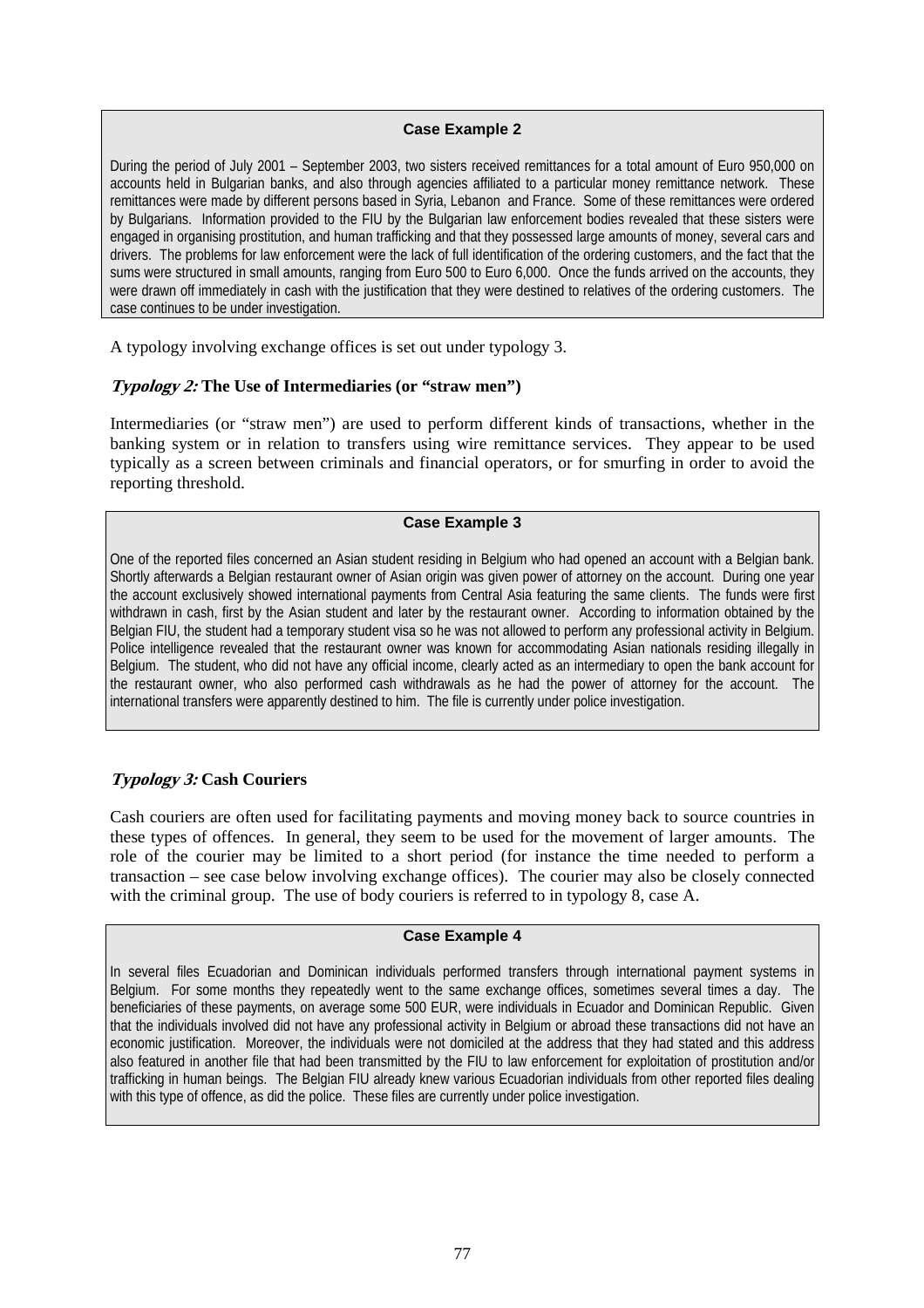## **Typology 4: Use of Victims to Perform Transactions**

In the case of trafficking in human beings, it is not uncommon that the victims themselves are used to perform transactions under their own names or using other ID documents. The technique is used for the purpose of smurfing or to hide the real purpose of the transaction/the identity of the criminals.

#### **Case Example 5**

A person performed several times in the same week telegraphic transfers to country A. This person signed the transfers even when they were made under different names, since women were brought in by the person to open accounts using passports and identification documents from country A. The listed occupation of the customers was "receptionist", all in the same location.

## **Typology 5: Participation of a Second Person**

Several cases have been described, where a second person is involved in the performance of the transaction, mostly at the same time. The role of the second person is usually unclear but often, he or she seems to be in some kind of supervisory position (handing over money, giving instructions etc.). Below are three cases, which have been reported by Australia as possibly connected to human trafficking for sexual servitude, but not with a structuring scheme.

## **Case Example 6**

A woman performed regular and multiple transactions at the same location, although not a customer of the banking institution. Telegraphic transfers for amounts around AUD 9,000 were obtained, and a second woman was used to authorise the transfer (by signature). The second woman appeared to be heavily reliant on advice and followed the instructions of the first woman

## **Case Example 7**

A person conducting transactions queried requirements for completion of documents, and obtaining of relevant information (including identification documents and contact details). A woman not conducting the transaction actually handed over money and left before the transaction was completed.

## **Case Example 8**

A customer purchased telegraphic transfers to country A at a rate of 10 to 15 per month. A second person actually completed the transactions on behalf of the customer. In the majority of instances, the funds were described as "gifts".

## **Typology 6: Atypical Fund Transfers**

Below is an example of a major case which was identified in one country on the basis of suspicious transactions reported to the FIU. At the same time, the suspect was under investigation by another law enforcement agency in a second country. The size of the proceeds identified and ultimately confiscated appears to be the result of concentrated investigative work performed by agencies in different jurisdictions, good international cooperation on evidence gathering and asset tracing, and by painstaking monitoring of the suspect's activities.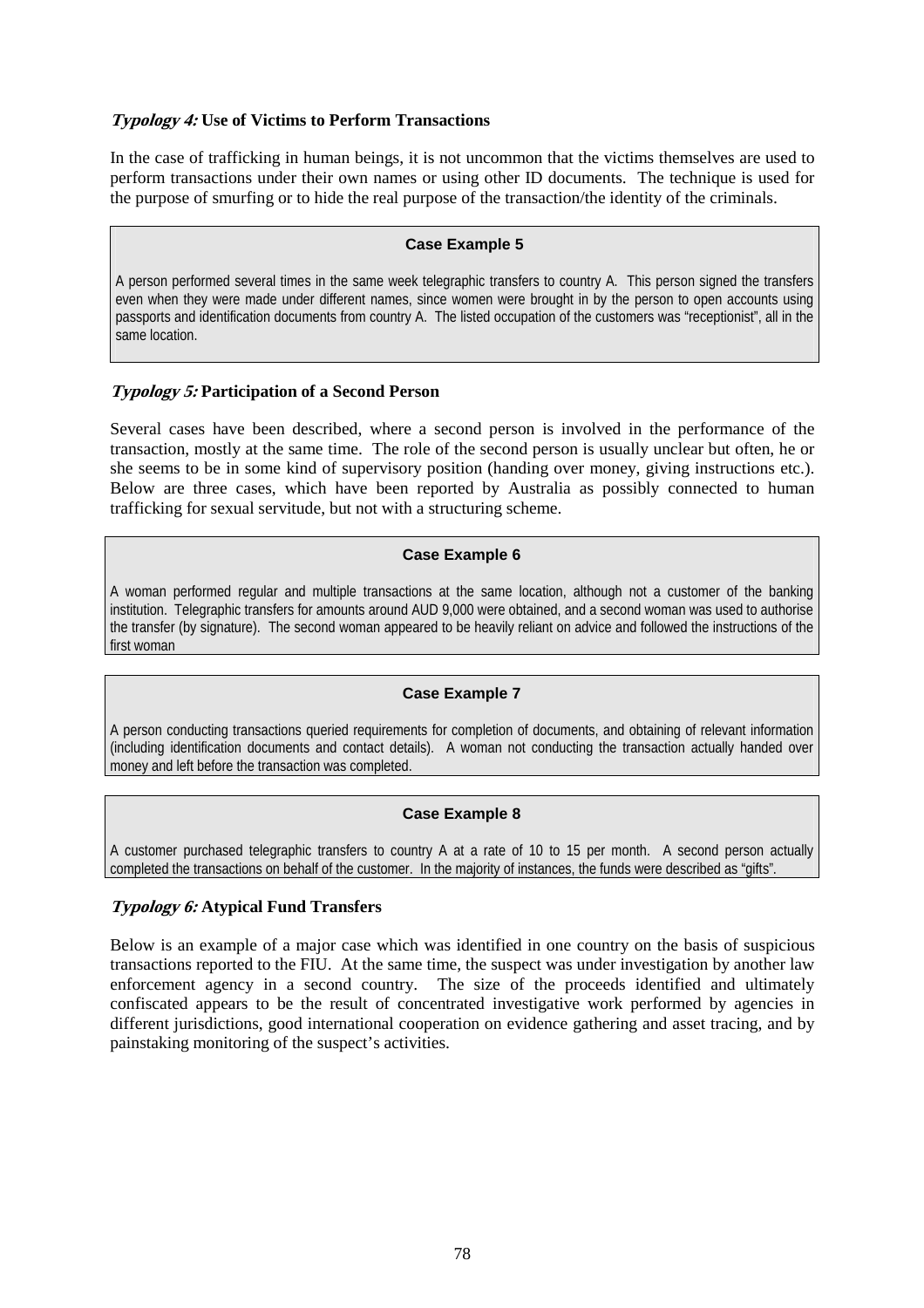#### **Case Example 9**

A major alien smuggling and money laundering case in the Netherlands began with suspicious transaction reports concerning transactions at a local Hong Kong, China bank in which large amounts of money were deposited into accounts and immediately followed by outward remittances into a personal account in the Netherlands. Following the STRs (in 1999), the FIU launched an investigation into the account of Z., from which an address in the Netherlands was established. The Hong Kong, China FIU contacted the Netherlands National Police Agency for background enquiries and was told that the Agency had already started an investigation into Z.'s syndicate involving the smuggling of aliens. Z. was a kingpin in a dismantled alien smuggling organisation in the Netherlands. She coordinated with her accomplices for the purpose of smuggling mainland Chinese through Russia, Ukraine, Turkey and Slovakia into Western Europe. The final destinations were Canada, USA and Mexico.

The Hong Kong, China FIU identified five accounts held by Z., with a total amount of USD 283,000. The information was passed to overseas counterpart agencies. Throughout the period, the FIU continued to monitor the cash flows and the updated balance amounted to over 2 million Euro. To avoid suspicions, Z. appeared to use several bank accounts in various countries in her own name or in the name of facilitators to hide and launder the illegal proceeds. Funds were wire transferred to foreign accounts. The investigation by the Hong Kong, China FIU also revealed that Z. had also triggered 8 STRs for purchasing casino chips with both Dutch and foreign currencies (cash) in a state run casino. Z. was arrested in the Netherlands in June 2000 and convicted in October 2003. She was sentenced to 3 years and 6 months imprisonment. In January 2004, a Dutch court made a confiscation order for 8.7 million Euro, representing unlawful gains. Overseas police agencies also arrested several persons abroad and restrained assets, including real estate and accounts situated in foreign countries.

# **Typology 7: Use of Underground Banking**

As is well known, underground banking operations are difficult to detect and trace because of their nature. The system implies the existence of a well organised network of correspondents and a high level of internal discipline and trust. The system is often found to be used by particular ethnic communities.

## **Case Example 10**

Immigration and Customs Enforcement (ICE) agents found that by posing as a smuggling organisation, they would have been able to charge a USD 35,000 transportation fee to smuggle each National from the People's Republic of China, located in Thailand, to New York. The criminal organisation often charges these individuals upwards of USD 85,000. The criminal organisation would receive payment for the smuggling before arrival of the Chinese nationals and pay the agents posing as the smuggling organisation. The remaining profit would then be kept in a system of underground banks, thus making the tracing of the profits extremely difficult. The profits would then be sent via wire transfer to Bangkok, Thailand or Hong Kong, China under a false name.

# **Typology 8: Use of Businesses**

Businesses are associated in various ways with human trafficking and smuggling of migrant schemes. They can be used as facilitating or as money laundering devices, and sometimes as both. In other cases, they are fronts, with no or little activity corresponding to the one for which they are officially registered.

Well-documented cases on the use of businesses often reveal a variety of patterns concerning the transfer of funds, their accumulation, their conversion and investment.

It is difficult to identify common denominator as to the types of businesses used in these types of case. Often, the businesses are directly involved in cross border activity (travel agencies, money remitters etc.). But this is not always the case, and cash intensive business concerns regularly feature in the reported cases. It is thought that some of the profits from these offences is ploughed back into these businesses.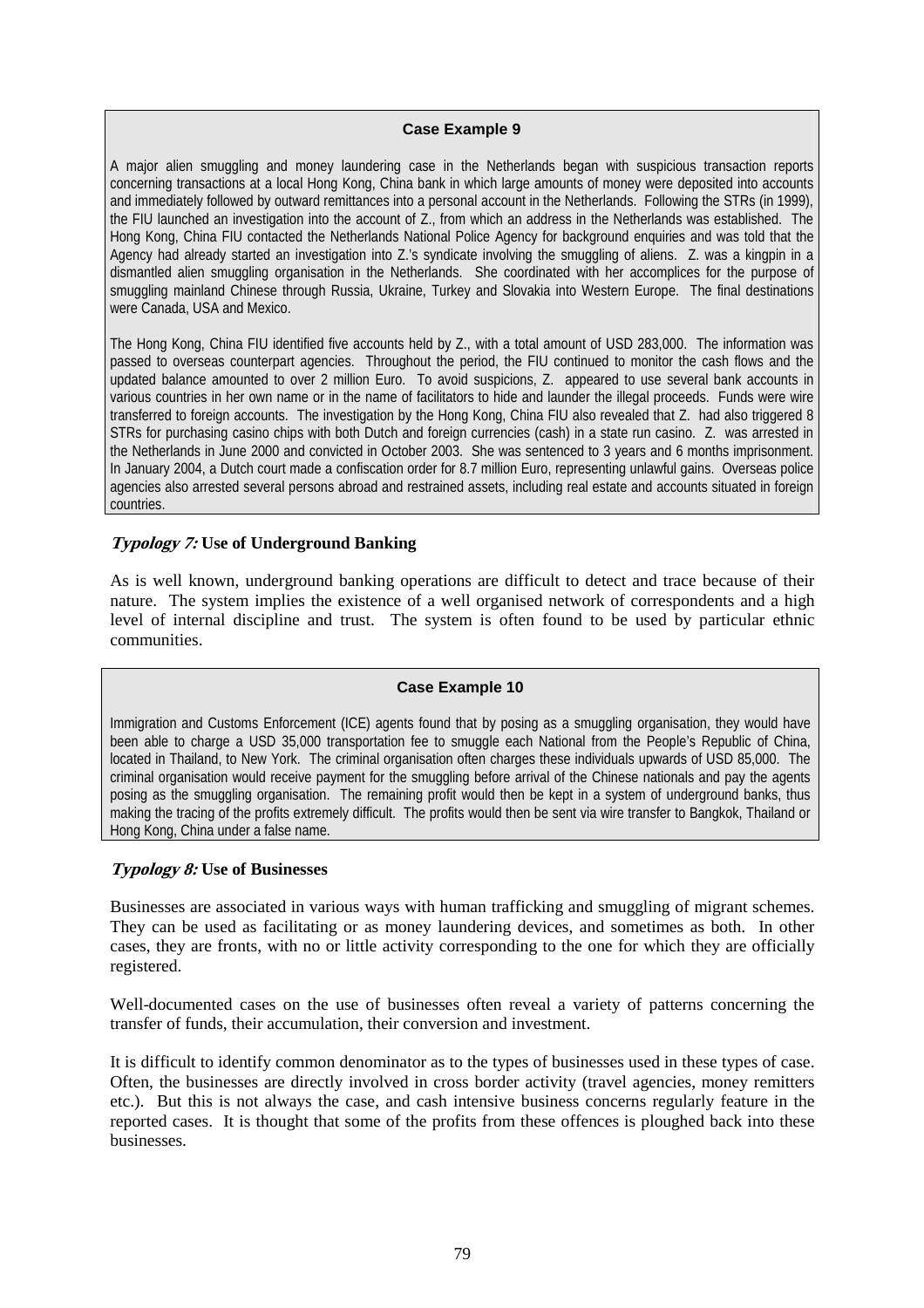#### **Case Example 11 – A restaurant**

Through investigative efforts it was revealed that a Chinese restaurant and two other Asian restaurants located in New Mexico were engaged in multiple violations of federal and state law. The violations included money laundering, harbouring illegal aliens, inducing illegal aliens to come to the United States, conspiracy, and multiple state charges related to labour law.

This investigation showed that, after being smuggled into the United States, the undocumented migrants would all live in the same house provided by their employers and work at their employers' restaurant six days a week for twelve hours a day, earning a substandard wage. This wage was used to repay smuggling debts that were incurred in both China and the United States. Some of the smuggled aliens borrowed money from a loan shark in China and would send their wages, via wire transfer, to China in order to repay the loan. The other smuggled aliens would use their wages to repay the owner of the restaurant, since he had paid the smuggling fees for the aliens. These fees ranged from USD 40,000 - 60,000. The US Immigration and Customs Enforcement (ICE) agents conducted surveillance and notified the Department of Labour of the investigation. By comparing the reports filed with the Department of Labour and the notes taken during surveillance ICE agents noticed that the businesses were only reporting 40% of their employees.

ICE executed 10 simultaneous search warrants. During the execution of the warrants ICE agents found 28 undocumented aliens. Additionally ICE discovered accounting ledgers, which identified approximately USD 2,000,000 in unreported proceeds. ICE agents found that the proceeds were being sent to China via money wire, mail, and body couriers. ICE seized two bank accounts worth USD 50,000 and 28,000 respectively. The Asset Identification and Removal Group is attempting to identify other real properties and assets owned by the group.

## **Case Example 12 – A money transmitting business**

The US Immigration and Customs Enforcement (ICE) offices within the Arizona corridor are investigating a criminal enterprise responsible for smuggling undocumented aliens (UDA's) into the United States and transferring of the illegal proceeds from the smuggling operation via money transmitters. A common practice that alien smuggling groups utilize in the Arizona corridor is to secure a small down payment from the smuggled migrants before they leave Mexico. Prior to crossing the border, the migrants must provide the smuggler a name and contact number for a relative or prospective employer in the United States who will guarantee the remainder of the smuggling fee and air fare to their final destination in the United States. After crossing the border the smuggled migrants are temporally staged in Phoenix or Tucson. From there the smugglers contact the guarantor who then sends, by wire, the remaining smuggling fee.

In this particular conspiracy, ICE agents learned that the alien smuggling family operated their own unlicensed money transmitting business to further conceal their illegal activities. The investigation is focusing on violations of alien smuggling, conspiracy to commit alien smuggling, and money laundering.

On April 19, 2003, special agents assigned to an Asset Identification and Removal Group seized an un-liquidated investment account belonging to the family. The un-liquidated investment account was valued at USD 219,000.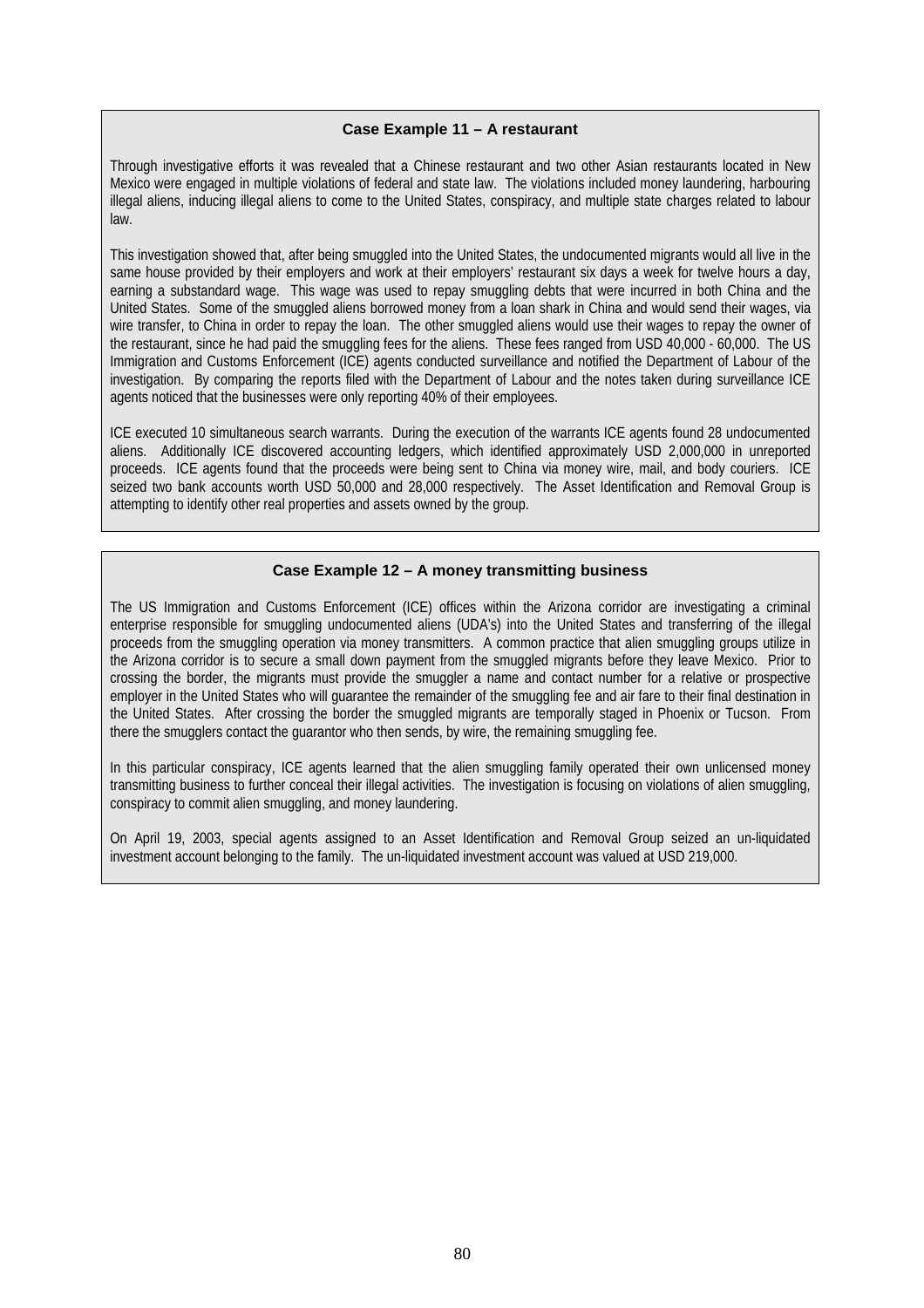## **Case Example 13 – Travel agencies**

The investigation was initiated as part of a wide ranging initiative targeting human smuggling organisations operating in and around the Los Angeles International Airport. Through intelligence acquired during this initiative and extensive financial research, Immigration and Customs Enforcement (ICE) agents initiated a human smuggling/financial investigation into criminal smuggling organisations. These organisations own and operate travel agencies which are used as fronts to facilitate the movement of smuggled migrants from the southwest border to Los Angeles, California and on to various locations throughout the United States. These travel agencies provide staging areas, plane tickets and fraudulent identification for migrants being smuggled by the organisation.

The criminal organisations generate huge profits from their smuggling operations, which are laundered (including investment in the travel agency). For the period January 2003 through July 2004, ICE has identified 13,857 transactions through a particular money remittance network , totalling more than USD 27,000,000.

On November 4, 2004, ICE agents and CBP/Border Patrol executed six Federal search warrants within the Los Angeles area. Five of the search warrants were executed at travel agencies identified as having facilitated human smuggling and money laundering activities. A sixth warrant was served at a residence belonging to a targeted individual who has been linked to the criminal organisation. In addition to the search warrants, twenty-six bank accounts belonging to the targets of the investigation were frozen.

#### **Case Example 14 – Landscaping companies**

A human smuggling and trafficking investigation revealed that a criminal organisation was responsible for smuggling Ecuadorian nationals into the United States. Once in the United States the undocumented aliens were forced to live in communal housing supplied by the smugglers. The aliens were also forced to work for landscaping companies chosen by the smugglers. As the aliens were paid for their work the smuggling organisation would take their checks and deposit them into an account owned by the smuggling organisation.

The organisation would then subtract money due to the aliens from their checks for housing, at an overpriced rate, and smuggling fees. The organisation would only return approximately 20% of the money to the aliens. The organisation then used the money to buy real estate in the United States and in Mexico. On occasion the smuggling organisation would send money to Mexico via one money remittance network in particular. The organisation also deposited checks directly into legitimate bank accounts set up in Mexico.

## **Case Example 15 – A law firm and fraudulent asylum requests**

In the New York area a legitimate law firm aided Chinese smugglers by using their law firm to fraudulently create asylum requests for use at CIS. In a period of time, over 1,000 Nationals of the People's Republic of China were smuggled into the United States. The law firm would charge between USD 40,000 and 50,000 per asylum request. Further, the law firm also filed false income tax returns and paid their employees in cash thereby avoiding all withholdings. Approximately USD 5 million was seized constituting the proceeds of the smuggling scheme. The proceeds were represented in both real property and currency.

# **Typology 9: Investment in Real Estate**

Investment in real estate is another frequently reported method of converting proceeds from human trafficking and smuggling of migrants. Although the case beneath does not constitute an example of money laundering detected on the occasion of the purchase of real estate (the investigation was triggered by the reporting of transactions by financial institutions), it shows how relatives can be used in such a context, as intermediaries.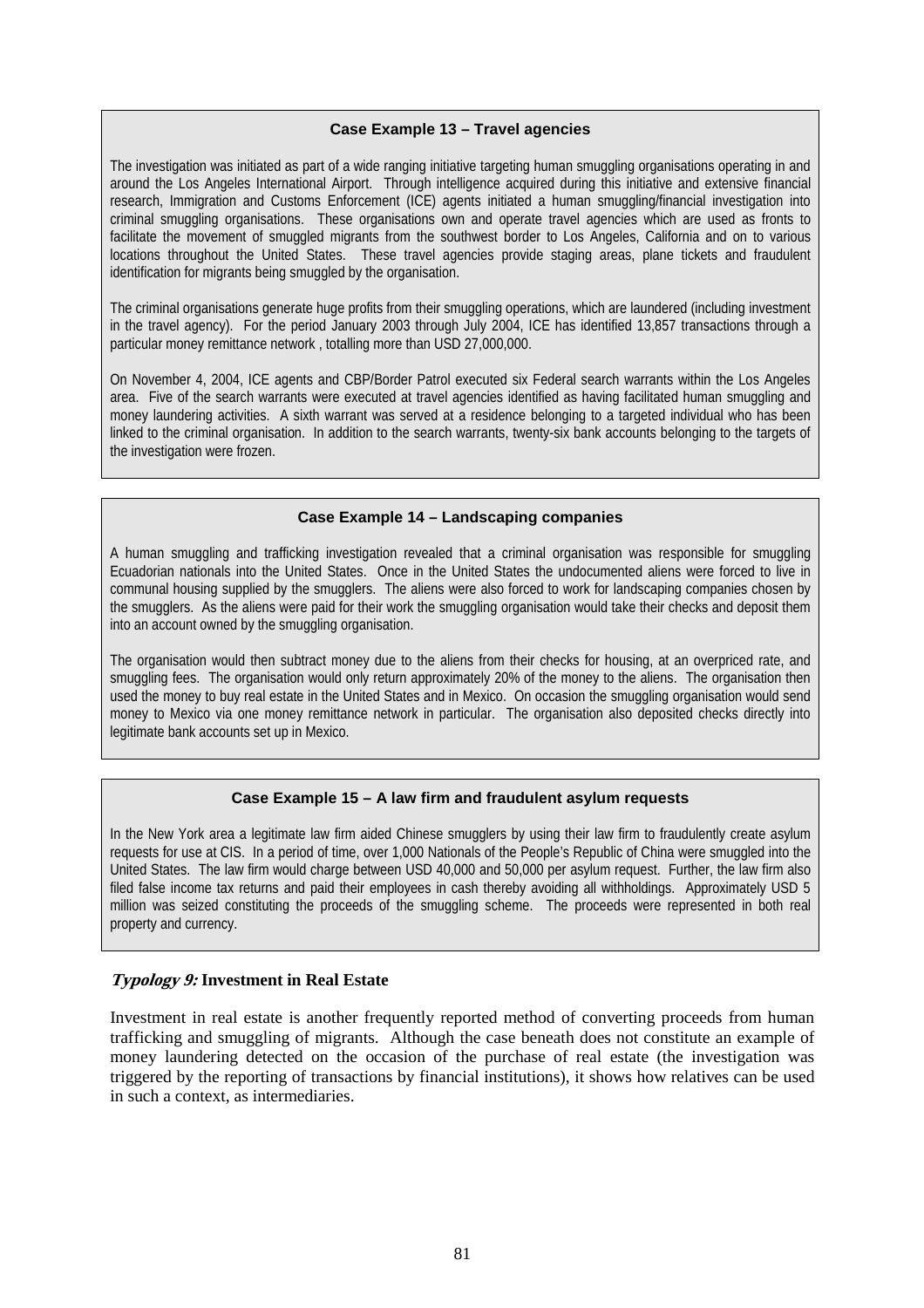#### **Case Example 16**

The Slovenian FIU has worked on a case which involved a Slovenian citizen, who was the leading member of an organised criminal association dealing with smuggling of illegal refugees, mostly Turkish, Albanian, Macedonian and Iranian citizens, to the West. In the years 1998 to 2003, this Slovenian citizen received 81 money orders from 14 different individuals from the USA, 'the former Yugoslav Republic of Macedonia", Italy and Germany for a total amount of 40,000,000 Slovene *tolars*. In connection with this transaction, the FIU had reason to believe that the money derived from the organisation of illegal migration or from the participation of the suspect in the group for the organisation of illegal migration. The biggest share of money was remitted to Slovenia from the USA in the amount of 31,000,000 Slovene *tolars* or 77% of all money orders in the amount of 40.000.000 Slovene *tolars*. The main portion of this money remained in Slovenia and was thought to be used for investment into real estate and was also distributed among other members of the criminal association. In the year 2000 the suspect's wife, who has not filed an income tax statement for that year, used 14,000,000 Slovene *tolars* to buy real estate. The FIU also found out that both the suspect and his wife had made transactions representing several times their official income (as filed in their income tax statements during the years 1998 to 2003). The suspect was finally convicted in 2003, in connection with the amount of 40,000,000 Slovene *tolars*, for organisation of illegal migration. The case has shown the following patterns:

- very high fees were paid for the money transfers which could have been executed at much lower costs; such economically illogical transactions are - as a rule, thought to be connected with money laundering;

- the monies spent by the suspect's wife to buy real estate in the amount of 14,000,000 Slovene *tolars*, did not originate from her own income, but was handed to her by her husband, who received it for organising illegal migration. In the real estate purchase contract, the buyer is the suspect's wife, with the purpose of concealing the source and the real beneficiary of the dirty money.

## **Typology 10: "Back-to-back" Loans**

 $\overline{a}$ 

So-called "back to back" loans are not, so far as has been established in this research, a frequently used money laundering technique in relation to the offences studied. The case below, which is an illustration of this technique, is reported here for the sake of completeness and for its comparative novelty as a money laundering technique.

#### **Case Example 17**

In the year 2000, the Slovenian FIU forwarded to the Criminal Police Directorate a suspicious transaction report connected with the organised perpetration of illegal migration. The FIU had found that the main organiser laundered his proceeds by using the banking system. Even though the suspect had not filed any income tax statements to the Tax Authority since 1995, the FIU found more than DEM 1,400,000 of money orders received in different currencies and from which a suspicion was raised that they derived from the smuggling of immigrants.

To hide the source of the money, the suspect used a money laundering technique known as a "back to back loan". In the year 1999, the suspect took a loan from a Slovene bank, for an amount of DEM 200,000 with a repayment term of one year. The loan was secured in a way that he restricted the use of his illegally gained money for a year in the form of a term deposit*22* in the amount of DEM 215,000 at the same bank. The suspect concluded his loan agreement without any real sound economic reasons; his term deposit was much bigger than the actual loan; the interest rate for the term deposit was 2.94%, and the interest for the loan was 5.8%, which caused additional loss to the suspect. In the early stage of his loan arrangement the suspect regularly repaid the loan, but at the end of one year when his term deposit became a normal demand deposit, he repaid the main part of his outstanding loan liabilities. Even though some interest accrued on his term deposit, he still suffered a loss in the amount of 1,200,000 Slovene *tolars*. With an economically illogical transaction, the suspect managed to launder DEM 200,000 of dirty money.

 $22A$  "term deposit" is a deposit where the money cannot be used by the customer for a certain period of time, for which the customer usually receives a higher interest rate than for a normal demand deposit.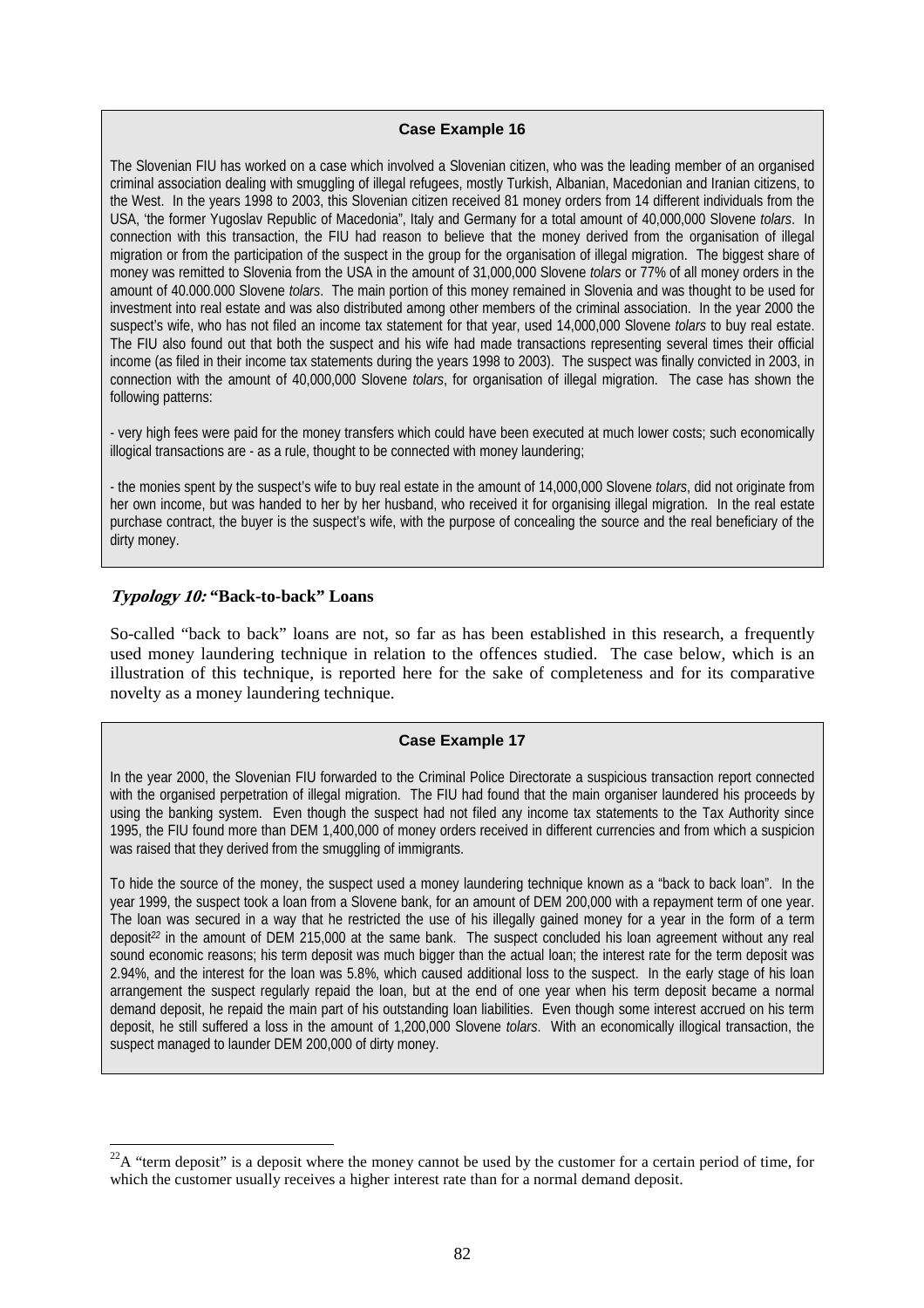#### **CONCLUSIONS**

We are conscious that in the time available, our research has only begun to scratch the surface of these issues. Nonetheless, we can draw some tentative conclusions:

While we have not detected any very significant differences in the typologies of money laundering in respect of offences of human trafficking and illegal migration, there are differences in the money flows associated with these offences. These need careful analysis and investigation back to the country of origin if the laundering offences are always to be successfully detected in respect of these predicates. In the course of analysing these money flows, it is necessary to identify and separate out which are payments/fees or other sums which may be evidence of the substantive offences, as opposed to money flows which represent the laundering of criminal proceeds. As noted earlier, both sums may be confiscatable in due course either as instrumentalities or as proceeds.

Though the STR reporting system generates some inquiries, trafficking in human beings and illegal migration remains primarily a law enforcement issue. The background of those country experts who participated in the workshop supports this.

It was underlined that the exchange of information and cooperation between authorities (including trans-/internationally due to the *cross border nature* of the crimes considered) is very important to ascertain the complex nature of trafficking and smuggling schemes. Likewise, raising awareness of the importance of financial investigation as part of the investigation of the crime remains crucial. As indicated earlier, not all countries have as yet information on the laundering techniques used in this field, although our research shows that, to a large extent, they are similar to those used in relation to other cash generating predicate offences, for instance drug trafficking.

It was clear from our discussions that there is a general need to enhance awareness – at least at local level - about the nature of trafficking in human beings and smuggling of migrants. Local police may not always realise the implications of cases they are handling. It was noted that local police sometimes process cases of prostitution or living off immoral earnings without considering whether the offences they are dealing with are also part of a larger human trafficking organisation.

It was also underlined that the investigation of these serious crimes needs to be supported by the use of special investigative means. Further, it was noted, as indicated earlier, that the financial investigation (targeting proceeds) needs to be conducted in parallel with the main investigation of the predicate offence in order to:

- Trace the monies with a view to seizure and confiscation;
- Help identify the criminal networks and the kingpins so that not only those lower down the command structures of such networks are targeted; and – *most importantly*
- Help substantiate a case of human trafficking and smuggling of migrants since the evidence of payments/financial benefits is a prerequisite for obtaining a conviction in such cases.

Unfortunately, the importance of such investigations is not yet universally acknowledged. In some countries, law enforcement agencies routinely conduct financial investigations into the financial aspects of organised human trafficking and illegal migration. However, in some Central and Eastern European countries, where confiscation of proceeds, as widely interpreted in the international instruments, is still not in place traffickers appear able to retain most of their profits with impunity. The time available did not allow our project to investigate whether, when there are convictions for human trafficking/illegal migration, reverse onus provisions are being applied regarding the lawful origin of alleged proceeds. Neither was there time to explore other successful non-criminal repressive strategies – e.g., taxation, non-criminal asset forfeiture. Another important issue that might be discussed further in the future concerns what exactly can be forfeited/confiscated as instrumentalities,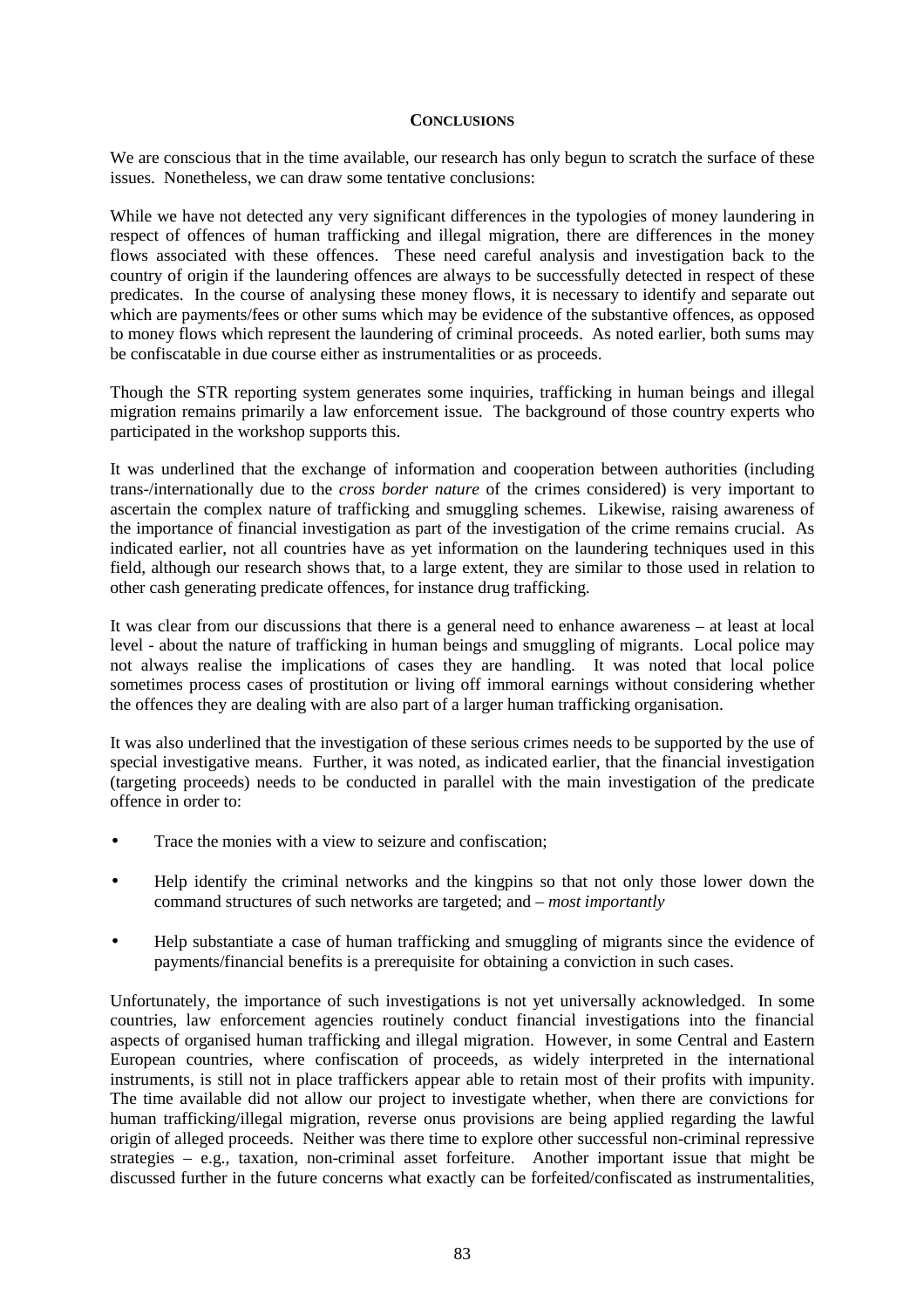bearing in mind the particularities of the crimes considered (e.g., parts of a legal business which has been used to facilitate the entry/stay of illegal immigrants, means of transport used, etc.).

Turning to actual investigations and prosecutions, we noted that money laundering cases can actually be prosecuted where illegal migration or human trafficking are underlying predicate offences to money laundering. A round table of the participants revealed, encouragingly, that money laundering cases, on the basis of these predicates, had either been successfully prosecuted or were being brought in the following jurisdictions: Belgium; Bulgaria; Hungary; Luxemburg; Slovakia; Slovenia; Italy; United Kingdom; United States; Hong Kong, China; and Russia. That said, it is acknowledged that money laundering in relation to smuggling of migrants and human trafficking is not easy to detect and prosecute. Reasons for this include:

- The fact that payments are almost exclusively made in cash.
- Payments are often made outside the countries where the smuggling and trafficking crimes are likely to be detected (transit and destination countries).
- Amounts paid are often small (because of individual payments or fragmentation to circumvent the reporting threshold).
- Transfers are done through means which are difficult to control: underground banking, money transfer services such as those offered through certain money remittance networks, body carriers etc.
- Lack of criminalisation of self-laundering. Among the countries represented in the workshop, there was only one state where this applied and legislation was being amended to cover this.
- Smugglers and traffickers adapt their working methods to avoid detection.

 $\overline{a}$ 

The issue of the cooperation of victims with investigations and prosecutions in these cases was not discussed in depth. However, it was noted that some investigations were triggered by "escaped" victims. Most countries treat victims as valuable intelligence rather than as potential witnesses. In most countries, it is considered that victims of trafficking are usually unwilling to testify or provide information because of fears of retaliation against them or their relatives. Most countries also appear to lack adequate incentives, protection and psychological support measures for victims such as to encourage their active use in actual cases.

The issue of money transfer services (such as those offered by certain money remittance networks) appears to be particularly crucial in the context of combating money laundering of proceeds from human trafficking and (organised) illegal migration. Tighter regulations of these services need to be seriously considered by those countries particularly affected by these offences. It is especially important that the authorities have an overview of who can or does provide such services and who supervises the sectors concerned. The United States in particular had taken successful defensive measures in connection with money transmission services<sup>23</sup>.

<sup>&</sup>lt;sup>23</sup> According to the experience of the United States, damming warrants are a useful tool. Damming warrants allow for the blocking of funds wired to an individual described in the warrant for a specific period of time. When the smuggler targeted in the warrant attempts to collect the funds, the Non-Bank Money Transmitters (NBMT) refers the smuggler to a customer service number, which is monitored and staffed by ICE Agents. Those agents will then determine if the funds are criminal or legitimate proceeds. If the funds are determined to be criminal proceeds, the recipient is notified that the funds were seized by law enforcement. If the transaction is found to be legitimate, the funds will be released. The subjects of damming warrants are members of criminal organisations. The parameters include inbound amounts in the range and increments of USD 1,500, correlating to fees associated with smuggling an alien from Mexico into the United States. By filtering and analyzing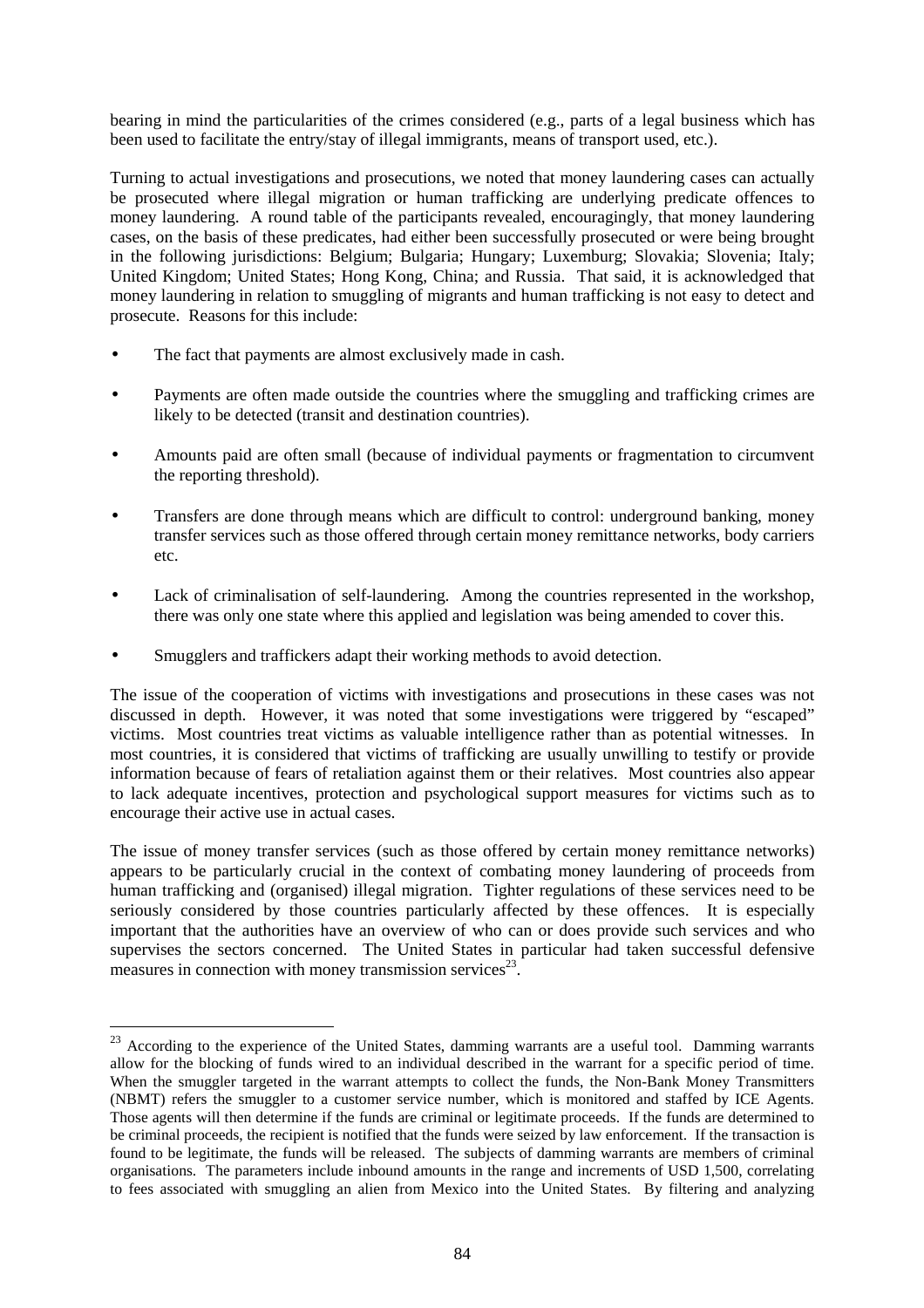The immediate implementation of FATF Special Recommendation VI on alternative remittance and Special Recommendation VII on wire transfers, both of which also cover money laundering, needs to be addressed by countries implicated in human trafficking and illegal migration. The major issues in this context are:

- The variable identification requirements ranging from a customer's ID check to the absence of identification (in some cases, only the code was used to ascertain the legitimate recipient).
- A number of them operate illegally, and are not subject to adequate supervision, or no supervision at all (this could be the case of money remittance services offered by businesses which are not traditionally obligated entities under money laundering legislation – e.g., travel agencies).
- When the service is connected with another form of legal business, it offers a powerful tool for both transferring and laundering proceeds via integration in the business' activity.
- The introduction of the single currency in Europe has resulted in foreign exchange operators diversifying their services and providing money transfer services leading to a proliferation of operators in this area; the multiplication of such services appears to have led to increased competition among them and to some greater laxity as regards customer identification.

It appeared from our work, that the use of cash couriers (particularly bulk carriers) is another crucial issue to be addressed in coherent national policies aimed at combating these crimes. In this context, the immediate implementation of special recommendation IX on cash couriers (which also applies to money laundering) should be urgently considered by those countries which are affected by these offences.

If countries are to make real progress against human trafficking and illegal migration, the removal of the profit from these crimes, through dissuasive confiscation orders, appears to be important in the development of national strategies. This supposes, to a large extent, that the proceeds are secured at an early stage of the (financial) investigation through temporary measures. In most jurisdictions, dissuasive confiscation orders turn on the recognition of the relevant offence as especially serious.

In this context, it is considered that jurisdictions should recognise that human trafficking and smuggling of migrants are serious offences which should be capable of attracting significant confiscation orders after conviction. Because of the difficulties in assessing the amount of proceeds generated by the offences being considered – this is particularly true for human trafficking and the forced labour which goes with it – measures could be considered at the national level, to the extent that they are consistent with the principles of domestic law, to require that in respect of these serious offences, after conviction, an offender demonstrates the origin of proceeds or property said to be liable to confiscation.

## **ISSUES FOR CONSIDERATION**

Though there is clearly much more research that could be undertaken on the subject, on a number of the issues raised in the discussions (and touched on in this report), the working group felt that no further studies needed to be undertaken by it, at this stage, in the specific context of typologies.

The issues for consideration formulated by the working group therefore flow from the conclusions set out above. They apply to countries generally, but are of particular relevance to those (origin, transit and destination) countries which are known to be affected by these crimes in all their different stages.

 $\overline{a}$ transactions, ICE has been able to associate transactions correlating to "buy-out" fees from sponsors, destined for California-based money couriers representing several human smuggling organisations.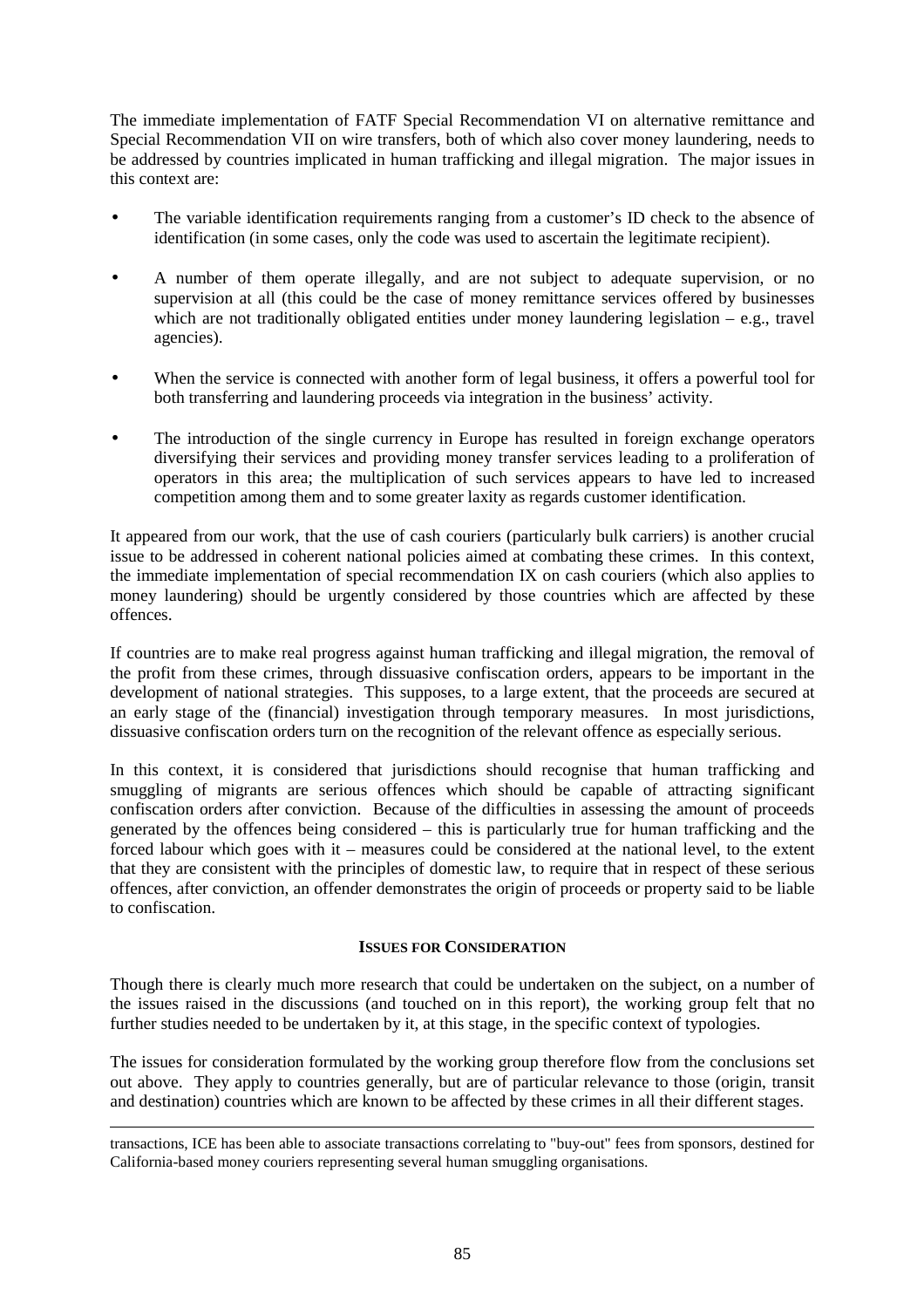The first two considerations relate to the urgent need for implementation of Special Recommendations VI, VII and IX. Though they were introduced in the context of terrorist financing, they also explicitly cover money laundering, and the working group considered that greater awareness-raising on these aspects in all countries was required, especially in respect of financial aspects of human trafficking and illegal migration.

- **Rapid implementation of Special Recommendation VI on alternative remittance and Special Recommendation VII on wire transfers in the context of money laundering (and in particular the predicate offences of human trafficking and illegal migration).** Given the importance of money remittance services in these offences, and the risks involved for countries affected by these crimes, states should consider ways in which controls over money remitters could be tightened. In particular, countries should have a clear overview of all agencies offering these services and consider the feasibility of closer direct supervision of them in order to ensure that Special Recommendations VI and VII are fully observed.
- **Rapid implementation of the new Special Recommendation IX on cash couriers in the context of money laundering. Special attention should be given to this by countries affected by trafficking in human beings and illegal migration.**

The following two considerations are identified in the light of other concerns raised within the project team:

- **As many criminals launder their own proceeds in these offences, the incrimination of self laundering in those countries involved in trafficking in human beings and illegal migration (where self laundering is not currently criminalised) should be actively considered.**
- **In order better to target kingpins in human trafficking and illegal migration in those countries particularly involved in these offences, consideration could be given to measures which require offenders, upon conviction for these offences, to demonstrate the origin of alleged proceeds or other property liable to confiscation to the extent that such a requirement is consistent with the principles of its domestic law.**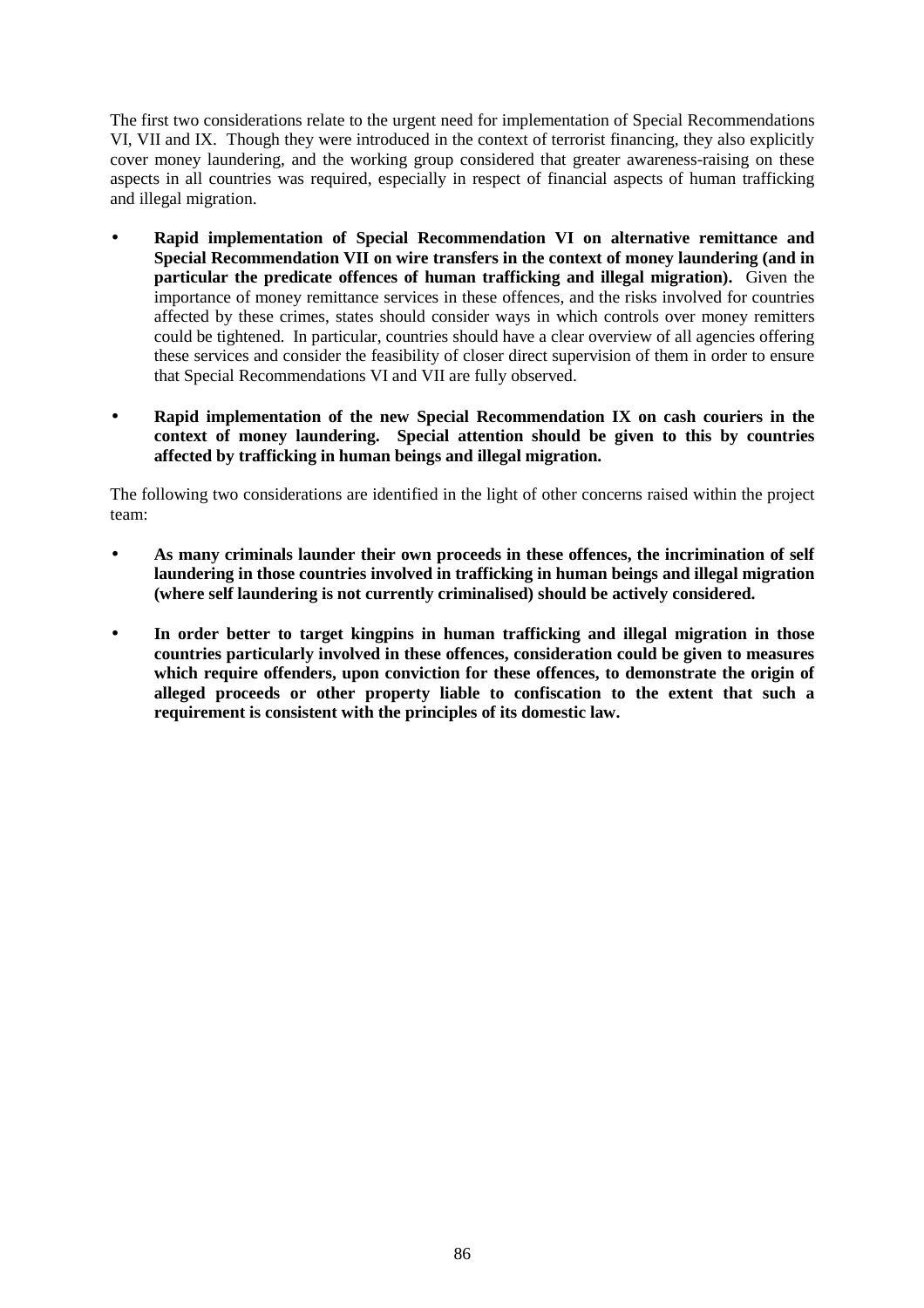## **Questionnaire Used for the Preparation of Workshop on Money Laundering Methods Associated with Human Being Trafficking and Illegal Migration**

- 1. Has your jurisdiction detected instances of organised trafficking in human beings / illegal migration? If so, what were the main characteristics of *financial operations* associated with such cases (for example, jurisdictions involved, funds paid by migrants, profits derived by traffickers, etc.)? Please provide case examples if possible.
- 2. To what extent has your jurisdiction conducted investigations into the *financial aspects* of organised human being trafficking and illegal immigration? If such investigations have occurred, what money laundering techniques were detected? What were the obstacles to conducting such investigations? Was it possible to confiscate the proceeds involved? If confiscation was not possible, what were the impediments to taking such action?
- 3. What patterns have you identified in the use of particular money transfer or payment methods as related to facilitating human being trafficking or providing illegal immigration "services"?
- 4. What indicators have you observed in relation to money laundering associated with human being trafficking and illegal migration?

What law enforcement agencies or other government authorities are directly involved in detecting and investigating cases of human being trafficking and illegal immigration? What obstacles exist to sharing intelligence or information among these authorities?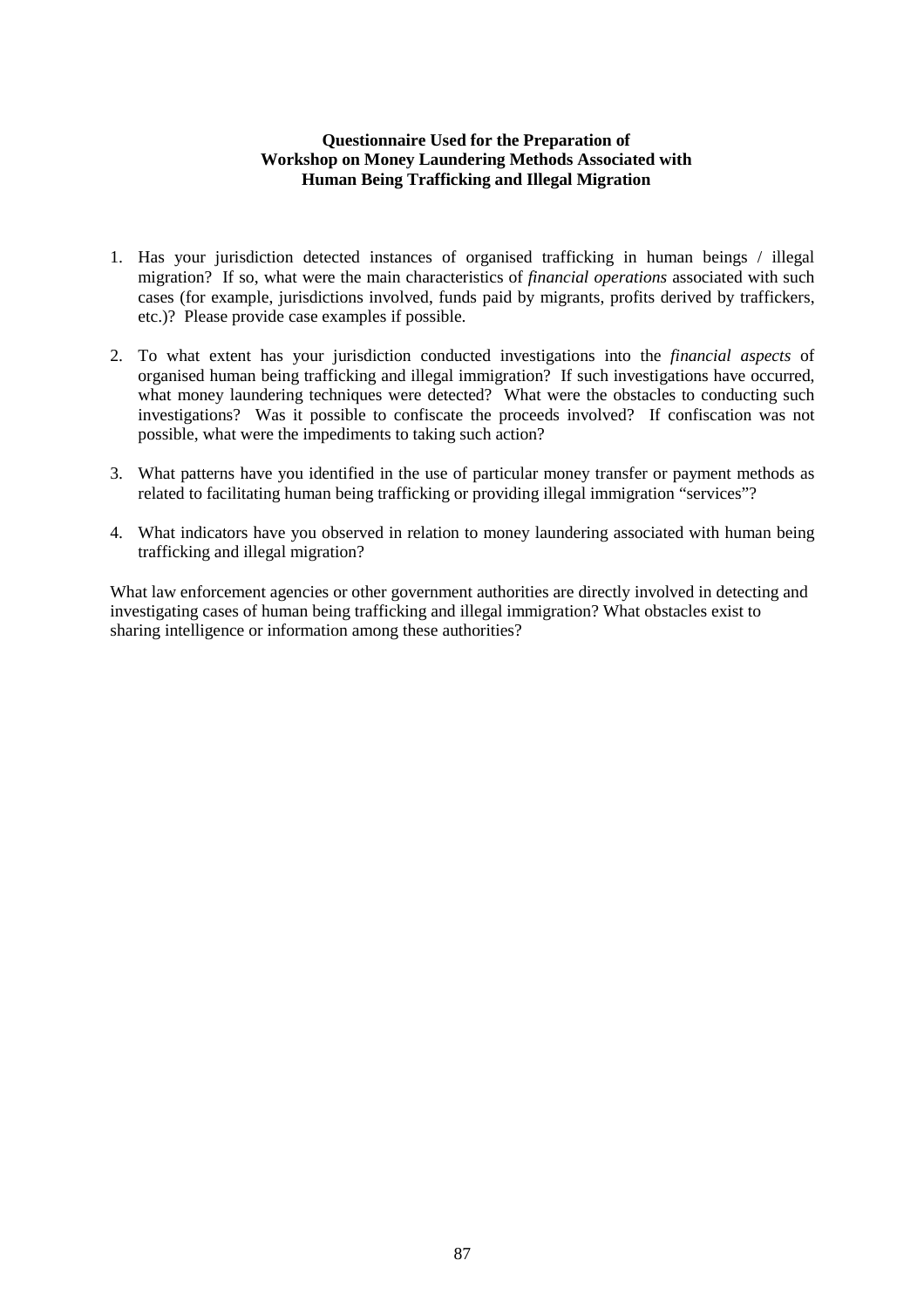# **CHAPTER IV**

# **MONEY LAUNDERING & TERRORIST FINANCING TRENDS AND INDICATORS: INITIAL PERSPECTIVES**

Attempting to describe current and emerging money laundering trends has been one of the principal goals of the FATF typologies effort since the beginnings of the Task Force in the first years of the 1990s. The early emphasis on cases studies and more recent focus on a thematic approach in examining typologies helped the FATF to build up a significant expertise in the methods used for money laundering. This emphasis on the methods – the "how-to" – of money laundering and terrorist financing has however meant less emphasis on identifying new or potential ML/TF trends in an accurate and consistent manner. While the importance of studying ML/TF methods and techniques cannot be overstated – such studies provide decision makers and operational experts with the material toward which to target policies and strategies for combating financial crime – the "how-to" of ML/TF is only part of the picture.

Understanding the evolution and prevalence over time of particular ML/TF methods — the current and emerging trends — provides the rest of the picture. The study of known or perceived trends enables the development and refinement of indicators that law enforcement and supervisory authorities and especially the private sector can use to help detect specific ML/TF activity. Identifying trends ensures that, in the longer term, the relevant ML/TF methods are themselves examined in a systematic manner and understood and acted on with reference to their context. It is this extra context that also allows the identification of further links between apparently different ML/TF methods. The experience gained through past FATF typologies work has shown that individual topics (or now projects) often identify similar or overlapping ML/TF methods. In this year's exercise, we can cite as an example alternative remittance systems that, besides being the subject of a specific project also appeared as a factor in some human being trafficking operations, another of this year's topics. The typologies process should ensure that value is added by linking together these common methods or techniques and make sure our understanding is complete. It is through looking at such activity over time that emerging methods or trends may be identified and potential new areas of vulnerability can be addressed.

The FATF decided to place additional emphasis within its overall typologies effort to identify and describe ML/TF trends at the international level and on a systematic basis. A dedicated project team would carry out this work, which would be based on ML/TF activity detected by national AML/CFT authorities and international organisations. Initially, the project would have as one of its objectives to develop basic indicators related to identified trends. As the initiative matures, the project will be able to start judging the extent to which ML/TF methods and techniques occur and ultimately the importance of particular trends over time. The results of this work could then possibly provide policy makers at national and international levels with additional useful information for prioritising the development of relevant AML/CFT measures.

The Methods and Trends Project Team began its work in 2004 by attempting to develop an inventory of known ML/TF methods and techniques. The basic sources creating this inventory were to include already existing FATF typologies material (including annual typologies reports and written submissions provided by countries during the yearly typologies exercises), finished typologies reports prepared by national and international authorities, national indicator lists developed to aid financial institutions in detecting and reporting ML/TF activities, etc. The use of a broad range of sources was intended to ensure that the methods inventoried would not only include ML/TF activity detected through AML/CFT reporting systems. Upon completion of the inventory, the Methods and Trends Project Team would turn to development of a "methodology" that could provide a system for further analysing these techniques.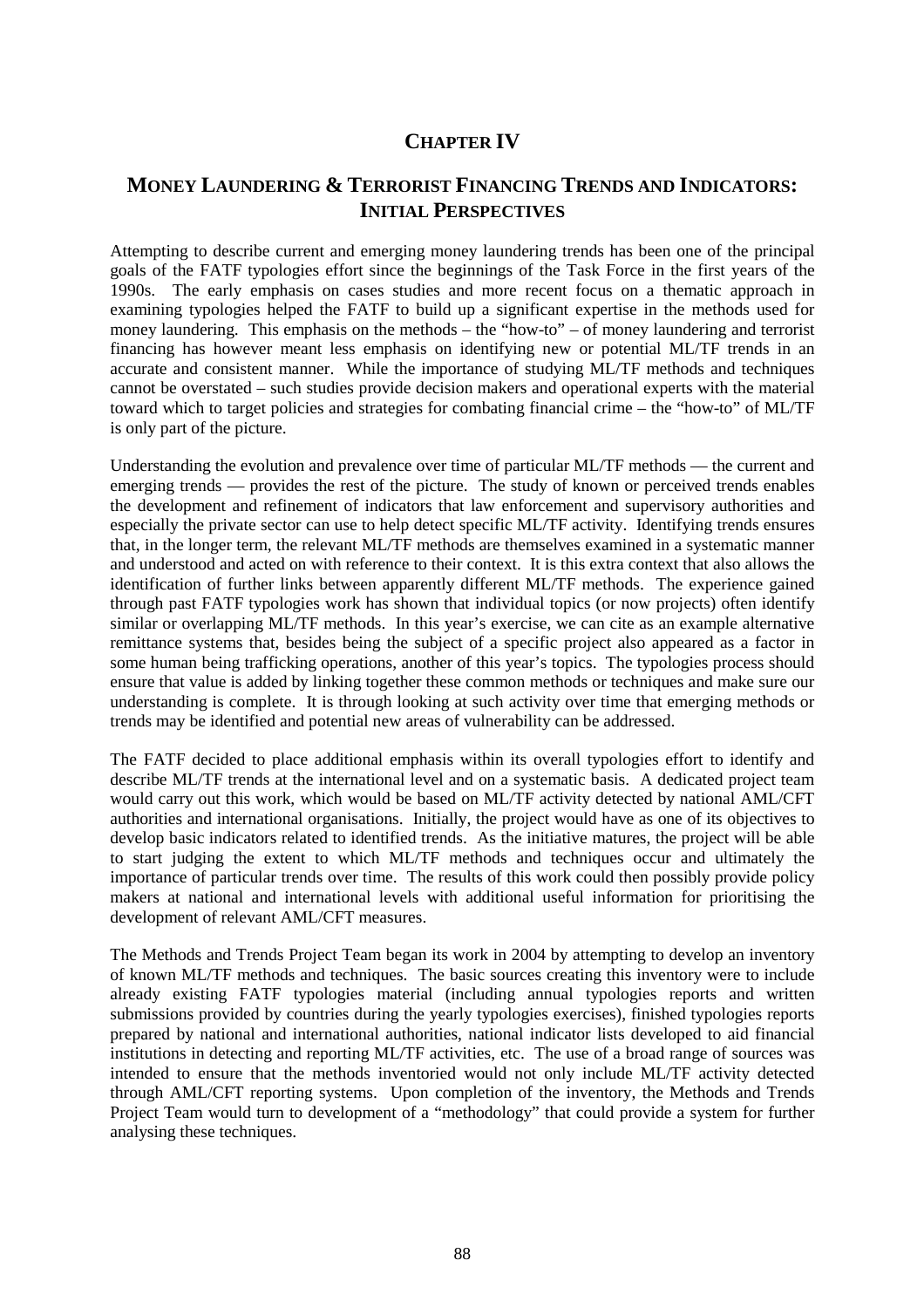Very quickly it became clear that the Project Team needed first to build a common analytical framework in order to create an inventory of ML/TF methods. Such a framework was necessary given the diversity of potential sources of information and differing national approaches to analysis of ML/TF phenomena. The Team thus used the workshop held during joint meeting of ML/TF experts in Moscow on 6-8 December 2005 to focus its efforts on agreeing basic concepts and initial common approaches to the analysis of ML/TF activities.

## **Defining basic concepts**

The Moscow workshop provided the opportunity to define key terms and concepts relating to analysis of ML/TF activities. Participants in the workshop provided most of the input on these definitions; however, it was also clear that participants were agreeing to "working definitions" that would likely be modified and further refined as the work of the Project Team progresses. From these working definitions, a first and very preliminary analytical approach for ML/TF methods and trends would develop, which in turn would be subject to further modification.

In the first group of terms, the workshop / project team concentrated on concepts relating to methods and trends.

- *Method*: In the ML/TF context, a *method* is a particular procedure for carrying out ML or TF activity. It was felt useful to consider further distinctions in the concept of ML/TF method:
- *Technique*: A ML or TF *technique* is a particular action or way that the ML or TF activity is carried out. *Techniques* in the ML/TF context could include, for example, depositing funds into a bank account, transmission of funds by international wire transfer, exchanging funds in one currency for another, purchasing a cashier's cheque, over- and under-invoicing as part of an import/export transaction.
- *Mechanism*: A ML or TF *mechanism* is a system or thing that carries out part of the ML or TF process. Examples of ML or TF *mechanisms* might include a financial institution, a money remitter, an Internet casino, a legal entity or arrangement (used as a cover for illegal activity or established for the purpose of hiding ownership or control), etc.
- *Instrument*: A ML or TF *instrument* is an object of value (or representing value) that is somehow used in the ML or TF process. Examples of ML/TF *instruments* include cash funds, cheques, travellers' cheques, letters of credit, precious stones, real estate, securities, etc.

There is a certain amount of overlap between these last three concepts. For example, the action of depositing funds into a bank account relates to all three concepts: (1) depositing funds is a *technique*, (2) the financial institution managing the account is a *mechanism* and (3) the funds deposited are an *instrument*. It should be noted as well that, for the most part, the examples provided for each of these concepts may not in and of themselves illegal activities.<sup>24</sup> Indeed, it is only when these *techniques*, *mechanisms* and *instruments* are put together to form a ML or TF operation that they may become illegal.

• *Scheme*: A ML or TF *scheme* is the particular ML/TF process that combines various methods (*techniques*, *mechanisms* and *instruments*) into a unique operation. In some instances, such *schemes* are described as *cases*, since an individual investigation or case may uncover a unique scheme. However, using the latter term tends to confuse the concept with investigative case;

 $\overline{a}$ <sup>24</sup>Some examples of techniques, mechanisms and instruments that could be considered inherently illegal include structuring or smurfing to avoid reporting requirements or bribing a bank employee not to undertake usual AML obligations (*techniques*), use of an unlicensed money remitter where such use is illegal (*mechanism*) and thirdparty (endorsed) cheques used as means of payment when such use is illegal (*instrument*).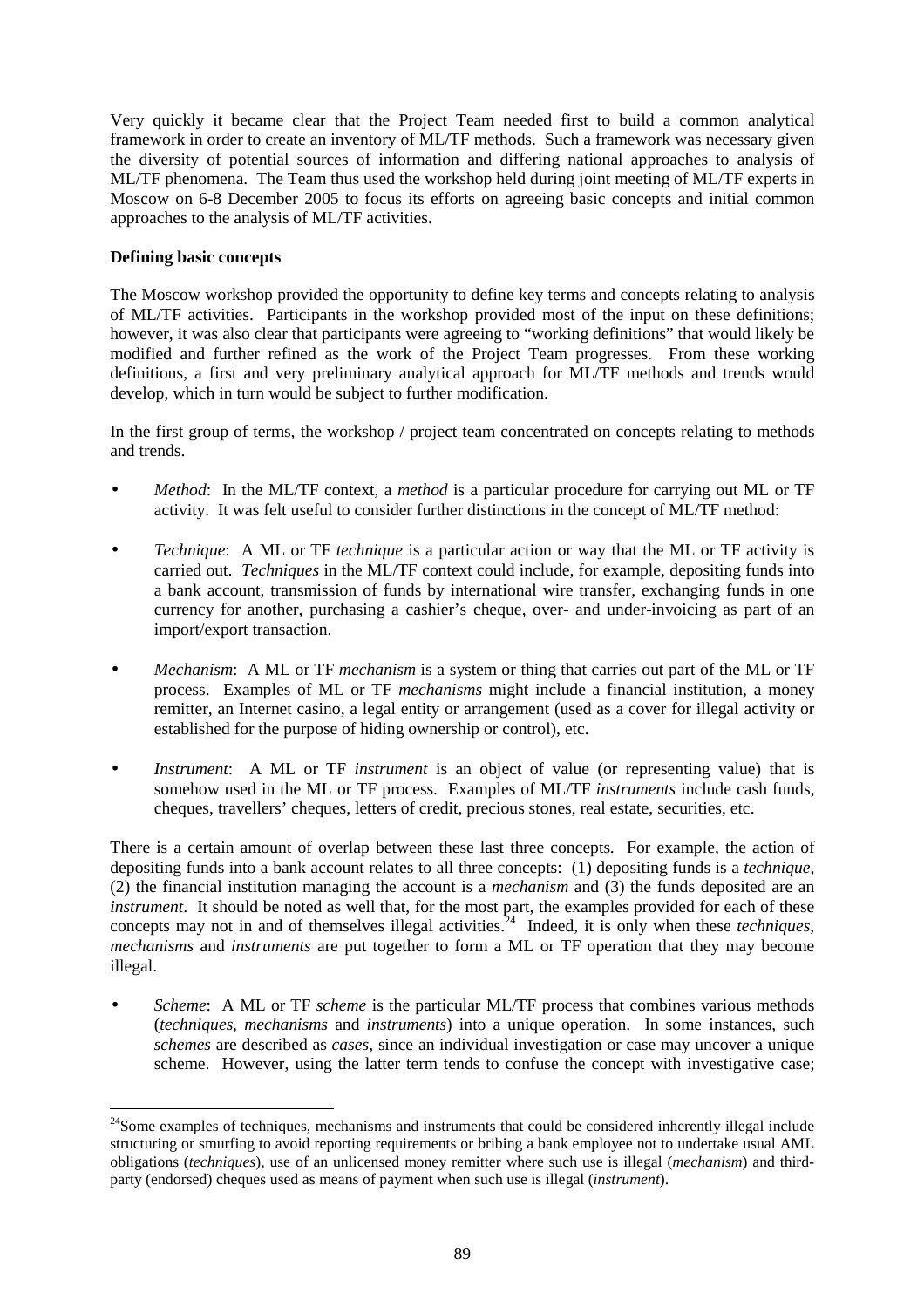often *schemes* are not detected through investigations alone, and investigations can uncover more than one ML/TF scheme.

• *Typology*: When a series of ML or TF schemes appear to be constructed in a similar fashion or using the same or similar methods, then similar scheme can be classified as a *typology*. It is from the study of ML/TF typologies then that experts can detect the weaknesses that will allow appropriate counter-measures to be developed. Furthermore, a typology, when well-understood, will provide some indication of particular weak points in already existing AML/CFT measures.

# **Defining a Trend**

It is also important to differentiate clearly between ML/TF *trends* and from ML/TF *methods* and *typologies*. While a *method* or *typology* still refers to unique processes at a particular point or period in time, a *trend* could be considered the evolution of a *method* or *typology* over time. For this reason, in trying to identify and describe ML/TF trends, experts must take into account the temporal aspect (frequency and repetition) and geographic aspect (pervasiveness), as well as the transformation over time of individual methods and typologies.

In practically all areas, defining and then describing a trend is often difficult. In the ML/TF area, there are particular difficulties in trying to identify trends because of the illegal or clandestine nature of such activity. ML/TF activity cannot be observed through easily available information or statistics. To determine a trend, the analyst must rely on what are often indirect indicators. Some examples of information that can be used includes:

- "Intelligence" provided by law enforcement agencies, FIUs and other competent authorities
- Law enforcement investigations
- Criminal prosecutions / convictions / attachments and confiscation orders

The difficulties in using these sources of information to identify or confirm a ML/TF trend is that it does not provide a complete picture of the situation. For example, the number of prosecutions or convictions in a particular location may indicate a high (or low) concentration of ML activity. However, high numbers of prosecutions – taken out of context – could represent a single large-scale case with a number of persons involved in the same operation rather than a high concentration of activity overall. A small number of convictions – again, taken out of context – could mean not that there is a low concentration of ML activity but that there are perhaps other factors that limit the numbers of prosecutions under the ML offence (for example, the predicate or ancillary ML offence is easier to prove).

# **First step on developing an analytical approach: Determining categories / classifications**

After creating a series of working definitions for relevant basic concepts, the Moscow workshop turned to laying the groundwork for a common approach to typologies analysis generally and to the identification of ML/TF trends in particular. One of the basic elements of any analysis is the process of classification. In the case of ML/TF, some of the concepts defined above – *technique, mechanism, instrument* and *typology* – can already be used for classifying the various activities described in ML/TF case examples. Besides these categories, however, there are a number of others ways in which ML/TF activity can be classified. For example:

• *By ML/TF stage:* For money laundering, these stages include *placement*, *layering* and *integration*. For terrorist financing, the stages include *collection*, *transmission/dissimulation* and *use*. Examples of techniques at the placement stage might include conversion of one currency for another or structuring of cash deposits. An example of methods relevant to the layering and/or transmission stages might include the use of wire transfers or money remittance systems.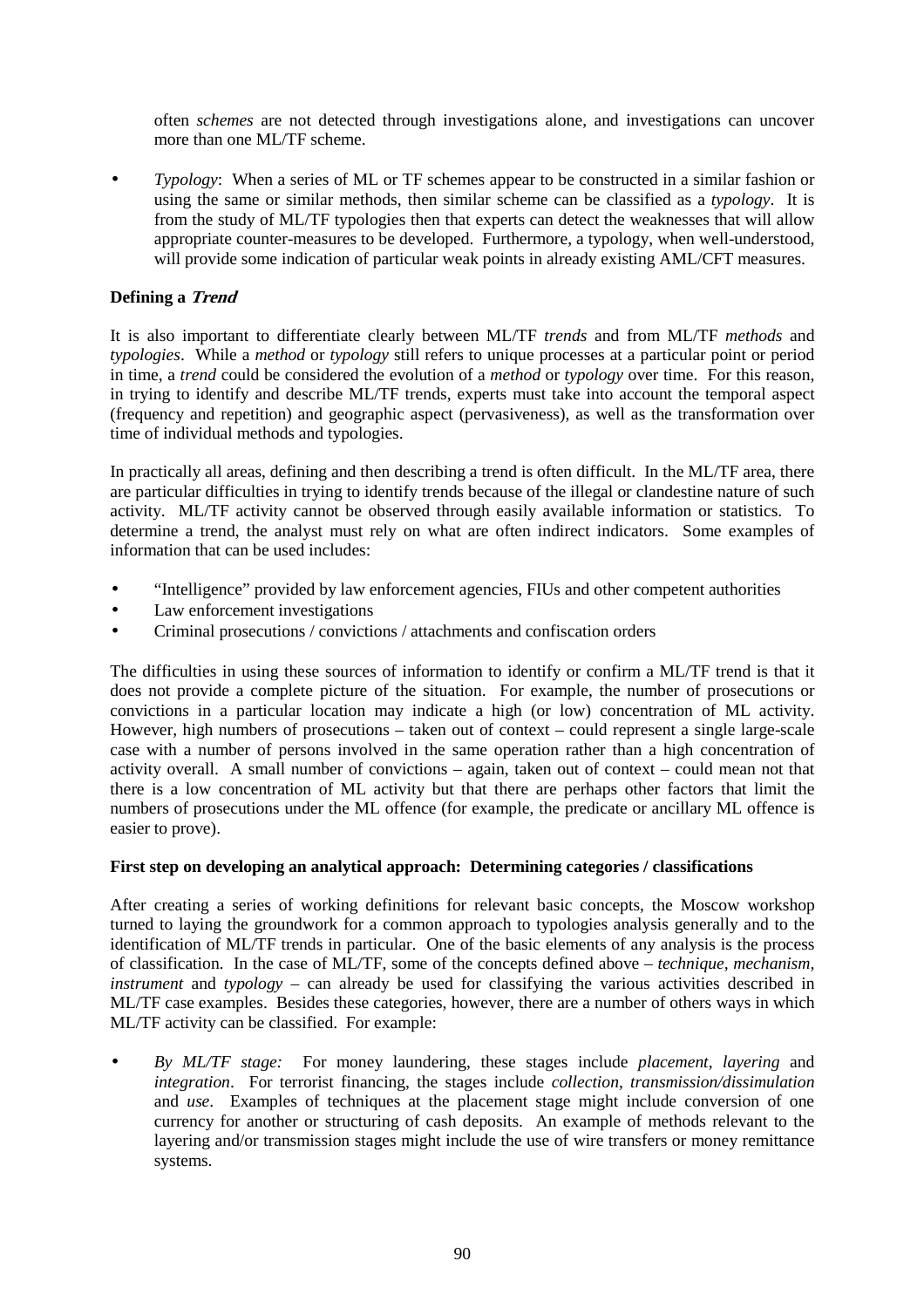- *By predicate or other related offence:* Certain ML activity may be more closely related to specific predicate offences. For example, in some jurisdictions, structuring or smurfing was traditionally associated with narcotics trafficking. The ML activity associated with certain types of large-scale frauds may be particularly associated with the use of shell companies or banks.
- *By country or region:* Some types of ML/TF activity may be associated with specific countries or regions. For example, the nature and degree of misuse of alternative remittance systems is linked to some countries or regions more than others.
- *By financial or other sector involved:* Specific ML/TF methods are associated with certain sectors of the economy. Structuring or smurfing is generally associated with the banking sector, for example.
- *By development stage of the financial market:* The ML/TF methods that might be used in a highly developed financial sector will differ from those used in a cash-based economy, for example.
- *By weak point or vulnerability in the AML/CFT system:* Bureaux de change might be exploited for ML/TF purposes in a particular jurisdiction because they fall outside of that jurisdiction's regulatory regime. Trusts or other legal arrangements are often used in schemes that attempt to take advantage of differences between jurisdictions that have or do not have them.

None of these ways of classifying ML/TF methods could be considered individually as an analytical method; rather, categorising such activity in these ways can serve as the first step in identifying common elements that could in turn help in the detection of patterns or eventually in the development of relevant indicators. As an initial step in building on these basic analytical processes, the Moscow workshop proposed that a few potential methods / trends would be looked at informally using the simple methods of categorisation indicated above. This would serve to test the utility of classifying and, it is hoped, help provide additional analytical procedures that could also be useful in examining ML/TF subjects.

# **ML/TF Indicators**

Looking forward to ways that the project team on methods and trends could eventually develop ML/TF indicators, the Moscow workshop focussed again on defining basic concepts. The term *indicator* itself initially posed some problem, as there is sometimes confusion between a ML/TF indicator and a ML/TF method. While it is sometimes true that the methods defined earlier in this chapter could indicate ML or TF activity, they are not synonymous. For example, exchanging one currency for another is not by itself and indicator of ML. By the same token, indicators are not all necessarily ML/TF methods.

The concept of indicator also presents a few other problems. For example, specific indicators might point the way toward a particular ML/TF methods or typologies; however, it is from the study of these methods and typologies that indicators are ultimately derived. Indicators can thus have different roles depending on who is working with them.

When developed from concrete examples, indicators help in detecting ML/TF activity. As such they are a necessary tool for financial institutions, other financial intermediaries and gatekeepers who are on the front line in confronting activities that may or may not be suspicious (and thus may or may not be related in some way to money laundering, terrorist financing or some other financial crime). For the private sector, valid ML/TF indicators are therefore essential in establishing and "calibrating" mechanisms that help to identify suspicious or unusual transactions which must then be reported to a financial intelligence unit.